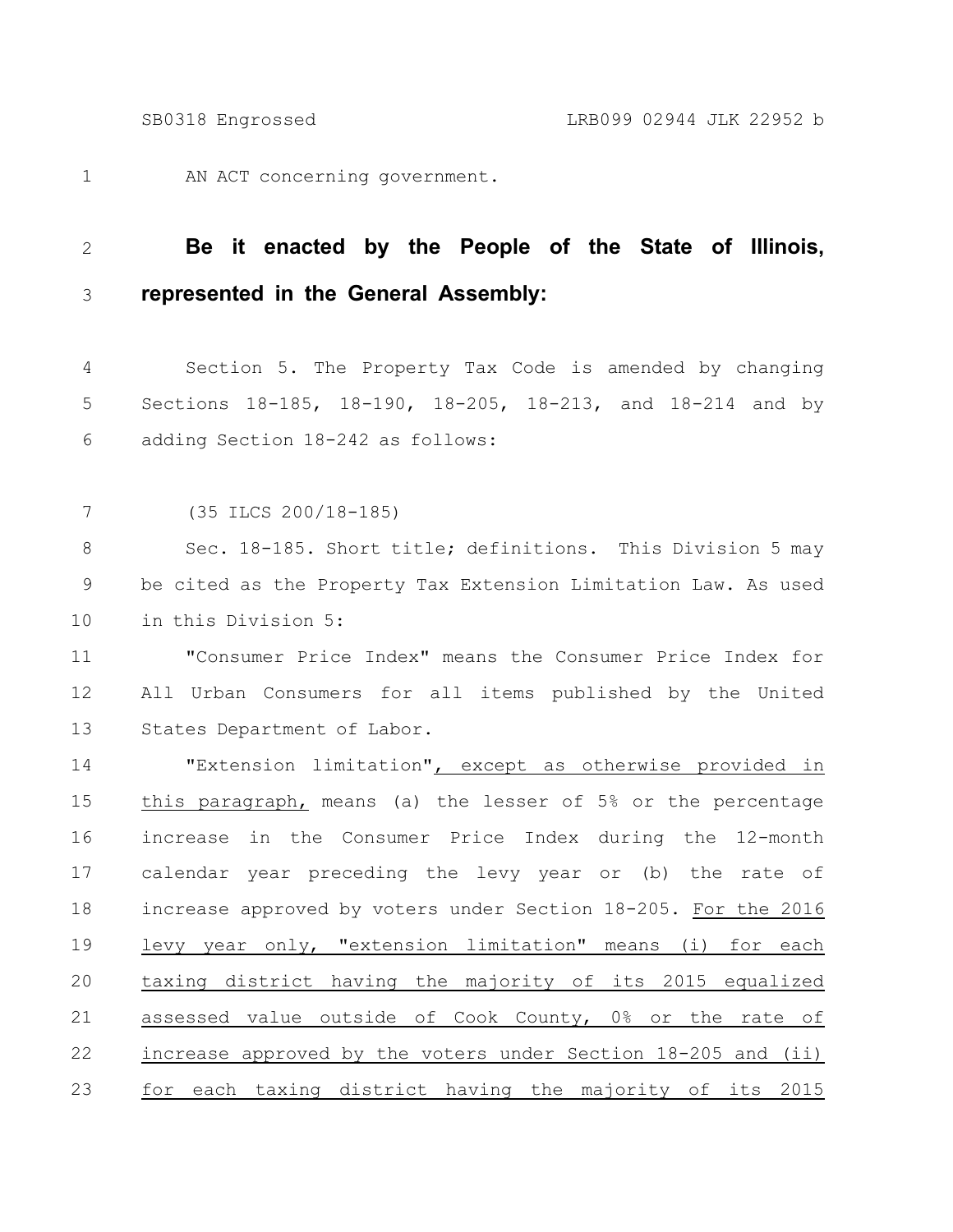SB0318 Engrossed - 2 - LRB099 02944 JLK 22952 b

equalized assessed value within Cook County, (a) the lesser of 5% or the percentage increase in the Consumer Price Index during the 12-month calendar year preceding the levy year or (b) the rate of increase approved by voters under Section 18-205. For the 2017 levy year only, "extension limitation" means 0% or the rate of increase approved by the voters under Section 18-205. For the 2018 levy year only, "extension limitation" means (i) for each taxing district having the majority of its 2015 equalized assessed value within Cook County, 0% or the rate of increase approved by the voters under Section 18-205 and (ii) for each taxing district having the majority of its 2015 equalized assessed value outside of Cook County, (a) the lesser of 5% or the percentage increase in the Consumer Price Index during the 12-month calendar year preceding the levy year or (b) the rate of increase approved by voters under Section 18-205. 1 2 3 4 5 6 7 8 9 10 11 12 13 14 15 16

"Affected county" means a county of 3,000,000 or more inhabitants or a county contiguous to a county of 3,000,000 or more inhabitants. 17 18 19

"Taxing district" has the same meaning provided in Section 1-150, except as otherwise provided in this Section. For the 1991 through 1994 levy years only, "taxing district" includes only each non-home rule taxing district having the majority of its 1990 equalized assessed value within any county or counties contiguous to a county with 3,000,000 or more inhabitants. Beginning with the 1995 levy year and through the 2015 levy 20 21 22 23 24 25 26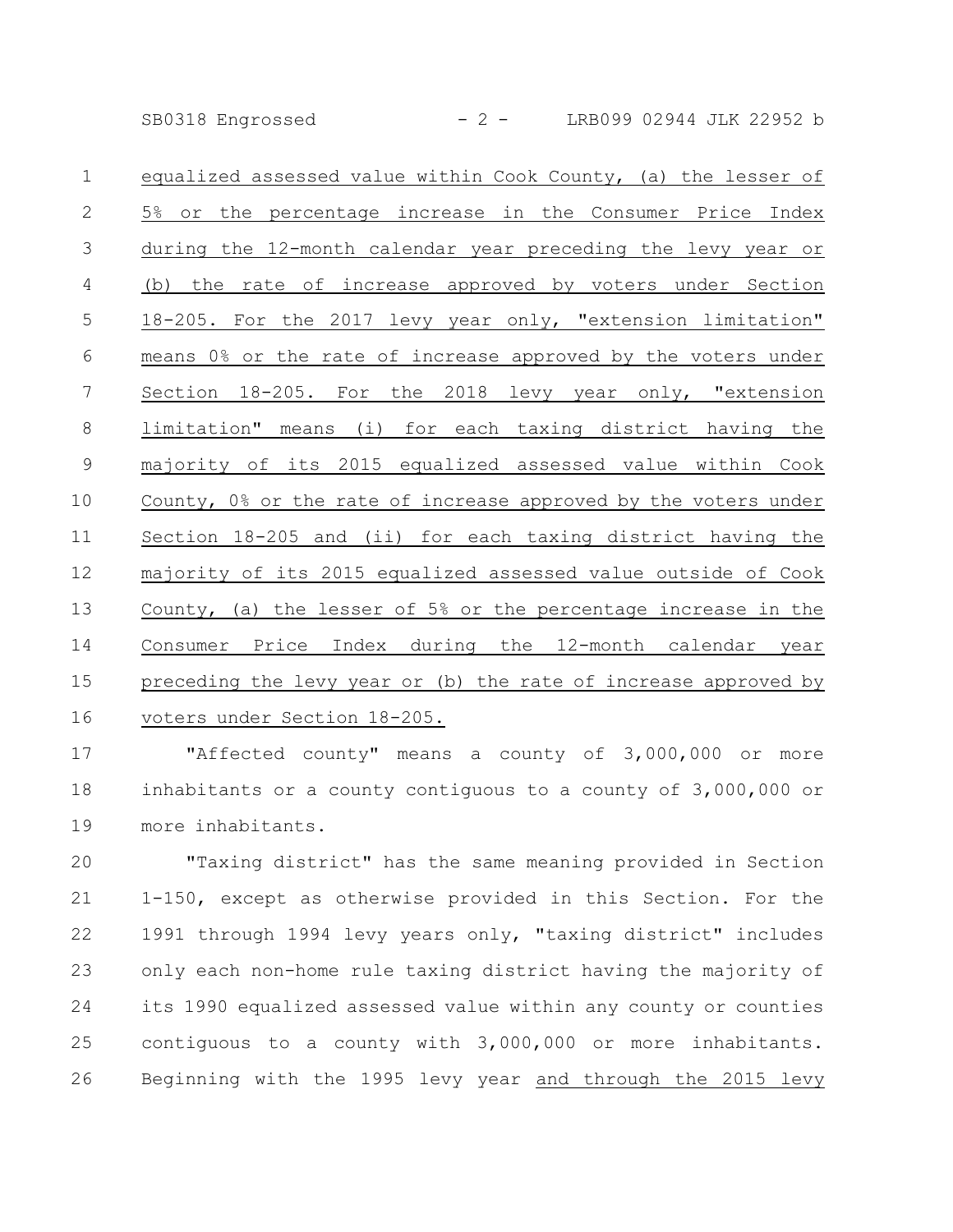SB0318 Engrossed - 3 - LRB099 02944 JLK 22952 b

year, and beginning again with the 2019 levy year, "taxing district" includes only each non-home rule taxing district subject to this Law before the 1995 levy year and each non-home rule taxing district not subject to this Law before the 1995 levy year having the majority of its 1994 equalized assessed value in an affected county or counties. Beginning with the levy year in which this Law becomes applicable to a taxing district as provided in Section 18-213, "taxing district" also includes those taxing districts made subject to this Law as provided in Section 18-213. For the 2016 levy year, "taxing district" includes only: (1) each taxing district that (A) has the majority of its 2015 equalized assessed value within Cook County and (B) was subject to this Law in the 2015 levy year, and (2) each taxing district, as defined in Section 1-150, that has the majority of its 2015 equalized assessed value outside of Cook County, including home rule units having the majority of their 2015 equalized assessed value outside of Cook County. For the 2017 levy year, "taxing district" has the same meaning provided in Section 1-150, and includes home rule units. For the 2018 levy year, "taxing district" includes only: (1) each taxing district subject to this Law during the 2015 levy year, (2) each home rule and non-home rule taxing district that has the majority of its 2015 equalized assessed value within Cook County, and (3) those taxing districts made subject to this Law as provided in Section 18-213. 1 2 3 4 5 6 7 8 9 10 11 12 13 14 15 16 17 18 19 20 21 22 23 24 25

26

"Aggregate extension" for taxing districts to which this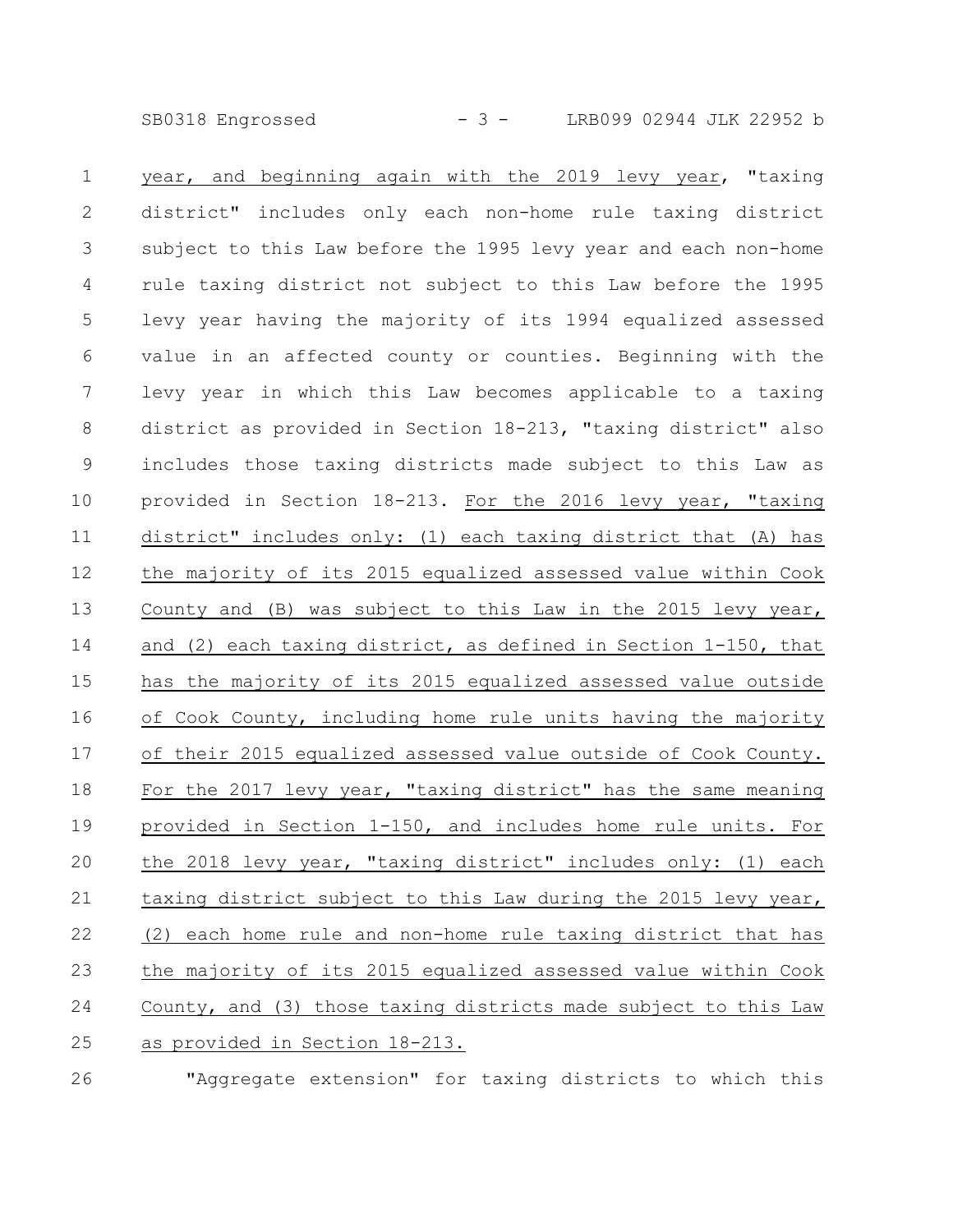SB0318 Engrossed - 4 - LRB099 02944 JLK 22952 b

Law applied before the 1995 levy year means the annual corporate extension for the taxing district and those special purpose extensions that are made annually for the taxing district, excluding special purpose extensions: (a) made for the taxing district to pay interest or principal on general obligation bonds that were approved by referendum; (b) made for any taxing district to pay interest or principal on general obligation bonds issued before October 1, 1991; (c) made for any taxing district to pay interest or principal on bonds issued to refund or continue to refund those bonds issued before October 1, 1991; (d) made for any taxing district to pay interest or principal on bonds issued to refund or continue to refund bonds issued after October 1, 1991 that were approved by referendum; (e) made for any taxing district to pay interest or principal on revenue bonds issued before October 1, 1991 for payment of which a property tax levy or the full faith and credit of the unit of local government is pledged; however, a tax for the payment of interest or principal on those bonds shall be made only after the governing body of the unit of local government finds that all other sources for payment are insufficient to make those payments; (f) made for payments under a building commission lease when the lease payments are for the retirement of bonds issued by the commission before October 1, 1991, to pay for the building project; (g) made for payments due under installment contracts entered into before October 1, 1991; (h) made for payments of principal and 1 2 3 4 5 6 7 8 9 10 11 12 13 14 15 16 17 18 19 20 21 22 23 24 25 26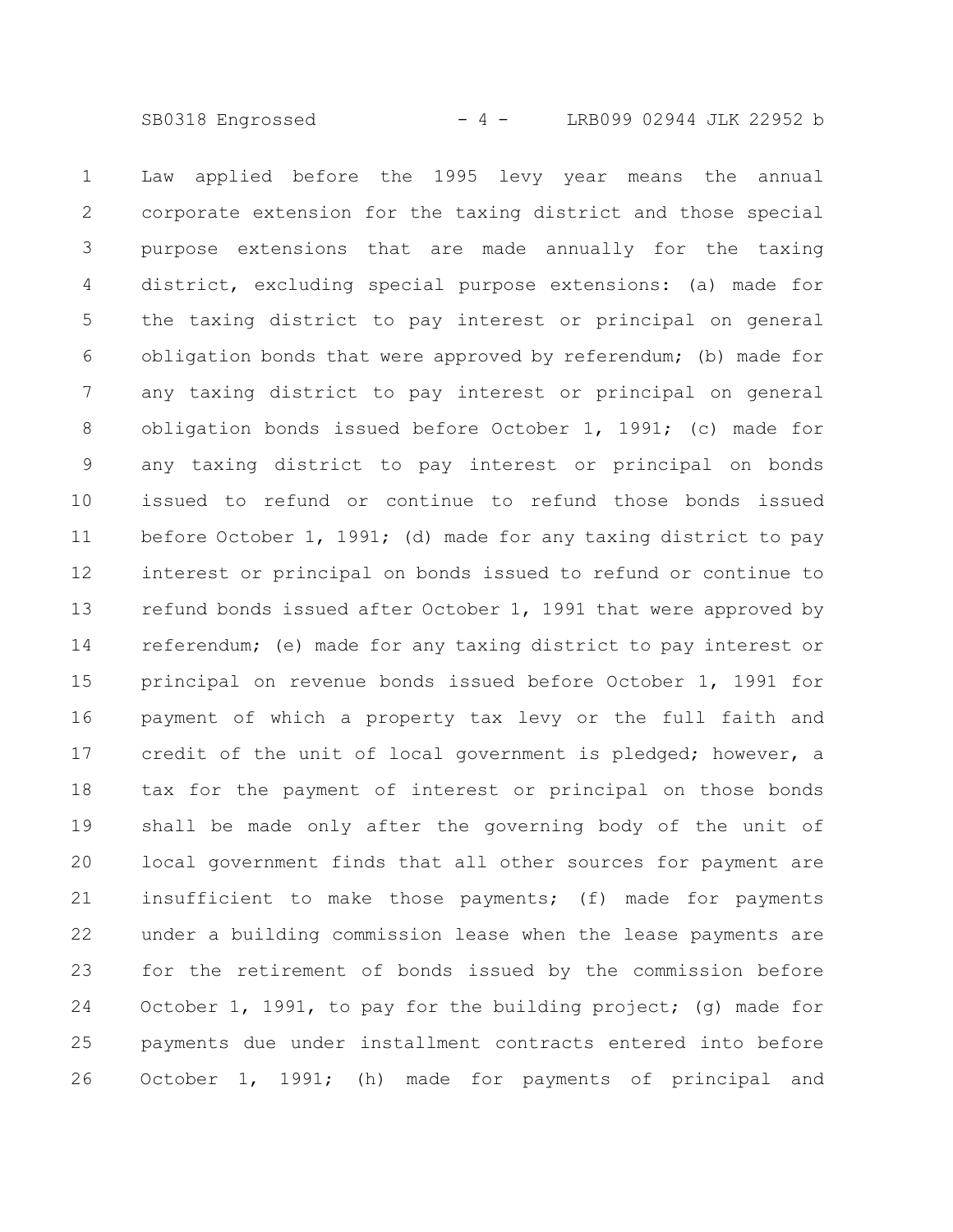SB0318 Engrossed - 5 - LRB099 02944 JLK 22952 b

interest on bonds issued under the Metropolitan Water Reclamation District Act to finance construction projects initiated before October 1, 1991; (i) made for payments of principal and interest on limited bonds, as defined in Section 3 of the Local Government Debt Reform Act, in an amount not to exceed the debt service extension base less the amount in items (b), (c), (e), and (h) of this definition for non-referendum obligations, except obligations initially issued pursuant to referendum; (j) made for payments of principal and interest on bonds issued under Section 15 of the Local Government Debt Reform Act; (k) made by a school district that participates in the Special Education District of Lake County, created by special education joint agreement under Section 10-22.31 of the School Code, for payment of the school district's share of the amounts required to be contributed by the Special Education District of Lake County to the Illinois Municipal Retirement Fund under Article 7 of the Illinois Pension Code; the amount of any extension under this item (k) shall be certified by the school district to the county clerk; (1) made to fund expenses of providing joint recreational programs for the handicapped under Section 5-8 of the Park District Code or Section 11-95-14 of the Illinois Municipal Code; (m) made for temporary relocation loan repayment purposes pursuant to Sections 2-3.77 and 17-2.2d of the School Code; (n) made for payment of principal and interest on any bonds issued under the authority of Section 17-2.2d of the School Code; (o) made for 1 2 3 4 5 6 7 8 9 10 11 12 13 14 15 16 17 18 19 20 21 22 23 24 25 26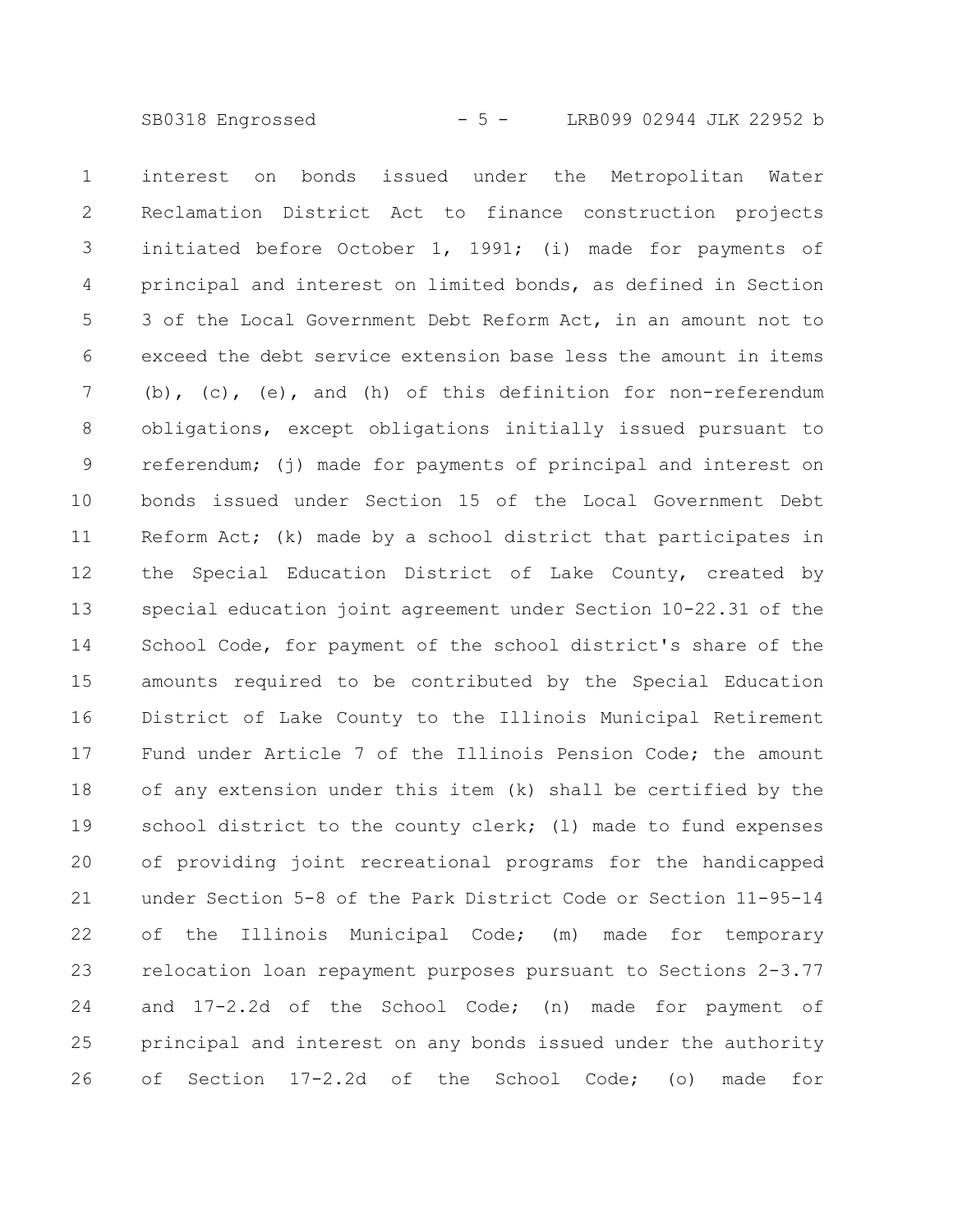SB0318 Engrossed - 6 - LRB099 02944 JLK 22952 b

contributions to a firefighter's pension fund created under Article 4 of the Illinois Pension Code, to the extent of the amount certified under item (5) of Section 4-134 of the Illinois Pension Code; and (p) made for road purposes in the first year after a township assumes the rights, powers, duties, assets, property, liabilities, obligations, and responsibilities of a road district abolished under the provisions of Section 6-133 of the Illinois Highway Code; and (q) for the 2016 and 2017 levy years, made for public safety purposes. 1 2 3 4 5 6 7 8 9 10

"Aggregate extension" for the taxing districts to which this Law did not apply before the 1995 levy year (except taxing districts subject to this Law in accordance with Section 18-213 or this amendatory Act of the 99th General Assembly) means the annual corporate extension for the taxing district and those special purpose extensions that are made annually for the taxing district, excluding special purpose extensions: (a) made for the taxing district to pay interest or principal on general obligation bonds that were approved by referendum; (b) made for any taxing district to pay interest or principal on general obligation bonds issued before March 1, 1995; (c) made for any taxing district to pay interest or principal on bonds issued to refund or continue to refund those bonds issued before March 1, 1995; (d) made for any taxing district to pay interest or principal on bonds issued to refund or continue to refund bonds issued after March 1, 1995 that were approved by 11 12 13 14 15 16 17 18 19 20 21 22 23 24 25 26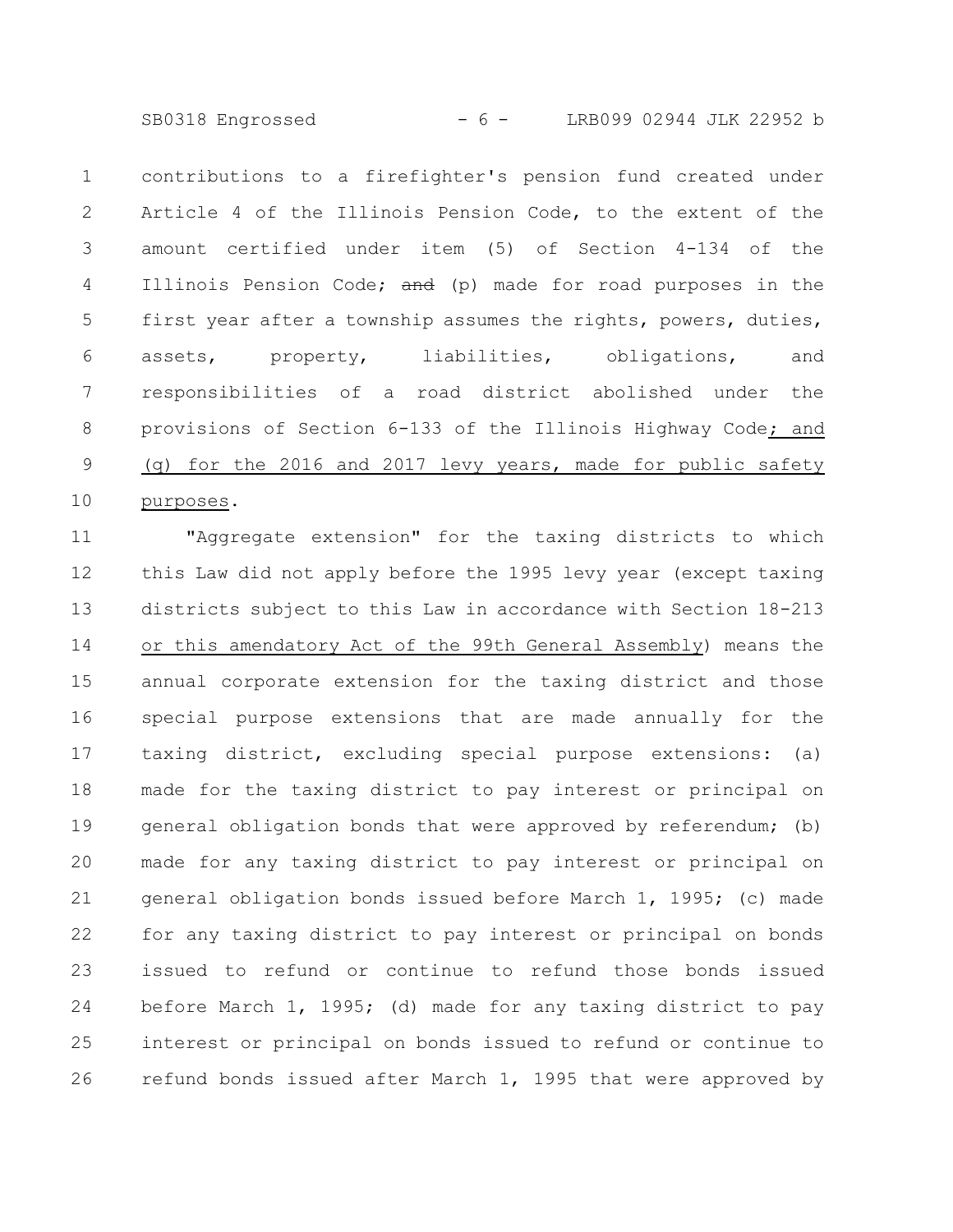SB0318 Engrossed - 7 - LRB099 02944 JLK 22952 b

referendum; (e) made for any taxing district to pay interest or principal on revenue bonds issued before March 1, 1995 for payment of which a property tax levy or the full faith and credit of the unit of local government is pledged; however, a tax for the payment of interest or principal on those bonds shall be made only after the governing body of the unit of local government finds that all other sources for payment are insufficient to make those payments; (f) made for payments under a building commission lease when the lease payments are for the retirement of bonds issued by the commission before March 1, 1995 to pay for the building project; (g) made for payments due under installment contracts entered into before March 1, 1995; (h) made for payments of principal and interest on bonds issued under the Metropolitan Water Reclamation District Act to finance construction projects initiated before October 1, 1991; (h-4) made for stormwater management purposes by the Metropolitan Water Reclamation District of Greater Chicago under Section 12 of the Metropolitan Water Reclamation District Act; (i) made for payments of principal and interest on limited bonds, as defined in Section 3 of the Local Government Debt Reform Act, in an amount not to exceed the debt service extension base less the amount in items  $(b)$ ,  $(c)$ , and (e) of this definition for non-referendum obligations, except obligations initially issued pursuant to referendum and bonds described in subsection (h) of this definition; (j) made for payments of principal and interest on bonds issued under 1 2 3 4 5 6 7 8 9 10 11 12 13 14 15 16 17 18 19 20 21 22 23 24 25 26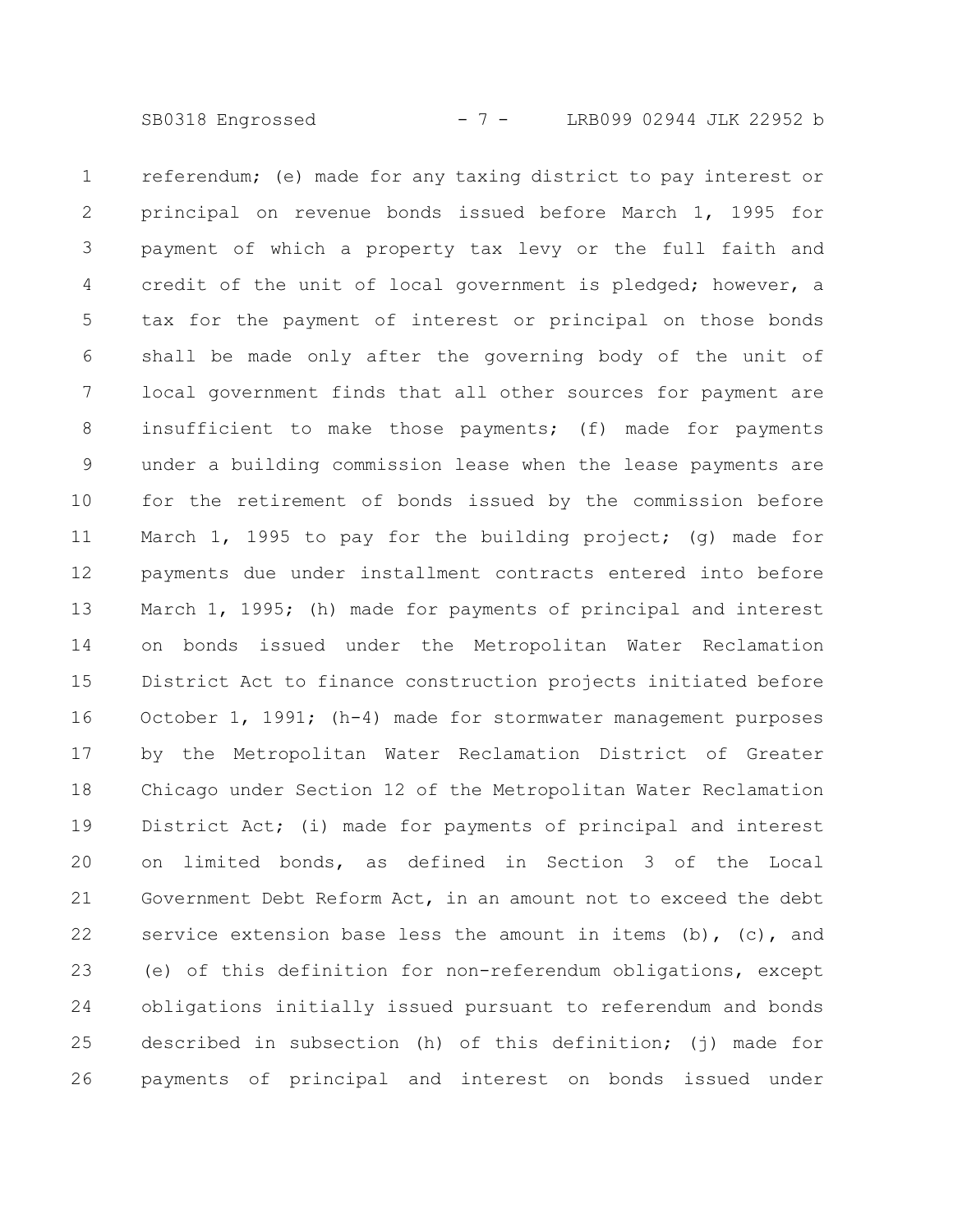SB0318 Engrossed - 8 - LRB099 02944 JLK 22952 b

Section 15 of the Local Government Debt Reform Act; (k) made for payments of principal and interest on bonds authorized by Public Act 88-503 and issued under Section 20a of the Chicago Park District Act for aquarium or museum projects; (l) made for payments of principal and interest on bonds authorized by Public Act 87-1191 or 93-601 and (i) issued pursuant to Section 21.2 of the Cook County Forest Preserve District Act, (ii) issued under Section 42 of the Cook County Forest Preserve District Act for zoological park projects, or (iii) issued under Section 44.1 of the Cook County Forest Preserve District Act for botanical gardens projects; (m) made pursuant to Section 34-53.5 of the School Code, whether levied annually or not; (n) made to fund expenses of providing joint recreational programs for the handicapped under Section 5-8 of the Park District Code or Section 11-95-14 of the Illinois Municipal Code; (o) made by the Chicago Park District for recreational programs for the handicapped under subsection (c) of Section 7.06 of the Chicago Park District Act; (p) made for contributions to a firefighter's pension fund created under Article 4 of the Illinois Pension Code, to the extent of the amount certified under item (5) of Section 4-134 of the Illinois Pension Code;  $\frac{d}{dt}(q)$  made by Ford Heights School District 169 under Section 17-9.02 of the School Code; and (r) for the 2017 and 2018 levy years, made for public safety purposes. 1 2 3 4 5 6 7 8 9 10 11 12 13 14 15 16 17 18 19 20 21 22 23 24 25

26

"Aggregate extension" for all taxing districts to which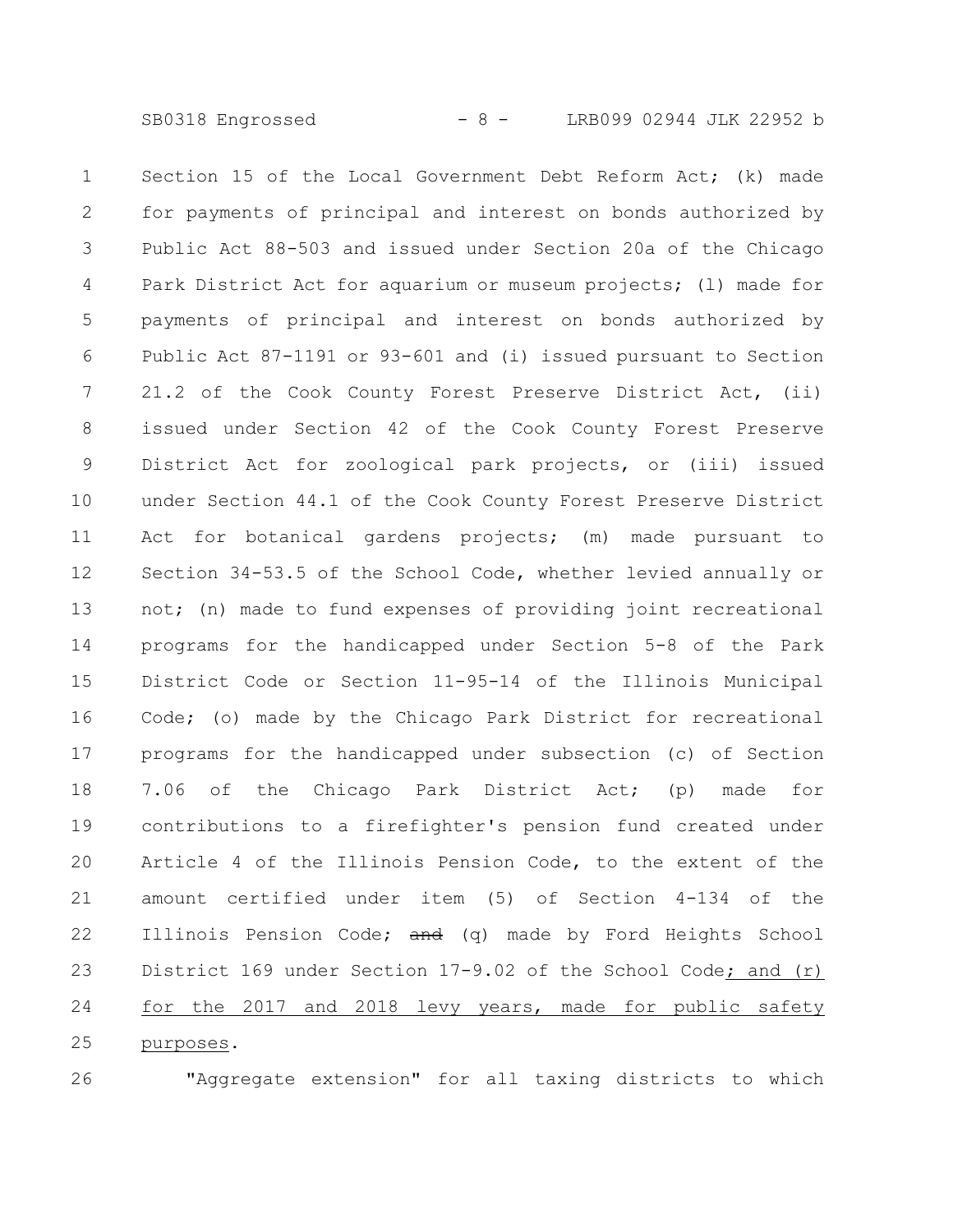SB0318 Engrossed - 9 - LRB099 02944 JLK 22952 b

this Law applies in accordance with Section 18-213, except for those taxing districts subject to paragraph (2) of subsection (e) of Section 18-213, means the annual corporate extension for the taxing district and those special purpose extensions that are made annually for the taxing district, excluding special purpose extensions: (a) made for the taxing district to pay interest or principal on general obligation bonds that were approved by referendum; (b) made for any taxing district to pay interest or principal on general obligation bonds issued before the date on which the referendum making this Law applicable to the taxing district is held; (c) made for any taxing district to pay interest or principal on bonds issued to refund or continue to refund those bonds issued before the date on which the referendum making this Law applicable to the taxing district is held; (d) made for any taxing district to pay interest or principal on bonds issued to refund or continue to refund bonds issued after the date on which the referendum making this Law applicable to the taxing district is held if the bonds were approved by referendum after the date on which the referendum making this Law applicable to the taxing district is held; (e) made for any taxing district to pay interest or principal on revenue bonds issued before the date on which the referendum making this Law applicable to the taxing district is held for payment of which a property tax levy or the full faith and credit of the unit of local government is pledged; however, a tax for the payment of 1 2 3 4 5 6 7 8 9 10 11 12 13 14 15 16 17 18 19 20 21 22 23 24 25 26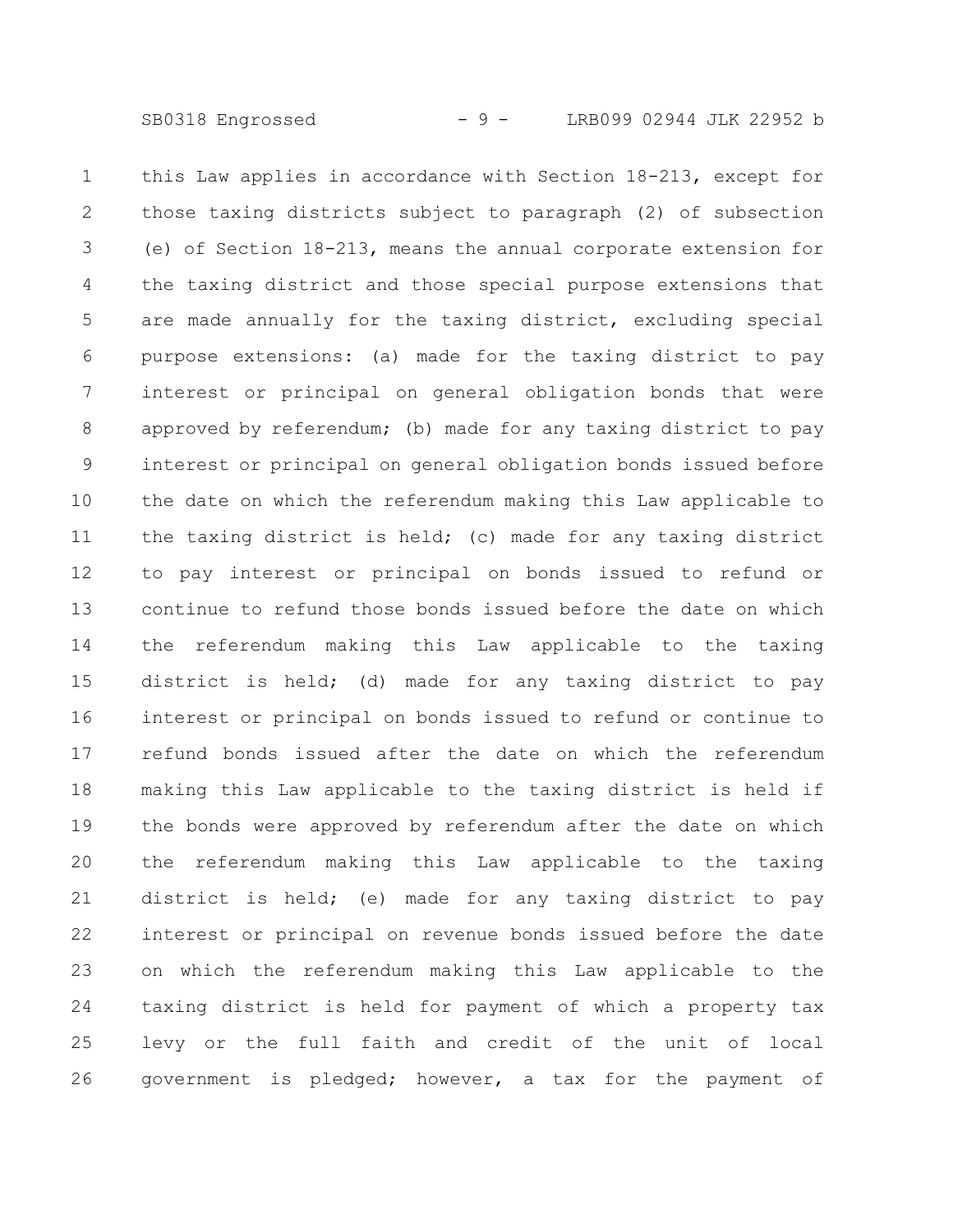interest or principal on those bonds shall be made only after the governing body of the unit of local government finds that all other sources for payment are insufficient to make those payments; (f) made for payments under a building commission lease when the lease payments are for the retirement of bonds issued by the commission before the date on which the referendum making this Law applicable to the taxing district is held to pay for the building project; (g) made for payments due under installment contracts entered into before the date on which the referendum making this Law applicable to the taxing district is held; (h) made for payments of principal and interest on limited bonds, as defined in Section 3 of the Local Government Debt Reform Act, in an amount not to exceed the debt service extension base less the amount in items  $(b)$ ,  $(c)$ , and (e) of this definition for non-referendum obligations, except obligations initially issued pursuant to referendum; (i) made for payments of principal and interest on bonds issued under Section 15 of the Local Government Debt Reform Act; (j) made for a qualified airport authority to pay interest or principal on general obligation bonds issued for the purpose of paying obligations due under, or financing airport facilities required to be acquired, constructed, installed or equipped pursuant to, contracts entered into before March 1, 1996 (but not including any amendments to such a contract taking effect on or after that date); (k) made to fund expenses of providing joint recreational programs for the handicapped under Section 1 2 3 4 5 6 7 8 9 10 11 12 13 14 15 16 17 18 19 20 21 22 23 24 25 26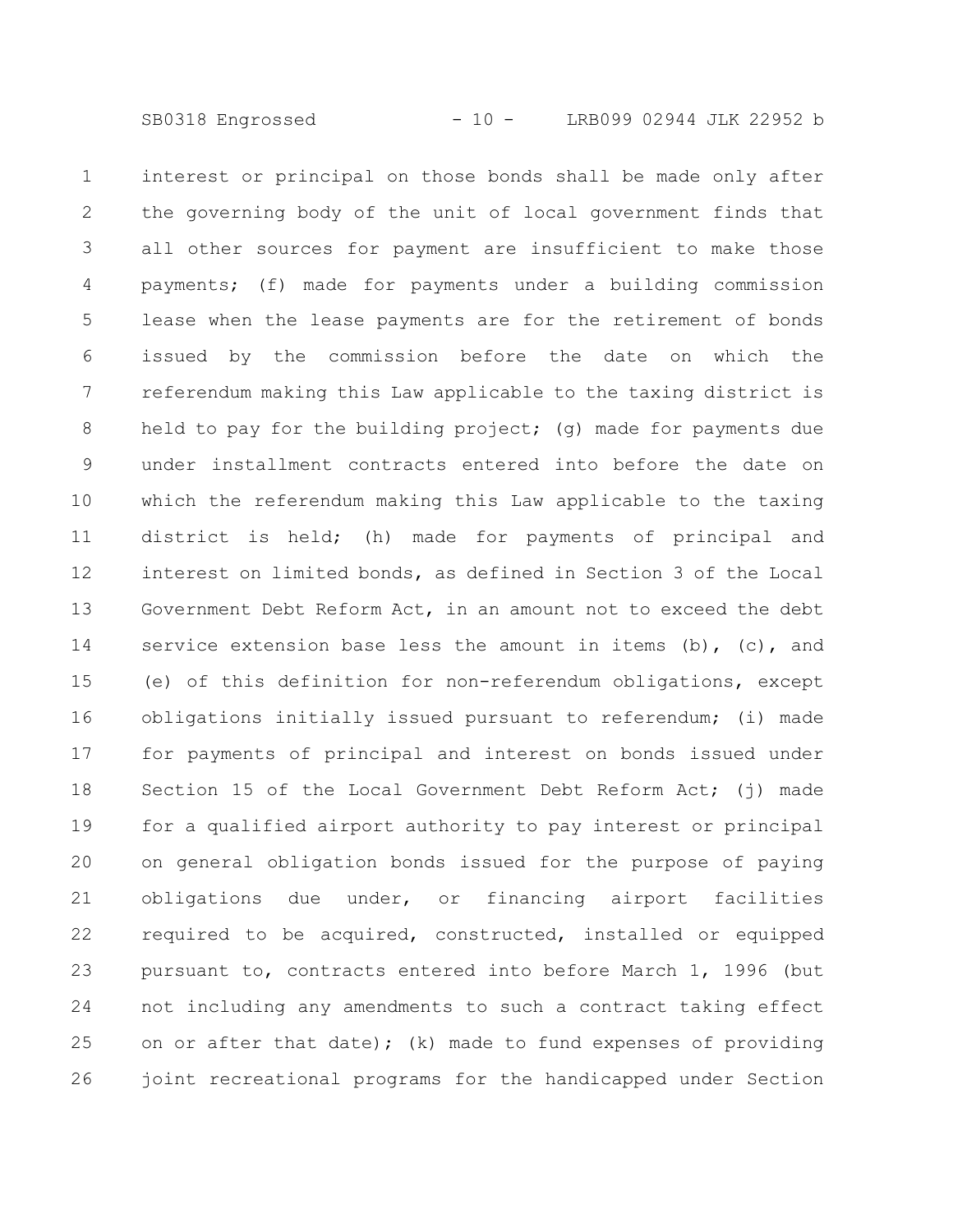SB0318 Engrossed - 11 - LRB099 02944 JLK 22952 b

5-8 of the Park District Code or Section 11-95-14 of the Illinois Municipal Code; (l) made for contributions to a firefighter's pension fund created under Article 4 of the Illinois Pension Code, to the extent of the amount certified under item (5) of Section 4-134 of the Illinois Pension Code; and (m) made for the taxing district to pay interest or principal on general obligation bonds issued pursuant to Section 19-3.10 of the School Code; and (n) for the 2016 and 2017 levy years, made for public safety purposes. 1 2 3 4 5 6 7 8 9

"Aggregate extension" for all taxing districts to which this Law applies in accordance with paragraph (2) of subsection (e) of Section 18-213 means the annual corporate extension for the taxing district and those special purpose extensions that are made annually for the taxing district, excluding special purpose extensions: (a) made for the taxing district to pay interest or principal on general obligation bonds that were approved by referendum; (b) made for any taxing district to pay interest or principal on general obligation bonds issued before the effective date of this amendatory Act of 1997; (c) made for any taxing district to pay interest or principal on bonds issued to refund or continue to refund those bonds issued before the effective date of this amendatory Act of 1997; (d) made for any taxing district to pay interest or principal on bonds issued to refund or continue to refund bonds issued after the effective date of this amendatory Act of 1997 if the bonds were approved by referendum after the effective date of this 10 11 12 13 14 15 16 17 18 19 20 21 22 23 24 25 26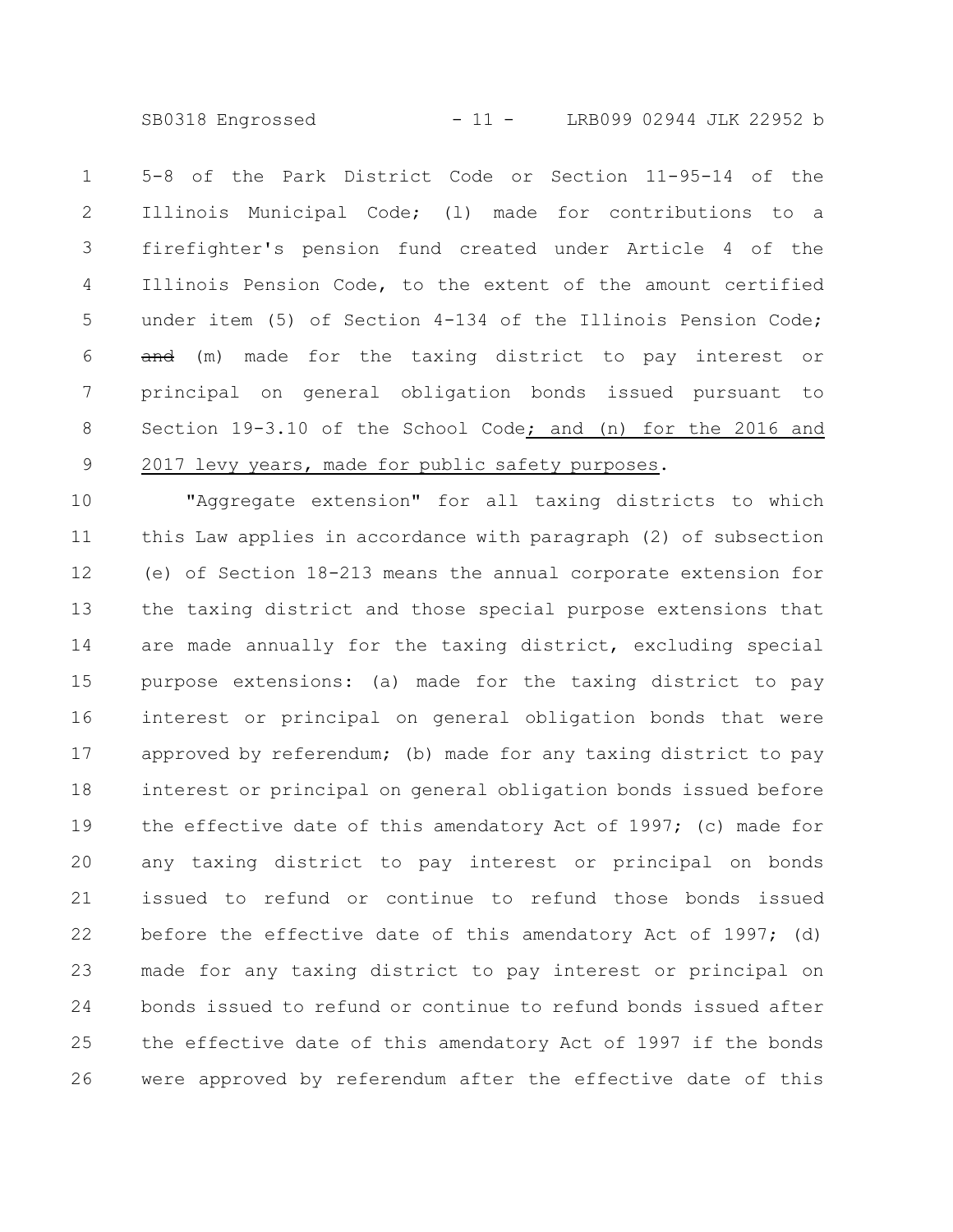SB0318 Engrossed - 12 - LRB099 02944 JLK 22952 b

amendatory Act of 1997; (e) made for any taxing district to pay interest or principal on revenue bonds issued before the effective date of this amendatory Act of 1997 for payment of which a property tax levy or the full faith and credit of the unit of local government is pledged; however, a tax for the payment of interest or principal on those bonds shall be made only after the governing body of the unit of local government finds that all other sources for payment are insufficient to make those payments; (f) made for payments under a building commission lease when the lease payments are for the retirement of bonds issued by the commission before the effective date of this amendatory Act of 1997 to pay for the building project; (g) made for payments due under installment contracts entered into before the effective date of this amendatory Act of 1997; (h) made for payments of principal and interest on limited bonds, as defined in Section 3 of the Local Government Debt Reform Act, in an amount not to exceed the debt service extension base less the amount in items (b),  $(c)$ , and (e) of this definition for non-referendum obligations, except obligations initially issued pursuant to referendum; (i) made for payments of principal and interest on bonds issued under Section 15 of the Local Government Debt Reform Act; (j) made for a qualified airport authority to pay interest or principal on general obligation bonds issued for the purpose of paying obligations due under, or financing airport facilities required to be acquired, constructed, installed or equipped 1 2 3 4 5 6 7 8 9 10 11 12 13 14 15 16 17 18 19 20 21 22 23 24 25 26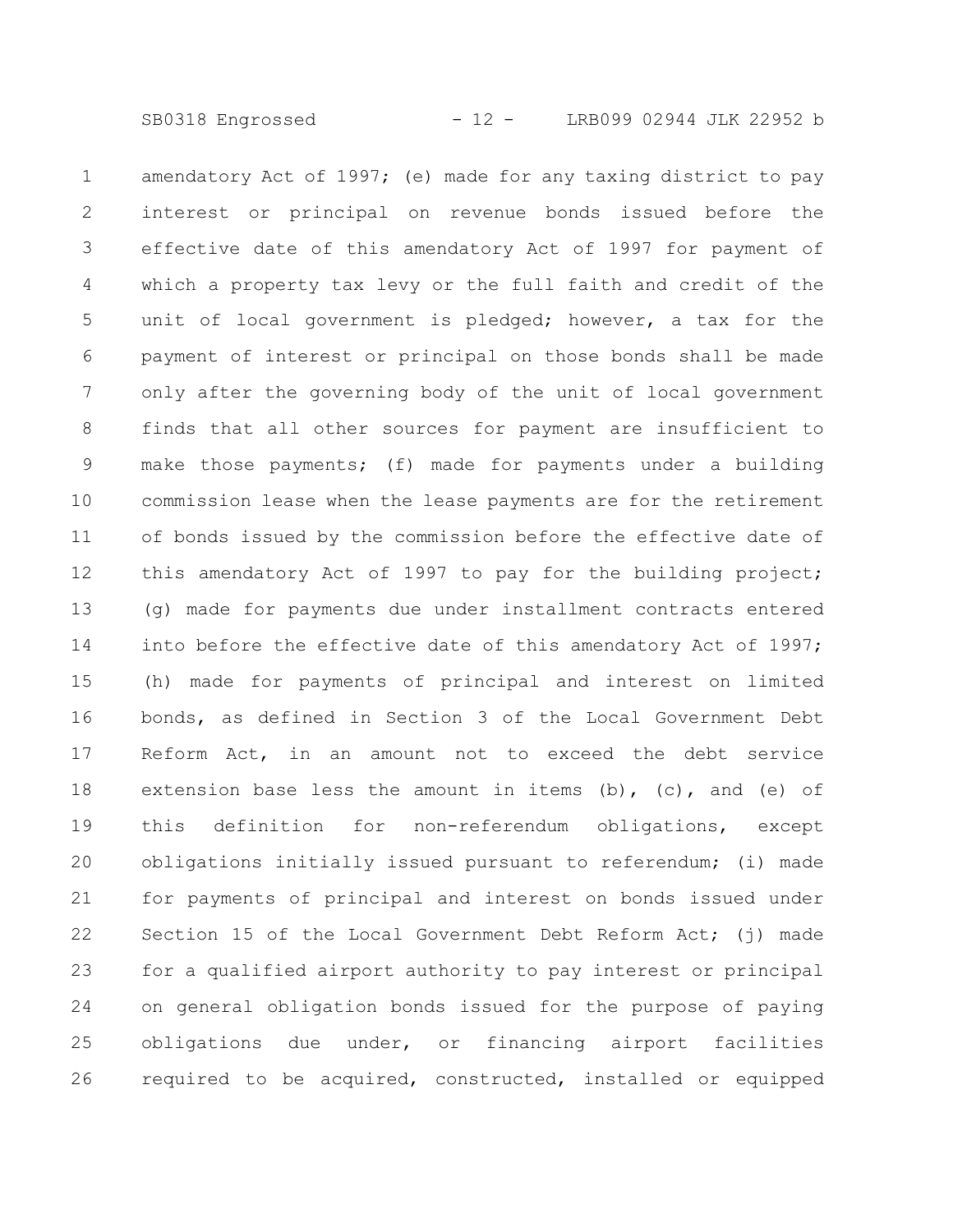SB0318 Engrossed - 13 - LRB099 02944 JLK 22952 b

pursuant to, contracts entered into before March 1, 1996 (but not including any amendments to such a contract taking effect on or after that date); (k) made to fund expenses of providing joint recreational programs for the handicapped under Section 5-8 of the Park District Code or Section 11-95-14 of the Illinois Municipal Code; and (1) made for contributions to a firefighter's pension fund created under Article 4 of the Illinois Pension Code, to the extent of the amount certified under item (5) of Section 4-134 of the Illinois Pension Code; and (n) for the 2016 and 2017 levy years, made for public safety purposes. 1 2 3 4 5 6 7 8 9 10 11

"Aggregate extension", for all taxing districts to which this Law did not apply before the 2016 levy year (other than taxing districts having a majority of their 2015 equalized assessed value within Cook County) for levy years 2016 and 2017, and for taxing districts having a majority of their 2015 equalized assessed value within Cook County for levy years 2017 and 2018, means the annual corporate extension for the taxing district and those special purpose extensions that are made annually for the taxing district, excluding special purpose extensions: (a) made for the taxing district to pay interest or principal on general obligation bonds that were approved by referendum; (b) made for any taxing district to pay interest or principal on general obligation bonds issued before March 1, 2016; (c) made for any taxing district to pay interest or principal on bonds issued to refund or continue to refund those 12 13 14 15 16 17 18 19 20 21 22 23 24 25 26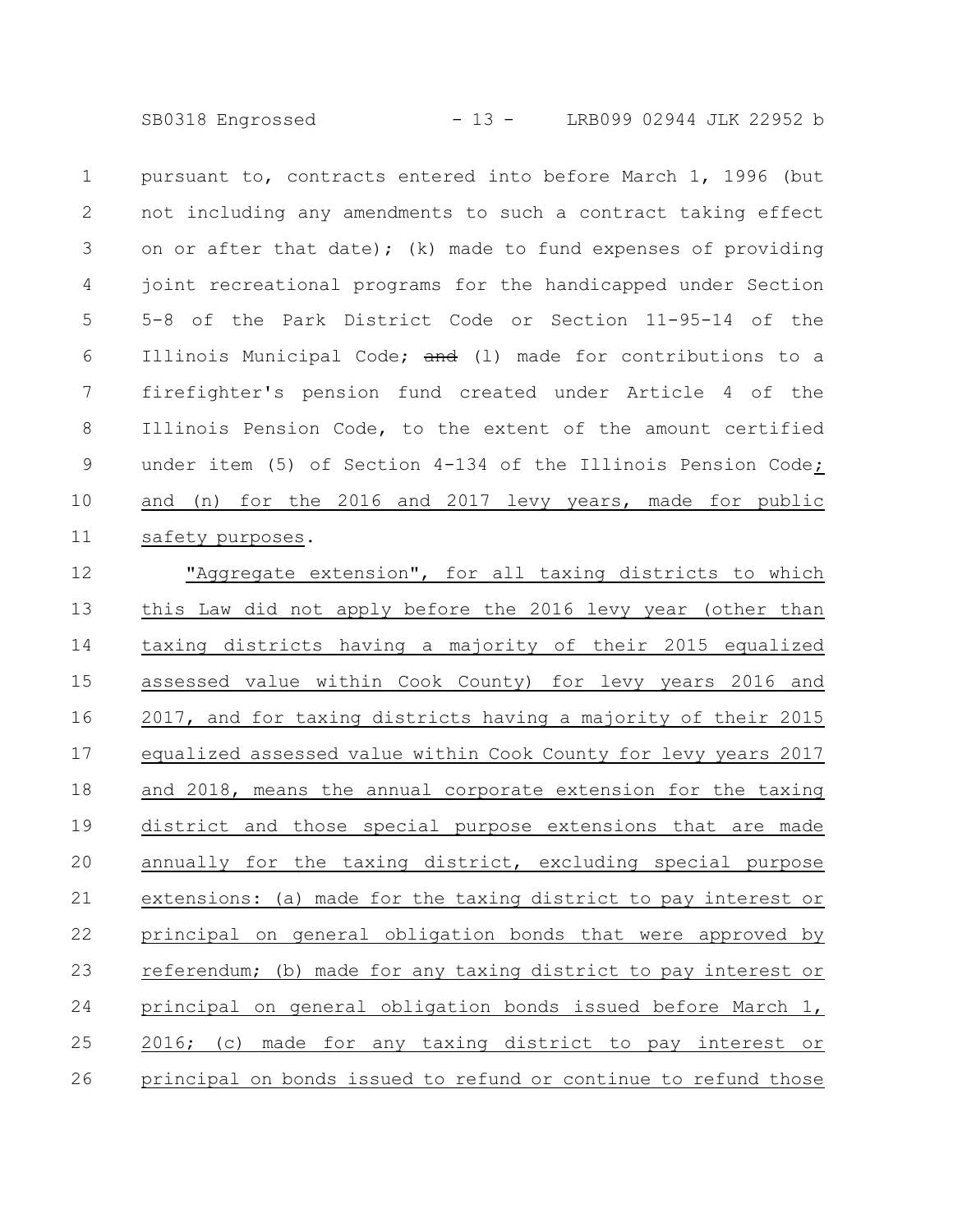SB0318 Engrossed - 14 - LRB099 02944 JLK 22952 b

bonds issued before March 1, 2016; (d) made for any taxing district to pay interest or principal on bonds issued to refund or continue to refund bonds issued after February 28, 2016 that were approved by referendum; (e) made for any taxing district to pay interest or principal on revenue bonds issued before March 1, 2016 for payment of which a property tax levy or the full faith and credit of the unit of local government is pledged; however, a tax for the payment of interest or principal on those bonds shall be made only after the governing body of the unit of local government finds that all other sources for payment are insufficient to make those payments; (f) made for payments under a building commission lease when the lease payments are for the retirement of bonds issued by the commission before March 1, 2016 to pay for the building project; (g) made for payments due under installment contracts entered into before March 1, 2016; (h) made for payments of principal and interest on limited bonds, as defined in Section 3 of the Local Government Debt Reform Act, in an amount not to exceed the debt service extension base less the amount in items (b), (c), and (e) of this definition for non-referendum obligations, except obligations initially issued pursuant to referendum; (i) made for payments of principal and interest on bonds issued under Section 15 of the Local Government Debt Reform Act; (j) made to fund expenses of providing joint recreational programs for the handicapped under Section 5-8 of the Park District Code or Section 11-95-14 of the Illinois 1 2 3 4 5 6 7 8 9 10 11 12 13 14 15 16 17 18 19 20 21 22 23 24 25 26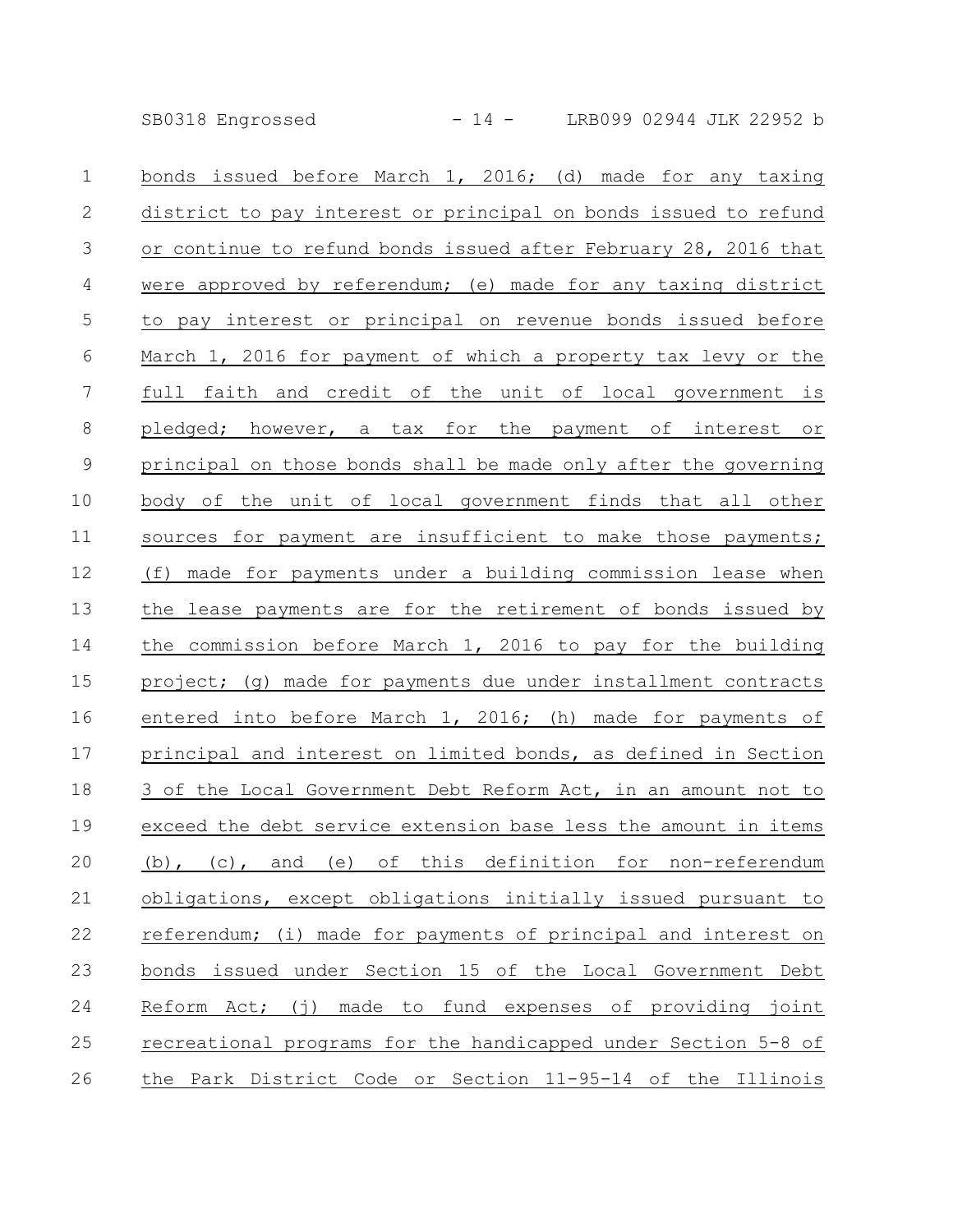SB0318 Engrossed - 15 - LRB099 02944 JLK 22952 b

Municipal Code; (k) made for temporary relocation loan repayment purposes pursuant to Sections 2-3.77 and 17-2.2d of the School Code; (l) made for payment of principal and interest on any bonds issued under the authority of Section 17-2.2d of the School Code; (m) made for contributions to a firefighter's pension fund created under Article 4 of the Illinois Pension Code, to the extent of the amount certified under item (5) of Section 4-134 of the Illinois Pension Code; and (n) made for public safety purposes. "Made for public safety purposes", includes, but is not limited to, special purpose extensions made under any of the following Sections: Section 3-125 or 4-118 of the Illinois Pension Code; Section 11-1-3, 11-1-5.1, 11-7-1, or 11-7-3 of the Illinois Municipal Code; Section 30-160, 30-165, 200-10, or 200-12 of the Township Code; Section 13, 14, 22, 23, or 24 of the Fire Protection District Act; Section 5-9 of the Park District Code; or Section 11 of the Rescue Squad Districts Act. "Debt service extension base" means an amount equal to that portion of the extension for a taxing district for the 1994 levy year, or for those taxing districts subject to this Law in accordance with Section 18-213, except for those subject to paragraph (2) of subsection (e) of Section 18-213, for the levy year in which the referendum making this Law applicable to the taxing district is held, or for those taxing districts subject to this Law in accordance with paragraph (2) of subsection (e) of Section 18-213 for the 1996 levy year, or for those taxing 1 2 3 4 5 6 7 8 9 10 11 12 13 14 15 16 17 18 19 20 21 22 23 24 25 26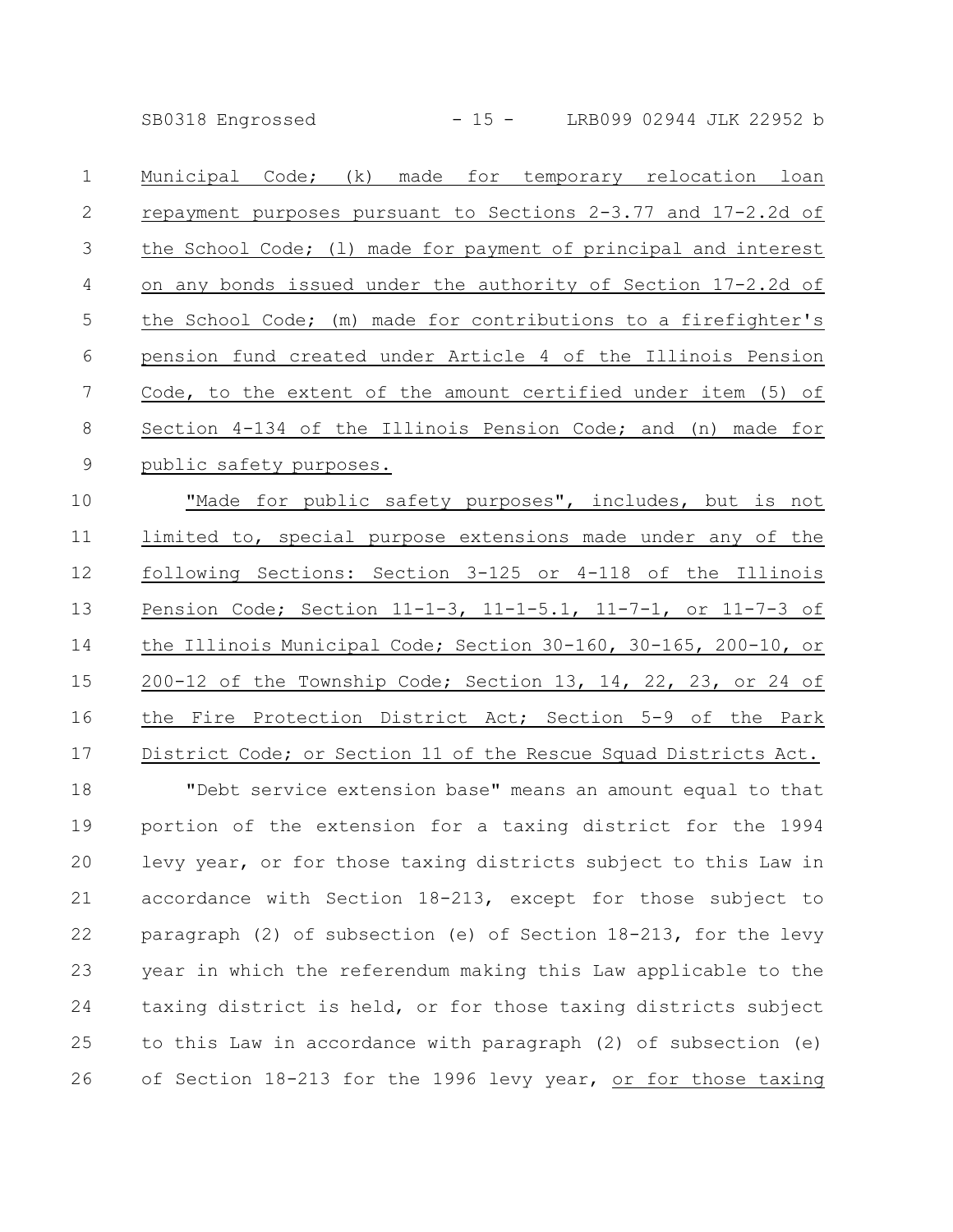SB0318 Engrossed - 16 - LRB099 02944 JLK 22952 b

districts that become subject to this Law as a result of this amendatory Act of the 99th General Assembly for the levy year in which the taxing district first becomes subject to this Law, constituting an extension for payment of principal and interest on bonds issued by the taxing district without referendum, but not including excluded non-referendum bonds. For park districts (i) that were first subject to this Law in 1991 or 1995 and (ii) whose extension for the 1994 levy year for the payment of principal and interest on bonds issued by the park district without referendum (but not including excluded non-referendum bonds) was less than 51% of the amount for the 1991 levy year constituting an extension for payment of principal and interest on bonds issued by the park district without referendum (but not including excluded non-referendum bonds), "debt service extension base" means an amount equal to that portion of the extension for the 1991 levy year constituting an extension for payment of principal and interest on bonds issued by the park district without referendum (but not including excluded non-referendum bonds). A debt service extension base established or increased at any time pursuant to any provision of this Law, except Section 18-212, shall be increased each year commencing with the later of (i) the 2009 levy year or (ii) the first levy year in which this Law becomes applicable to the taxing district, by the lesser of 5% or the percentage increase in the Consumer Price Index during the 12-month calendar year preceding the levy year. The debt 1 2 3 4 5 6 7 8 9 10 11 12 13 14 15 16 17 18 19 20 21 22 23 24 25 26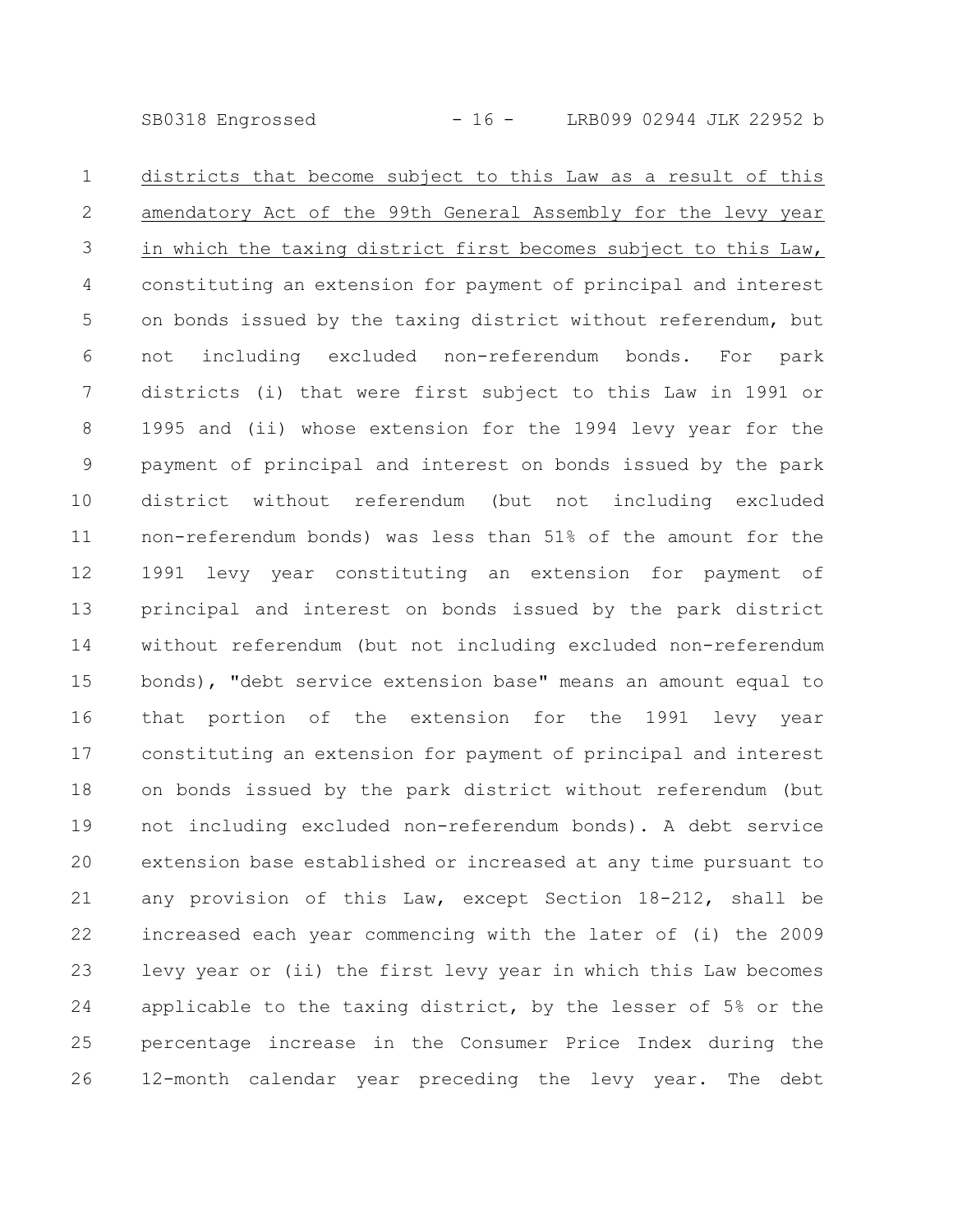SB0318 Engrossed - 17 - LRB099 02944 JLK 22952 b

service extension base may be established or increased as provided under Section 18-212. "Excluded non-referendum bonds" means (i) bonds authorized by Public Act 88-503 and issued under Section 20a of the Chicago Park District Act for aquarium and museum projects; (ii) bonds issued under Section 15 of the Local Government Debt Reform Act; or (iii) refunding obligations issued to refund or to continue to refund obligations initially issued pursuant to referendum. 1 2 3 4 5 6 7 8

"Special purpose extensions" include, but are not limited to, extensions for levies made on an annual basis for unemployment and workers' compensation, self-insurance, contributions to pension plans, and extensions made pursuant to Section 6-601 of the Illinois Highway Code for a road district's permanent road fund whether levied annually or not. The extension for a special service area is not included in the aggregate extension. 9 10 11 12 13 14 15 16

"Aggregate extension base" means the taxing district's last preceding aggregate extension as adjusted under Sections 18-135, 18-215, and 18-230. An adjustment under Section 18-135 shall be made for the 2007 levy year and all subsequent levy years whenever one or more counties within which a taxing district is located (i) used estimated valuations or rates when extending taxes in the taxing district for the last preceding levy year that resulted in the over or under extension of taxes, or (ii) increased or decreased the tax extension for the last preceding levy year as required by Section 18-135(c). 17 18 19 20 21 22 23 24 25 26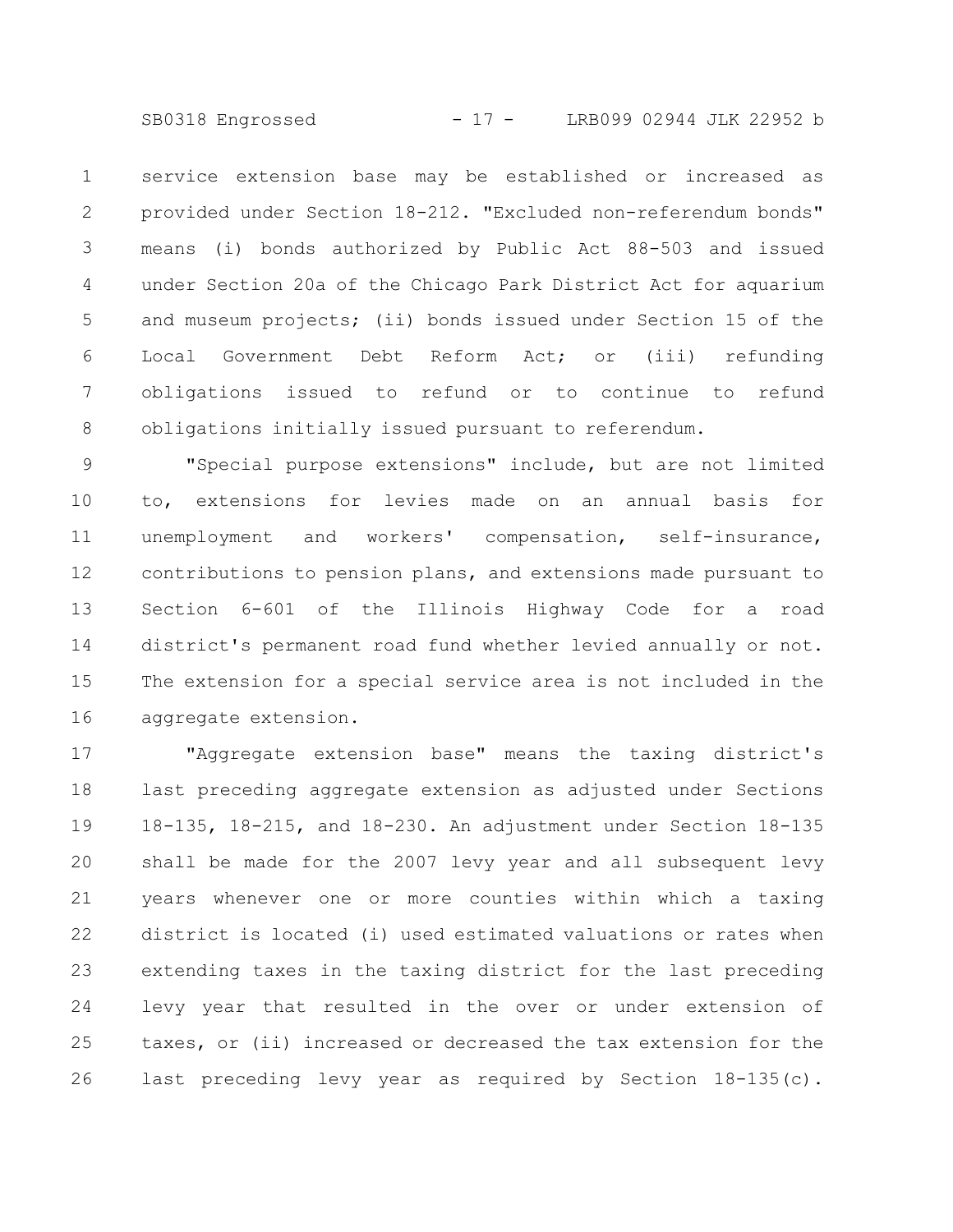SB0318 Engrossed - 18 - LRB099 02944 JLK 22952 b

Whenever an adjustment is required under Section 18-135, the aggregate extension base of the taxing district shall be equal to the amount that the aggregate extension of the taxing district would have been for the last preceding levy year if either or both (i) actual, rather than estimated, valuations or rates had been used to calculate the extension of taxes for the last levy year, or (ii) the tax extension for the last preceding levy year had not been adjusted as required by subsection (c) of Section 18-135. 1 2 3 4 5 6 7 8 9

Notwithstanding any other provision of law, for levy year 2012, the aggregate extension base for West Northfield School District No. 31 in Cook County shall be \$12,654,592. 10 11 12

"Levy year" has the same meaning as "year" under Section  $1 - 155$ . 13 14

"New property" means (i) the assessed value, after final board of review or board of appeals action, of new improvements or additions to existing improvements on any parcel of real property that increase the assessed value of that real property during the levy year multiplied by the equalization factor issued by the Department under Section 17-30, (ii) the assessed value, after final board of review or board of appeals action, of real property not exempt from real estate taxation, which real property was exempt from real estate taxation for any portion of the immediately preceding levy year, multiplied by the equalization factor issued by the Department under Section 17-30, including the assessed value, upon final stabilization 15 16 17 18 19 20 21 22 23 24 25 26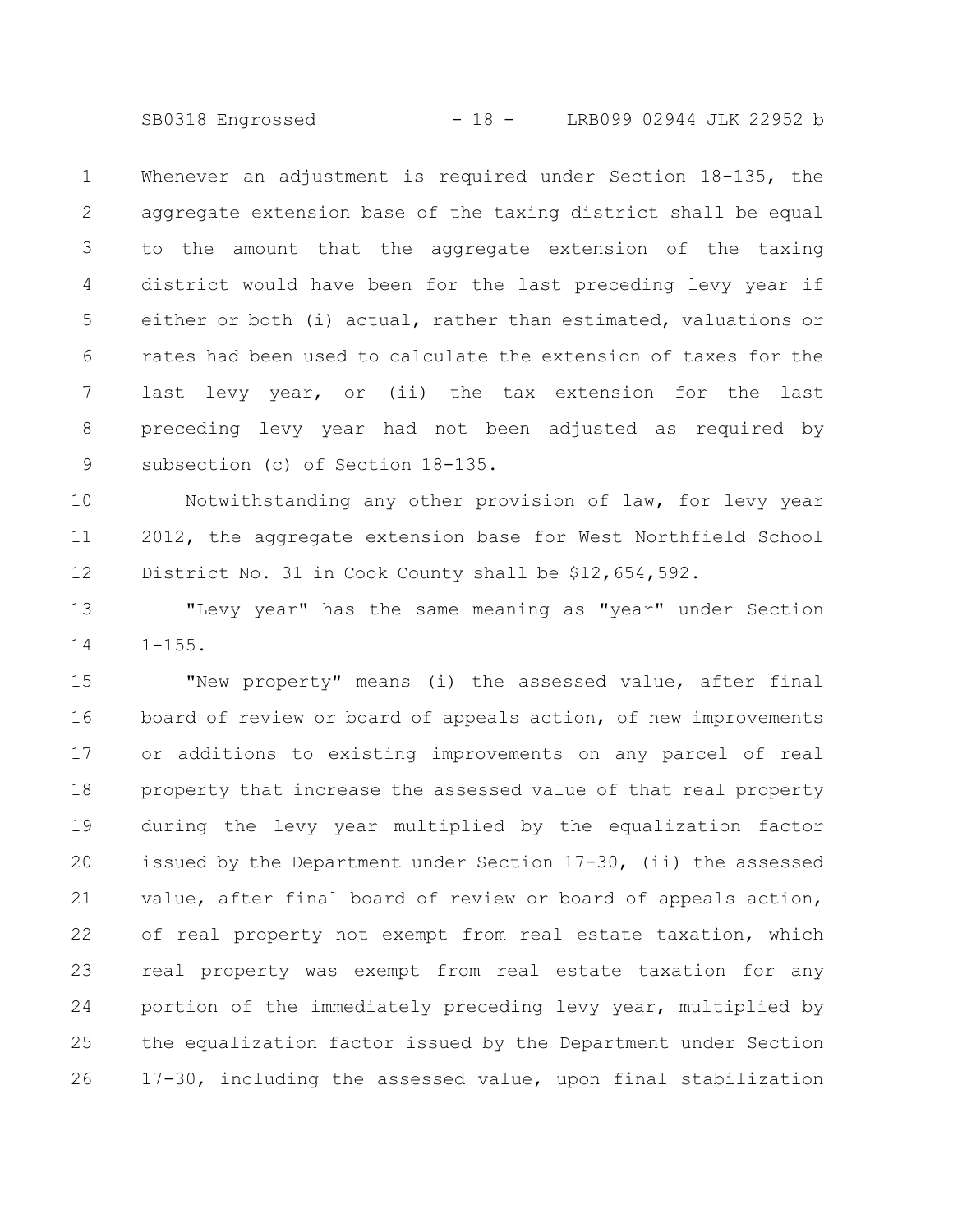SB0318 Engrossed - 19 - LRB099 02944 JLK 22952 b

of occupancy after new construction is complete, of any real property located within the boundaries of an otherwise or previously exempt military reservation that is intended for residential use and owned by or leased to a private corporation or other entity, (iii) in counties that classify in accordance with Section 4 of Article IX of the Illinois Constitution, an incentive property's additional assessed value resulting from a scheduled increase in the level of assessment as applied to the first year final board of review market value, and (iv) any increase in assessed value due to oil or gas production from an oil or gas well required to be permitted under the Hydraulic Fracturing Regulatory Act that was not produced in or accounted for during the previous levy year. In addition, the county clerk in a county containing a population of 3,000,000 or more shall include in the 1997 recovered tax increment value for any school district, any recovered tax increment value that was applicable to the 1995 tax year calculations. 1 2 3 4 5 6 7 8 9 10 11 12 13 14 15 16 17

"Qualified airport authority" means an airport authority organized under the Airport Authorities Act and located in a county bordering on the State of Wisconsin and having a population in excess of 200,000 and not greater than 500,000. 18 19 20 21

"Recovered tax increment value" means, except as otherwise provided in this paragraph, the amount of the current year's equalized assessed value, in the first year after a municipality terminates the designation of an area as a redevelopment project area previously established under the 22 23 24 25 26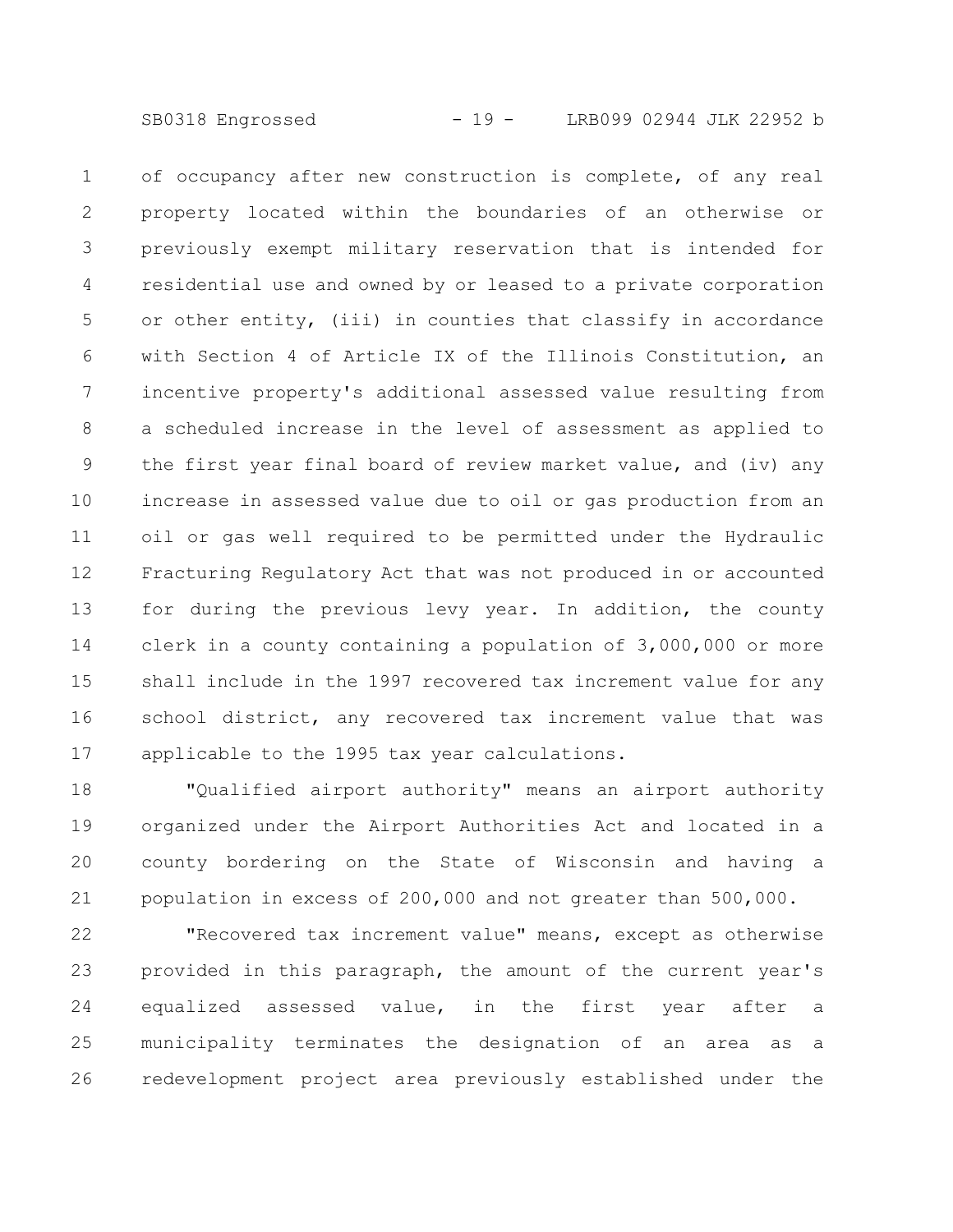Tax Increment Allocation Development Act in the Illinois Municipal Code, previously established under the Industrial Jobs Recovery Law in the Illinois Municipal Code, previously established under the Economic Development Project Area Tax Increment Act of 1995, or previously established under the Economic Development Area Tax Increment Allocation Act, of each taxable lot, block, tract, or parcel of real property in the redevelopment project area over and above the initial equalized assessed value of each property in the redevelopment project area. For the taxes which are extended for the 1997 levy year, the recovered tax increment value for a non-home rule taxing district that first became subject to this Law for the 1995 levy year because a majority of its 1994 equalized assessed value was in an affected county or counties shall be increased if a municipality terminated the designation of an area in 1993 as a redevelopment project area previously established under the Tax Increment Allocation Development Act in the Illinois Municipal Code, previously established under the Industrial Jobs Recovery Law in the Illinois Municipal Code, or previously established under the Economic Development Area Tax Increment Allocation Act, by an amount equal to the 1994 equalized assessed value of each taxable lot, block, tract, or parcel of real property in the redevelopment project area over and above the initial equalized assessed value of each property in the redevelopment project area. In the first year after a municipality removes a taxable lot, block, tract, or parcel of 1 2 3 4 5 6 7 8 9 10 11 12 13 14 15 16 17 18 19 20 21 22 23 24 25 26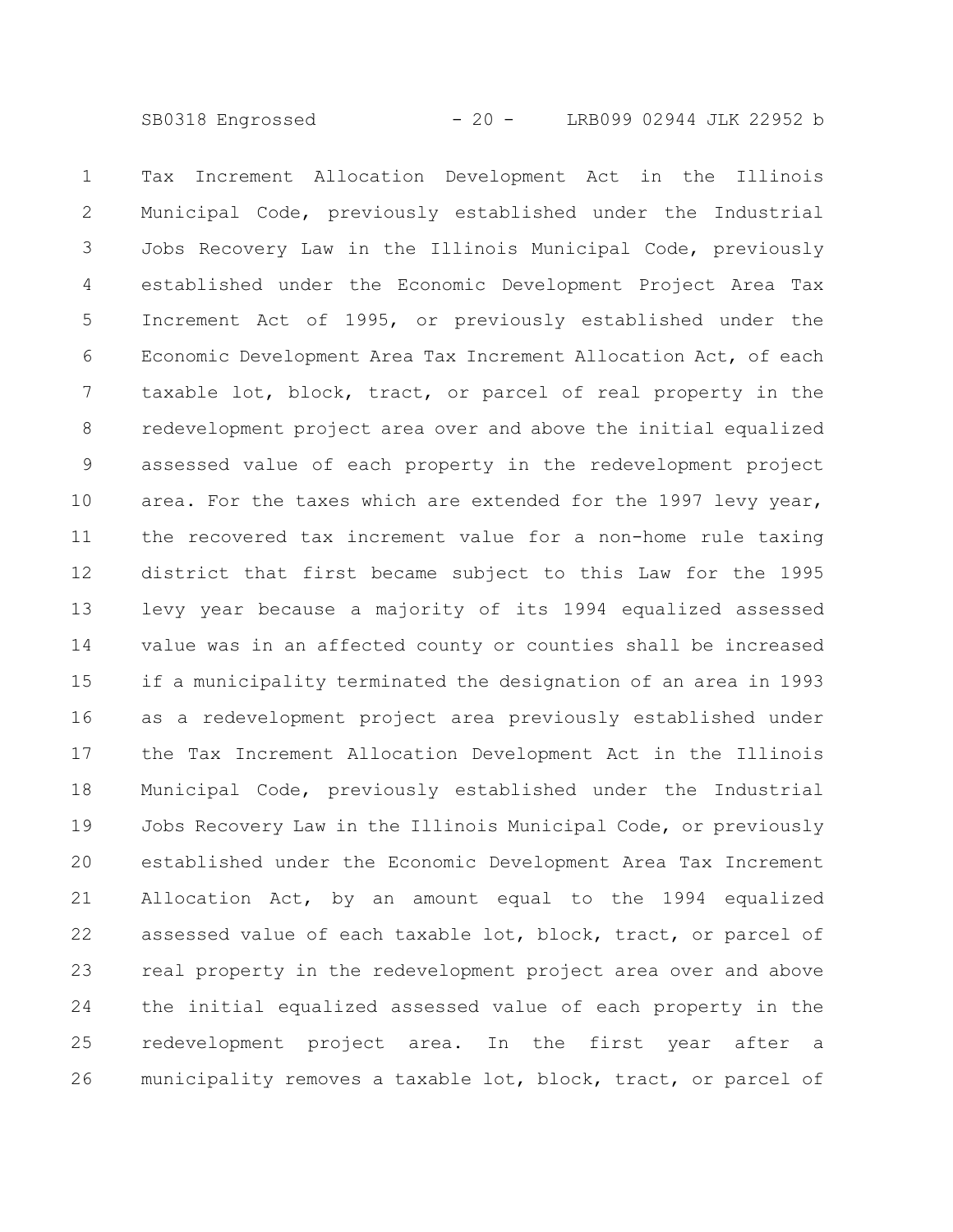SB0318 Engrossed - 21 - LRB099 02944 JLK 22952 b

real property from a redevelopment project area established under the Tax Increment Allocation Development Act in the Illinois Municipal Code, the Industrial Jobs Recovery Law in the Illinois Municipal Code, or the Economic Development Area Tax Increment Allocation Act, "recovered tax increment value" means the amount of the current year's equalized assessed value of each taxable lot, block, tract, or parcel of real property removed from the redevelopment project area over and above the initial equalized assessed value of that real property before removal from the redevelopment project area. 1 2 3 4 5 6 7 8 9 10

Except as otherwise provided in this Section, "limiting rate" means a fraction the numerator of which is the last preceding aggregate extension base times an amount equal to one plus the extension limitation defined in this Section and the denominator of which is the current year's equalized assessed value of all real property in the territory under the jurisdiction of the taxing district during the prior levy year. For those taxing districts that reduced their aggregate extension for the last preceding levy year, the highest aggregate extension in any of the last 3 preceding levy years shall be used for the purpose of computing the limiting rate. The denominator shall not include new property or the recovered tax increment value. If a new rate, a rate decrease, or a limiting rate increase has been approved at an election held after March 21, 2006, then (i) the otherwise applicable limiting rate shall be increased by the amount of the new rate 11 12 13 14 15 16 17 18 19 20 21 22 23 24 25 26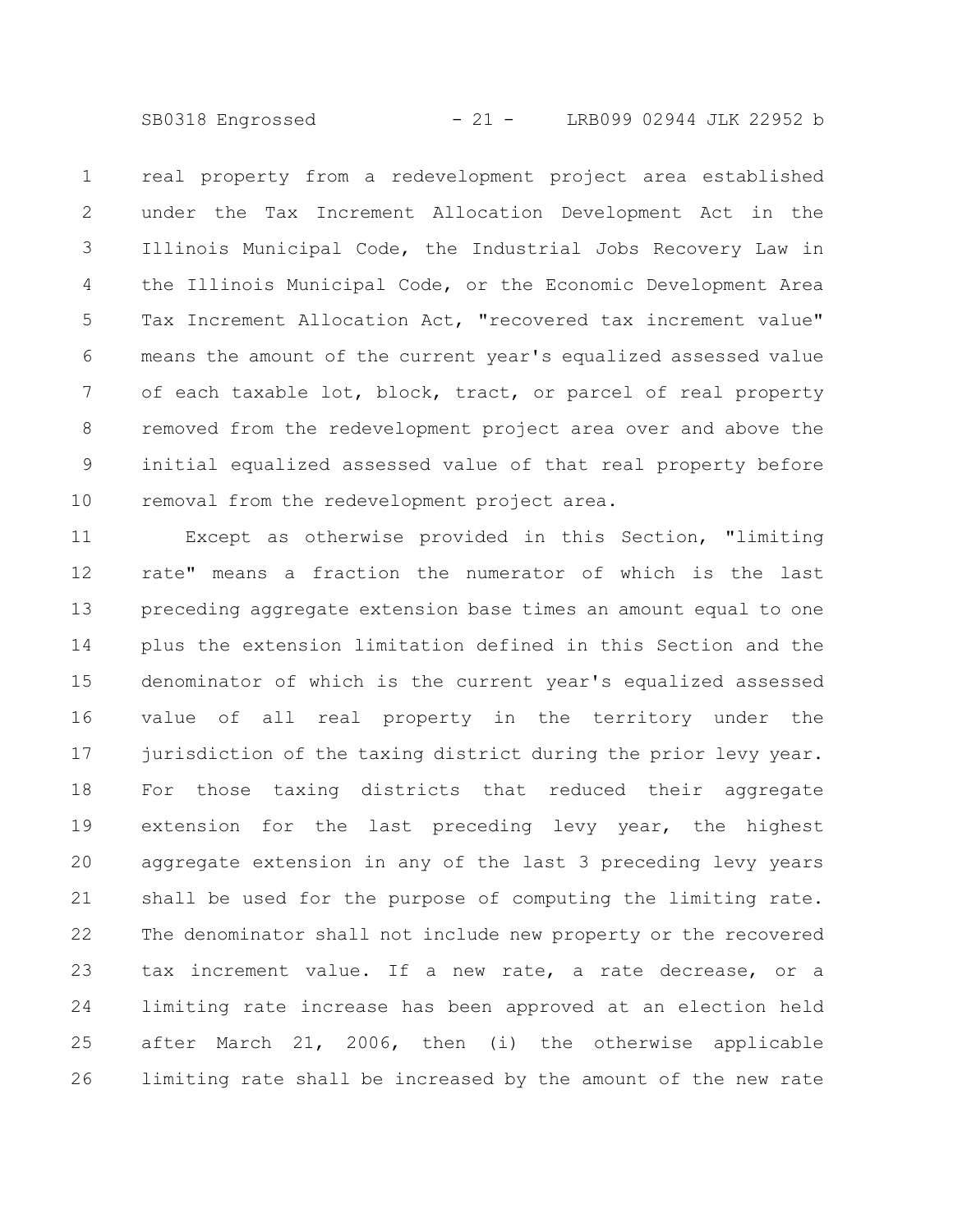SB0318 Engrossed - 22 - LRB099 02944 JLK 22952 b

or shall be reduced by the amount of the rate decrease, as the case may be, or (ii) in the case of a limiting rate increase, the limiting rate shall be equal to the rate set forth in the proposition approved by the voters for each of the years specified in the proposition, after which the limiting rate of the taxing district shall be calculated as otherwise provided. In the case of a taxing district that obtained referendum approval for an increased limiting rate on March 20, 2012, the limiting rate for tax year 2012 shall be the rate that generates the approximate total amount of taxes extendable for that tax year, as set forth in the proposition approved by the voters; this rate shall be the final rate applied by the county clerk for the aggregate of all capped funds of the district for tax year 2012. 1 2 3 4 5 6 7 8 9 10 11 12 13 14

Notwithstanding any other provision of law, for taxing districts that were subject to this Law during the 2015 levy year, for the 2016 and 2017 levy years, the county clerk shall calculate a separate limiting rate for the aggregate of all special purpose extensions made by the taxing district for public safety purposes, recognizing an extension limitation of (a) the lesser of 5% or the percentage increase in the Consumer Price Index during the 12-month calendar year preceding the levy year or (b) the rate of increase approved by voters under Section 18-205. 15 16 17 18 19 20 21 22 23 24

(Source: P.A. 97-611, eff. 1-1-12; 97-1154, eff. 1-25-13; 98-6, eff. 3-29-13; 98-23, eff. 6-17-13.) 25 26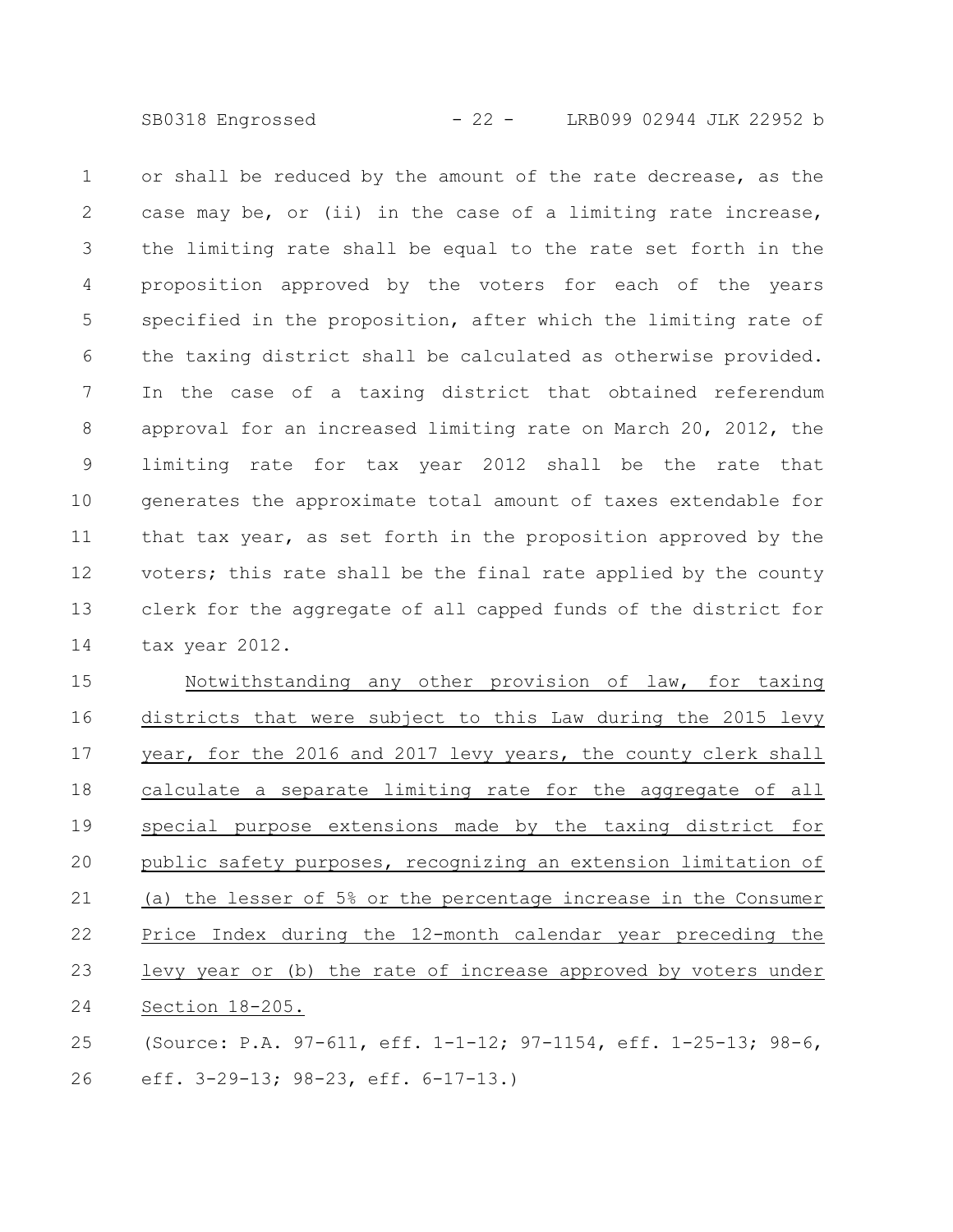```
1
```
(35 ILCS 200/18-205)

Sec. 18-205. Referendum to increase the extension limitation. 2 3

(a) A taxing district is limited to an extension limitation as defined in Section 18-185 of 5% or the percentage increase in the Consumer Price Index during the 12 month calendar year preceding the levy year, whichever is less. A taxing district may increase its extension limitation for one or more levy years if that taxing district holds a referendum before the levy date for the first levy year at which a majority of voters voting on the issue approves adoption of a higher extension limitation. Referenda shall be conducted at a regularly scheduled election in accordance with the Election Code. 4 5 6 7 8 9 10 11 12 13

(b) The question shall be presented in substantially the following manner for all elections held after March 21, 2006: 14 15

Shall the extension limitation under the Property Tax Extension Limitation Law for (insert the legal name, number, if any, and county or counties of the taxing district and geographic or other common name by which a school or community college district is known and referred to), Illinois, be increased from (applicable extension limitation set forth in Section 18-185) the lesser of the percentage increase in the Consumer Price Index over the prior levy year to (insert the percentage of the proposed increase)% per year for (insert each levy year for 16 17 18 19 20 21 22 23 24 25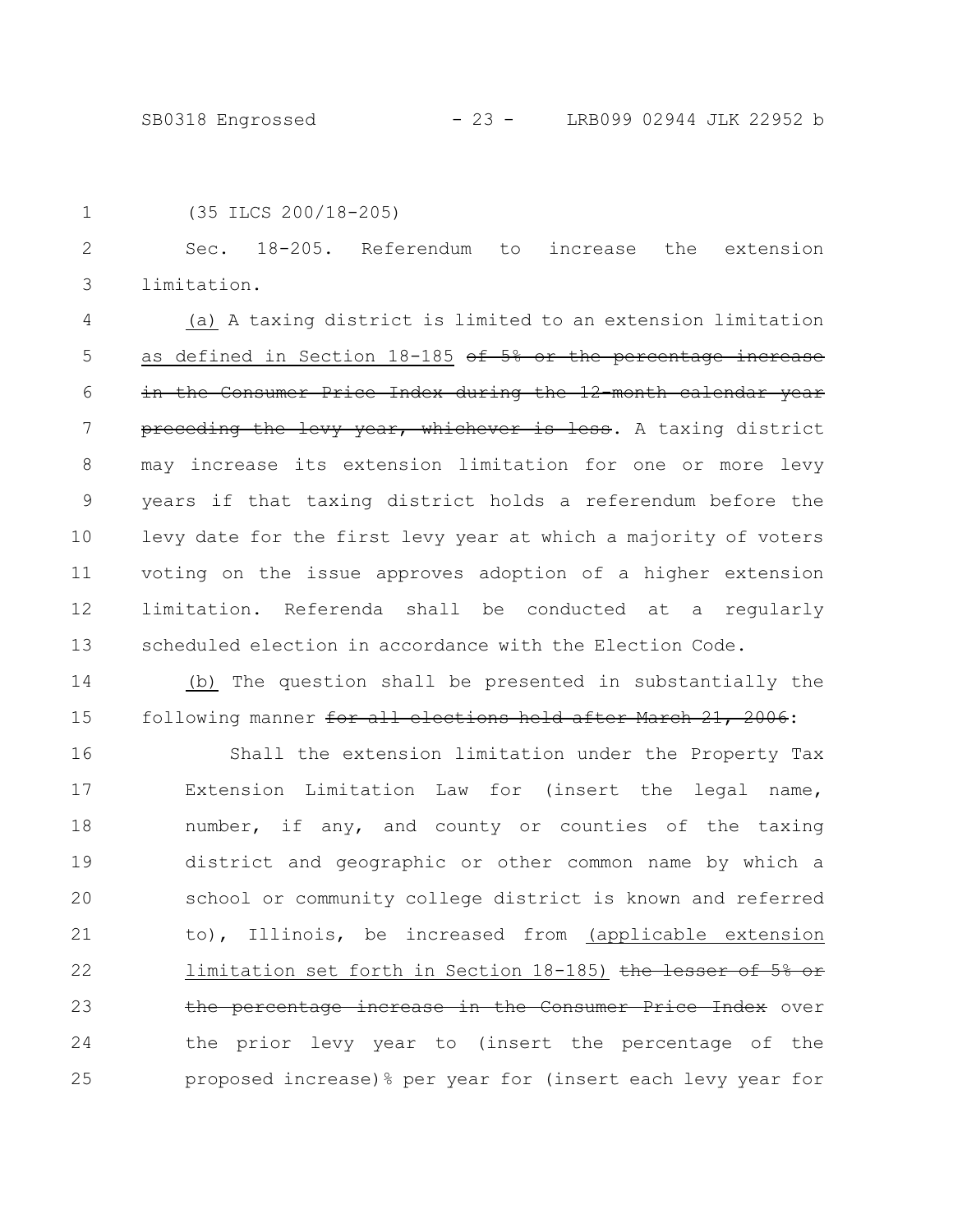SB0318 Engrossed - 24 - LRB099 02944 JLK 22952 b

1

which the increased extension limitation will apply)?

2

(c) The votes must be recorded as "Yes" or "No".

If a majority of voters voting on the issue approves the adoption of the increase, the increase shall be applicable for each levy year specified. 3 4 5

The ballot for any question submitted pursuant to this Section shall have printed thereon, but not as a part of the question submitted, only the following supplemental information (which shall be supplied to the election authority by the taxing district) in substantially the following form: 6 7 8 9 10

(1) For the (insert the first levy year for which the increased extension limitation will be applicable) levy year the approximate amount of the additional tax extendable against property containing a single family residence and having a fair market value at the time of the referendum of \$100,000 is estimated to be \$.... 11 12 13 14 15 16

(2) Based upon an average annual percentage increase (or decrease) in the market value of such property of ...% (insert percentage equal to the average annual percentage increase or decrease for the prior 3 levy years, at the time the submission of the question is initiated by the taxing district, in the amount of (A) the equalized assessed value of the taxable property in the taxing district less (B) the new property included in the equalized assessed value), the approximate amount of the additional tax extendable against such property for the ... 17 18 19 20 21 22 23 24 25 26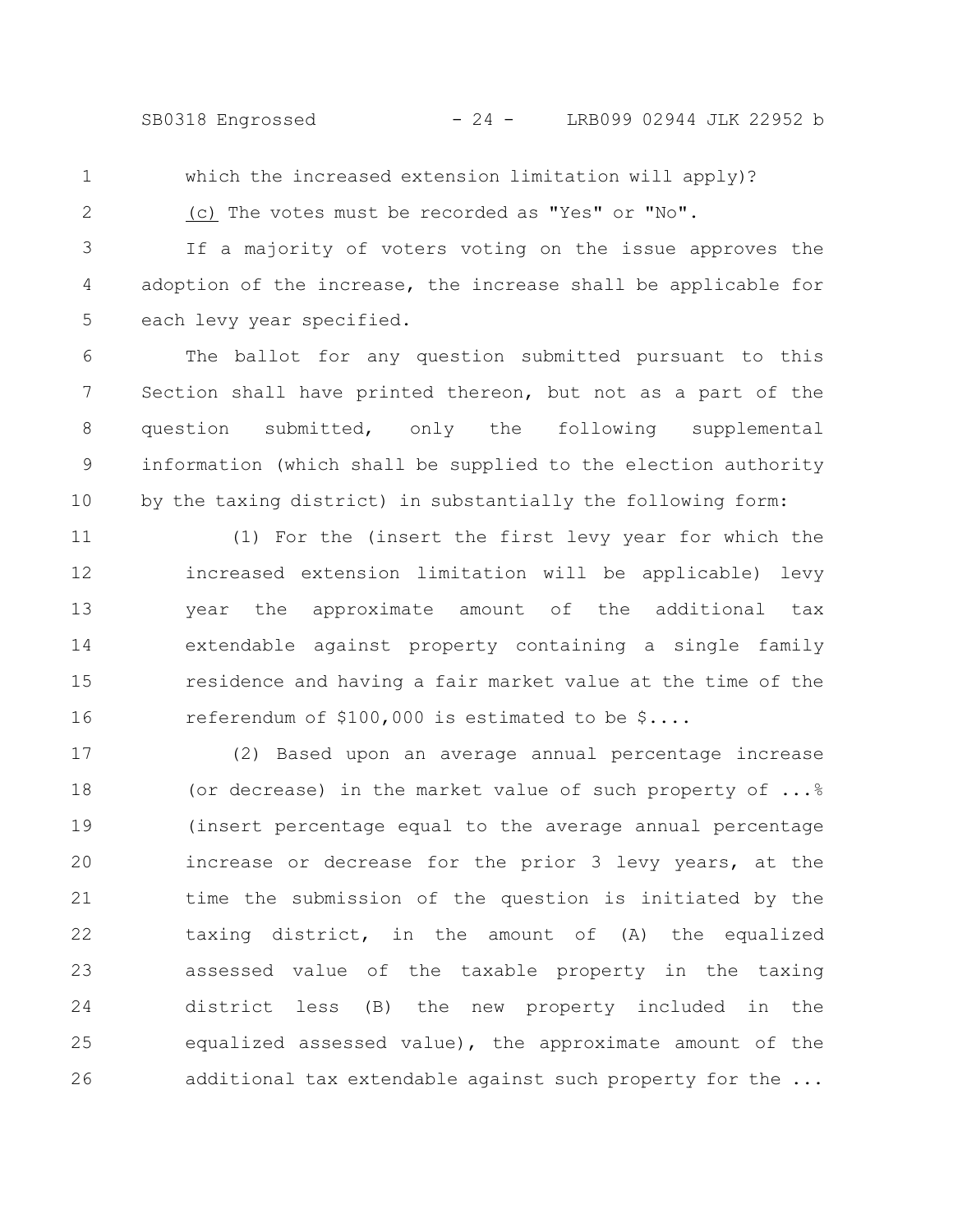SB0318 Engrossed - 25 - LRB099 02944 JLK 22952 b

1 2 levy year is estimated to be \$... and for the ... levy year is estimated to be \$....

Paragraph (2) shall be included only if the increased extension limitation will be applicable for more than one year and shall list each levy year for which the increased extension limitation will be applicable. The additional tax shown for each levy year shall be the approximate dollar amount of the increase over the amount of the most recently completed extension at the time the submission of the question is initiated by the taxing district. The approximate amount of the additional tax extendable shown in paragraphs (1) and (2) shall be calculated by multiplying \$100,000 (the fair market value of the property without regard to any property tax exemptions) by (i) the percentage level of assessment prescribed for that property by statute, or by ordinance of the county board in counties that classify property for purposes of taxation in accordance with Section 4 of Article IX of the Illinois Constitution; (ii) the most recent final equalization factor certified to the county clerk by the Department of Revenue at the time the taxing district initiates the submission of the proposition to the electors; (iii) the last known aggregate extension base of the taxing district at the time the submission of the question is initiated by the taxing district; and (iv) the difference between the percentage increase proposed in the question and the otherwise applicable extension limitation under Section 18-185 lesser of 5% or the percentage 3 4 5 6 7 8 9 10 11 12 13 14 15 16 17 18 19 20 21 22 23 24 25 26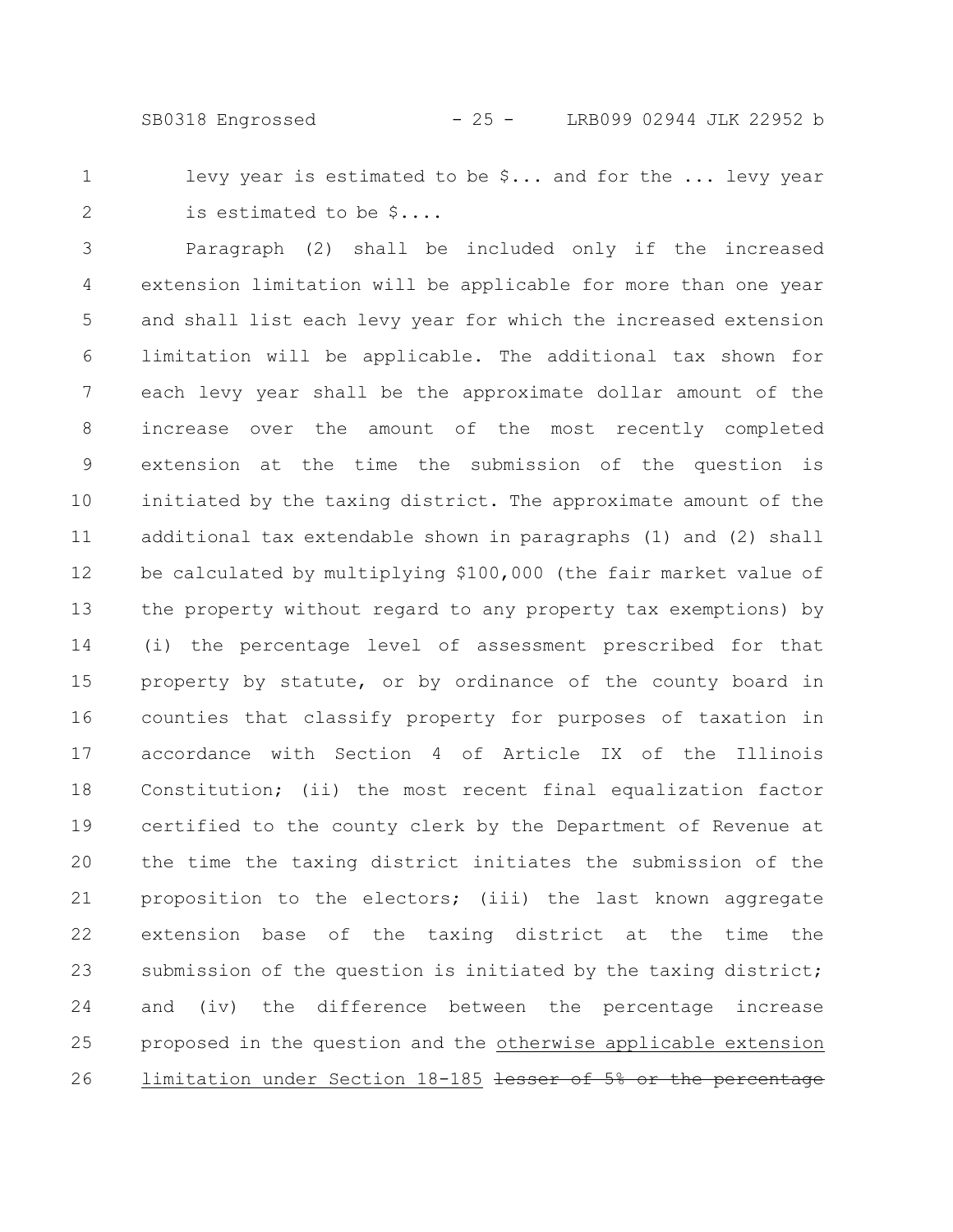SB0318 Engrossed - 26 - LRB099 02944 JLK 22952 b

increase in the Consumer Price Index for the prior an estimate of the percentage increase for the year if the increase is unavailable at the time the submission the question is initiated by the taxing district); and dividing the result by the last known equalized assessed value of the taxing district at the time the submission of the question is initiated by the taxing district. This amendatory Act of the 97th General Assembly is intended to clarify the existing requirements of this Section, and shall not be construed to validate any prior non-compliant referendum language. Any notice required to be published in connection with the submission of the question shall also contain this supplemental information and shall not contain any other supplemental information. Any error, miscalculation, or inaccuracy in computing any amount set forth on the ballot or in the notice that is not deliberate shall not invalidate or affect the validity of any proposition approved. Notice of the referendum shall be published and posted as otherwise required by law, and the submission of the question shall be initiated as provided by law. 1 2 3 4 5 6 7 8 9 10 11 12 13 14 15 16 17 18 19 20

(Source: P.A. 97-1087, eff. 8-24-12.) 21

(35 ILCS 200/18-213) 22

Sec. 18-213. Referenda on applicability of the Property Tax Extension Limitation Law. 23 24

25

(a) The provisions of this Section do not apply to a taxing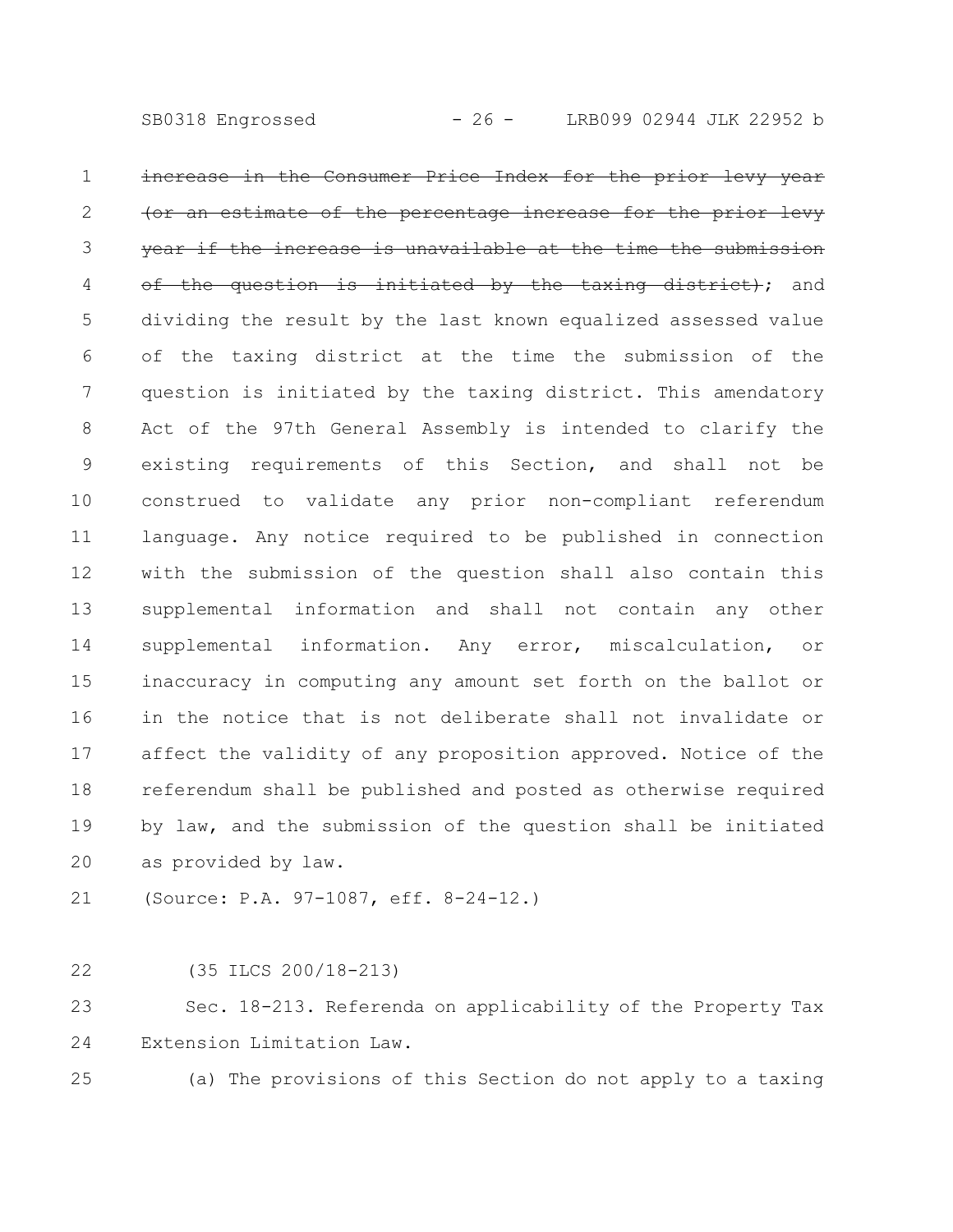SB0318 Engrossed - 27 - LRB099 02944 JLK 22952 b

district subject to this Law because a majority of its 1990 equalized assessed value is in a county or counties contiguous to a county of 3,000,000 or more inhabitants, or because a majority of its 1994 equalized assessed value is in an affected county and the taxing district was not subject to this Law before the 1995 levy year. 1 2 3 4 5 6

(b) The county board of a county that is not subject to this Law may, by ordinance or resolution, submit to the voters of the county the question of whether to make all non-home rule taxing districts that have all or a portion of their equalized assessed valuation situated in the county subject to this Law in the manner set forth in this Section. 7 8 9 10 11 12

For purposes of this Section only: 13

"Taxing district" has the same meaning provided in Section  $1 - 150$ . 14 15

"Equalized assessed valuation" means the equalized assessed valuation for a taxing district for the immediately preceding levy year. 16 17 18

(c) The ordinance or resolution shall request the submission of the proposition at any election, except a consolidated primary election, for the purpose of voting for or against making the Property Tax Extension Limitation Law applicable to all non-home rule taxing districts that have all or a portion of their equalized assessed valuation situated in the county. 19 20 21 22 23 24 25

The question shall be placed on a separate ballot and shall 26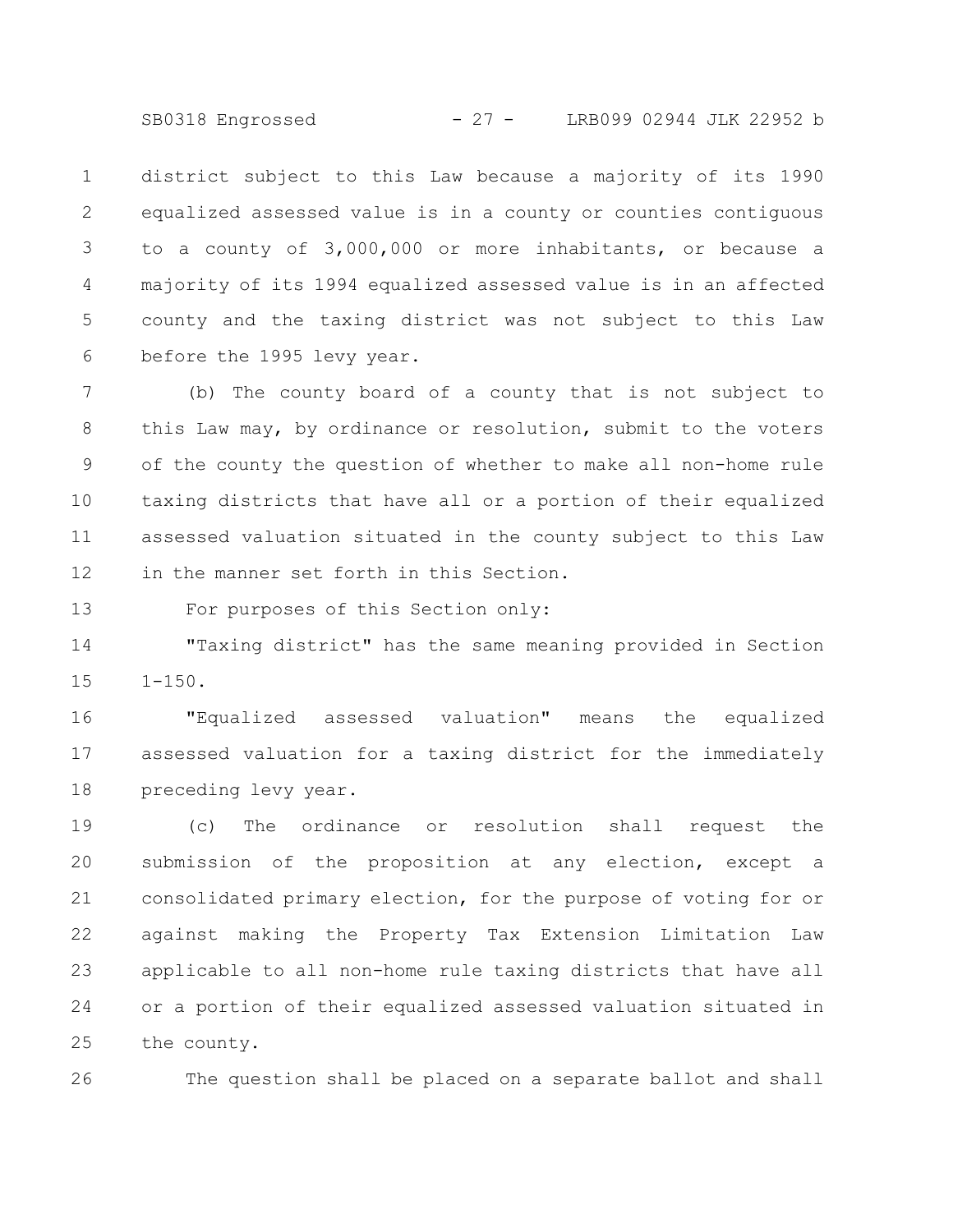SB0318 Engrossed - 28 - LRB099 02944 JLK 22952 b

be in substantially the following form: 1

Shall the Property Tax Extension Limitation Law (35 ILCS 200/18-185 through 18-245), which limits annual property tax extension increases, apply to non-home rule taxing districts with all or a portion of their equalized assessed valuation located in (name of county)? Votes on the question shall be recorded as "yes" or "no". 2 3 4 5 6 7

(d) The county clerk shall order the proposition submitted to the electors of the county at the election specified in the ordinance or resolution. If part of the county is under the jurisdiction of a board or boards of election commissioners, the county clerk shall submit a certified copy of the ordinance or resolution to each board of election commissioners, which shall order the proposition submitted to the electors of the taxing district within its jurisdiction at the election specified in the ordinance or resolution. 8 9 10 11 12 13 14 15 16

(e) (1) With respect to taxing districts having all of their equalized assessed valuation located in the county, if a majority of the votes cast on the proposition are in favor of the proposition, then this Law becomes applicable to the taxing district beginning on January 1 of the year following the date of the referendum. 17 18 19 20 21 22

(2) With respect to taxing districts that meet all the following conditions this Law shall become applicable to the taxing district beginning on January 1, 1997. The districts to which this paragraph (2) is applicable 23 24 25 26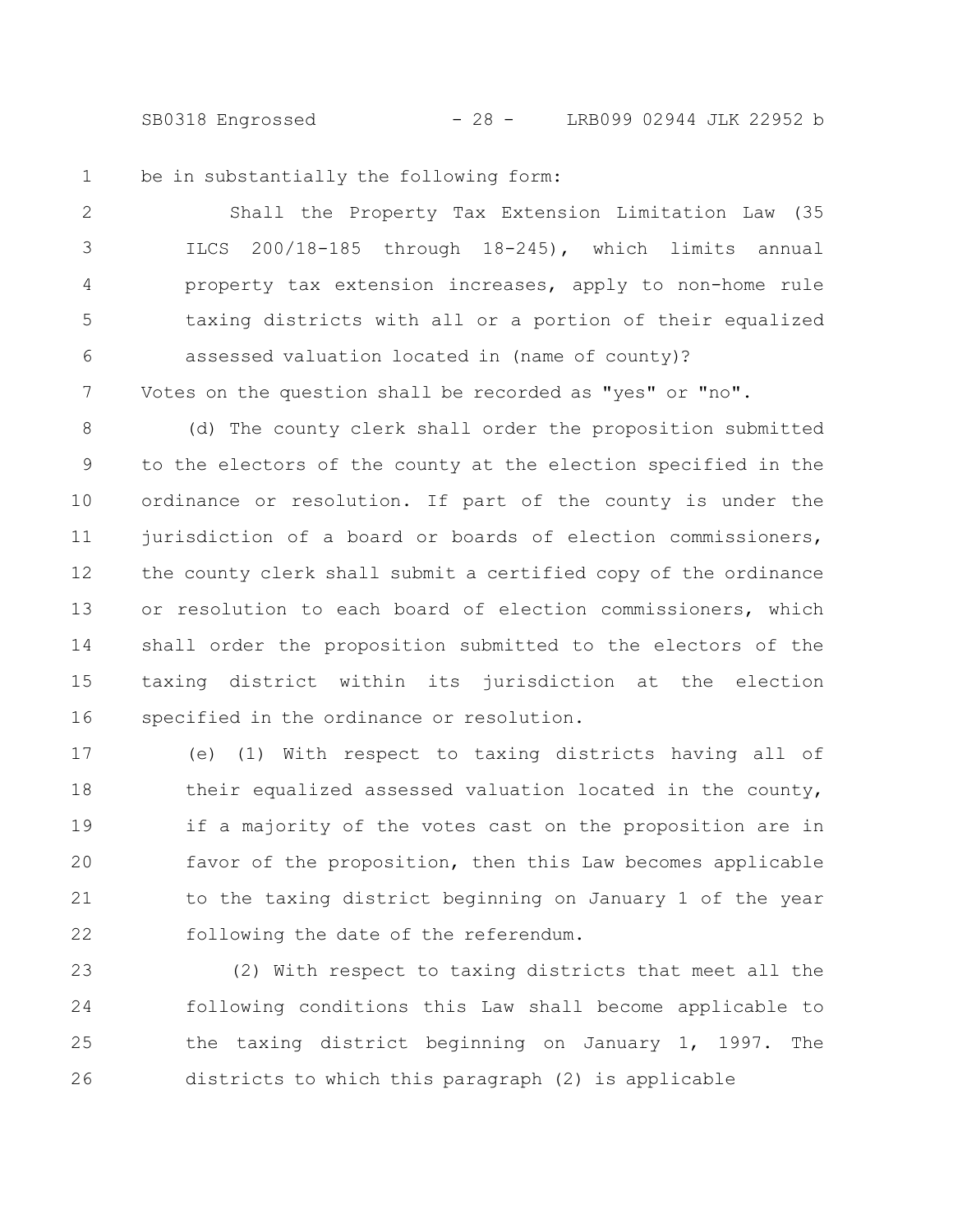(A) do not have all of their equalized assessed valuation located in a single county, 1 2

(B) have equalized assessed valuation in an affected county, 3 4

(C) meet the condition that each county, other than an affected county, in which any of the equalized assessed valuation of the taxing district is located has held a referendum under this Section at any election, except a consolidated primary election, held prior to the effective date of this amendatory Act of 1997, and 5 6 7 8 9 10 11

(D) have a majority of the district's equalized assessed valuation located in one or more counties in each of which the voters have approved a referendum under this Section prior to the effective date of this amendatory Act of 1997. For purposes of this Section, in determining whether a majority of the equalized assessed valuation of the taxing district is located in one or more counties in which the voters have approved a referendum under this Section, the equalized assessed valuation of the taxing district in any affected county shall be included with the equalized assessed value of the taxing district in counties in which the voters have approved the referendum. 12 13 14 15 16 17 18 19 20 21 22 23 24

(3) With respect to taxing districts that do not have all of their equalized assessed valuation located in a 25 26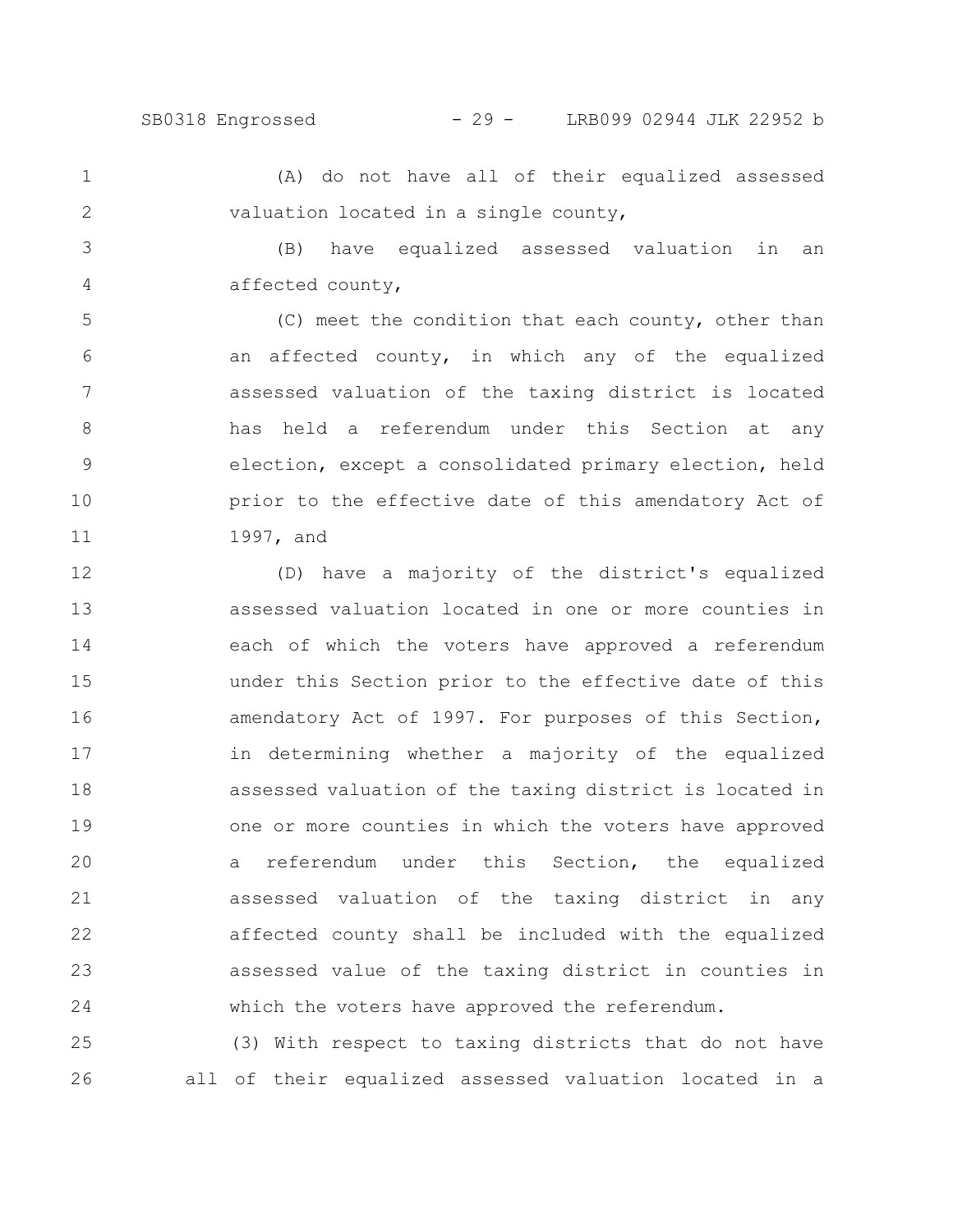single county and to which paragraph (2) of subsection (e) is not applicable, if each county other than an affected county in which any of the equalized assessed valuation of the taxing district is located has held a referendum under this Section at any election, except a consolidated primary election, held in any year and if a majority of the equalized assessed valuation of the taxing district is located in one or more counties that have each approved a referendum under this Section, then this Law shall become applicable to the taxing district on January 1 of the year following the year in which the last referendum in a county in which the taxing district has any equalized assessed valuation is held. For the purposes of this Law, the last referendum shall be deemed to be the referendum making this Law applicable to the taxing district. For purposes of this Section, in determining whether a majority of the equalized assessed valuation of the taxing district is located in one or more counties that have approved a referendum under this Section, the equalized assessed valuation of the taxing district in any affected county shall be included with the equalized assessed value of the taxing district in counties that have approved the referendum. 1 2 3 4 5 6 7 8 9 10 11 12 13 14 15 16 17 18 19 20 21 22

(f) Immediately after a referendum is held under this Section, the county clerk of the county holding the referendum shall give notice of the referendum having been held and its results to all taxing districts that have all or a portion of 23 24 25 26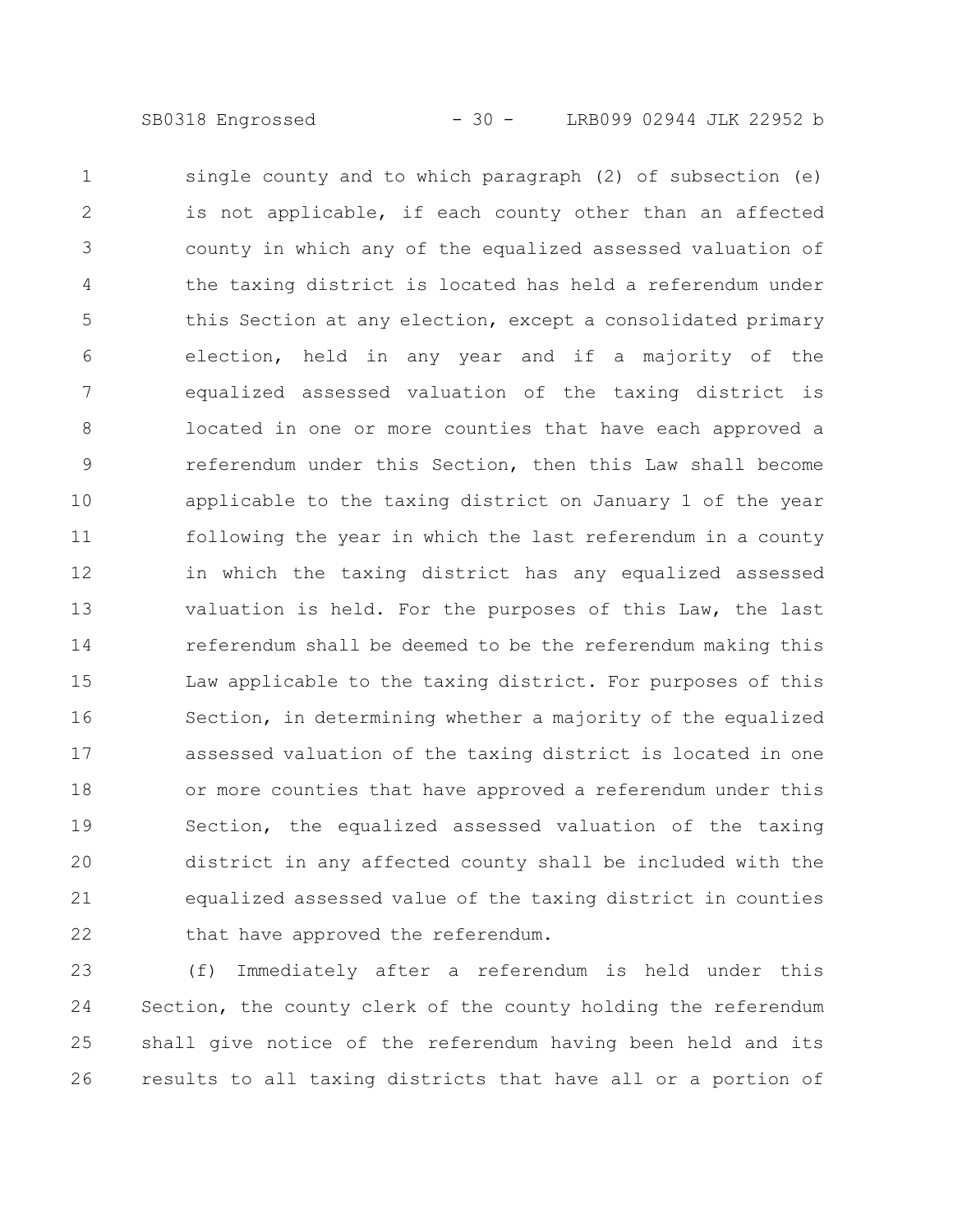SB0318 Engrossed - 31 - LRB099 02944 JLK 22952 b

their equalized assessed valuation located in the county, the county clerk of any other county in which any of the equalized assessed valuation of any taxing district is located, and the Department of Revenue. After the last referendum affecting a multi-county taxing district is held, the Department of Revenue shall determine whether the taxing district is subject to this Law and, if so, shall notify the taxing district and the county clerks of all of the counties in which a portion of the equalized assessed valuation of the taxing district is located that, beginning the following January 1, the taxing district is subject to this Law. For each taxing district subject to paragraph (2) of subsection (e) of this Section, the Department of Revenue shall notify the taxing district and the county clerks of all of the counties in which a portion of the equalized assessed valuation of the taxing district is located that, beginning January 1, 1997, the taxing district is subject to this Law. 1 2 3 4 5 6 7 8 9 10 11 12 13 14 15 16 17

(g) Referenda held under this Section shall be conducted in accordance with the Election Code. 18 19

(h) Notwithstanding any other provision of law, no referenda may be held under this Section with respect to levy years 2016 and 2017. 20 21 22

(Source: P.A. 89-510, eff. 7-11-96; 89-718, eff. 3-7-97.) 23

(35 ILCS 200/18-214) 24

Sec. 18-214. Referenda on removal of the applicability of 25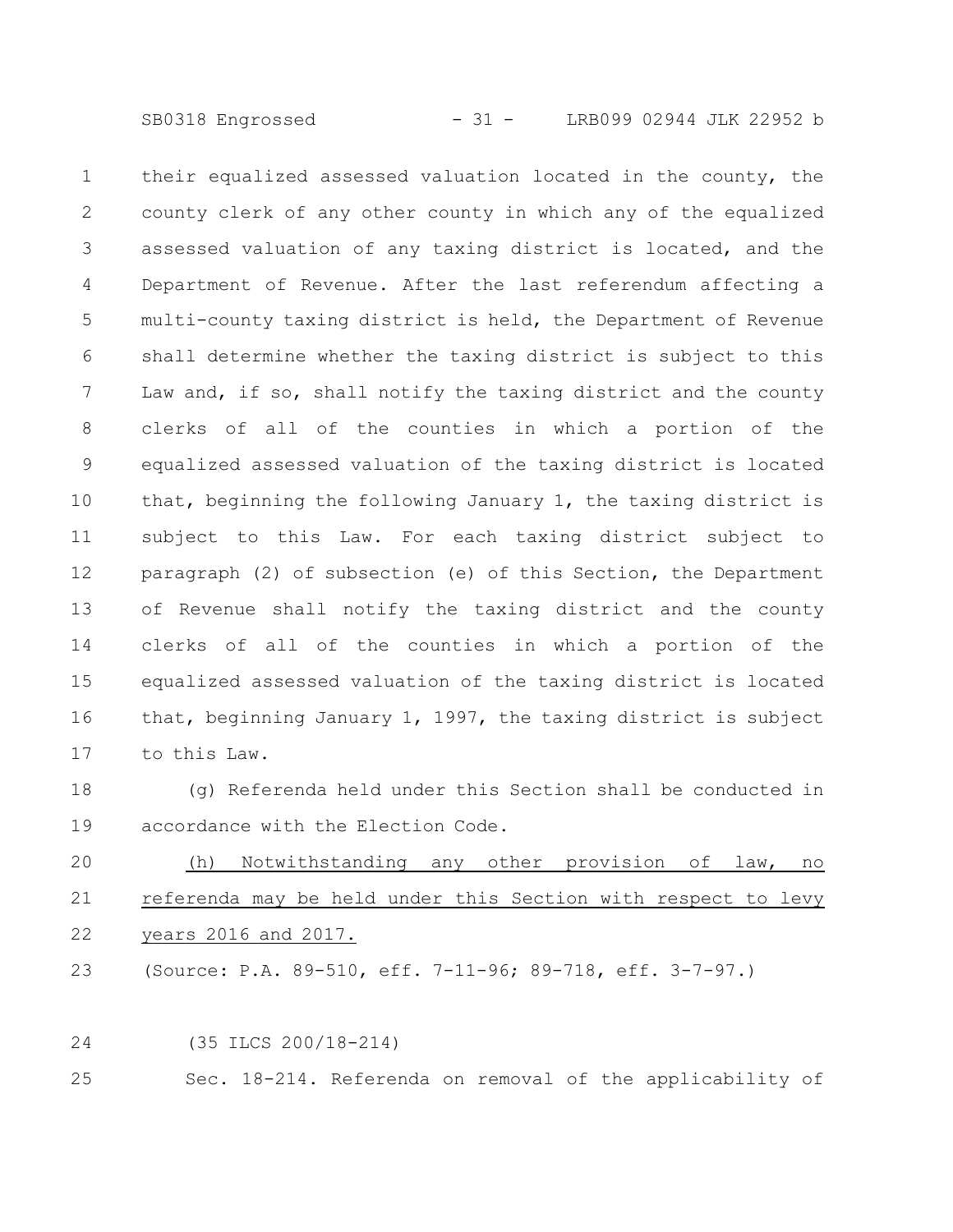SB0318 Engrossed - 32 - LRB099 02944 JLK 22952 b

the Property Tax Extension Limitation Law to non-home rule taxing districts. 1 2

(a) The provisions of this Section do not apply to a taxing district that is subject to this Law because a majority of its 1990 equalized assessed value is in a county or counties contiguous to a county of 3,000,000 or more inhabitants, or because a majority of its 1994 equalized assessed value is in an affected county and the taxing district was not subject to this Law before the 1995 levy year. 3 4 5 6 7 8 9

10

(b) For purposes of this Section only:

"Taxing district" means any non-home rule taxing district that became subject to this Law under Section 18-213 of this Law. 11 12 13

"Equalized assessed valuation" means the equalized assessed valuation for a taxing district for the immediately preceding levy year. 14 15 16

(c) The county board of a county that became subject to this Law by a referendum approved by the voters of the county under Section 18-213 may, by ordinance or resolution, in the manner set forth in this Section, submit to the voters of the county the question of whether this Law applies to all non-home rule taxing districts that have all or a portion of their equalized assessed valuation situated in the county in the manner set forth in this Section. 17 18 19 20 21 22 23 24

(d) The ordinance or resolution shall request the submission of the proposition at any election, except a 25 26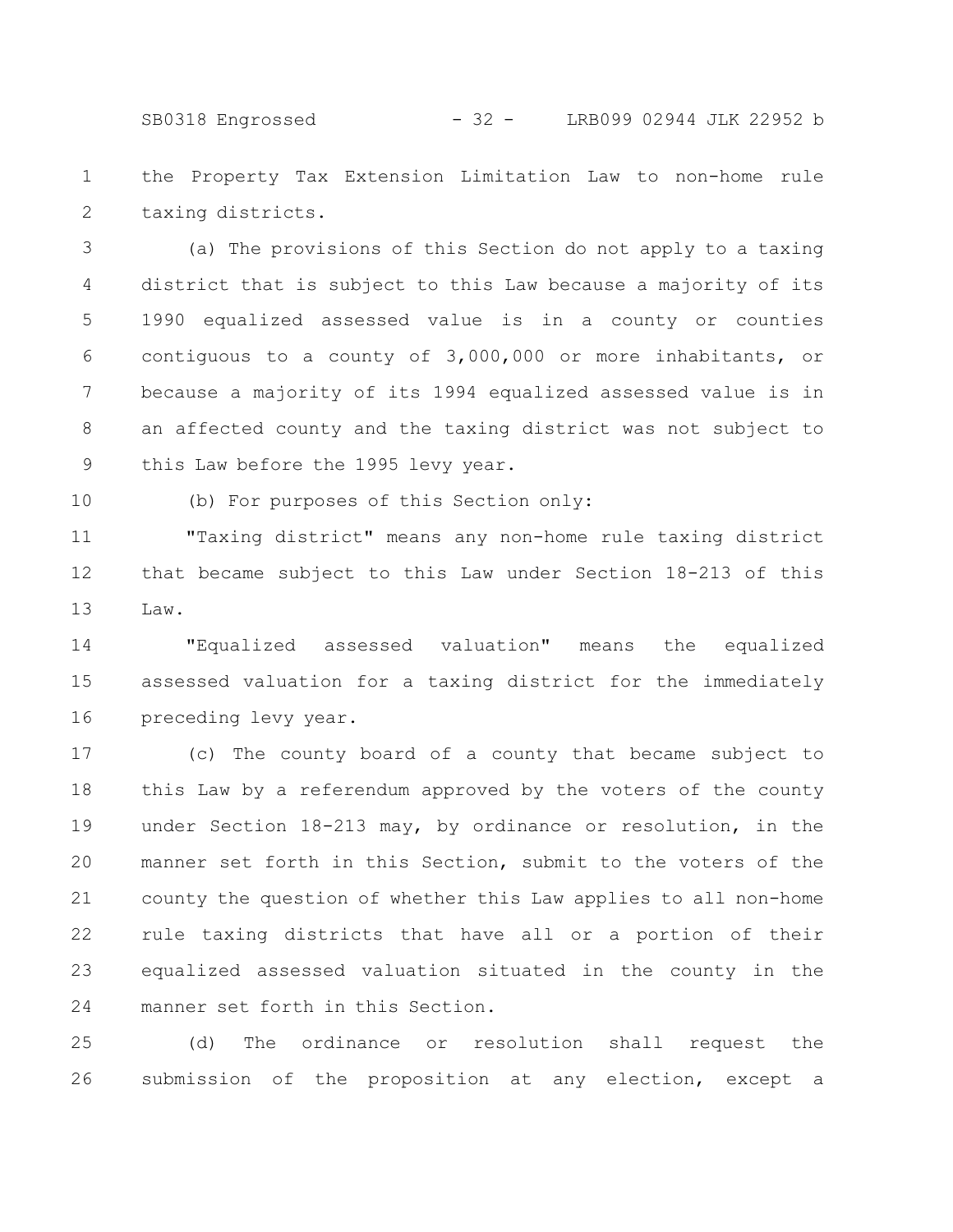SB0318 Engrossed - 33 - LRB099 02944 JLK 22952 b

consolidated primary election, for the purpose of voting for or against the continued application of the Property Tax Extension Limitation Law to all non-home rule taxing districts that have all or a portion of their equalized assessed valuation situated in the county. 1 2 3 4 5

The question shall be placed on a separate ballot and shall be in substantially the following form: 6 7

Shall the Property Tax Extension Limitation Law (35 ILCS 200/18-185 through 35 ILCS 200/18-245), which limits annual property tax extension increases, apply to non-home rule taxing districts with all or a portion of their equalized assessed valuation located in (name of county)? Votes on the question shall be recorded as "yes" or "no". 8 9 10 11 12 13

(e) The county clerk shall order the proposition submitted to the electors of the county at the election specified in the ordinance or resolution. If part of the county is under the jurisdiction of a board or boards of election commissioners, the county clerk shall submit a certified copy of the ordinance or resolution to each board of election commissioners, which shall order the proposition submitted to the electors of the taxing district within its jurisdiction at the election specified in the ordinance or resolution. 14 15 16 17 18 19 20 21 22

(f) With respect to taxing districts having all of their equalized assessed valuation located in one county, if a majority of the votes cast on the proposition are against the proposition, then this Law shall not apply to the taxing 23 24 25 26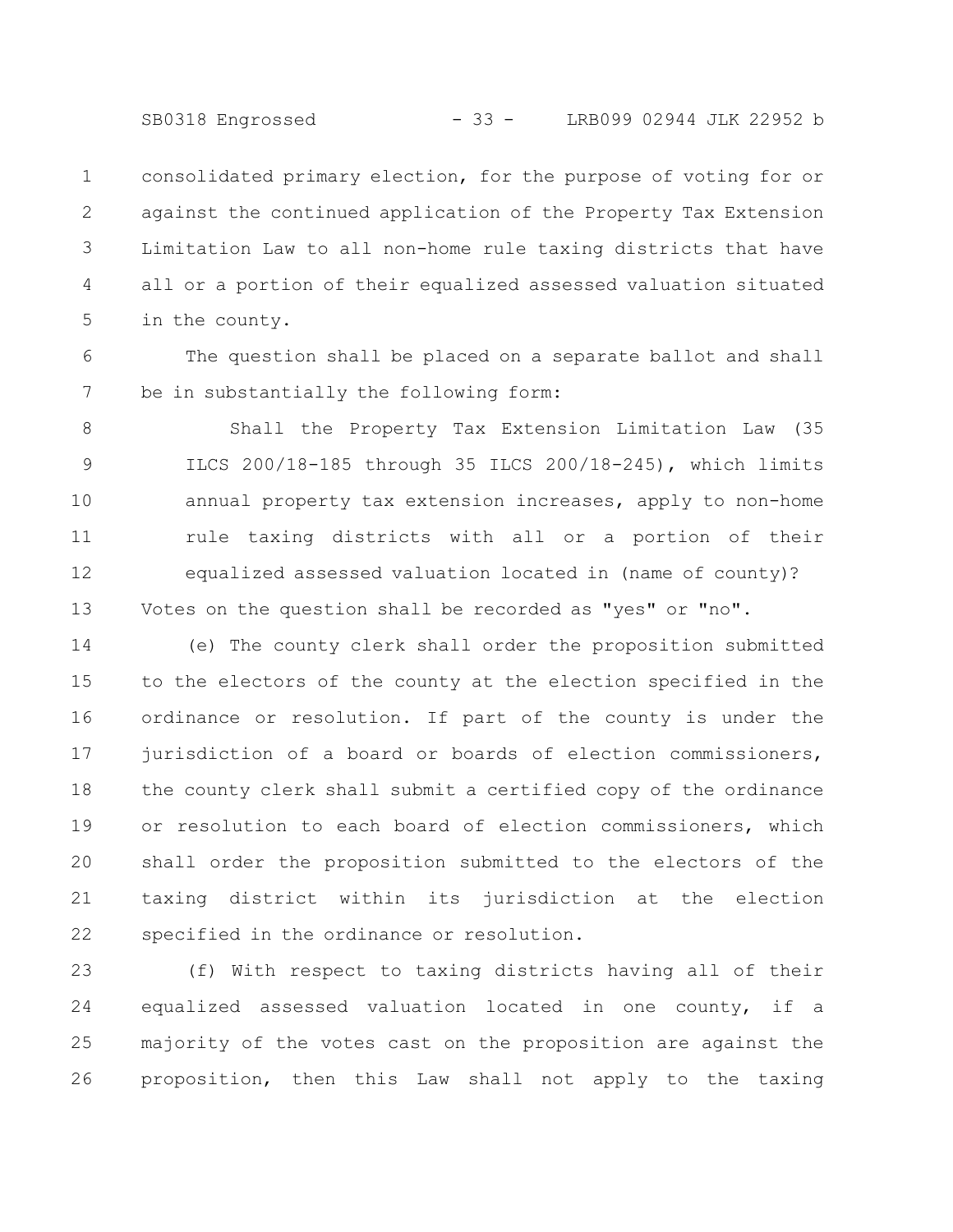SB0318 Engrossed - 34 - LRB099 02944 JLK 22952 b

district beginning on January 1 of the year following the date of the referendum. 1 2

(g) With respect to taxing districts that do not have all of their equalized assessed valuation located in a single county, if both of the following conditions are met, then this Law shall no longer apply to the taxing district beginning on January 1 of the year following the date of the referendum. 3 4 5 6 7

(1) Each county in which the district has any equalized assessed valuation must either, (i) have held a referendum under this Section, (ii) be an affected county, or (iii) have held a referendum under Section 18-213 at which the voters rejected the proposition at the most recent election at which the question was on the ballot in the county. 8 9 10 11 12 13

(2) The majority of the equalized assessed valuation of the taxing district, other than any equalized assessed valuation in an affected county, is in one or more counties in which the voters rejected the proposition. For purposes of this Section, in determining whether a majority of the equalized assessed valuation of the taxing district is located in one or more counties in which the voters have rejected the proposition under this Section, the equalized assessed valuation of any taxing district in a county which has held a referendum under Section 18-213 at which the voters rejected that proposition, at the most recent election at which the question was on the ballot in the county, will be included with the equalized assessed value 14 15 16 17 18 19 20 21 22 23 24 25 26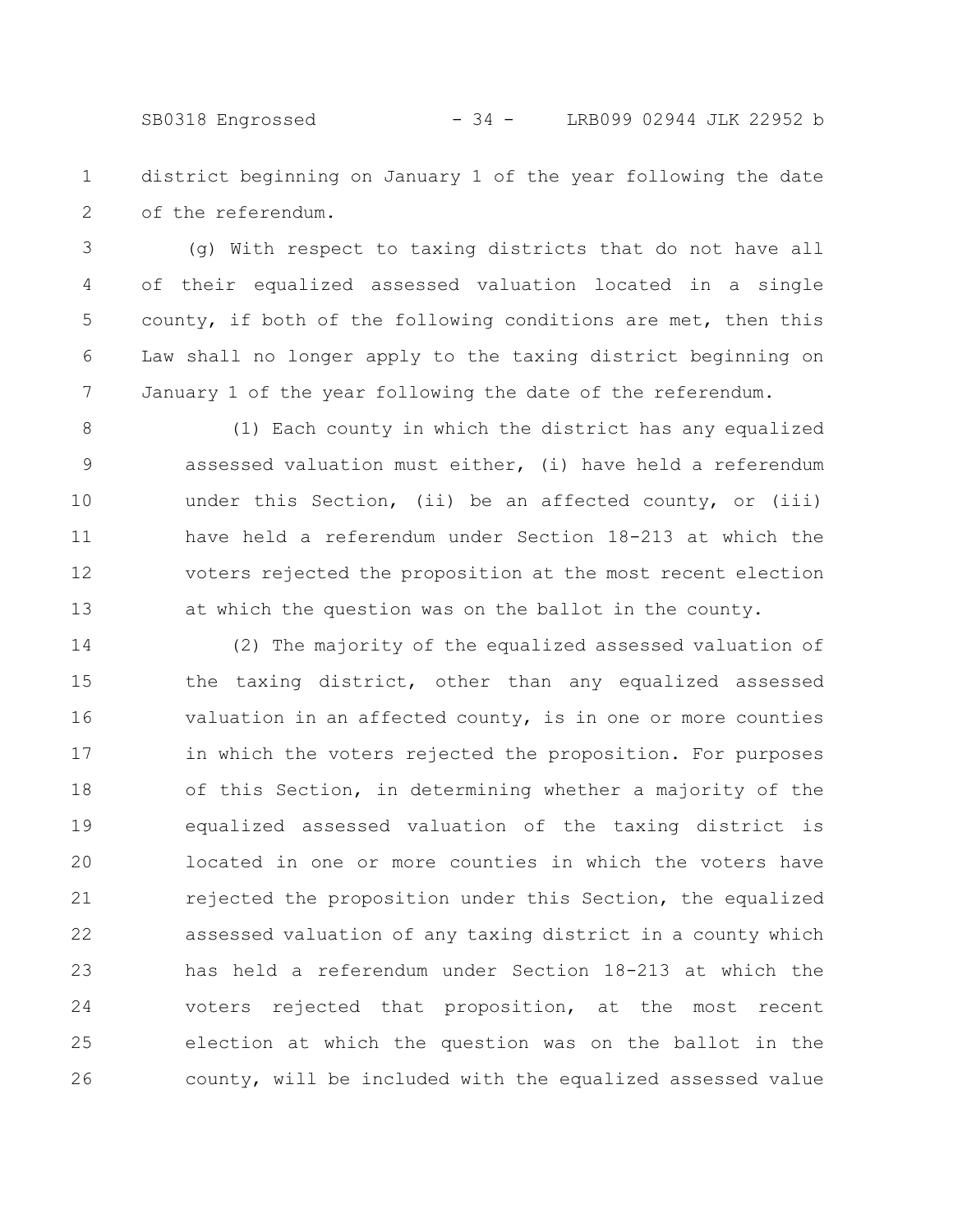SB0318 Engrossed - 35 - LRB099 02944 JLK 22952 b

1 2 of the taxing district in counties in which the voters have rejected the referendum held under this Section.

(h) Immediately after a referendum is held under this Section, the county clerk of the county holding the referendum shall give notice of the referendum having been held and its results to all taxing districts that have all or a portion of their equalized assessed valuation located in the county, the county clerk of any other county in which any of the equalized assessed valuation of any such taxing district is located, and the Department of Revenue. After the last referendum affecting a multi-county taxing district is held, the Department of Revenue shall determine whether the taxing district is no longer subject to this Law and, if the taxing district is no longer subject to this Law, the Department of Revenue shall notify the taxing district and the county clerks of all of the counties in which a portion of the equalized assessed valuation of the taxing district is located that, beginning on January 1 of the year following the date of the last referendum, the taxing district is no longer subject to this Law. 3 4 5 6 7 8 9 10 11 12 13 14 15 16 17 18 19

(i) Notwithstanding any other provision of law, no referenda may be held under this Section with respect to levy years 2016 and 2017. 20 21 22

(Source: P.A. 89-718, eff. 3-7-97.) 23

(35 ILCS 200/18-242 new) Sec. 18-242. Home rule. This Division 5 is a limitation, 24 25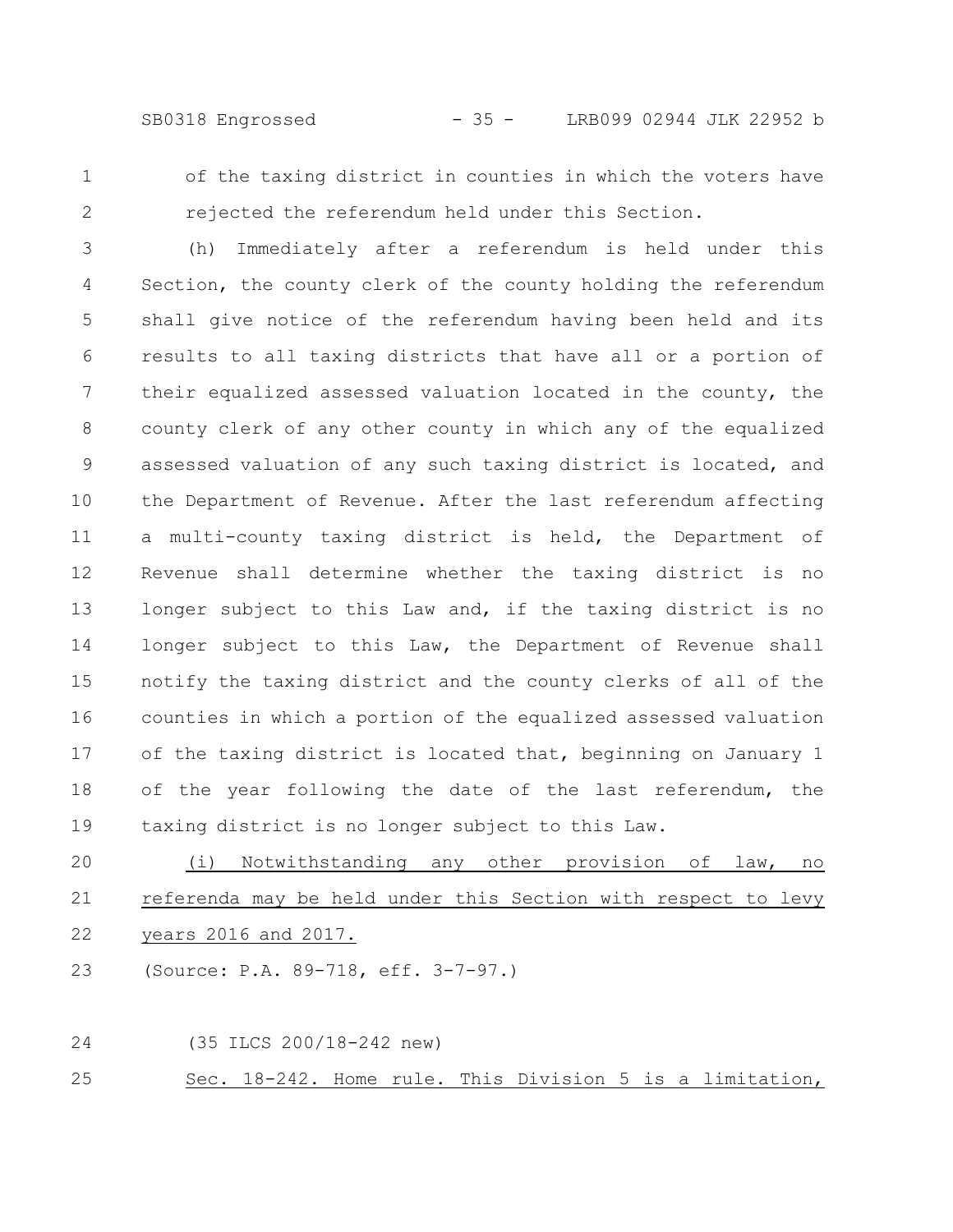SB0318 Engrossed - 36 - LRB099 02944 JLK 22952 b

## under subsection (g) of Section 6 of Article VII of the Illinois Constitution, on the power of home rule units to tax. 1 2

Section 10. The Illinois Pension Code is amended by adding Section 16-158.5 and by changing Sections 17-127 and 17-129 as follows: 3 4 5

6

(40 ILCS 5/16-158.5 new)

Sec. 16-158.5. Obligations of State; funding quarantee. 7

(a) Beginning July 1, 2015, the State shall be obligated to contribute to the System in each State fiscal year an amount not less than the sum of (i) the State's normal cost for the year and (ii) the portion of the unfunded accrued liability assigned to that year by law. Notwithstanding any other provision of law, if the State fails to pay an amount required under this subsection, it shall be the obligation of the Board to seek payment of the required amount in compliance with the provisions of this Section and, if the amount remains unpaid, to bring a mandamus action in the Supreme Court of Illinois to compel the State to make the required payment. 8 9 10 11 12 13 14 15 16 17 18

If the System submits a voucher for contributions required under Section 16-158 and the State fails to pay that voucher within 90 days of its receipt, the Board shall submit a written request to the Comptroller seeking payment. A copy of the request shall be filed with the Secretary of State, and the Secretary of State shall provide a copy to the Governor and 19 20 21 22 23 24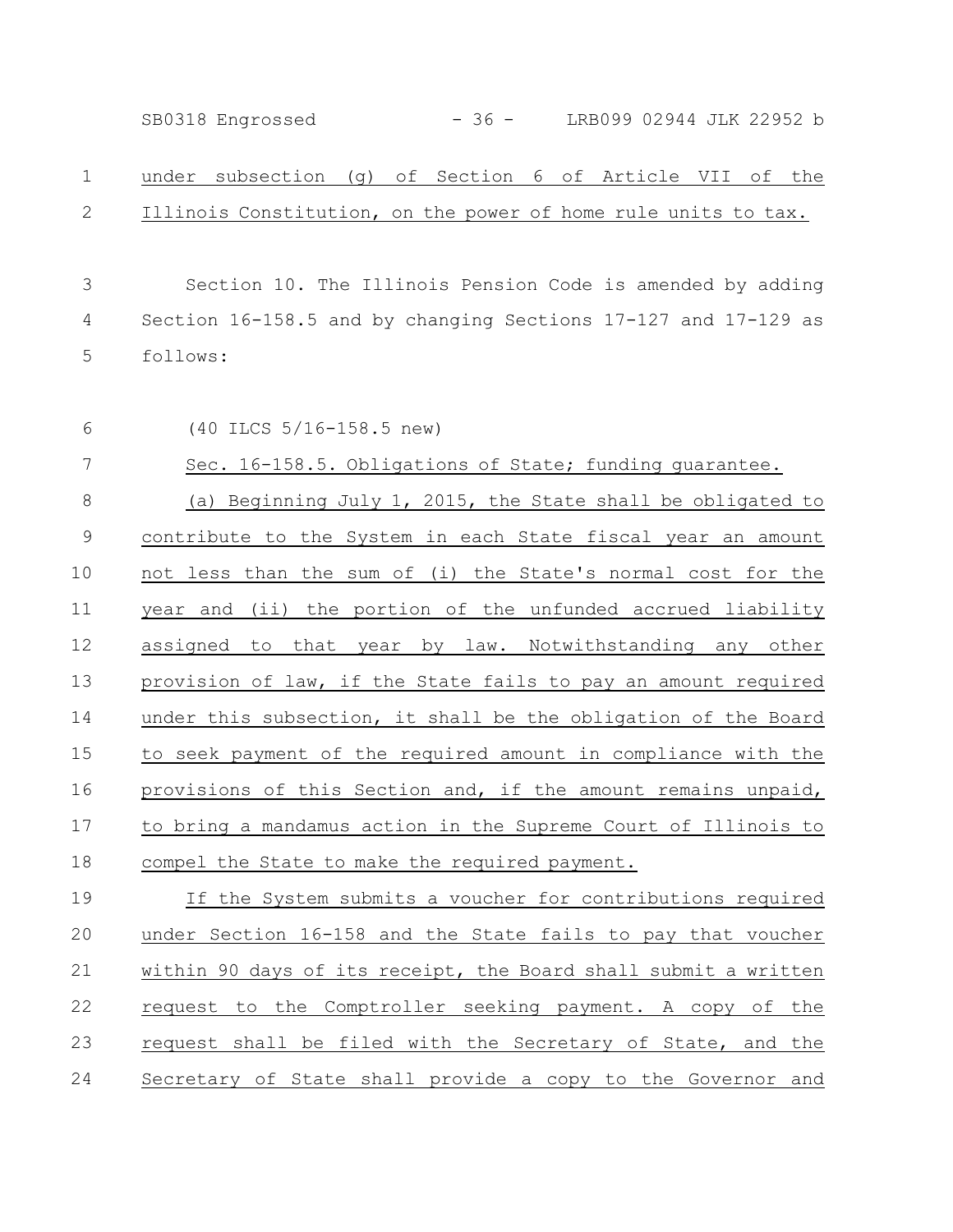SB0318 Engrossed - 37 - LRB099 02944 JLK 22952 b

General Assembly. No earlier than the 16th day after the System files the request with the Comptroller and Secretary of State, if the amount remains unpaid the Board shall commence a mandamus action in the Supreme Court of Illinois to compel the Comptroller to satisfy the voucher. 1 2 3 4 5

This subsection (a) constitutes an express waiver of the State's sovereign immunity solely to the extent that it permits the Board to commence a mandamus action in the Supreme Court of Illinois to compel the Comptroller to pay a voucher for the contributions required under Section 16-158. 6 7 8 9 10

(b) Any payments and transfers required to be made by the State pursuant to subsection (a) are expressly subordinate to the payment of the principal, interest, and premium, if any, on any bonded debt obligation of the State or any other State-created entity, either currently outstanding or to be issued, for which the source of repayment or security thereon is derived directly or indirectly from tax revenues collected by the State or any other State-created entity. Payments on such bonded obligations include any statutory fund transfers or other prefunding mechanisms or formulas set forth, now or hereafter, in State law or bond indentures, into debt service funds or accounts of the State related to such bond obligations, consistent with the payment schedules associated with such obligations. 11 12 13 14 15 16 17 18 19 20 21 22 23 24

25

(40 ILCS 5/17-127) (from Ch. 108 1/2, par. 17-127)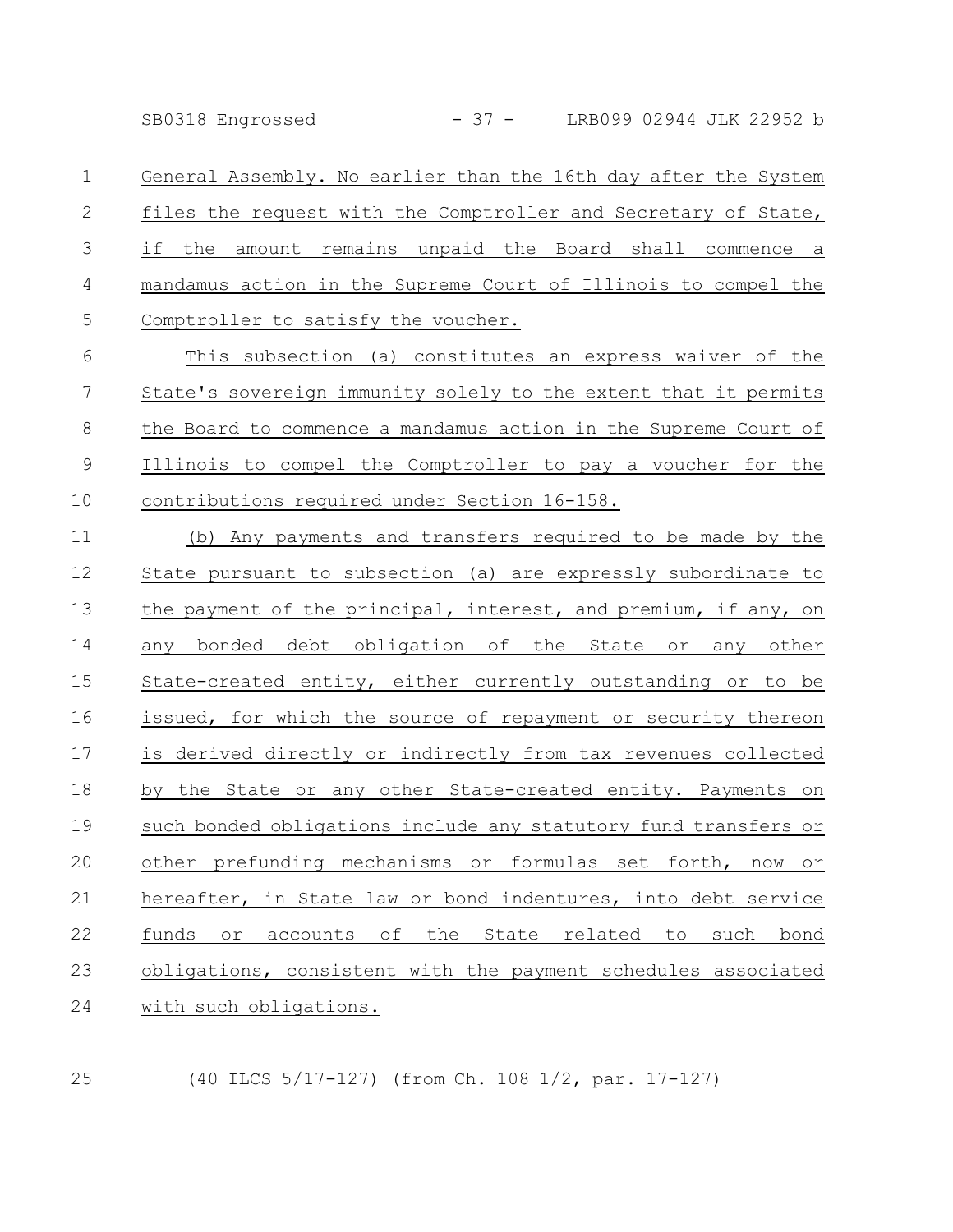SB0318 Engrossed - 38 - LRB099 02944 JLK 22952 b

1

Sec. 17-127. Financing; revenues for the Fund.

(a) The revenues for the Fund shall consist of: (1) amounts paid into the Fund by contributors thereto and from employer contributions and State appropriations in accordance with this Article; (2) amounts contributed to the Fund by an Employer; (3) amounts contributed to the Fund pursuant to any law now in force or hereafter to be enacted; (4) contributions from any other source; and (5) the earnings on investments. 2 3 4 5 6 7 8

(b) The General Assembly finds that for many years the State has contributed to the Fund an annual amount that is between 20% and 30% of the amount of the annual State contribution to the Article 16 retirement system, and the General Assembly declares that it is its goal and intention to continue this level of contribution to the Fund in the future. 9 10 11 12 13 14

(c) Beginning in State fiscal year 1999, the State shall include in its annual contribution to the Fund an additional amount equal to 0.544% of the Fund's total teacher payroll; except that this additional contribution need not be made in a fiscal year if the Board has certified in the previous fiscal year that the Fund is at least 90% funded, based on actuarial determinations. These additional State contributions are intended to offset a portion of the cost to the Fund of the increases in retirement benefits resulting from this amendatory Act of 1998. 15 16 17 18 19 20 21 22 23 24

(d) In addition to any other contribution required under this Article, including the contribution required under 25 26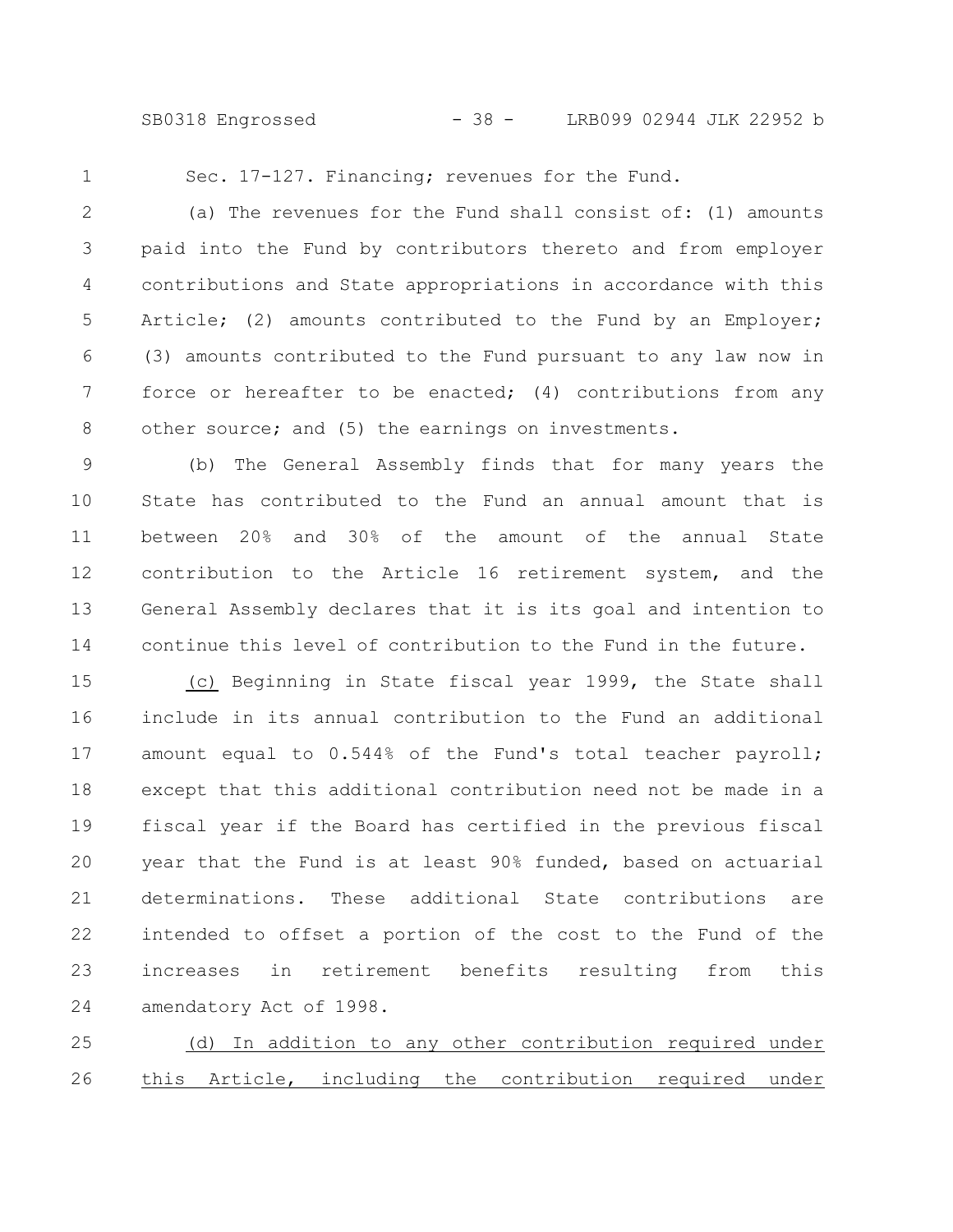|               | $-39-$<br>LRB099 02944 JLK 22952 b<br>SB0318 Engrossed          |
|---------------|-----------------------------------------------------------------|
| $\mathbf 1$   | subsection (c), the State shall contribute to the Fund the      |
| $\mathbf{2}$  | following amounts:                                              |
| 3             | (1) For State fiscal year 2016, the State shall                 |
| 4             | contribute \$197,000,000.                                       |
| 5             | (2) Beginning in State fiscal year 2017, the State              |
| 6             | shall contribute for each fiscal year an amount to be           |
| 7             | determined by the Fund, equal to the employer normal cost       |
| $8\,$         | for that fiscal year, plus the amount allowed pursuant to       |
| $\mathcal{G}$ | paragraph (3) of Section 17-142.1, to defray health             |
| 10            | insurance costs.                                                |
| 11            | The Board shall determine the amount of State<br>(e)            |
| 12            | contributions required for each fiscal year on the basis of the |
| 13            | actuarial tables and other assumptions adopted by the Board and |
| 14            | the recommendations of the actuary. On or before November 1 of  |
| 15            | each year, beginning November 1, 2015, the Board shall submit   |
| 16            | to the State Actuary, the Governor, and the General Assembly a  |
| 17            | proposed certification of the amount of the required State      |
| 18            | contribution to the Fund for the next fiscal year, along with   |
| 19            | all of the actuarial assumptions, calculations, and data upon   |
| 20            | which that proposed certification is based.                     |
| 21            | On or before January 1 of each year, beginning January 1,       |
| 22            | 2016, the State Actuary shall issue a preliminary report        |
| 23            | the proposed certification and identifying, if<br>concerning    |
| 24            | necessary, recommended changes in actuarial assumptions that    |
| 25            | the Board must consider before finalizing its certification of  |
| 26            | the required State contributions.                               |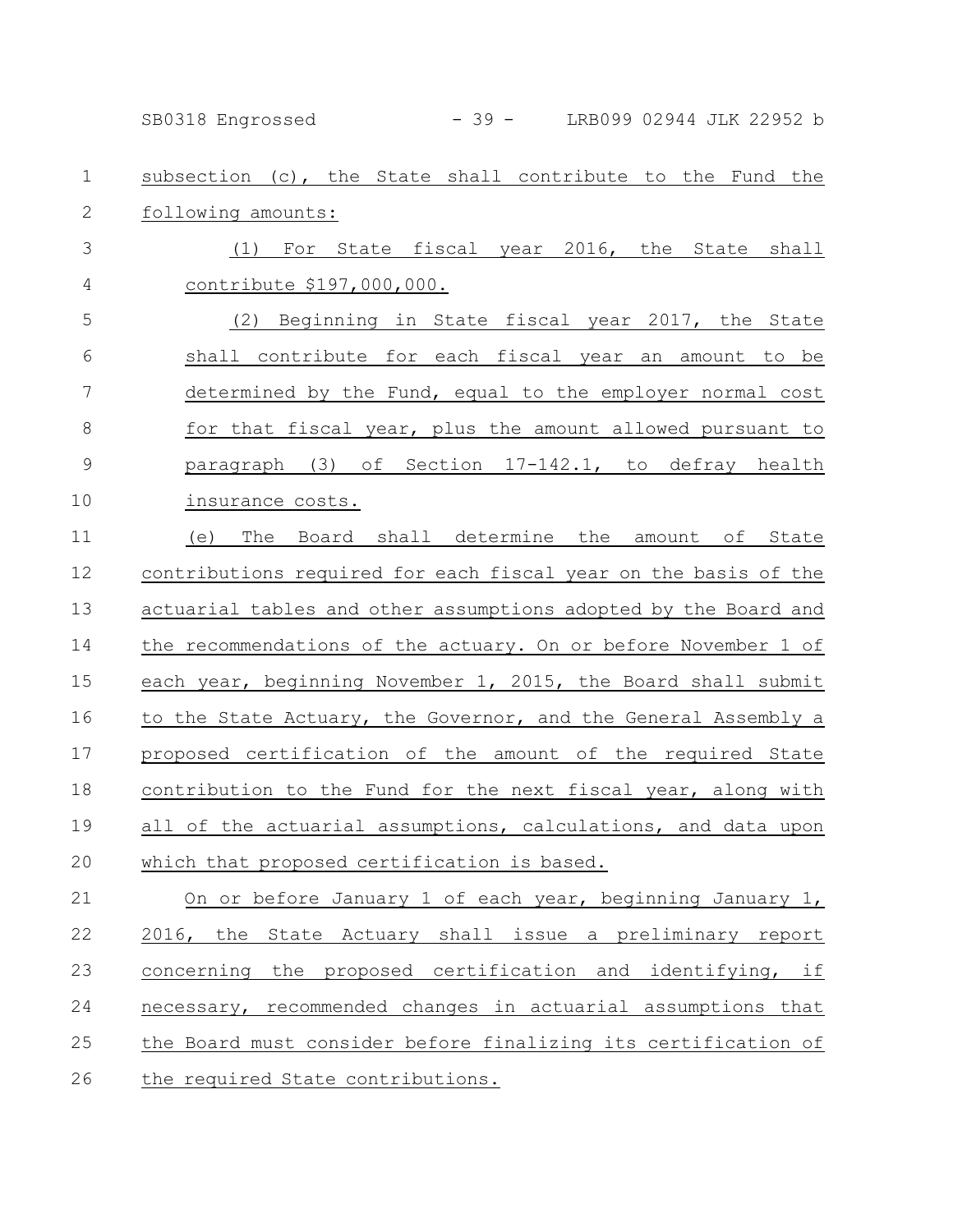SB0318 Engrossed - 40 - LRB099 02944 JLK 22952 b

| $\mathbf 1$    | (f) On or before January 15, 2016 and each January 15           |
|----------------|-----------------------------------------------------------------|
| $\mathbf{2}$   | thereafter, the Board shall certify to the Governor and the     |
| 3              | General Assembly the amount of the required State contribution  |
| $\overline{4}$ | for the next fiscal year. The certification shall include a     |
| 5              | copy of the actuarial recommendations upon which it is based    |
| 6              | and shall specifically identify the Fund's projected employer   |
| $\overline{7}$ | normal cost for that fiscal year. The Board's certification     |
| $\,8\,$        | must note any deviations from the State Actuary's recommended   |
| $\overline{9}$ | changes, the reason or reasons for not following the State      |
| 10             | Actuary's recommended changes, and the fiscal impact of not     |
| 11             | following the State Actuary's recommended changes on the        |
| 12             | required State contribution.                                    |
| 13             | For the purposes of this Article, including issuing             |
| 14             | vouchers, and for the purposes of subsection (h) of Section 1.1 |
| 15             | of the State Pension Funds Continuing Appropriation Act, the    |
| 16             | State contribution specified for State fiscal year 2016 shall   |
| 17             | be deemed to have been certified, by operation of law and       |
| $1\,8$         | without official action by the Board or the State Actuary, in   |
| 19             | the amount provided in subsection (d) of this Section.          |
| 20             | (g) Beginning in State fiscal year 2016, on the 15th day of     |
| 21             | each month, or as soon thereafter as may be practicable, the    |
| 22             | Board shall submit vouchers for payment of State contributions  |

to the Fund, in a total monthly amount of one-twelfth of the required annual State contribution under subsection (d). These vouchers shall be paid by the State Comptroller and Treasurer by warrants drawn on the funds appropriated to the Fund for 23 24 25 26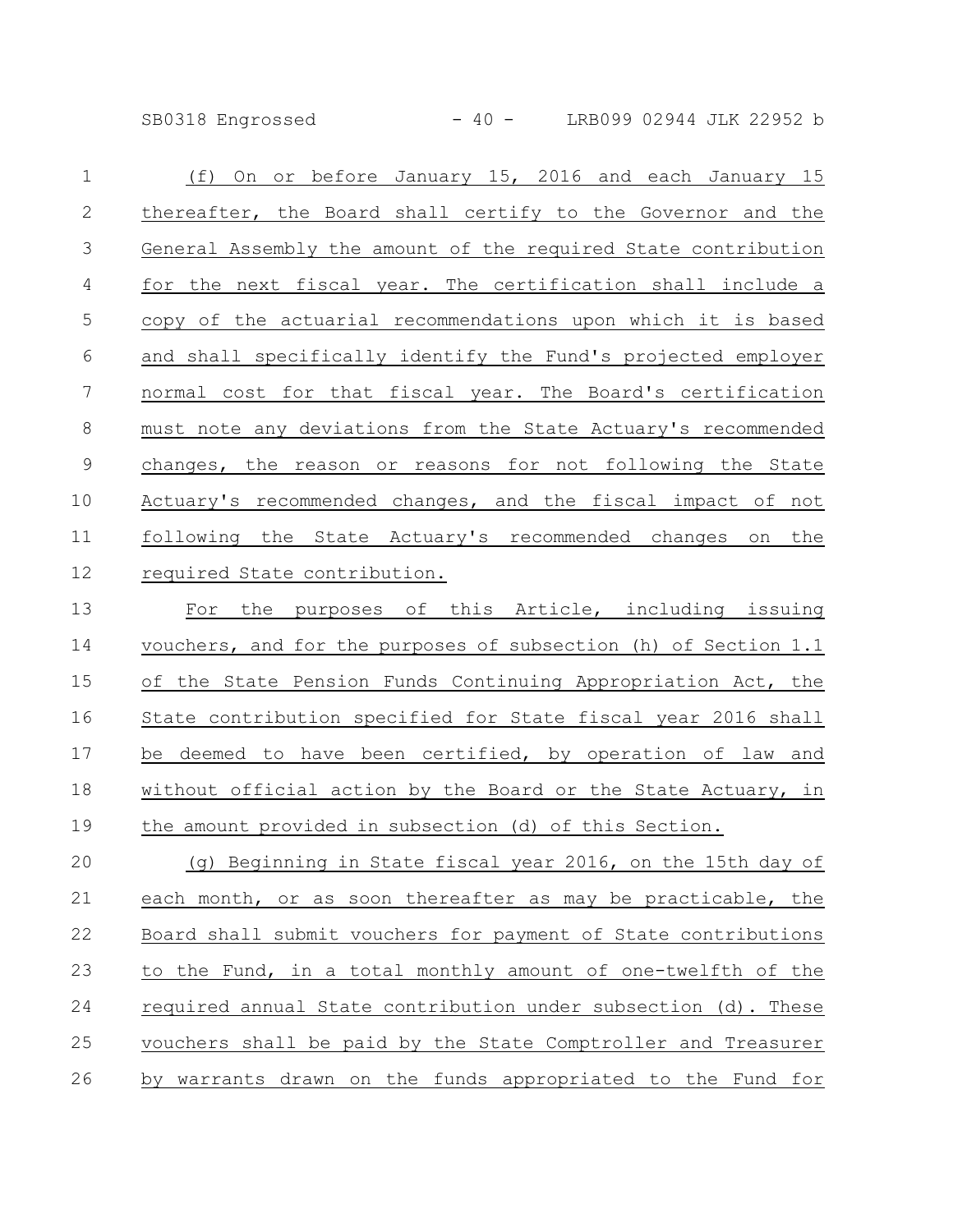SB0318 Engrossed - 41 - LRB099 02944 JLK 22952 b

that fiscal year. If in any month the amount remaining unexpended from all other State appropriations to the Fund for the applicable fiscal year is less than the amount lawfully vouchered under this subsection, the difference shall be paid from the Common School Fund under the continuing appropriation authority provided in Section 1.1 of the State Pension Funds Continuing Appropriation Act. 1 2 3 4 5 6 7

(Source: P.A. 90-548, eff. 12-4-97; 90-566, eff. 1-2-98; 90-582, eff. 5-27-98; 90-655, eff. 7-30-98.) 8 9

(40 ILCS 5/17-129) (from Ch. 108 1/2, par. 17-129) 10

Sec. 17-129. Employer contributions; deficiency in Fund. 11

(a) If in any fiscal year of the Board of Education ending prior to 1997 the total amounts paid to the Fund from the Board of Education (other than under this subsection, and other than amounts used for making or "picking up" contributions on behalf of teachers) and from the State do not equal the total contributions made by or on behalf of the teachers for such year, or if the total income of the Fund in any such fiscal year of the Board of Education from all sources is less than the total such expenditures by the Fund for such year, the Board of Education shall, in the next succeeding year, in addition to any other payment to the Fund set apart and appropriate from moneys from its tax levy for educational purposes, a sum sufficient to remove such deficiency or deficiencies, and promptly pay such sum into the Fund in order 12 13 14 15 16 17 18 19 20 21 22 23 24 25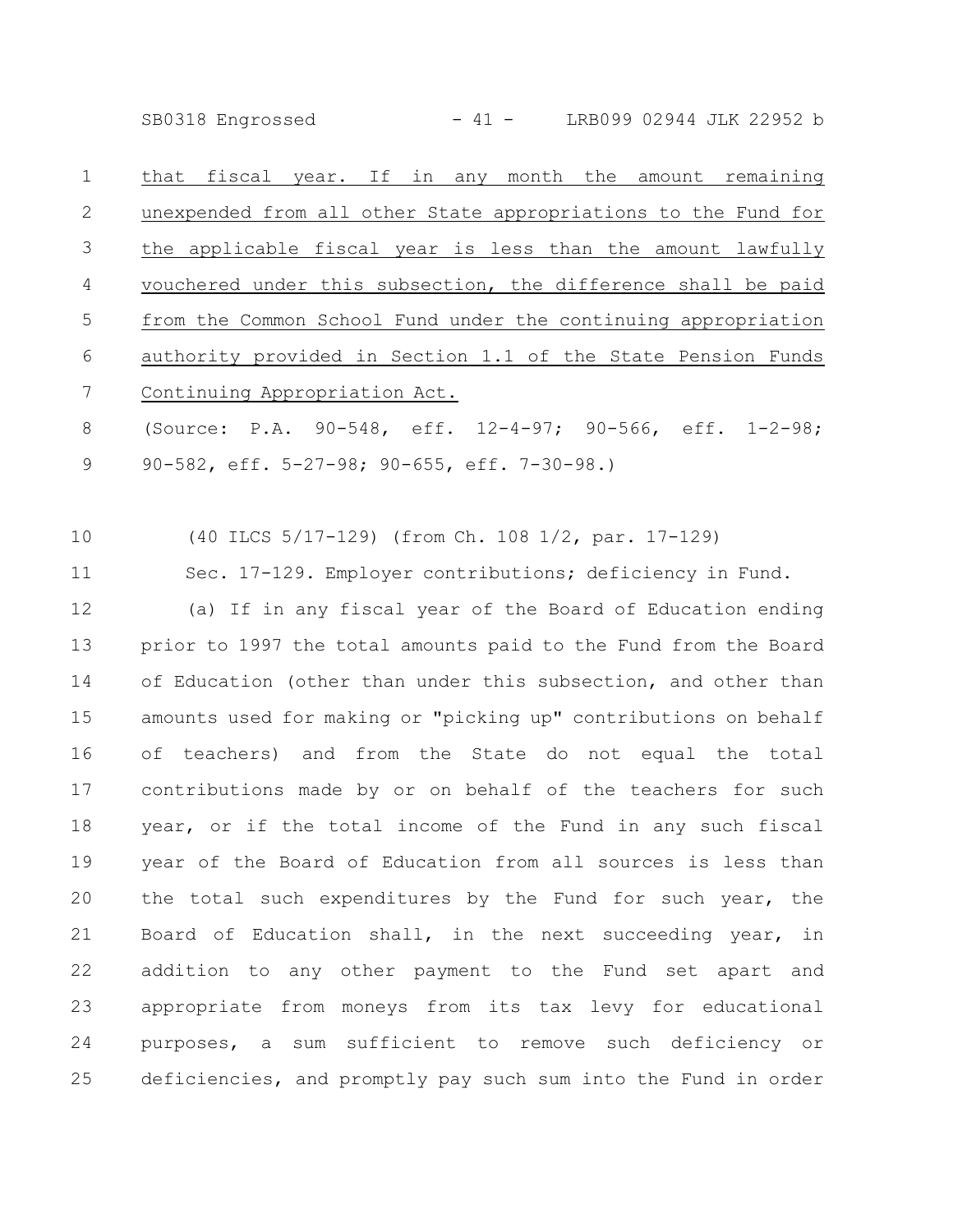SB0318 Engrossed - 42 - LRB099 02944 JLK 22952 b

to restore any of the reserves of the Fund that may have been so temporarily applied. Any amounts received by the Fund after December 4, 1997 from State appropriations, including under Section 17-127, shall be a credit against and shall fully satisfy any obligation that may have arisen, or be claimed to have arisen, under this subsection (a) as a result of any deficiency or deficiencies in the fiscal year of the Board of Education ending in calendar year 1997. 1 2 3 4 5 6 7 8

(b) (i) Notwithstanding any other provision of this Section, and notwithstanding any prior certification by the Board under subsection (c) for fiscal year 2011, the Board of Education's total required contribution to the Fund for fiscal year 2011 under this Section is \$187,000,000. 9 10 11 12 13

(ii) Notwithstanding any other provision of this Section, the Board of Education's total required contribution to the Fund for fiscal year 2012 under this Section is \$192,000,000. 14 15 16

(iii) Notwithstanding any other provision of this Section, the Board of Education's total required contribution to the Fund for fiscal year 2013 under this Section is \$196,000,000. 17 18 19

(iv) For fiscal years 2014 and 2015 through 2059, the minimum contribution to the Fund to be made by the Board of Education in each fiscal year shall be an amount determined by the Fund to be sufficient to bring the total assets of the Fund up to 90% of the total actuarial liabilities of the Fund by the end of fiscal year 2059. In making these determinations, the required Board of Education contribution shall be calculated 20 21 22 23 24 25 26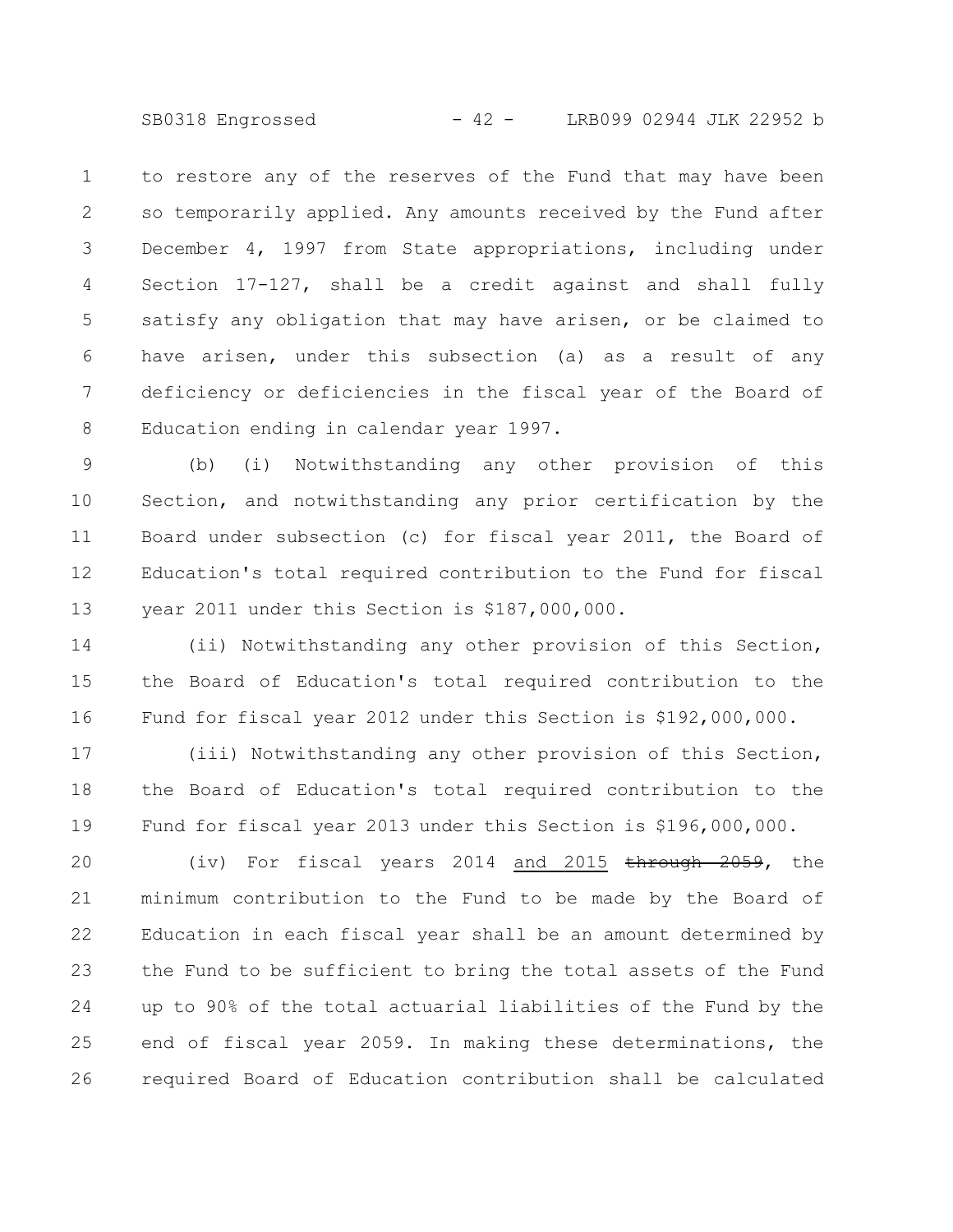SB0318 Engrossed - 43 - LRB099 02944 JLK 22952 b

each year as a level percentage of the applicable employee payrolls over the years remaining to and including fiscal year 2059 and shall be determined under the projected unit credit actuarial cost method. 1 2 3 4

(v) Notwithstanding any other provision of this Section, the Board of Education's total required contribution to the Fund for fiscal year 2016 under this Section is \$207,000,000. Notwithstanding item (x) of this subsection, the Board of Education's total required contribution under this item (v) shall not be reduced by the amount of any State contribution to the Fund. 5 6 7 8 9 10 11

(vi) Notwithstanding any other provision of this Section, the Board of Education's total required contribution to the Fund for fiscal year 2017 under this Section is \$211,000,000. Notwithstanding item (x) of this subsection, the Board of Education's total required contribution under this item (vi) shall not be reduced by the amount of any State contribution to the Fund. 12 13 14 15 16 17 18

(vii) For fiscal years 2018 through 2063, the minimum contribution to the Fund to be made by the Board of Education in each fiscal year shall be an amount determined by the Fund to be sufficient to bring the total assets of the Fund up to 90% of the total actuarial liabilities of the Fund by the end of fiscal year 2063. In making this determination, the required Board of Education contribution shall be calculated each year as a level percentage of the applicable employee payrolls over 19 20 21 22 23 24 25 26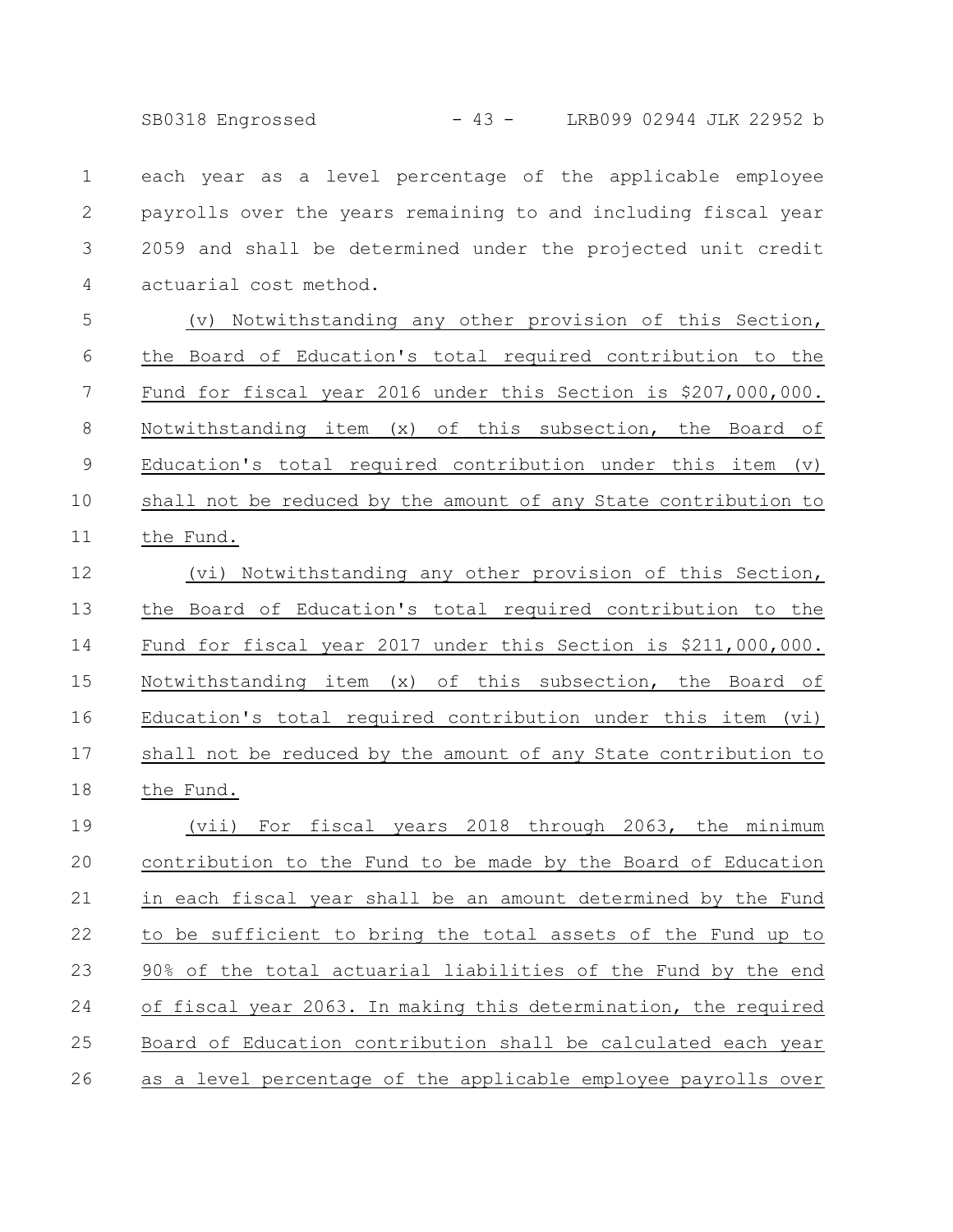SB0318 Engrossed - 44 - LRB099 02944 JLK 22952 b

the years remaining to and including fiscal year 2063 and shall be determined under the projected unit credit actuarial cost method. 1 2 3

(viii)  $\leftrightarrow$  Beginning in fiscal year 2064 2060, the minimum Board of Education contribution for each fiscal year shall be the amount needed to maintain the total assets of the Fund at 90% of the total actuarial liabilities of the Fund. 4 5 6 7

(ix)  $\overline{v_i}$  Notwithstanding any other provision of this subsection (b), for any fiscal year, the contribution to the Fund from the Board of Education shall not be required to be in excess of the amount calculated as needed to maintain the assets (or cause the assets to be) at the 90% level by the end of the fiscal year. 8 9 10 11 12 13

 $(x)$   $\overleftrightarrow{+i}$  Any contribution by the State to or for the benefit of the Fund, including, without limitation, as referred to under Section 17-127, together with the proceeds of the tax levied by the Board of Education under the changes made to Section 34-53 of the School Code by this amendatory Act of the 99th General Assembly, shall be a credit against any contribution required to be made by the Board of Education under this subsection (b), except for the contributions required to be made by the Board of Education under items (v) and (vi). 14 15 16 17 18 19 20 21 22 23

(c) The Board shall determine the amount of Board of Education contributions required for each fiscal year on the basis of the actuarial tables and other assumptions adopted by 24 25 26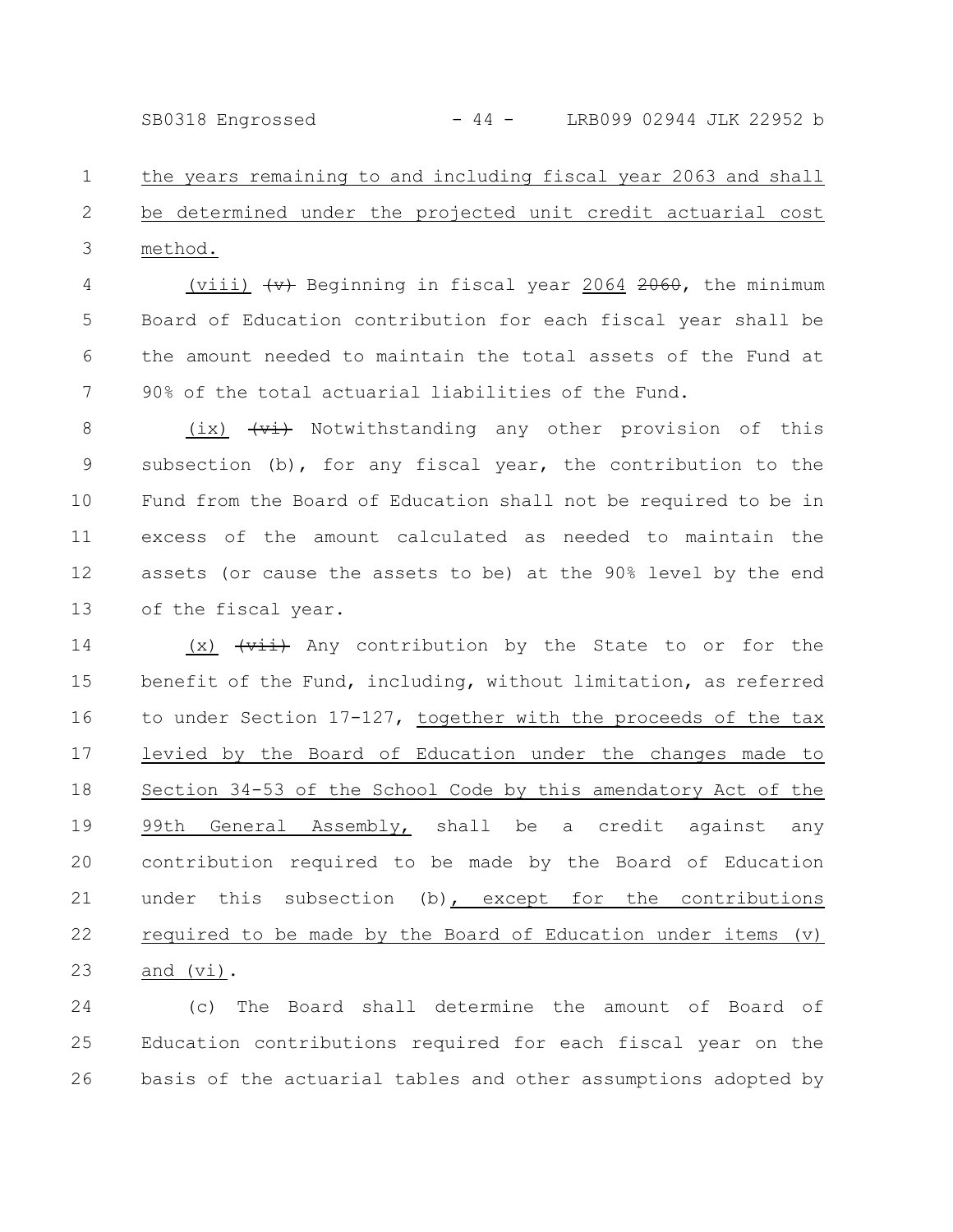SB0318 Engrossed - 45 - LRB099 02944 JLK 22952 b

the Board and the recommendations of the actuary, in order to meet the minimum contribution requirements of subsections (a) and (b). Annually, on or before February 28, the Board shall certify to the Board of Education the amount of the required Board of Education contribution for the coming fiscal year. The certification shall include a copy of the actuarial recommendations upon which it is based. 1 2 3 4 5 6 7

(Source: P.A. 96-889, eff. 4-14-10.) 8

Section 15. The State Pension Funds Continuing Appropriation Act is amended by changing Section 1.1 as follows: 9 10 11

(40 ILCS 15/1.1) 12

Sec. 1.1. Appropriations to certain retirement systems. 13

(a) There is hereby appropriated from the General Revenue Fund to the General Assembly Retirement System, on a continuing monthly basis, the amount, if any, by which the total available amount of all other appropriations to that retirement system for the payment of State contributions is less than the total amount of the vouchers for required State contributions lawfully submitted by the retirement system for that month under Section 2-134 of the Illinois Pension Code. 14 15 16 17 18 19 20 21

(b) There is hereby appropriated from the General Revenue Fund to the State Universities Retirement System, on a continuing monthly basis, the amount, if any, by which the 22 23 24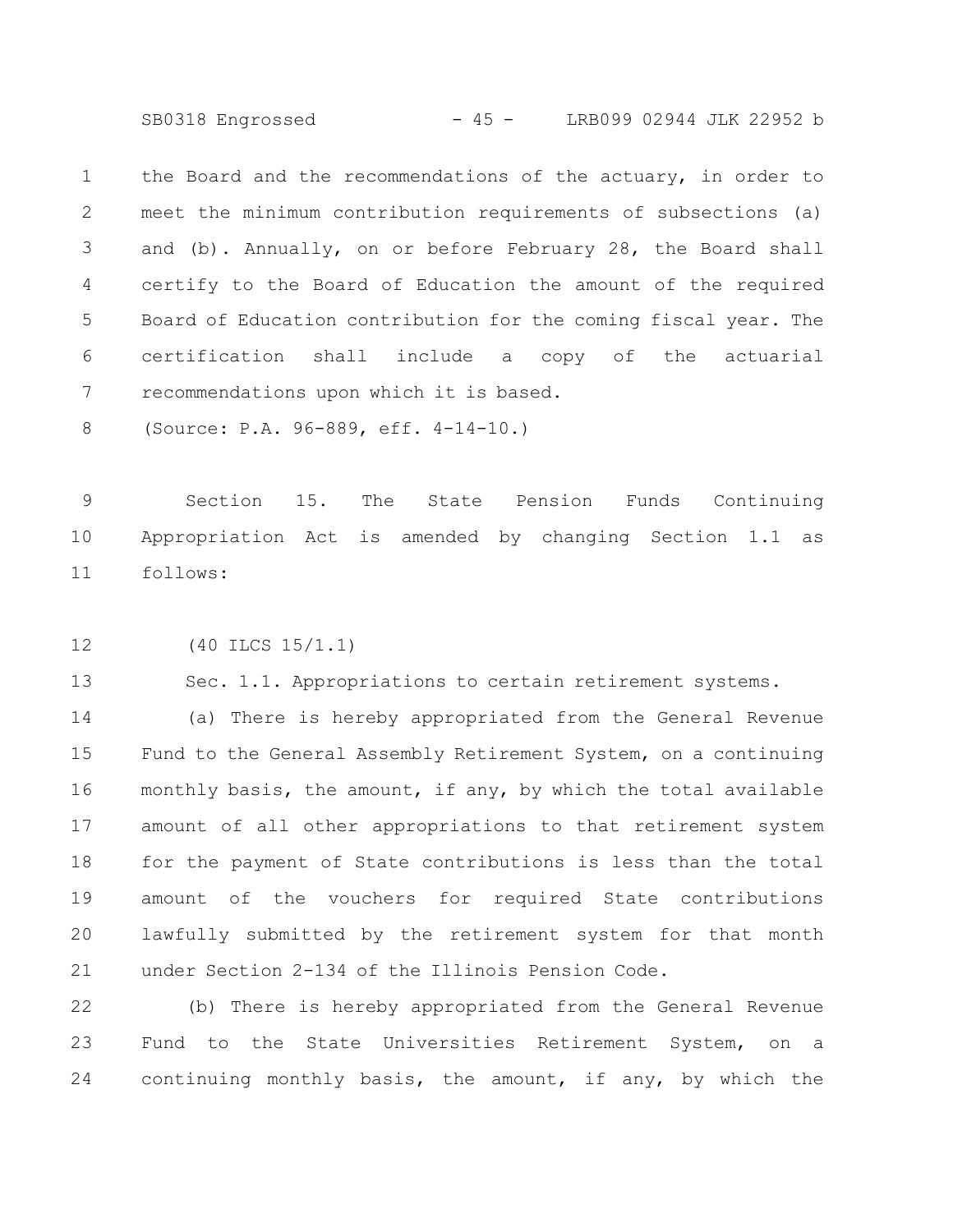SB0318 Engrossed - 46 - LRB099 02944 JLK 22952 b

total available amount of all other appropriations to that retirement system for the payment of State contributions, including any deficiency in the required contributions of the optional retirement program established under Section 15-158.2 of the Illinois Pension Code, is less than the total amount of the vouchers for required State contributions lawfully submitted by the retirement system for that month under Section 15-165 of the Illinois Pension Code. 1 2 3 4 5 6 7 8

(c) There is hereby appropriated from the Common School Fund to the Teachers' Retirement System of the State of Illinois, on a continuing monthly basis, the amount, if any, by which the total available amount of all other appropriations to that retirement system for the payment of State contributions is less than the total amount of the vouchers for required State contributions lawfully submitted by the retirement system for that month under Section 16-158 of the Illinois Pension Code. 9 10 11 12 13 14 15 16 17

(d) There is hereby appropriated from the General Revenue Fund to the Judges Retirement System of Illinois, on a continuing monthly basis, the amount, if any, by which the total available amount of all other appropriations to that retirement system for the payment of State contributions is less than the total amount of the vouchers for required State contributions lawfully submitted by the retirement system for that month under Section 18-140 of the Illinois Pension Code. (e) The continuing appropriations provided by subsections 18 19 20 21 22 23 24 25 26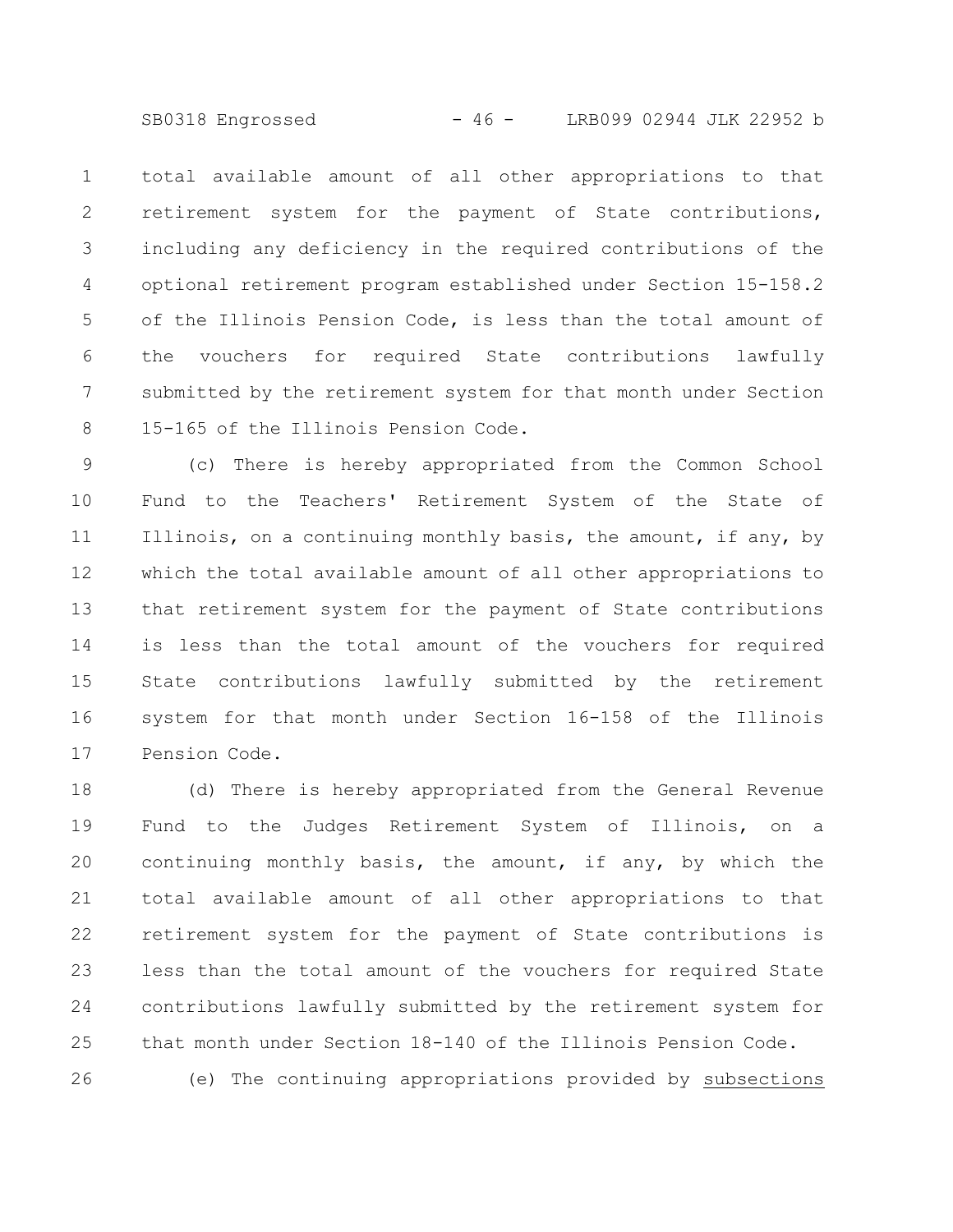SB0318 Engrossed - 47 - LRB099 02944 JLK 22952 b

(a), (b), (c), and (d) of this Section shall first be available in State fiscal year 1996. The continuing appropriations provided by subsection (h) of this Section shall first be available as provided in that subsection (h). 1 2 3 4

(f) For State fiscal year 2010 only, the continuing appropriations provided by this Section are equal to the amount certified by each System on or before December 31, 2008, less (i) the gross proceeds of the bonds sold in fiscal year 2010 under the authorization contained in subsection (a) of Section 7.2 of the General Obligation Bond Act and (ii) any amounts received from the State Pensions Fund. 5 6 7 8 9 10 11

(g) For State fiscal year 2011 only, the continuing appropriations provided by this Section are equal to the amount certified by each System on or before April 1, 2011, less (i) the gross proceeds of the bonds sold in fiscal year 2011 under the authorization contained in subsection (a) of Section 7.2 of the General Obligation Bond Act and (ii) any amounts received from the State Pensions Fund. 12 13 14 15 16 17 18

(h) There is hereby appropriated from the Common School Fund to the Public School Teachers' Pension and Retirement Fund of Chicago, on a continuing monthly basis, the amount, if any, by which the total available amount of all other State appropriations to that Retirement Fund for the payment of State contributions under subsection (d) of Section 17-127 of the Illinois Pension Code is less than the total amount of the vouchers for required State contributions lawfully submitted 19 20 21 22 23 24 25 26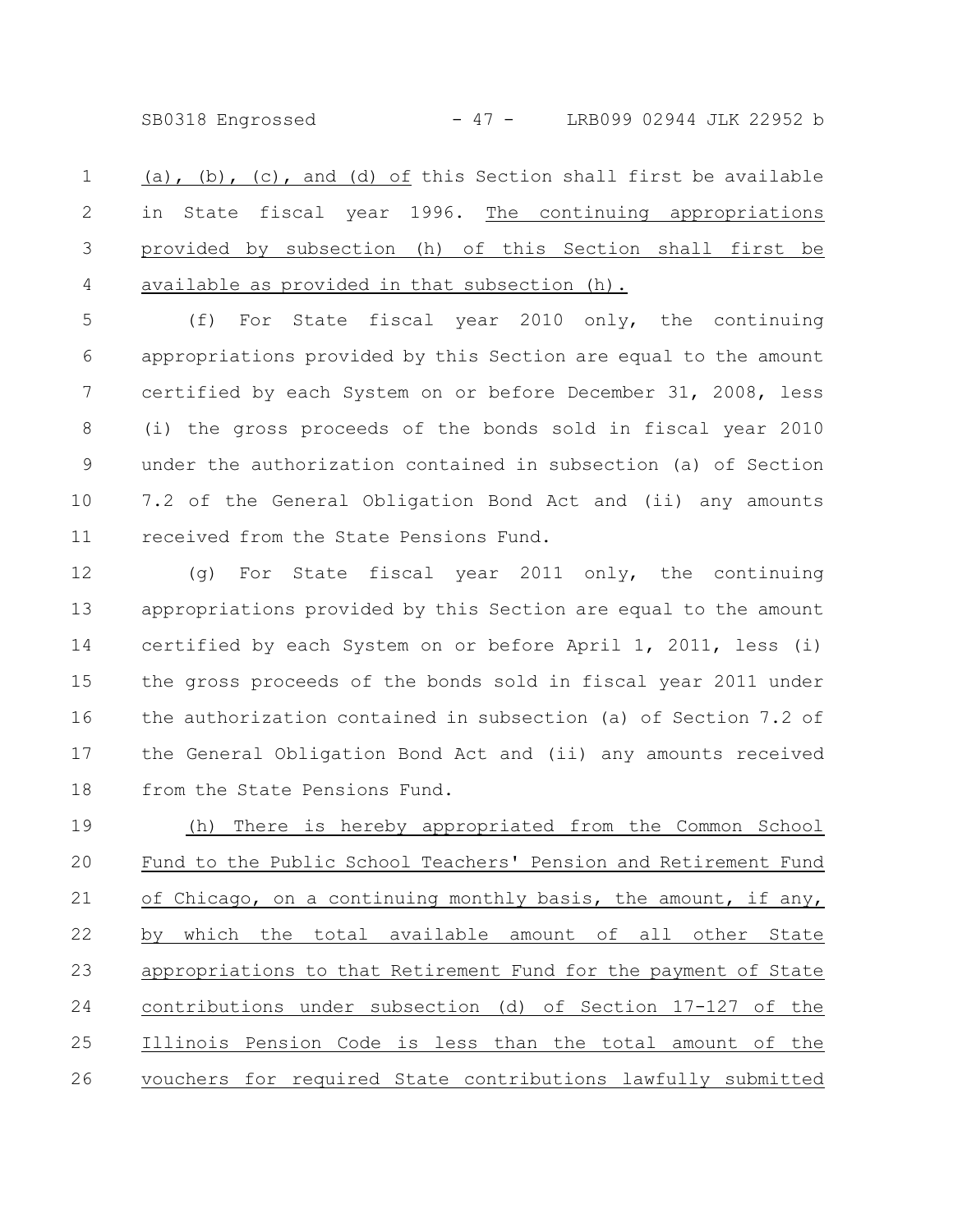by the Retirement Fund for that month under that Section 17-127. (Source: P.A. 96-43, eff. 7-15-09; 96-1497, eff. 1-14-11; 96-1511, eff. 1-27-11.) Section 20. The School Code is amended by adding Sections 1D-5 and 18-21 and by changing Sections 1C-1, 1C-2, 1C-4, 18-8.05, and 34-53 as follows: (105 ILCS 5/1C-1) Sec. 1C-1. Purpose. The purpose of this Article is to permit greater flexibility and efficiency in the distribution and use of certain State funds available to local education agencies for the improvement of the quality of educational services pursuant to locally established priorities. Through May 31, 2017, this This Article does not apply to school districts having a population in excess of 500,000 inhabitants. (Source: P.A. 88-555, eff. 7-27-94; 89-15, eff. 5-30-95; 89-397, eff. 8-20-95; 89-626, eff. 8-9-96.) (105 ILCS 5/1C-2) Sec. 1C-2. Block grants. (a) For fiscal year 1999, and each fiscal year thereafter through May 31, 2017, the State Board of Education shall award to school districts block grants as described in subsection 1 2 3 4 5 6 7 8 9 10 11 12 13 14 15 16 17 18 19 20 21 22 23 SB0318 Engrossed - 48 - LRB099 02944 JLK 22952 b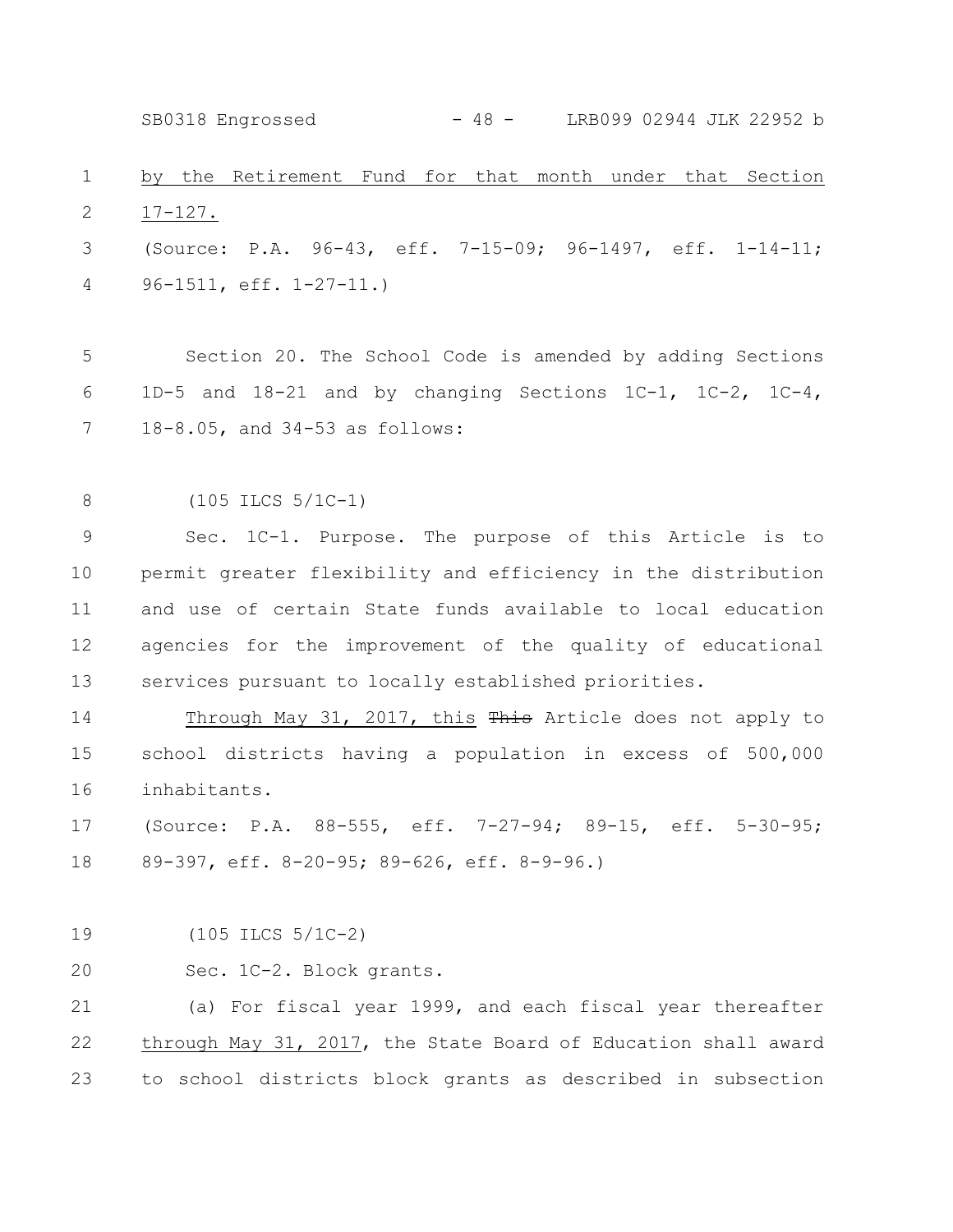SB0318 Engrossed - 49 - LRB099 02944 JLK 22952 b

(c). The State Board of Education may adopt rules and regulations necessary to implement this Section. In accordance with Section 2-3.32, all state block grants are subject to an audit. Therefore, block grant receipts and block grant expenditures shall be recorded to the appropriate fund code. 1 2 3 4 5

6

(b) (Blank).

(c) An Early Childhood Education Block Grant shall be created by combining the following programs: Preschool Education, Parental Training and Prevention Initiative. These funds shall be distributed to school districts and other entities on a competitive basis, except that the State Board of Education shall award to a school district having a population exceeding 500,000 inhabitants 37% of the funds in each fiscal year after May 31, 2017. Not less than 14% of this grant shall be used to fund programs for children ages 0-3, which percentage shall increase to at least 20% by Fiscal Year 2016. However, if, in a given fiscal year, the amount appropriated for the Early Childhood Education Block Grant is insufficient to increase the percentage of the grant to fund programs for children ages 0-3 without reducing the amount of the grant for existing providers of preschool education programs, then the percentage of the grant to fund programs for children ages 0-3 may be held steady instead of increased. 7 8 9 10 11 12 13 14 15 16 17 18 19 20 21 22 23

(Source: P.A. 98-645, eff. 7-1-14.) 24

(105 ILCS 5/1C-4) 25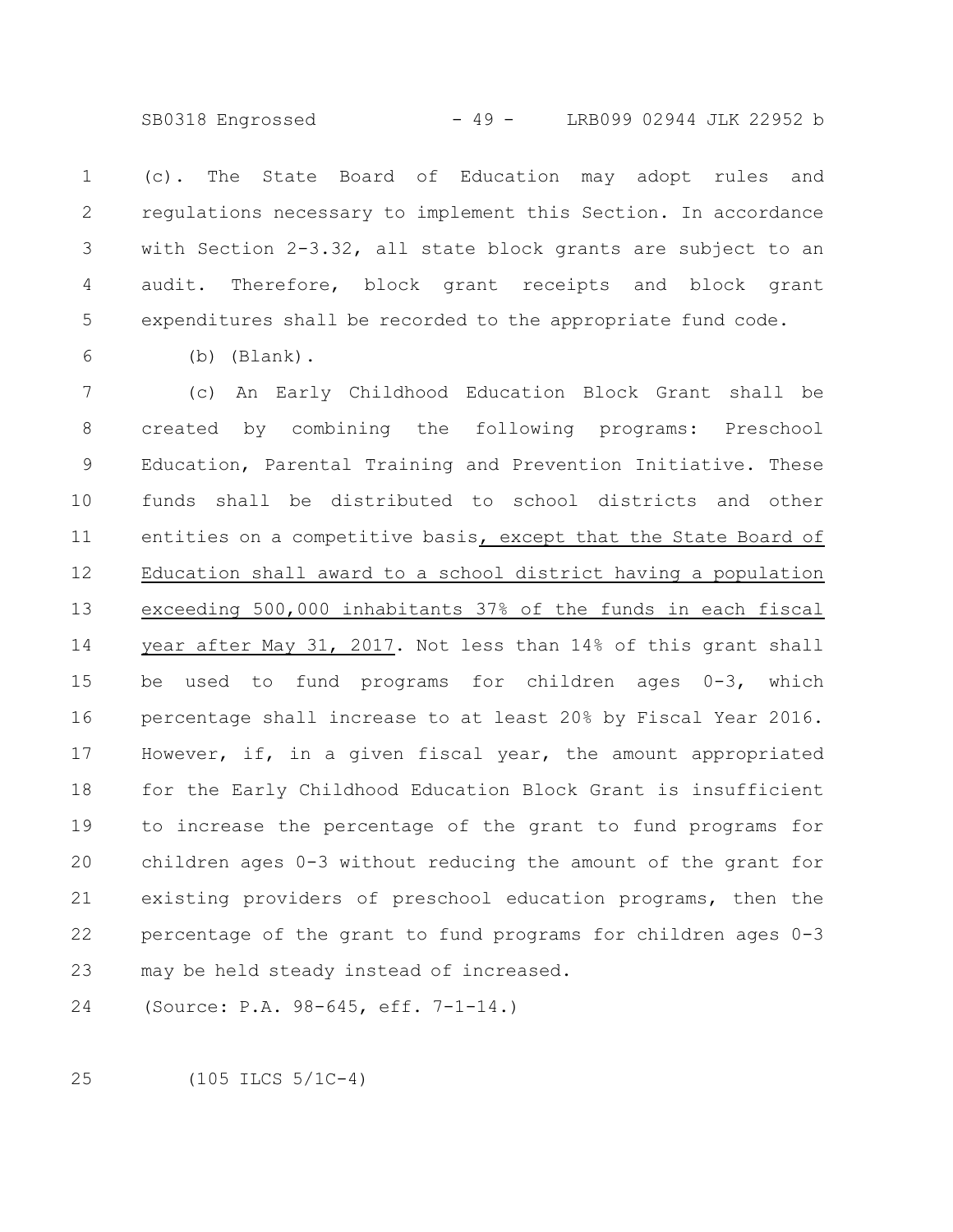SB0318 Engrossed - 50 - LRB099 02944 JLK 22952 b

Sec. 1C-4. Reports. The State Superintendent of Education, in cooperation with the school districts participating under this Article, shall, through May 31, 2017, annually report to the leadership of the General Assembly on the progress made in implementing this Article. By February 1, 1997, the State Board of Education shall submit to the Governor and General Assembly a comprehensive plan for Illinois school districts, including the school district that has been organized under Article 34 and is under the jurisdiction of the Chicago Board of Education, to establish and implement a block grant funding system for educational programs that are currently funded through single-program grants. Before submitting its plan to establish and implement a block grant funding system to the Governor and General Assembly as required by this Section, the State Board of Education shall give appropriate notice of and hold statewide public hearings on the subject of funding educational programs through block grants. The plan shall be designed to relieve school districts of the administrative burdens that impede efficiency and accompany single-program funding. 1 2 3 4 5 6 7 8 9 10 11 12 13 14 15 16 17 18 19 20

A school district that receives an Early Childhood Education Block Grant shall report to the State Board of Education on its use of the block grant in such form and detail as the State Board of Education may specify. In addition, the report must include the following description for the district, which must also be reported to the General Assembly: block 21 22 23 24 25 26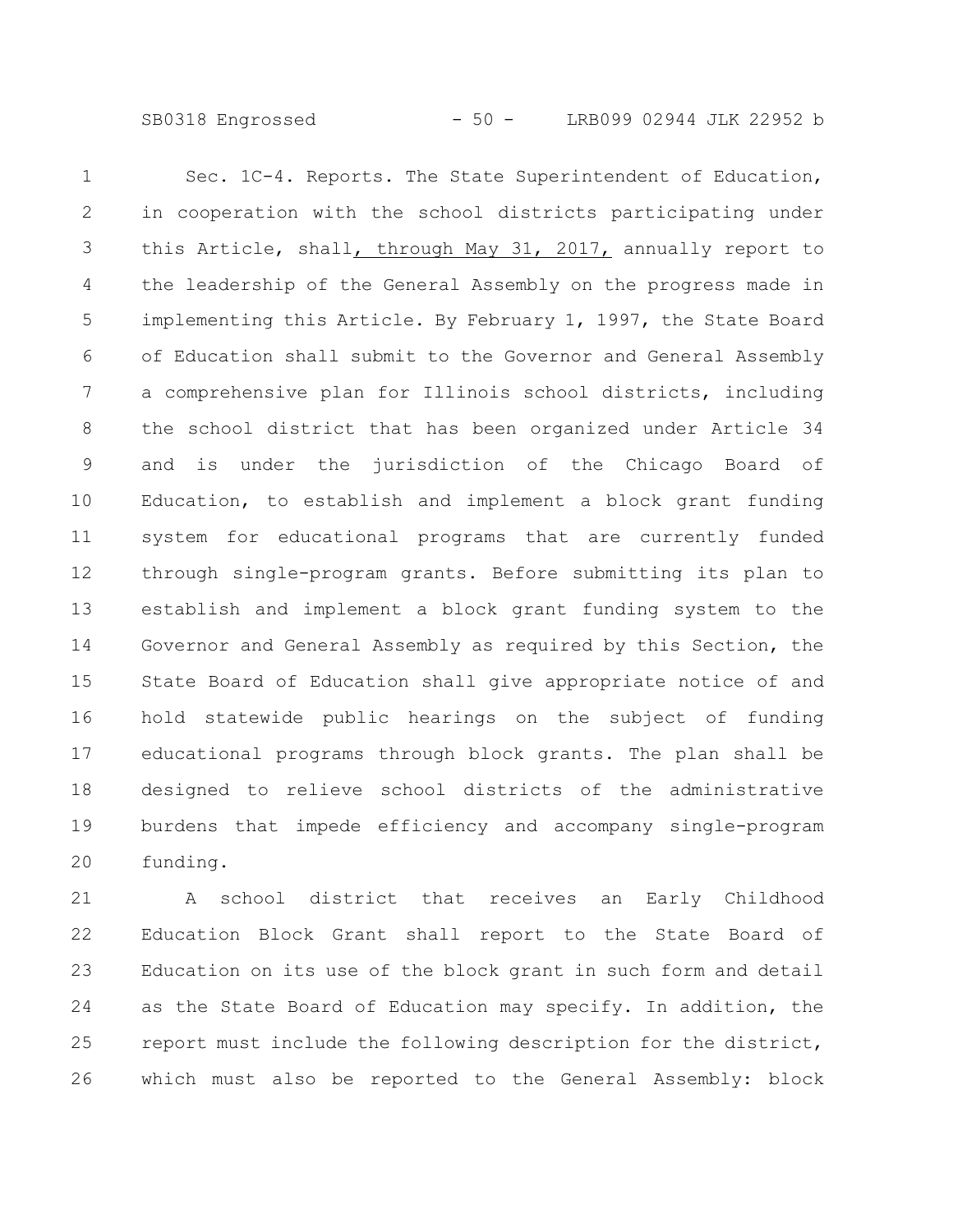SB0318 Engrossed - 51 - LRB099 02944 JLK 22952 b

grant allocation and expenditures by program; population and service levels by program; and administrative expenditures by program. The State Board of Education shall ensure that the reporting requirements for a district organized under Article 34 of this Code are the same as for all other school districts in this State. 1 2 3 4 5 6

(Source: P.A. 97-238, eff. 8-2-11.) 7

(105 ILCS 5/1D-5 new) 8

## Sec. 1D-5. Repealer. This Article is repealed on June 1, 2017. 9 10

(105 ILCS 5/18-8.05) 11

Sec. 18-8.05. Basis for apportionment of general State financial aid and supplemental general State aid to the common schools for the 1998-1999 and subsequent school years. 12 13 14

(A) General Provisions. 15

(1) The provisions of this Section apply to the 1998-1999 and subsequent school years. The system of general State financial aid provided for in this Section is designed to assure that, through a combination of State financial aid and required local resources, the financial support provided each pupil in Average Daily Attendance equals or exceeds a prescribed per pupil Foundation Level. This formula approach imputes a level of per pupil Available Local Resources and 16 17 18 19 20 21 22 23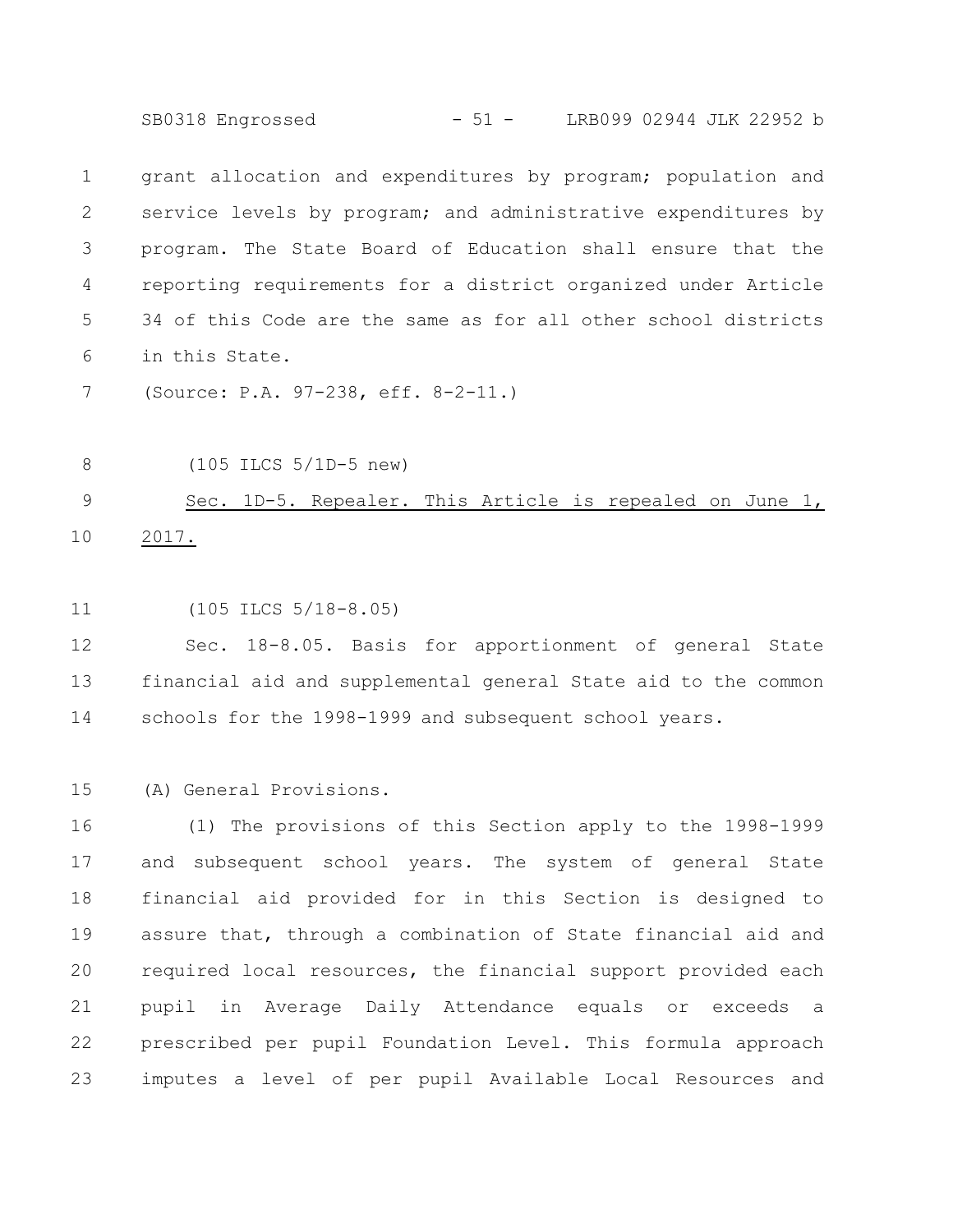SB0318 Engrossed - 52 - LRB099 02944 JLK 22952 b

provides for the basis to calculate a per pupil level of general State financial aid that, when added to Available Local Resources, equals or exceeds the Foundation Level. The amount of per pupil general State financial aid for school districts, in general, varies in inverse relation to Available Local Resources. Per pupil amounts are based upon each school district's Average Daily Attendance as that term is defined in this Section. 1 2 3 4 5 6 7 8

(2) In addition to general State financial aid, school districts with specified levels or concentrations of pupils from low income households are eligible to receive supplemental general State financial aid grants as provided pursuant to subsection (H). The supplemental State aid grants provided for school districts under subsection (H) shall be appropriated for distribution to school districts as part of the same line item in which the general State financial aid of school districts is appropriated under this Section. 9 10 11 12 13 14 15 16 17

(3) To receive financial assistance under this Section, school districts are required to file claims with the State Board of Education, subject to the following requirements: 18 19 20

(a) Any school district which fails for any given school year to maintain school as required by law, or to maintain a recognized school is not eligible to file for such school year any claim upon the Common School Fund. In case of nonrecognition of one or more attendance centers in a school district otherwise operating recognized schools, 21 22 23 24 25 26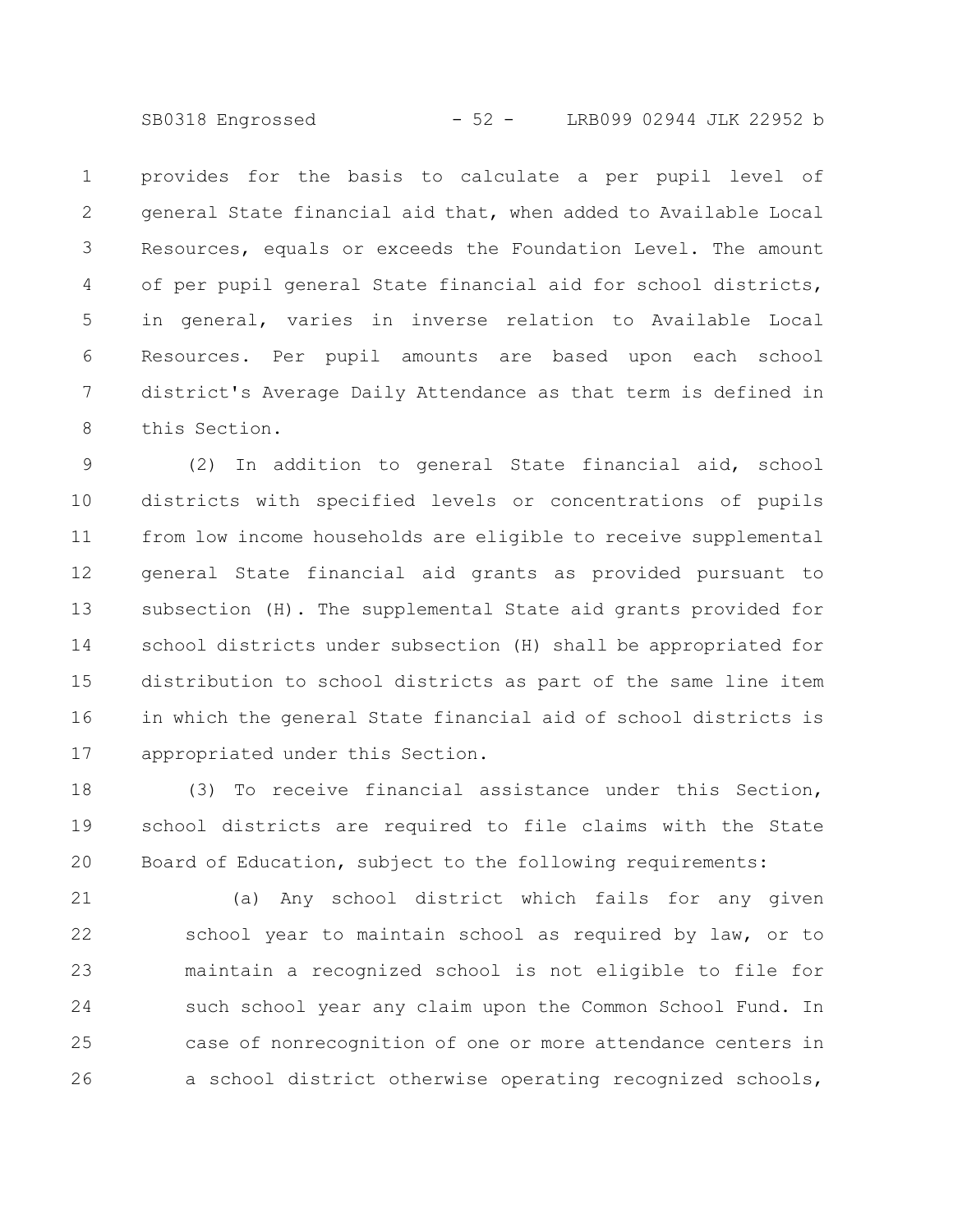SB0318 Engrossed - 53 - LRB099 02944 JLK 22952 b

the claim of the district shall be reduced in the proportion which the Average Daily Attendance in the attendance center or centers bear to the Average Daily Attendance in the school district. A "recognized school" means any public school which meets the standards as established for recognition by the State Board of Education. A school district or attendance center not having recognition status at the end of a school term is entitled to receive State aid payments due upon a legal claim which was filed while it was recognized. 1 2 3 4 5 6 7 8 9 10

(b) School district claims filed under this Section are subject to Sections 18-9 and 18-12, except as otherwise provided in this Section. 11 12 13

(c) If a school district operates a full year school under Section 10-19.1, the general State aid to the school district shall be determined by the State Board of Education in accordance with this Section as near as may be applicable. 14 15 16 17 18

19

(d) (Blank).

(4) Except as provided in subsections (H) and (L), the board of any district receiving any of the grants provided for in this Section may apply those funds to any fund so received for which that board is authorized to make expenditures by law. 20 21 22 23

School districts are not required to exert a minimum Operating Tax Rate in order to qualify for assistance under this Section. 24 25 26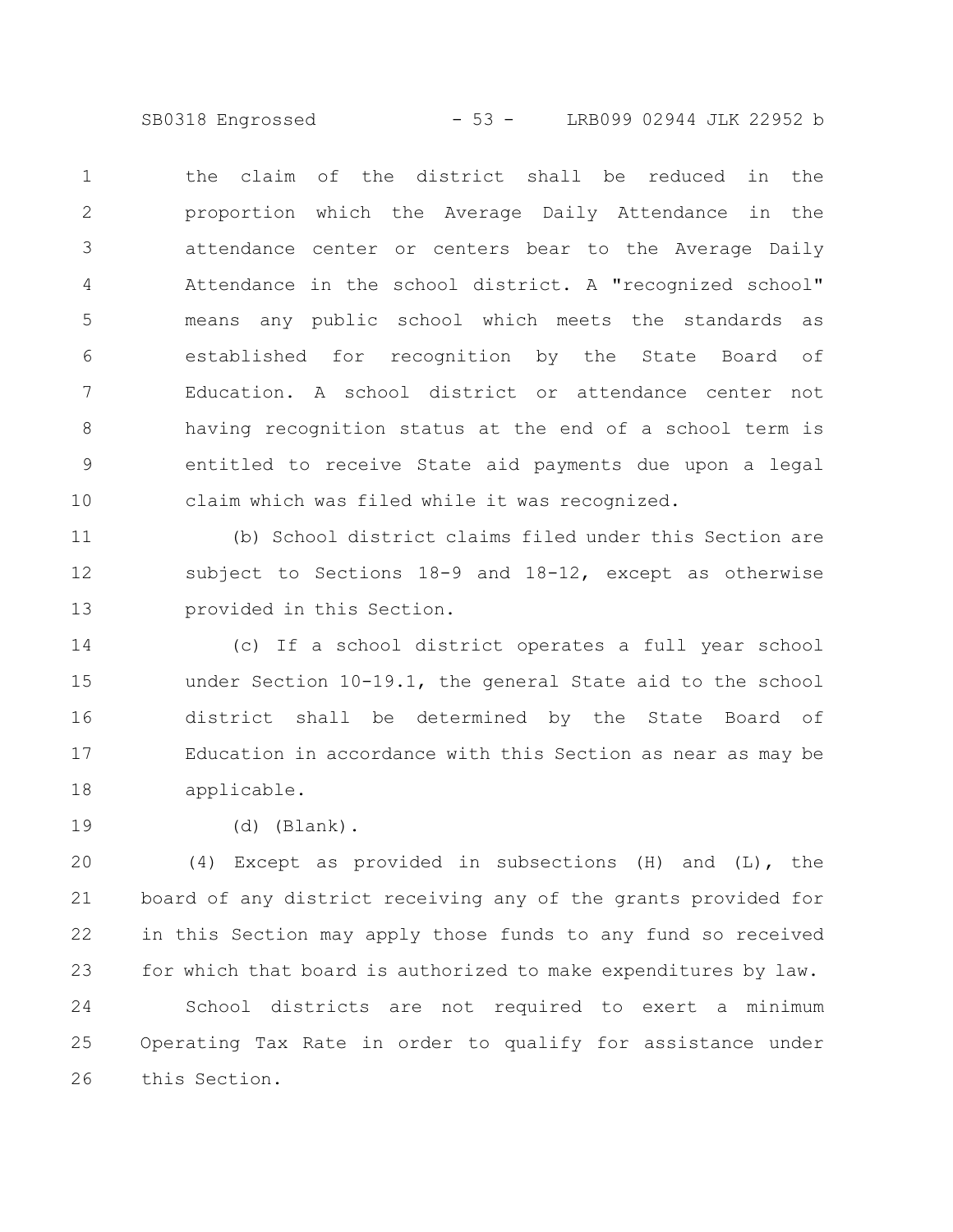SB0318 Engrossed - 54 - LRB099 02944 JLK 22952 b

(5) As used in this Section the following terms, when capitalized, shall have the meaning ascribed herein: 1 2

(a) "Average Daily Attendance": A count of pupil attendance in school, averaged as provided for in subsection (C) and utilized in deriving per pupil financial support levels. 3 4 5 6

(b) "Available Local Resources": A computation of local financial support, calculated on the basis of Average Daily Attendance and derived as provided pursuant to subsection (D). 7 8 9 10

(c) "Corporate Personal Property Replacement Taxes": Funds paid to local school districts pursuant to "An Act in relation to the abolition of ad valorem personal property tax and the replacement of revenues lost thereby, and amending and repealing certain Acts and parts of Acts in connection therewith", certified August 14, 1979, as amended (Public Act 81-1st S.S.-1). 11 12 13 14 15 16 17

(d) "Foundation Level": A prescribed level of per pupil financial support as provided for in subsection (B). 18 19

(e) "Operating Tax Rate": All school district property taxes extended for all purposes, except Bond and Interest, Summer School, Rent, Capital Improvement, and Vocational Education Building purposes. 20 21 22 23

(B) Foundation Level. 24

25

(1) The Foundation Level is a figure established by the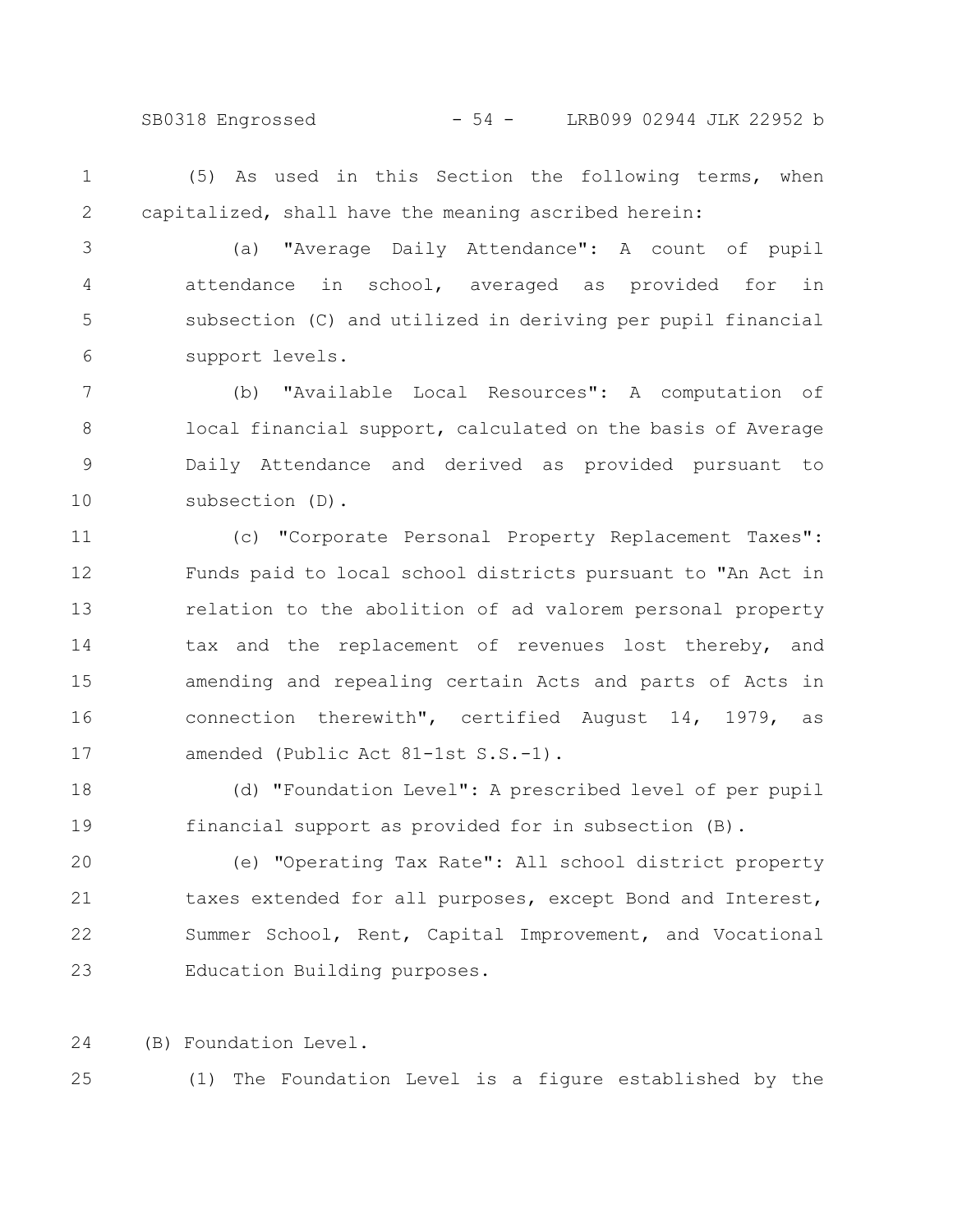SB0318 Engrossed - 55 - LRB099 02944 JLK 22952 b

State representing the minimum level of per pupil financial support that should be available to provide for the basic education of each pupil in Average Daily Attendance. As set forth in this Section, each school district is assumed to exert a sufficient local taxing effort such that, in combination with the aggregate of general State financial aid provided the district, an aggregate of State and local resources are available to meet the basic education needs of pupils in the district. 1 2 3 4 5 6 7 8 9

(2) For the 1998-1999 school year, the Foundation Level of support is \$4,225. For the 1999-2000 school year, the Foundation Level of support is \$4,325. For the 2000-2001 school year, the Foundation Level of support is \$4,425. For the 2001-2002 school year and 2002-2003 school year, the Foundation Level of support is \$4,560. For the 2003-2004 school year, the Foundation Level of support is \$4,810. For the 2004-2005 school year, the Foundation Level of support is \$4,964. For the 2005-2006 school year, the Foundation Level of support is \$5,164. For the 2006-2007 school year, the Foundation Level of support is \$5,334. For the 2007-2008 school year, the Foundation Level of support is \$5,734. For the 2008-2009 school year, the Foundation Level of support is \$5,959. 10 11 12 13 14 15 16 17 18 19 20 21 22

(3) For the 2009-2010 school year and each school year thereafter, the Foundation Level of support is \$6,119 or such greater amount as may be established by law by the General Assembly. 23 24 25 26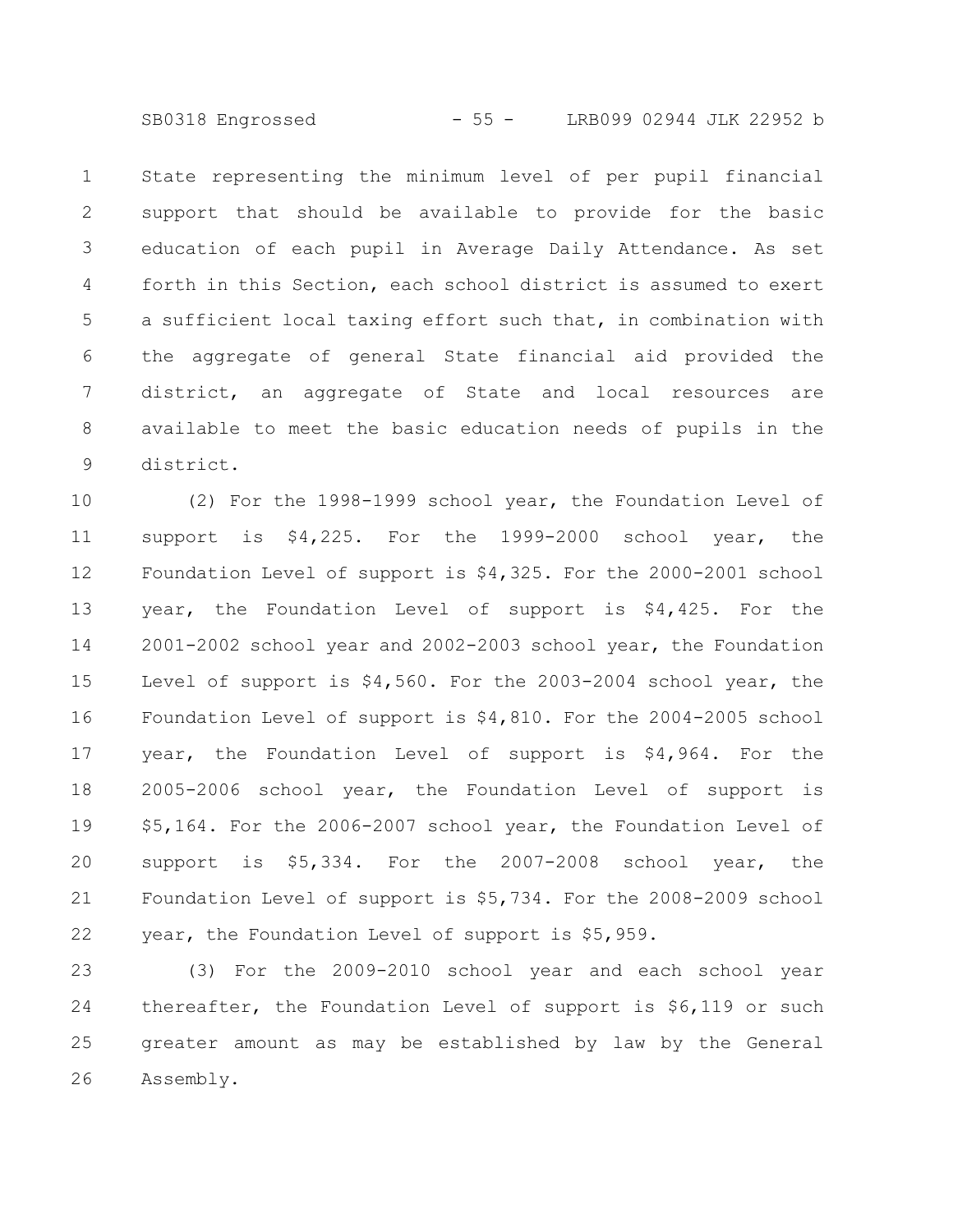(C) Average Daily Attendance. 1

(1) For purposes of calculating general State aid pursuant to subsection (E), an Average Daily Attendance figure shall be utilized. The Average Daily Attendance figure for formula calculation purposes shall be the monthly average of the actual number of pupils in attendance of each school district, as further averaged for the best 3 months of pupil attendance for each school district. In compiling the figures for the number of pupils in attendance, school districts and the State Board of Education shall, for purposes of general State aid funding, conform attendance figures to the requirements of subsection  $(F)$ . 2 3 4 5 6 7 8 9 10 11 12

(2) The Average Daily Attendance figures utilized in subsection (E) shall be the requisite attendance data for the school year immediately preceding the school year for which general State aid is being calculated or the average of the attendance data for the 3 preceding school years, whichever is greater. The Average Daily Attendance figures utilized in subsection (H) shall be the requisite attendance data for the school year immediately preceding the school year for which general State aid is being calculated. 13 14 15 16 17 18 19 20 21

(D) Available Local Resources. 22

(1) For purposes of calculating general State aid pursuant to subsection (E), a representation of Available Local 23 24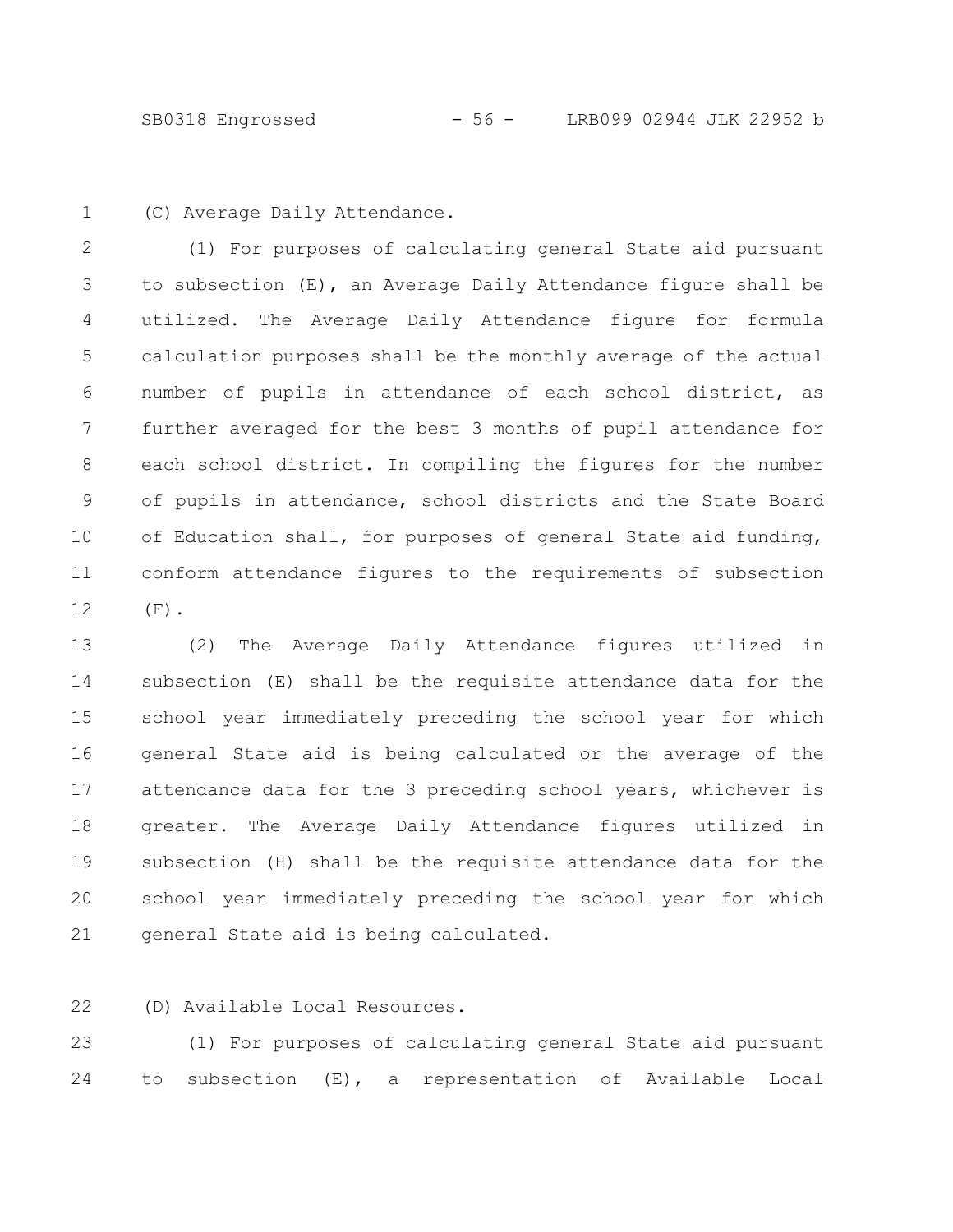SB0318 Engrossed - 57 - LRB099 02944 JLK 22952 b

Resources per pupil, as that term is defined and determined in this subsection, shall be utilized. Available Local Resources per pupil shall include a calculated dollar amount representing local school district revenues from local property taxes and from Corporate Personal Property Replacement Taxes, expressed on the basis of pupils in Average Daily Attendance. Calculation of Available Local Resources shall exclude any tax amnesty funds received as a result of Public Act 93-26. 1 2 3 4 5 6 7 8

(2) In determining a school district's revenue from local property taxes, the State Board of Education shall utilize the equalized assessed valuation of all taxable property of each school district as of September 30 of the previous year. The equalized assessed valuation utilized shall be obtained and determined as provided in subsection (G). 9 10 11 12 13 14

(3) For school districts maintaining grades kindergarten through 12, local property tax revenues per pupil shall be calculated as the product of the applicable equalized assessed valuation for the district multiplied by 3.00%, and divided by the district's Average Daily Attendance figure. For school districts maintaining grades kindergarten through 8, local property tax revenues per pupil shall be calculated as the product of the applicable equalized assessed valuation for the district multiplied by 2.30%, and divided by the district's Average Daily Attendance figure. For school districts maintaining grades 9 through 12, local property tax revenues per pupil shall be the applicable equalized assessed valuation 15 16 17 18 19 20 21 22 23 24 25 26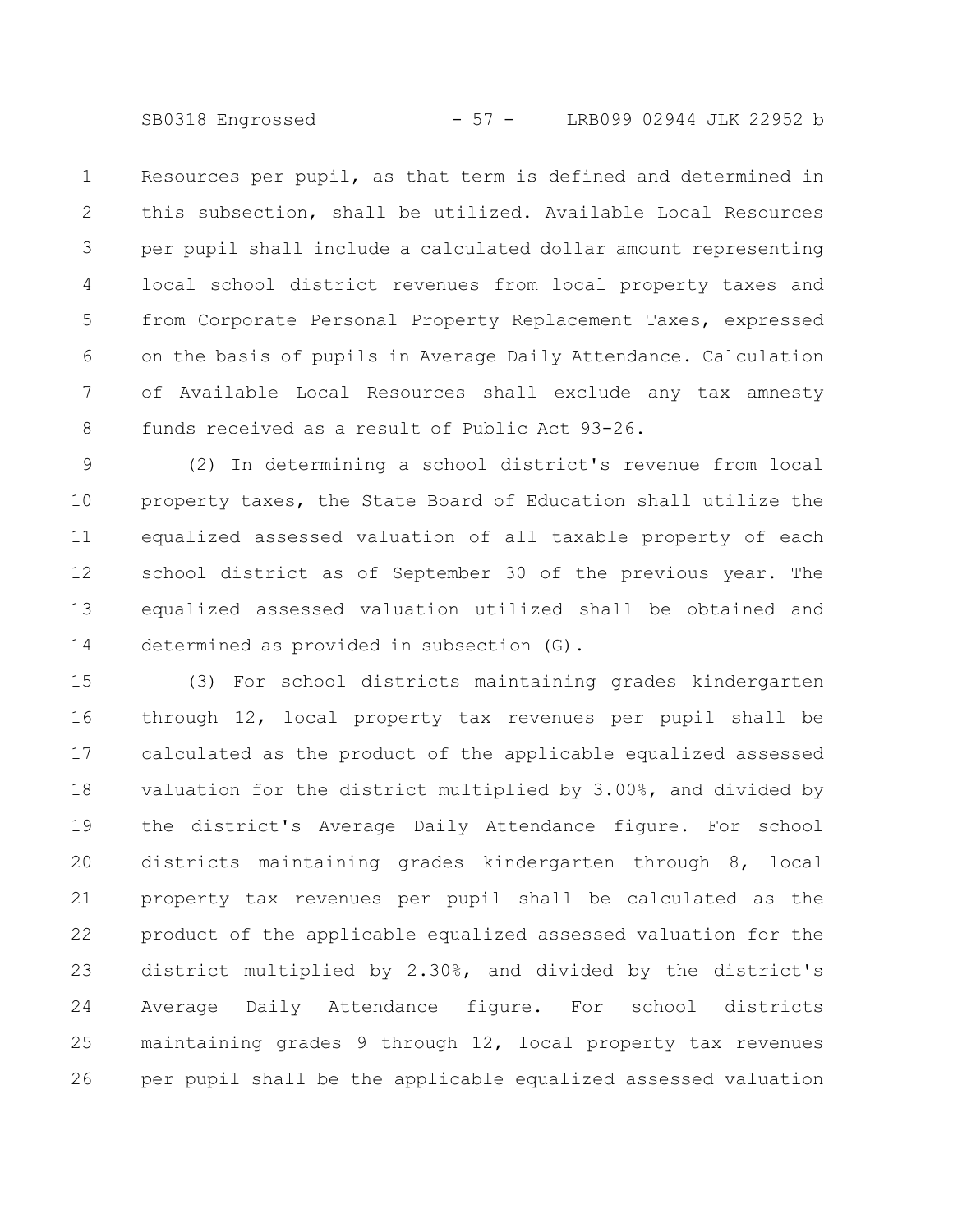SB0318 Engrossed - 58 - LRB099 02944 JLK 22952 b

of the district multiplied by 1.05%, and divided by the district's Average Daily Attendance figure. 1 2

For partial elementary unit districts created pursuant to Article 11E of this Code, local property tax revenues per pupil shall be calculated as the product of the equalized assessed valuation for property within the partial elementary unit district for elementary purposes, as defined in Article 11E of this Code, multiplied by 2.06% and divided by the district's Average Daily Attendance figure, plus the product of the equalized assessed valuation for property within the partial elementary unit district for high school purposes, as defined in Article 11E of this Code, multiplied by 0.94% and divided by the district's Average Daily Attendance figure. 3 4 5 6 7 8 9 10 11 12 13

(4) The Corporate Personal Property Replacement Taxes paid to each school district during the calendar year one year before the calendar year in which a school year begins, divided by the Average Daily Attendance figure for that district, shall be added to the local property tax revenues per pupil as derived by the application of the immediately preceding paragraph (3). The sum of these per pupil figures for each school district shall constitute Available Local Resources as that term is utilized in subsection (E) in the calculation of general State aid. 14 15 16 17 18 19 20 21 22 23

(E) Computation of General State Aid. 24

25

(1) For each school year, the amount of general State aid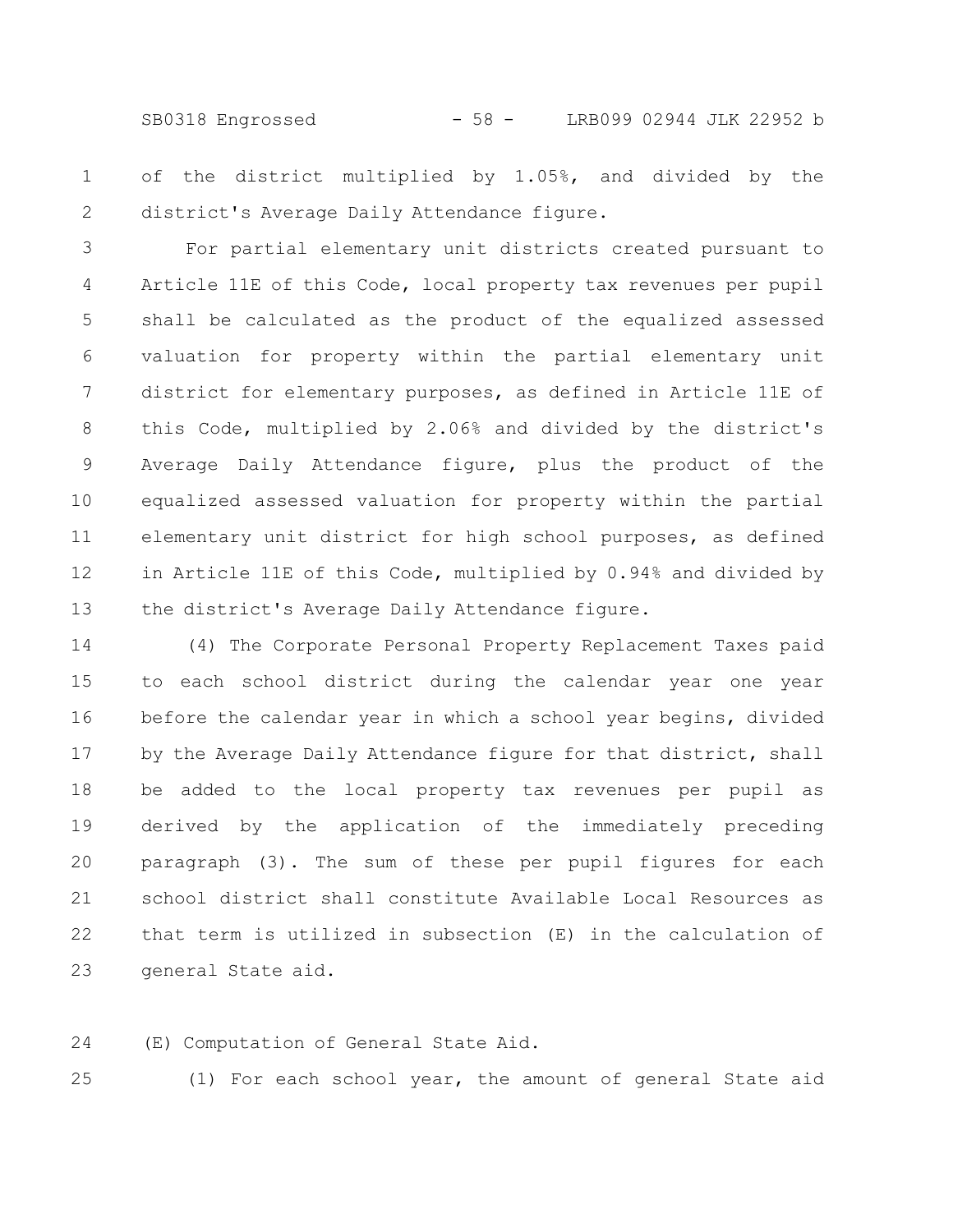SB0318 Engrossed - 59 - LRB099 02944 JLK 22952 b

allotted to a school district shall be computed by the State Board of Education as provided in this subsection. 1 2

(2) For any school district for which Available Local Resources per pupil is less than the product of 0.93 times the Foundation Level, general State aid for that district shall be calculated as an amount equal to the Foundation Level minus Available Local Resources, multiplied by the Average Daily Attendance of the school district. 3 4 5 6 7 8

(3) For any school district for which Available Local Resources per pupil is equal to or greater than the product of 0.93 times the Foundation Level and less than the product of 1.75 times the Foundation Level, the general State aid per pupil shall be a decimal proportion of the Foundation Level derived using a linear algorithm. Under this linear algorithm, the calculated general State aid per pupil shall decline in direct linear fashion from 0.07 times the Foundation Level for a school district with Available Local Resources equal to the product of 0.93 times the Foundation Level, to 0.05 times the Foundation Level for a school district with Available Local Resources equal to the product of 1.75 times the Foundation Level. The allocation of general State aid for school districts subject to this paragraph 3 shall be the calculated general State aid per pupil figure multiplied by the Average Daily Attendance of the school district. 9 10 11 12 13 14 15 16 17 18 19 20 21 22 23 24

(4) For any school district for which Available Local Resources per pupil equals or exceeds the product of 1.75 times 25 26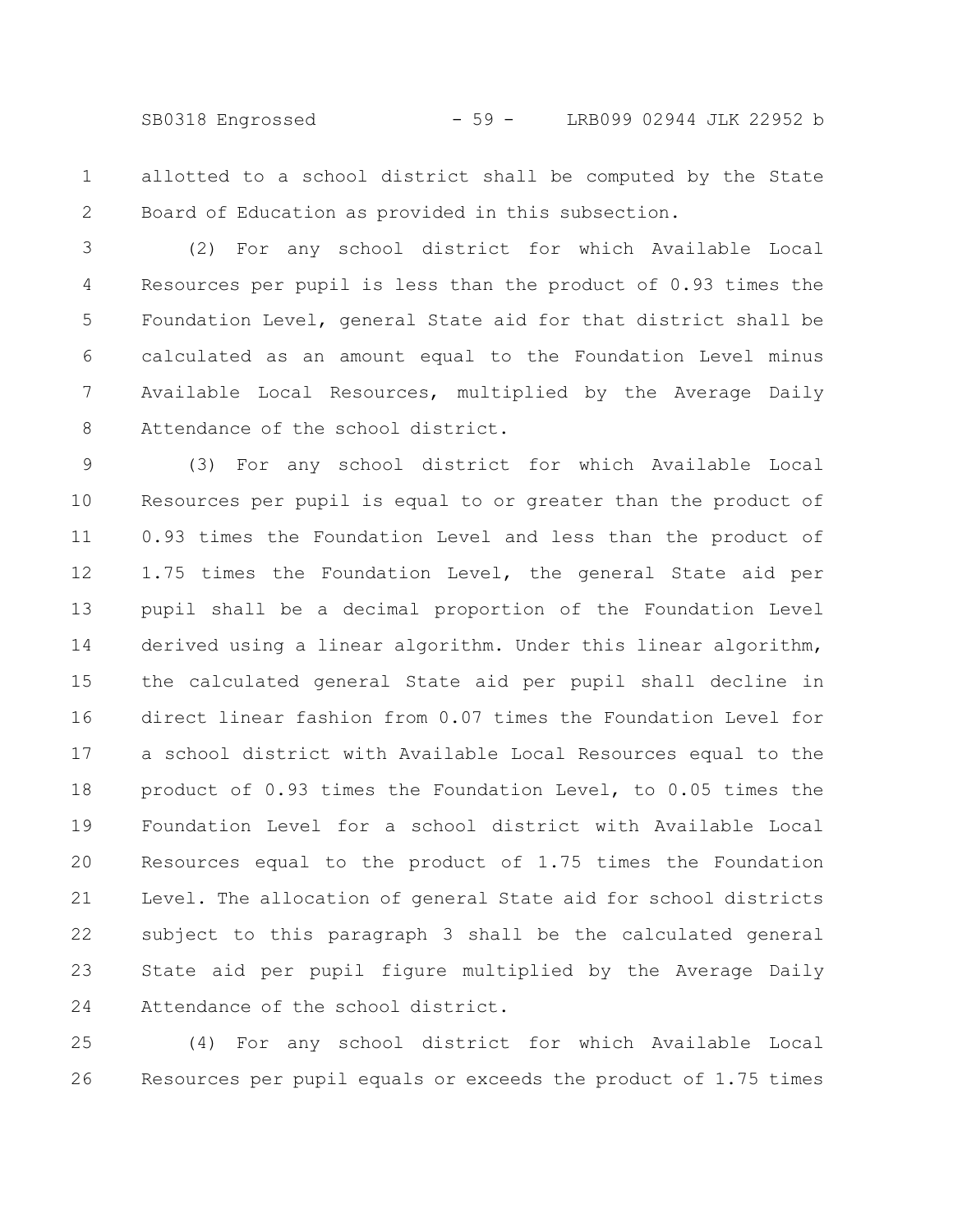SB0318 Engrossed - 60 - LRB099 02944 JLK 22952 b

the Foundation Level, the general State aid for the school district shall be calculated as the product of \$218 multiplied by the Average Daily Attendance of the school district. 1 2 3

(5) The amount of general State aid allocated to a school district for the 1999-2000 school year meeting the requirements set forth in paragraph (4) of subsection (G) shall be increased by an amount equal to the general State aid that would have been received by the district for the 1998-1999 school year by utilizing the Extension Limitation Equalized Assessed Valuation as calculated in paragraph (4) of subsection (G) less the general State aid allotted for the 1998-1999 school year. This amount shall be deemed a one time increase, and shall not affect any future general State aid allocations. 4 5 6 7 8 9 10 11 12 13

(F) Compilation of Average Daily Attendance. 14

(1) Each school district shall, by July 1 of each year, submit to the State Board of Education, on forms prescribed by the State Board of Education, attendance figures for the school year that began in the preceding calendar year. The attendance information so transmitted shall identify the average daily attendance figures for each month of the school year. Beginning with the general State aid claim form for the 2002-2003 school year, districts shall calculate Average Daily Attendance as provided in subdivisions (a), (b), and (c) of this paragraph (1). 15 16 17 18 19 20 21 22 23 24

25

(a) In districts that do not hold year-round classes,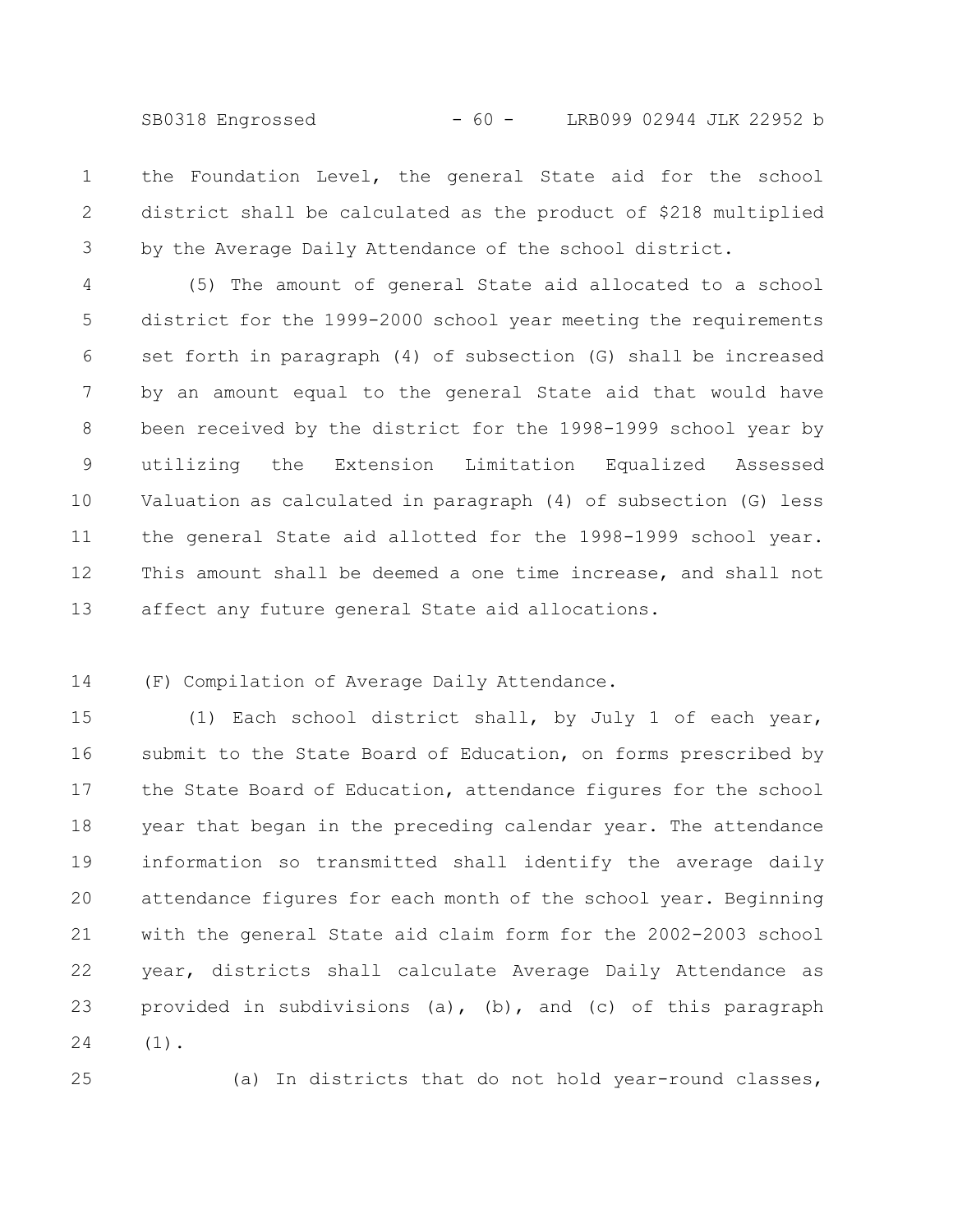days of attendance in August shall be added to the month of September and any days of attendance in June shall be added to the month of May. 1 2 3

(b) In districts in which all buildings hold year-round classes, days of attendance in July and August shall be added to the month of September and any days of attendance in June shall be added to the month of May. 4 5 6 7

(c) In districts in which some buildings, but not all, hold year-round classes, for the non-year-round buildings, days of attendance in August shall be added to the month of September and any days of attendance in June shall be added to the month of May. The average daily attendance for the year-round buildings shall be computed as provided in subdivision (b) of this paragraph (1). To calculate the Average Daily Attendance for the district, the average daily attendance for the year-round buildings shall be multiplied by the days in session for the non-year-round buildings for each month and added to the monthly attendance of the non-year-round buildings. 8 9 10 11 12 13 14 15 16 17 18 19

Except as otherwise provided in this Section, days of attendance by pupils shall be counted only for sessions of not less than 5 clock hours of school work per day under direct supervision of: (i) teachers, or (ii) non-teaching personnel or volunteer personnel when engaging in non-teaching duties and supervising in those instances specified in subsection (a) of Section 10-22.34 and paragraph 10 of Section 34-18, with pupils 20 21 22 23 24 25 26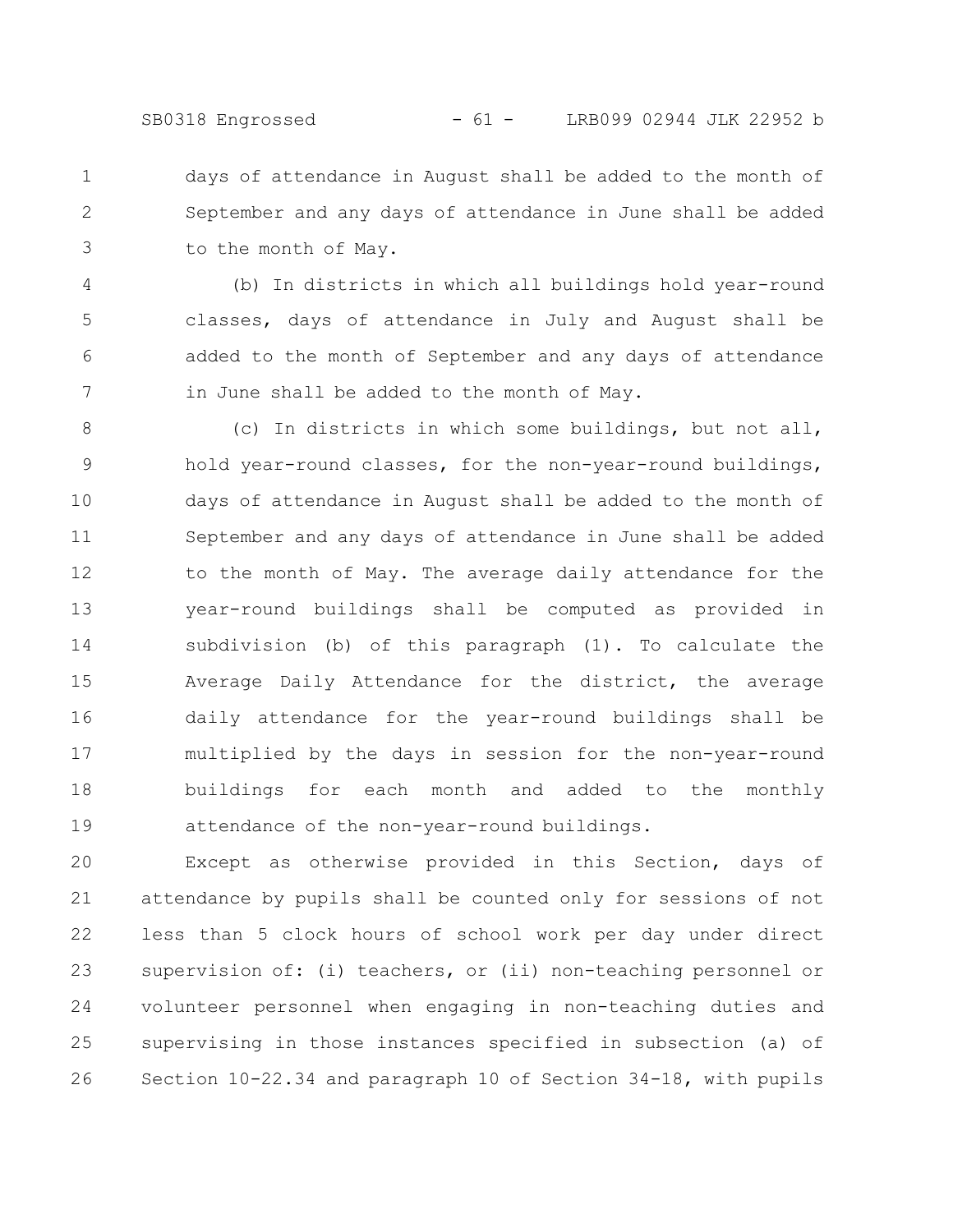SB0318 Engrossed - 62 - LRB099 02944 JLK 22952 b

of legal school age and in kindergarten and grades 1 through 12. 1 2

Days of attendance by tuition pupils shall be accredited only to the districts that pay the tuition to a recognized school. 3 4 5

(2) Days of attendance by pupils of less than 5 clock hours of school shall be subject to the following provisions in the compilation of Average Daily Attendance. 6 7 8

(a) Pupils regularly enrolled in a public school for only a part of the school day may be counted on the basis of 1/6 day for every class hour of instruction of 40 minutes or more attended pursuant to such enrollment, unless a pupil is enrolled in a block-schedule format of 80 minutes or more of instruction, in which case the pupil may be counted on the basis of the proportion of minutes of school work completed each day to the minimum number of minutes that school work is required to be held that day. 9 10 11 12 13 14 15 16 17

18

(b) (Blank).

(c) A session of 4 or more clock hours may be counted as a day of attendance upon certification by the regional superintendent, and approved by the State Superintendent of Education to the extent that the district has been forced to use daily multiple sessions. 19 20 21 22 23

(d) A session of 3 or more clock hours may be counted as a day of attendance (1) when the remainder of the school day or at least 2 hours in the evening of that day is 24 25 26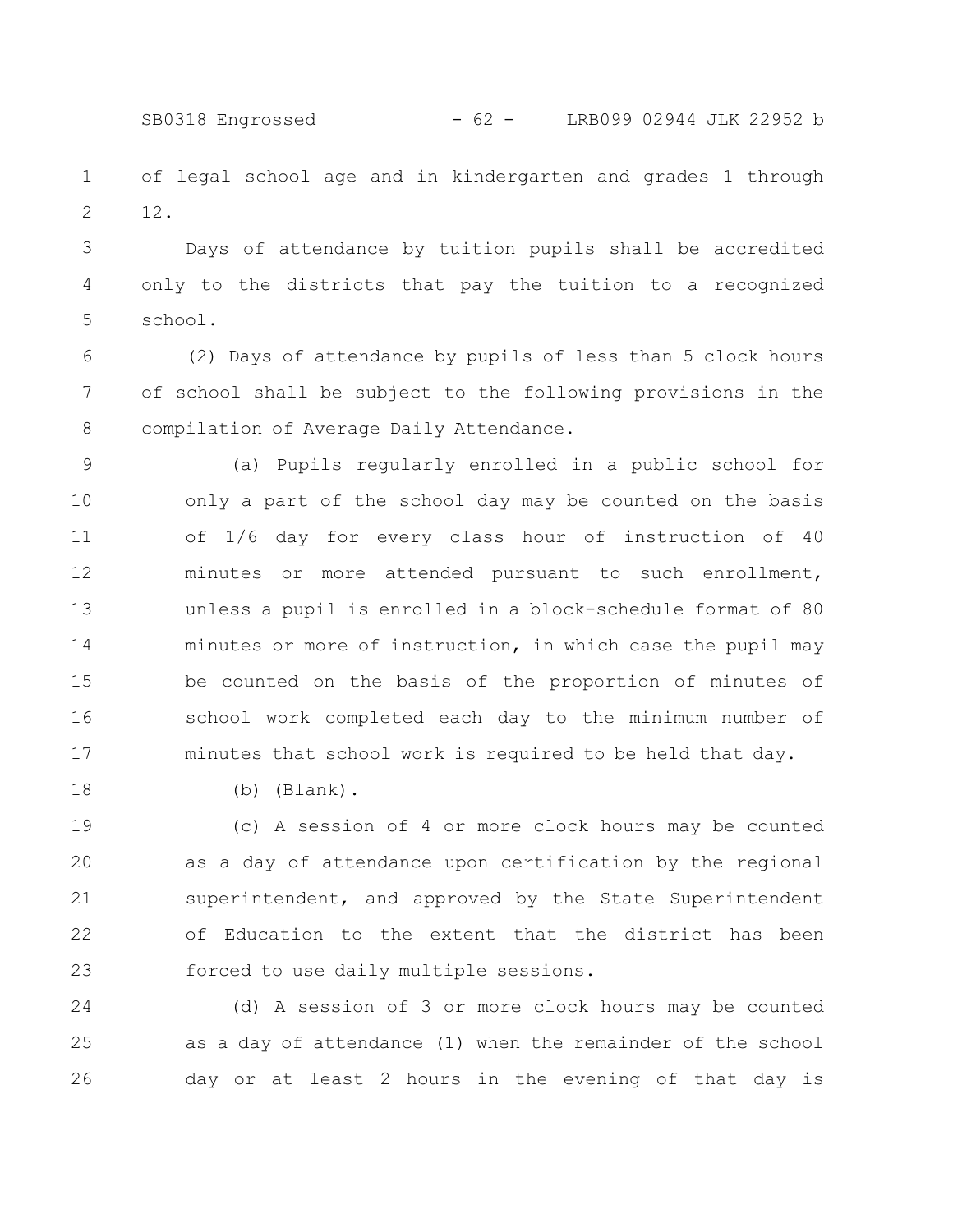utilized for an in-service training program for teachers, up to a maximum of 5 days per school year, provided a district conducts an in-service training program for teachers in accordance with Section 10-22.39 of this Code; or, in lieu of 4 such days, 2 full days may be used, in which event each such day may be counted as a day required for a legal school calendar pursuant to Section 10-19 of this Code; (1.5) when, of the 5 days allowed under item (1), a maximum of 4 days are used for parent-teacher conferences, or, in lieu of 4 such days, 2 full days are used, in which case each such day may be counted as a calendar day required under Section 10-19 of this Code, provided that the full-day, parent-teacher conference consists of (i) a minimum of 5 clock hours of parent-teacher conferences, (ii) both a minimum of 2 clock hours of parent-teacher conferences held in the evening following a full day of student attendance, as specified in subsection  $(F)$  (1)(c), and a minimum of 3 clock hours of parent-teacher conferences held on the day immediately following evening parent-teacher conferences, or (iii) multiple parent-teacher conferences held in the evenings following full days of student attendance, as specified in subsection  $(F)(1)(c)$ , in which the time used for the parent-teacher conferences is equivalent to a minimum of 5 clock hours; and (2) when days in addition to those provided in items (1) and (1.5) are scheduled by a school 1 2 3 4 5 6 7 8 9 10 11 12 13 14 15 16 17 18 19 20 21 22 23 24 25 26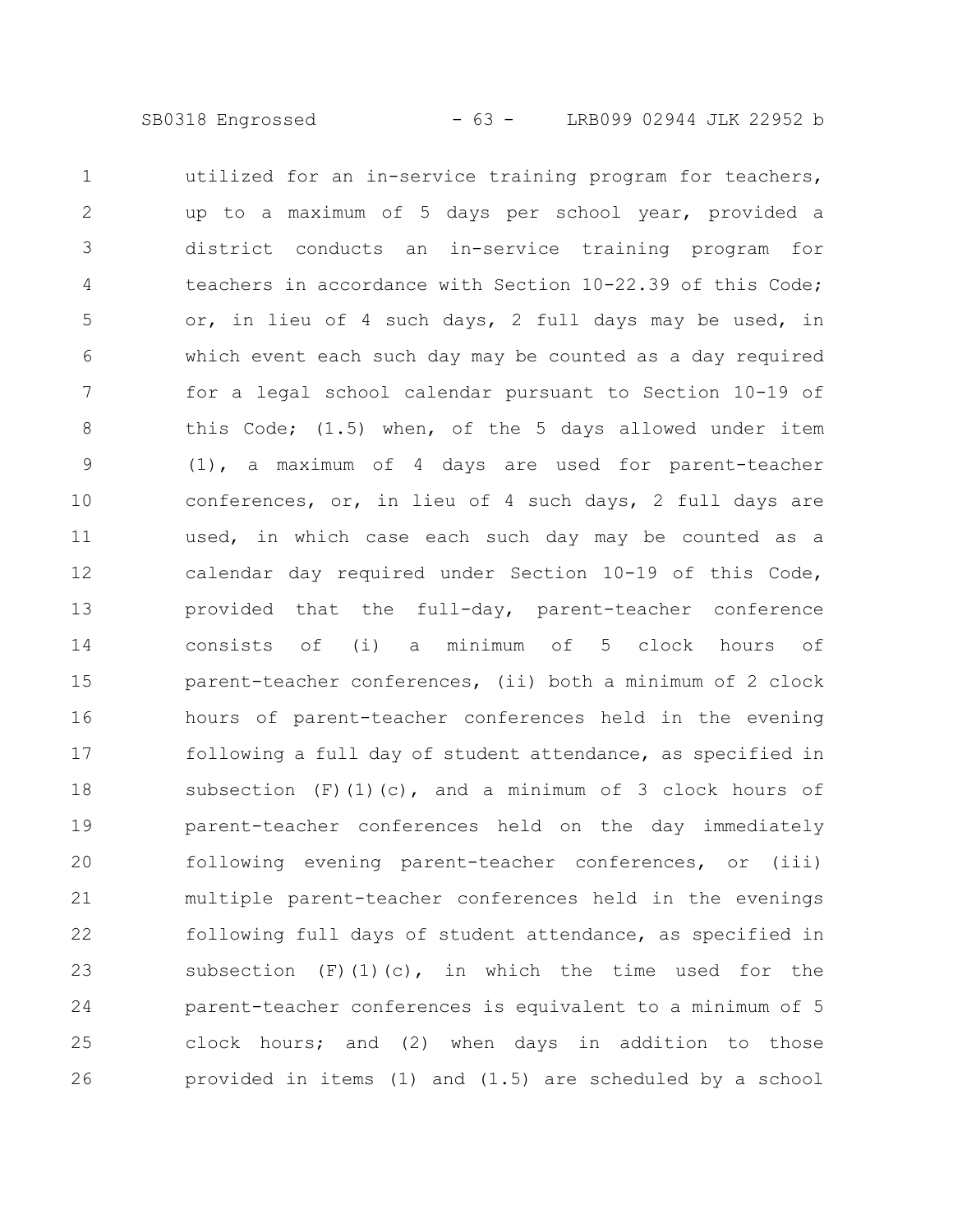SB0318 Engrossed - 64 - LRB099 02944 JLK 22952 b

pursuant to its school improvement plan adopted under Article 34 or its revised or amended school improvement plan adopted under Article 2, provided that (i) such sessions of 3 or more clock hours are scheduled to occur at regular intervals, (ii) the remainder of the school days in which such sessions occur are utilized for in-service training programs or other staff development activities for teachers, and (iii) a sufficient number of minutes of school work under the direct supervision of teachers are added to the school days between such regularly scheduled sessions to accumulate not less than the number of minutes by which such sessions of 3 or more clock hours fall short of 5 clock hours. Any full days used for the purposes of this paragraph shall not be considered for computing average daily attendance. Days scheduled for in-service training programs, staff development activities, or parent-teacher conferences may be scheduled separately for different grade levels and different attendance centers of the district. 1 2 3 4 5 6 7 8 9 10 11 12 13 14 15 16 17 18 19

(e) A session of not less than one clock hour of teaching hospitalized or homebound pupils on-site or by telephone to the classroom may be counted as 1/2 day of attendance, however these pupils must receive 4 or more clock hours of instruction to be counted for a full day of attendance. 20 21 22 23 24 25

26

(f) A session of at least 4 clock hours may be counted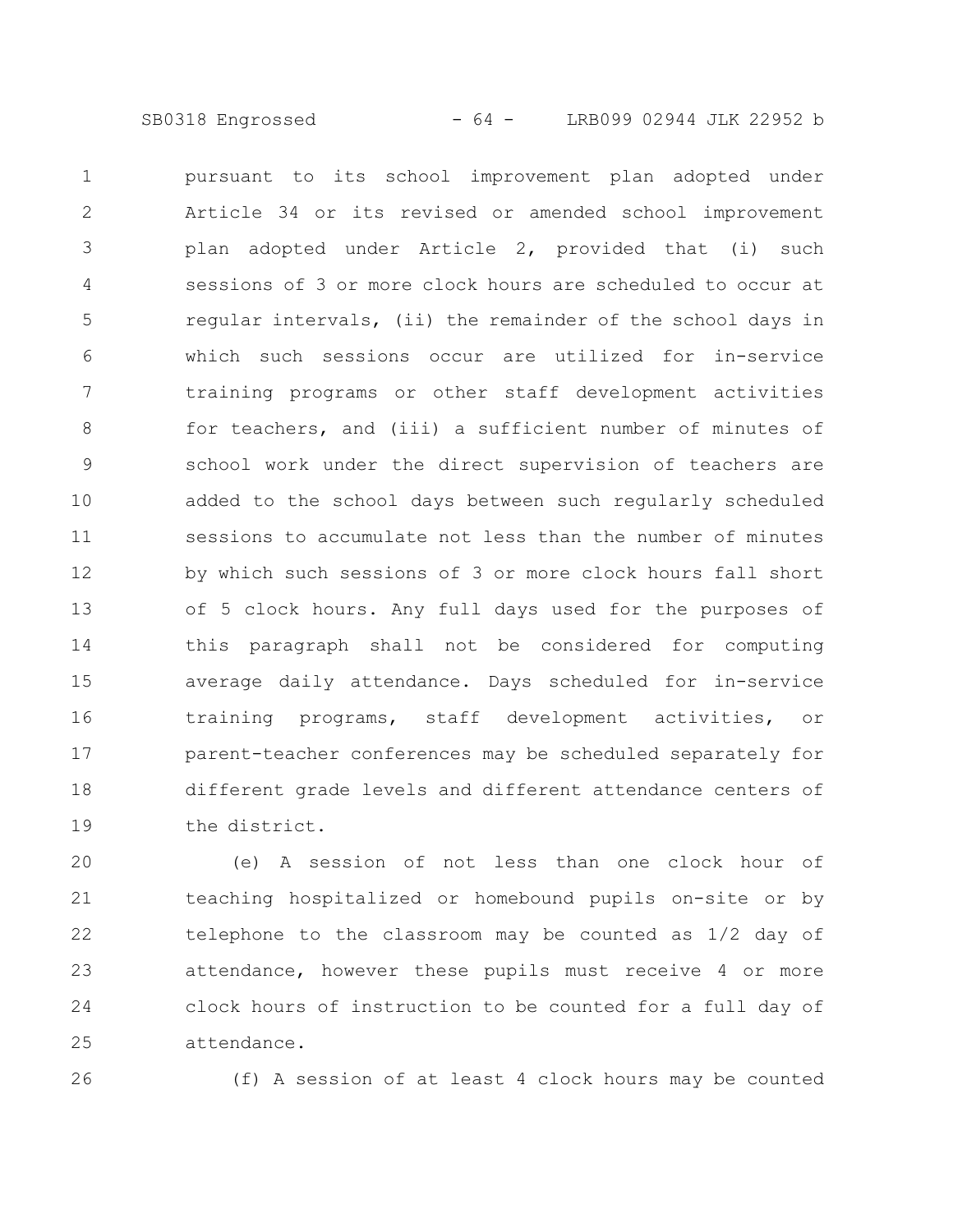SB0318 Engrossed - 65 - LRB099 02944 JLK 22952 b

as a day of attendance for first grade pupils, and pupils in full day kindergartens, and a session of 2 or more hours may be counted as 1/2 day of attendance by pupils in kindergartens which provide only 1/2 day of attendance. 1 2 3 4

(g) For children with disabilities who are below the age of 6 years and who cannot attend 2 or more clock hours because of their disability or immaturity, a session of not less than one clock hour may be counted as 1/2 day of attendance; however for such children whose educational needs so require a session of 4 or more clock hours may be counted as a full day of attendance. 5 6 7 8 9 10 11

(h) A recognized kindergarten which provides for only 1/2 day of attendance by each pupil shall not have more than 1/2 day of attendance counted in any one day. However, kindergartens may count 2 1/2 days of attendance in any 5 consecutive school days. When a pupil attends such a kindergarten for 2 half days on any one school day, the pupil shall have the following day as a day absent from school, unless the school district obtains permission in writing from the State Superintendent of Education. Attendance at kindergartens which provide for a full day of attendance by each pupil shall be counted the same as attendance by first grade pupils. Only the first year of attendance in one kindergarten shall be counted, except in case of children who entered the kindergarten in their fifth year whose educational development requires a second 12 13 14 15 16 17 18 19 20 21 22 23 24 25 26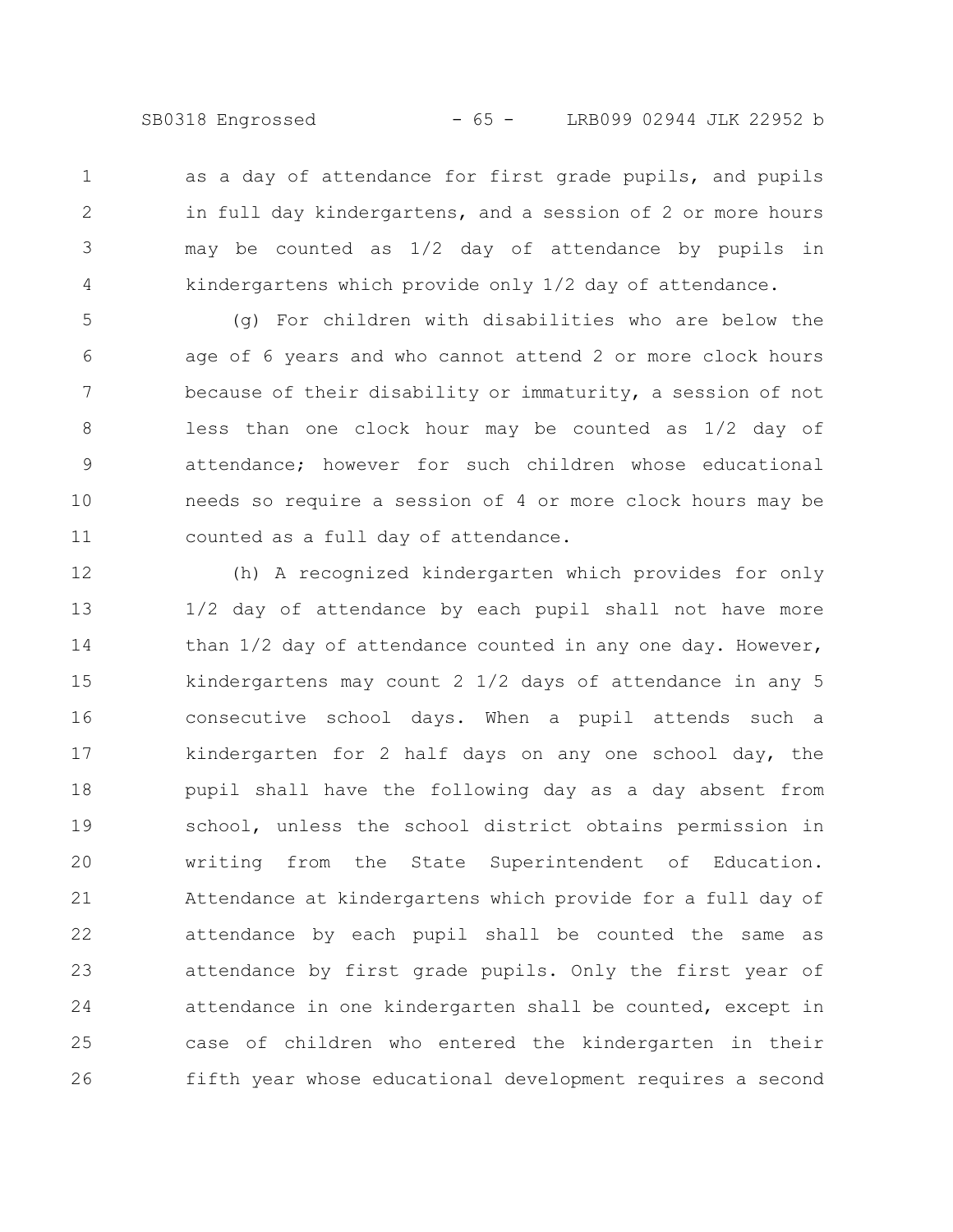SB0318 Engrossed - 66 - LRB099 02944 JLK 22952 b

year of kindergarten as determined under the rules and regulations of the State Board of Education. 1 2

(i) On the days when the assessment that includes a college and career ready determination is administered under subsection (c) of Section 2-3.64a-5 of this Code, the day of attendance for a pupil whose school day must be shortened to accommodate required testing procedures may be less than 5 clock hours and shall be counted towards the 176 days of actual pupil attendance required under Section 10-19 of this Code, provided that a sufficient number of minutes of school work in excess of 5 clock hours are first completed on other school days to compensate for the loss of school work on the examination days. 3 4 5 6 7 8 9 10 11 12 13

(j) Pupils enrolled in a remote educational program established under Section 10-29 of this Code may be counted on the basis of one-fifth day of attendance for every clock hour of instruction attended in the remote educational program, provided that, in any month, the school district may not claim for a student enrolled in a remote educational program more days of attendance than the maximum number of days of attendance the district can claim (i) for students enrolled in a building holding year-round classes if the student is classified as participating in the remote educational program on a year-round schedule or (ii) for students enrolled in a building not holding year-round classes if the student is not classified as 14 15 16 17 18 19 20 21 22 23 24 25 26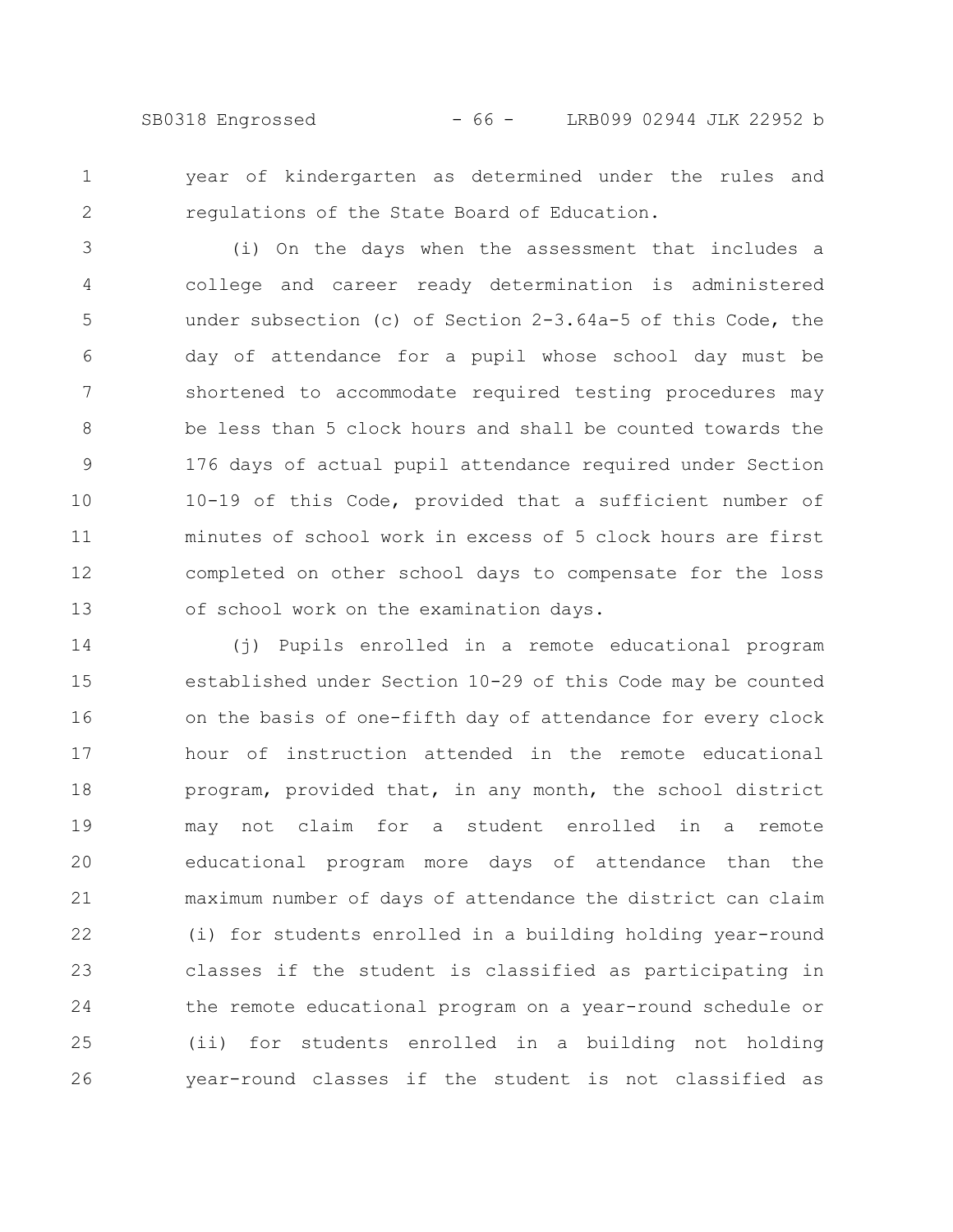SB0318 Engrossed - 67 - LRB099 02944 JLK 22952 b

participating in the remote educational program on a year-round schedule. 1 2

(G) Equalized Assessed Valuation Data. 3

(1) For purposes of the calculation of Available Local Resources required pursuant to subsection (D), the State Board of Education shall secure from the Department of Revenue the value as equalized or assessed by the Department of Revenue of all taxable property of every school district, together with (i) the applicable tax rate used in extending taxes for the funds of the district as of September 30 of the previous year and (ii) the limiting rate for all school districts subject to property tax extension limitations as imposed under the Property Tax Extension Limitation Law. 4 5 6 7 8 9 10 11 12 13

The Department of Revenue shall add to the equalized assessed value of all taxable property of each school district situated entirely or partially within a county that is or was subject to the provisions of Section 15-176 or 15-177 of the Property Tax Code (a) an amount equal to the total amount by which the homestead exemption allowed under Section 15-176 or 15-177 of the Property Tax Code for real property situated in that school district exceeds the total amount that would have been allowed in that school district if the maximum reduction under Section 15-176 was (i) \$4,500 in Cook County or \$3,500 in all other counties in tax year 2003 or (ii) \$5,000 in all counties in tax year 2004 and thereafter and (b) an amount 14 15 16 17 18 19 20 21 22 23 24 25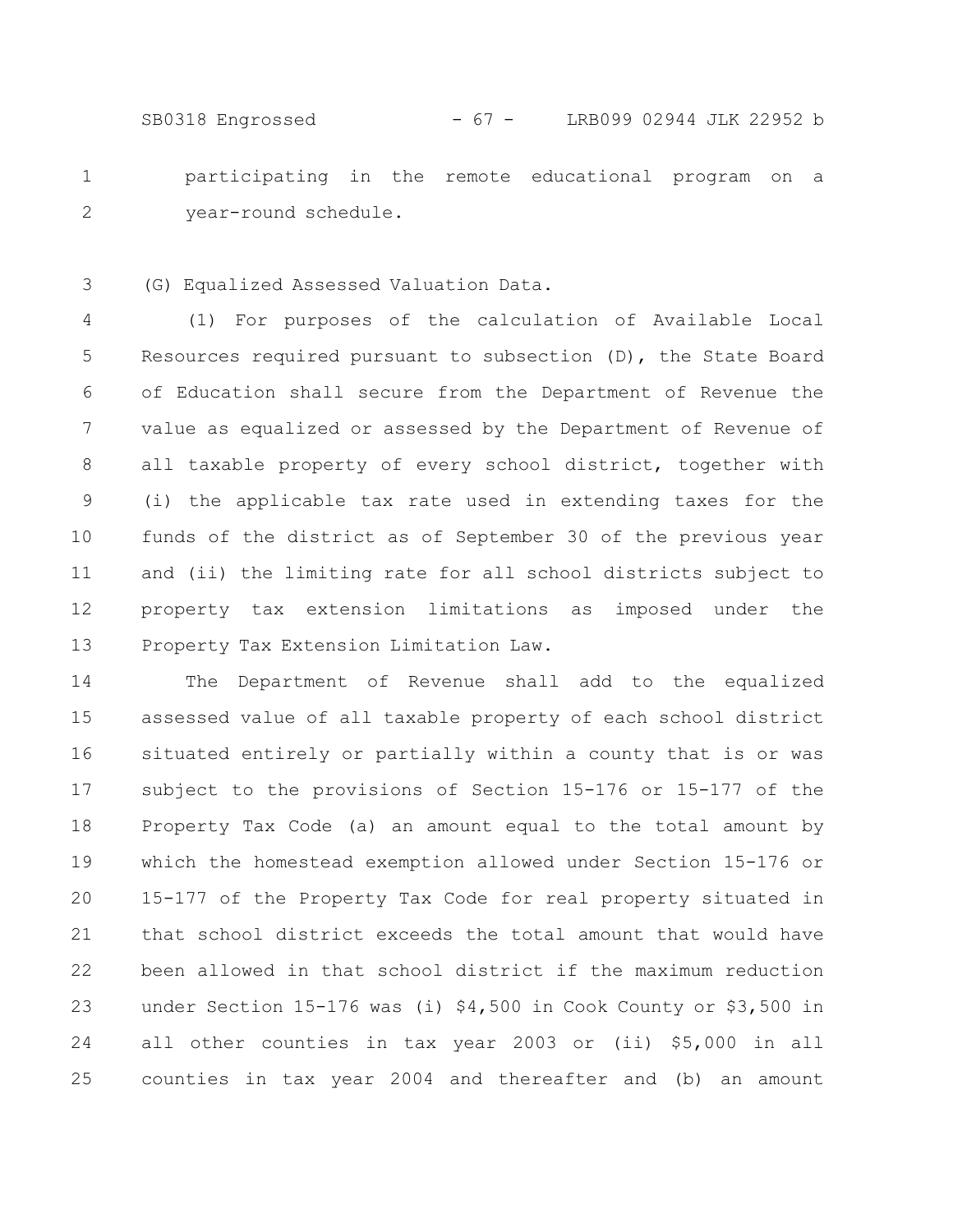equal to the aggregate amount for the taxable year of all additional exemptions under Section 15-175 of the Property Tax Code for owners with a household income of \$30,000 or less. The county clerk of any county that is or was subject to the provisions of Section 15-176 or 15-177 of the Property Tax Code shall annually calculate and certify to the Department of Revenue for each school district all homestead exemption amounts under Section 15-176 or 15-177 of the Property Tax Code and all amounts of additional exemptions under Section 15-175 of the Property Tax Code for owners with a household income of \$30,000 or less. It is the intent of this paragraph that if the general homestead exemption for a parcel of property is determined under Section 15-176 or 15-177 of the Property Tax Code rather than Section 15-175, then the calculation of Available Local Resources shall not be affected by the difference, if any, between the amount of the general homestead exemption allowed for that parcel of property under Section 15-176 or 15-177 of the Property Tax Code and the amount that would have been allowed had the general homestead exemption for that parcel of property been determined under Section 15-175 of the Property Tax Code. It is further the intent of this paragraph that if additional exemptions are allowed under Section 15-175 of the Property Tax Code for owners with a household income of less than \$30,000, then the calculation of Available Local Resources shall not be affected by the difference, if any, because of those additional exemptions. 1 2 3 4 5 6 7 8 9 10 11 12 13 14 15 16 17 18 19 20 21 22 23 24 25 26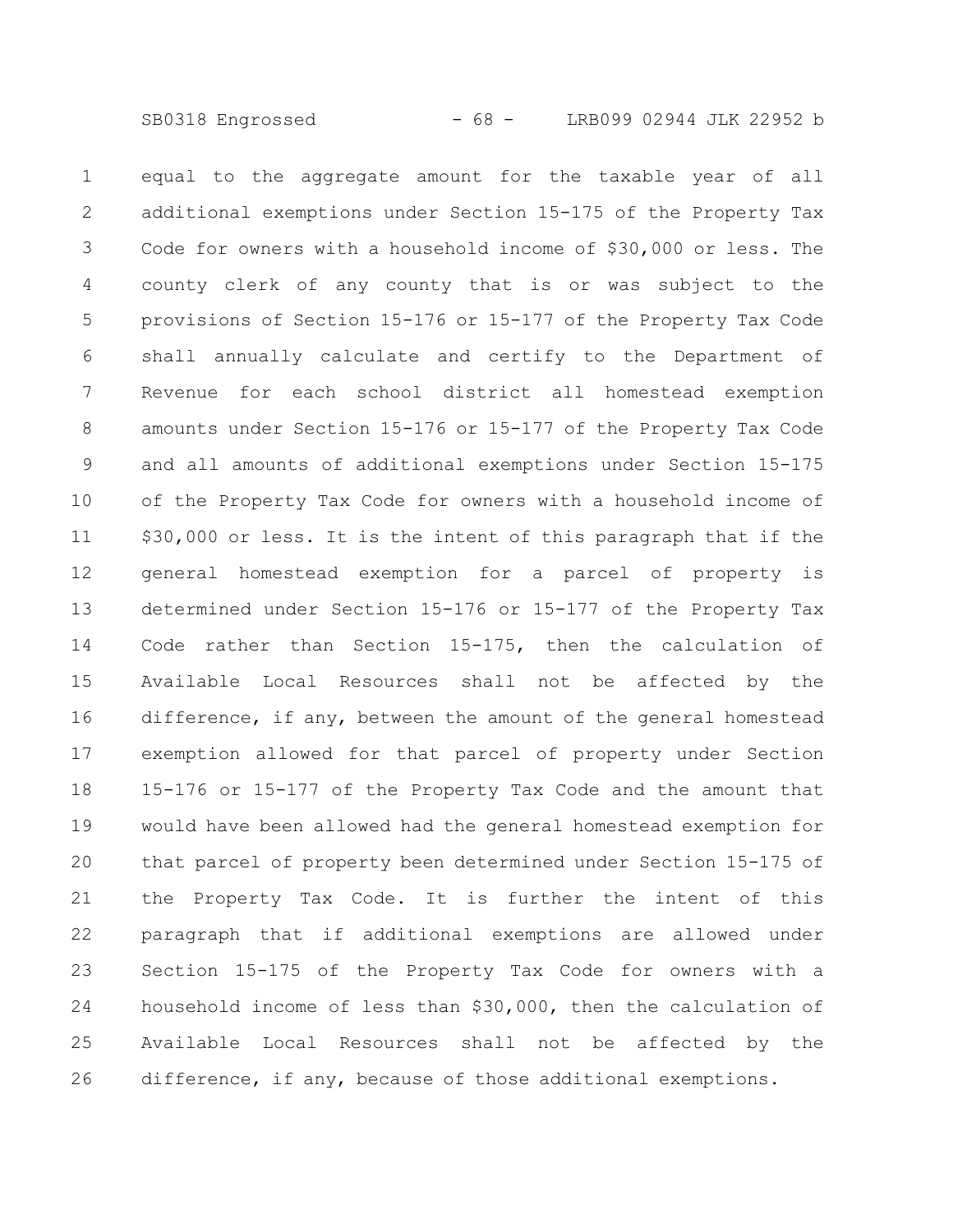SB0318 Engrossed - 69 - LRB099 02944 JLK 22952 b

- This equalized assessed valuation, as adjusted further by the requirements of this subsection, shall be utilized in the calculation of Available Local Resources. 1 2 3
- (2) The equalized assessed valuation in paragraph (1) shall be adjusted, as applicable, in the following manner: 4 5

(a) For the purposes of calculating State aid under this Section, with respect to any part of a school district within a redevelopment project area in respect to which a municipality has adopted tax increment allocation financing pursuant to the Tax Increment Allocation Redevelopment Act, Sections 11-74.4-1 through 11-74.4-11 of the Illinois Municipal Code or the Industrial Jobs Recovery Law, Sections 11-74.6-1 through 11-74.6-50 of the Illinois Municipal Code, no part of the current equalized assessed valuation of real property located in any such project area which is attributable to an increase above the total initial equalized assessed valuation of such property shall be used as part of the equalized assessed valuation of the district, until such time as all redevelopment project costs have been paid, as provided in Section 11-74.4-8 of the Tax Increment Allocation Redevelopment Act or in Section 11-74.6-35 of the Industrial Jobs Recovery Law. For the purpose of the equalized assessed valuation of the district, the total initial equalized assessed valuation or the current equalized assessed valuation, whichever is lower, shall be 6 7 8 9 10 11 12 13 14 15 16 17 18 19 20 21 22 23 24 25 26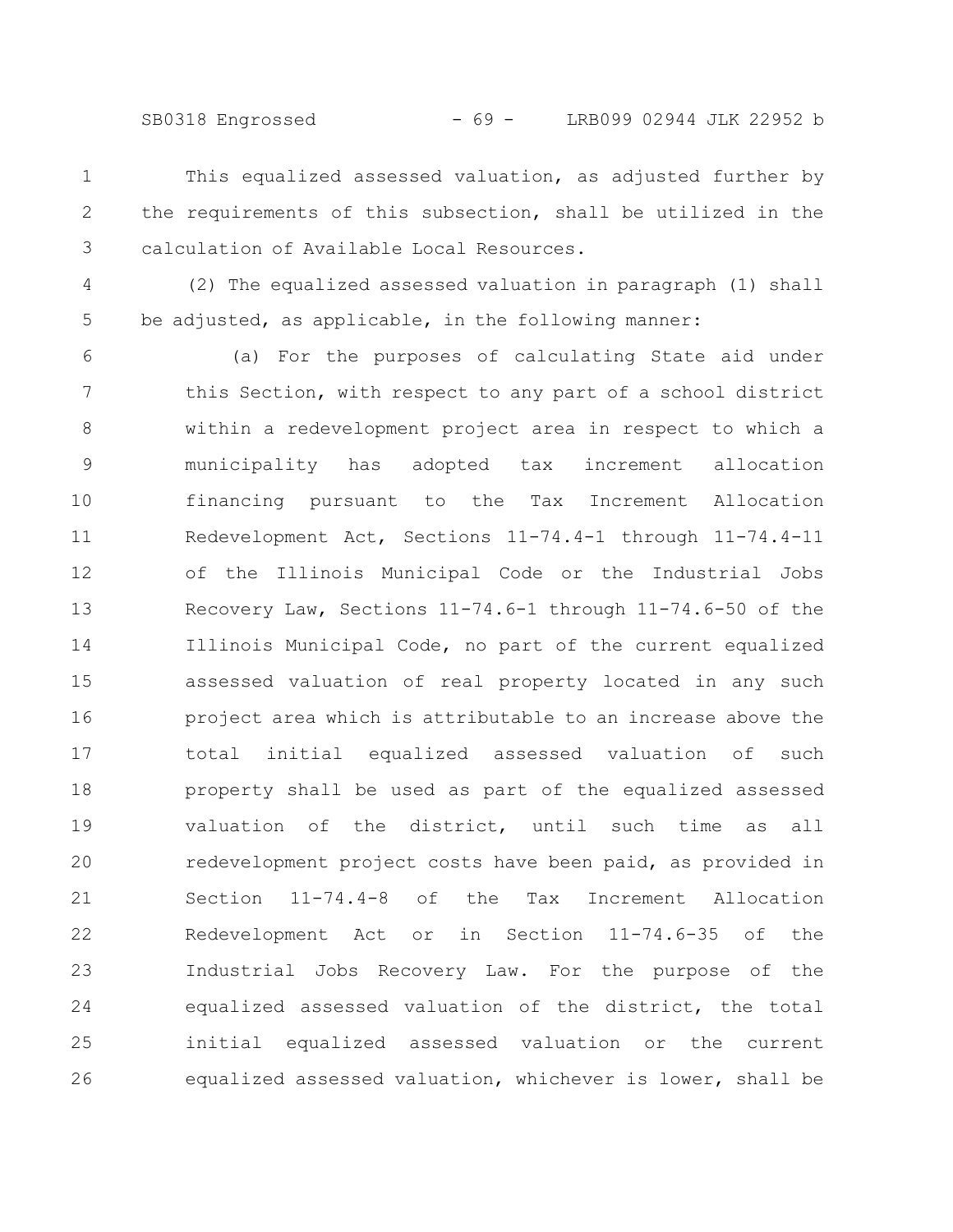used until such time as all redevelopment project costs have been paid. 1 2

(b) The real property equalized assessed valuation for a school district shall be adjusted by subtracting from the real property value as equalized or assessed by the Department of Revenue for the district an amount computed by dividing the amount of any abatement of taxes under Section 18-170 of the Property Tax Code by 3.00% for a district maintaining grades kindergarten through 12, by 2.30% for a district maintaining grades kindergarten through 8, or by 1.05% for a district maintaining grades 9 through 12 and adjusted by an amount computed by dividing the amount of any abatement of taxes under subsection (a) of Section 18-165 of the Property Tax Code by the same percentage rates for district type as specified in this subparagraph (b). 3 4 5 6 7 8 9 10 11 12 13 14 15 16

(3) For the 1999-2000 school year and each school year thereafter, if a school district meets all of the criteria of this subsection (G)(3), the school district's Available Local Resources shall be calculated under subsection (D) using the district's Extension Limitation Equalized Assessed Valuation as calculated under this subsection (G)(3). 17 18 19 20 21 22

For purposes of this subsection (G)(3) the following terms shall have the following meanings: 23 24

"Budget Year": The school year for which general State aid is calculated and awarded under subsection (E). 25 26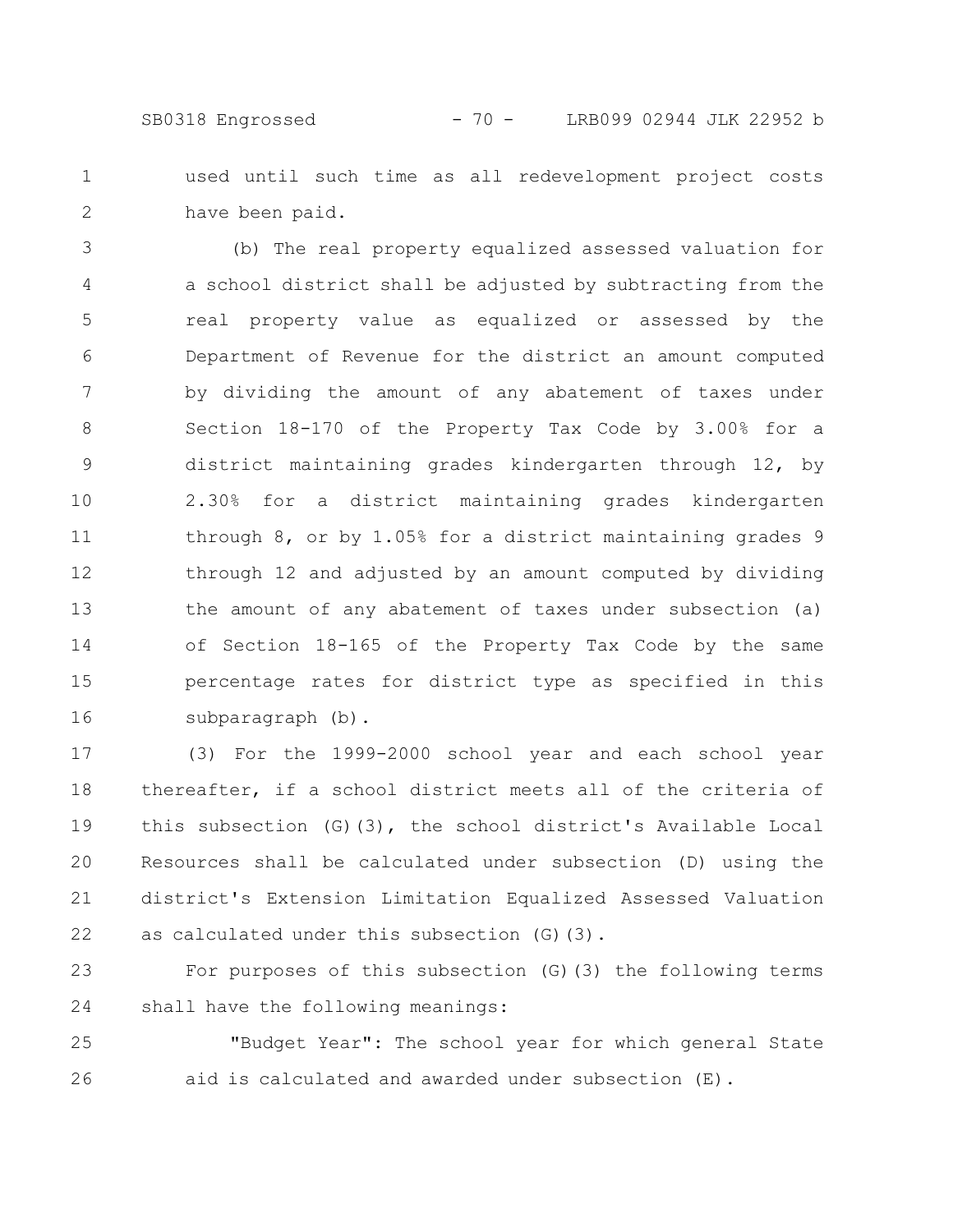SB0318 Engrossed - 71 - LRB099 02944 JLK 22952 b

1 2

"Base Tax Year": The property tax levy year used to calculate the Budget Year allocation of general State aid.

"Preceding Tax Year": The property tax levy year immediately preceding the Base Tax Year. 3 4

"Base Tax Year's Tax Extension": The product of the equalized assessed valuation utilized by the County Clerk in the Base Tax Year multiplied by the limiting rate as calculated by the County Clerk and defined in the Property Tax Extension Limitation Law. 5 6 7 8 9

"Preceding Tax Year's Tax Extension": The product of the equalized assessed valuation utilized by the County Clerk in the Preceding Tax Year multiplied by the Operating Tax Rate as defined in subsection (A). 10 11 12 13

"Extension Limitation Ratio": A numerical ratio, certified by the County Clerk, in which the numerator is the Base Tax Year's Tax Extension and the denominator is the Preceding Tax Year's Tax Extension. 14 15 16 17

"Operating Tax Rate": The operating tax rate as defined in subsection (A). 18 19

If a school district is subject to property tax extension limitations as imposed under the Property Tax Extension Limitation Law, the State Board of Education shall calculate the Extension Limitation Equalized Assessed Valuation of that district. For the 1999-2000 school year, the Extension Limitation Equalized Assessed Valuation of a school district as calculated by the State Board of Education shall be equal to 20 21 22 23 24 25 26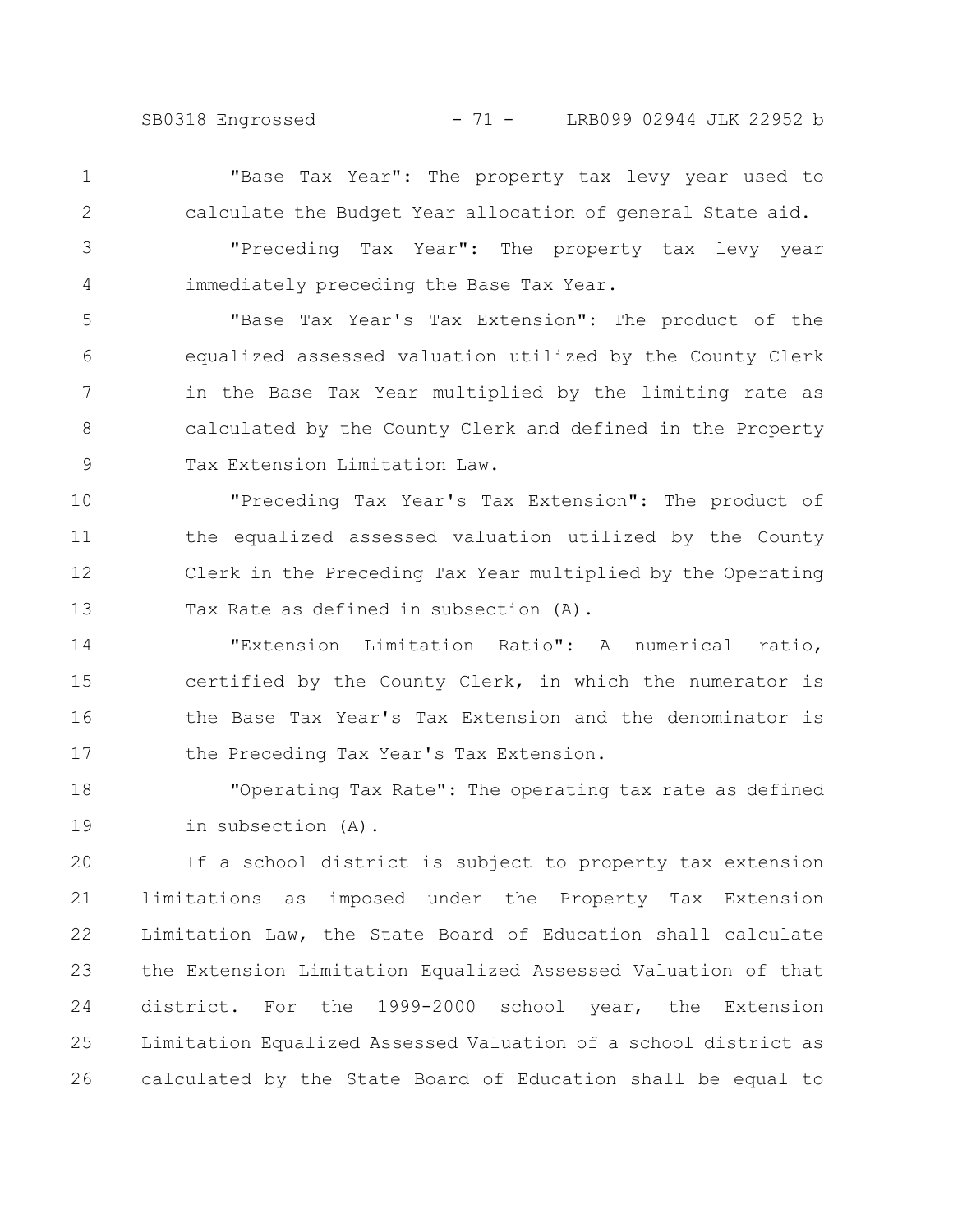the product of the district's 1996 Equalized Assessed Valuation and the district's Extension Limitation Ratio. Except as otherwise provided in this paragraph for a school district that has approved or does approve an increase in its limiting rate, for the 2000-2001 school year and each school year thereafter, the Extension Limitation Equalized Assessed Valuation of a school district as calculated by the State Board of Education shall be equal to the product of the Equalized Assessed Valuation last used in the calculation of general State aid and the district's Extension Limitation Ratio. If the Extension Limitation Equalized Assessed Valuation of a school district as calculated under this subsection (G)(3) is less than the district's equalized assessed valuation as calculated pursuant to subsections  $(G)(1)$  and  $(G)(2)$ , then for purposes of calculating the district's general State aid for the Budget Year pursuant to subsection (E), that Extension Limitation Equalized Assessed Valuation shall be utilized to calculate the district's Available Local Resources under subsection (D). For the 2009-2010 school year and each school year thereafter, if a school district has approved or does approve an increase in its limiting rate, pursuant to Section 18-190 of the Property Tax Code, affecting the Base Tax Year, the Extension Limitation Equalized Assessed Valuation of the school district, as calculated by the State Board of Education, shall be equal to the product of the Equalized Assessed Valuation last used in the calculation of general State aid times an amount equal to 1 2 3 4 5 6 7 8 9 10 11 12 13 14 15 16 17 18 19 20 21 22 23 24 25 26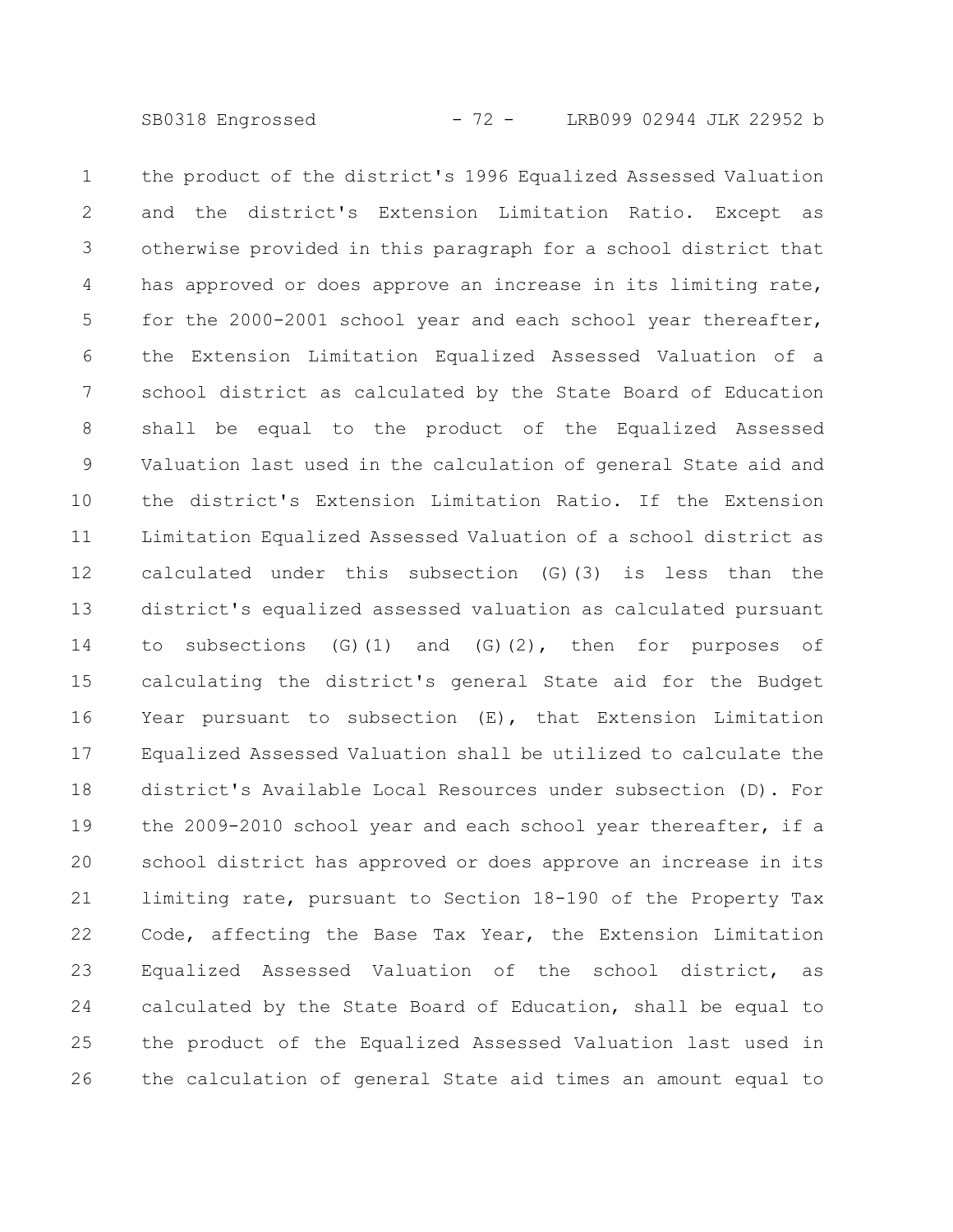SB0318 Engrossed - 73 - LRB099 02944 JLK 22952 b

one plus the percentage increase, if any, in the Consumer Price Index for all Urban Consumers for all items published by the United States Department of Labor for the 12-month calendar year preceding the Base Tax Year, plus the Equalized Assessed Valuation of new property, annexed property, and recovered tax increment value and minus the Equalized Assessed Valuation of disconnected property. New property and recovered tax increment value shall have the meanings set forth in the Property Tax Extension Limitation Law. 1 2 3 4 5 6 7 8 9

Partial elementary unit districts created in accordance with Article 11E of this Code shall not be eligible for the adjustment in this subsection (G)(3) until the fifth year following the effective date of the reorganization. 10 11 12 13

(3.5) For the 2010-2011 school year and each school year thereafter, if a school district's boundaries span multiple counties, then the Department of Revenue shall send to the State Board of Education, for the purpose of calculating general State aid, the limiting rate and individual rates by purpose for the county that contains the majority of the school district's Equalized Assessed Valuation. 14 15 16 17 18 19 20

(4) For the purposes of calculating general State aid for the 1999-2000 school year only, if a school district experienced a triennial reassessment on the equalized assessed valuation used in calculating its general State financial aid apportionment for the 1998-1999 school year, the State Board of Education shall calculate the Extension Limitation Equalized 21 22 23 24 25 26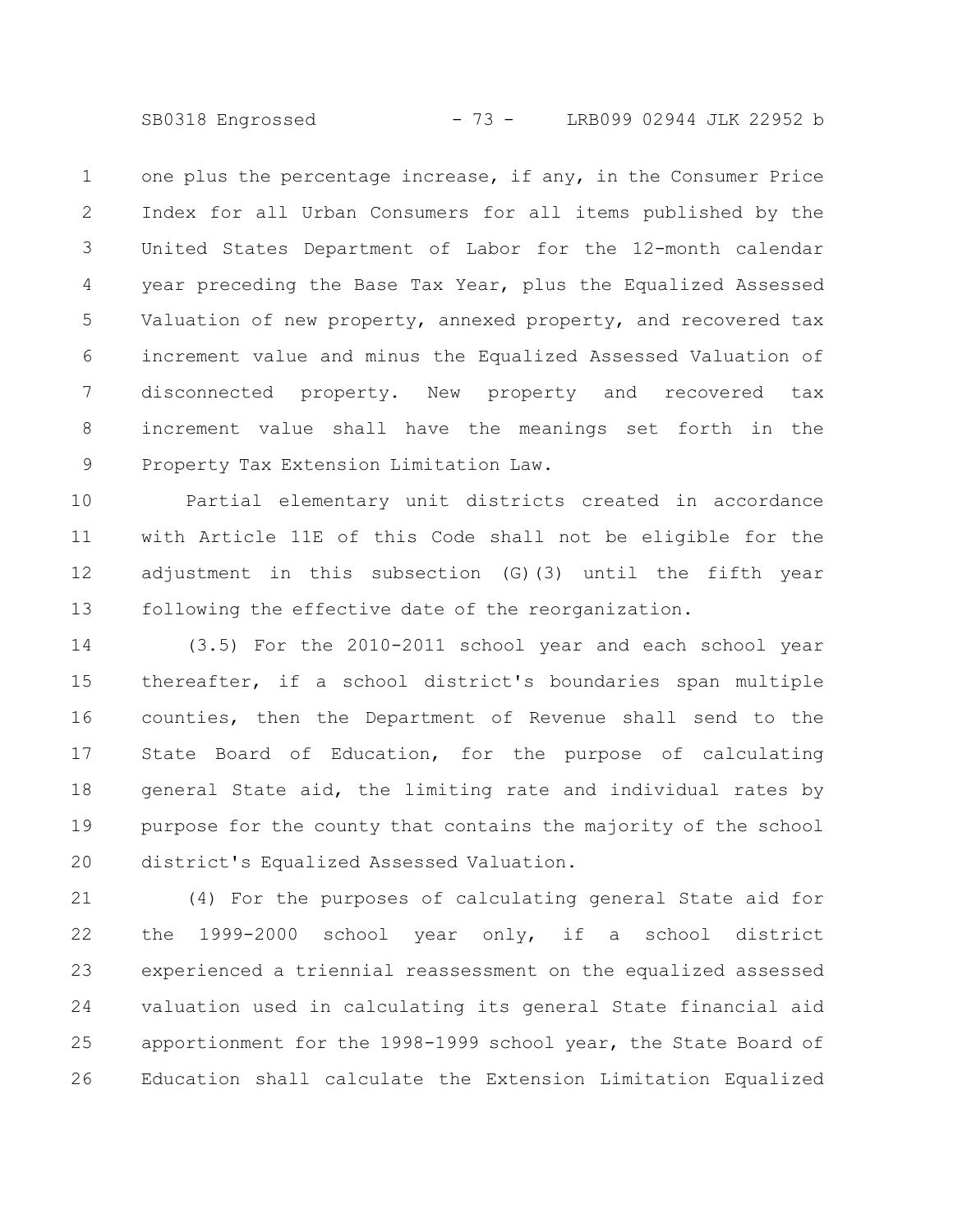SB0318 Engrossed - 74 - LRB099 02944 JLK 22952 b

Assessed Valuation that would have been used to calculate the district's 1998-1999 general State aid. This amount shall equal the product of the equalized assessed valuation used to calculate general State aid for the 1997-1998 school year and the district's Extension Limitation Ratio. If the Extension Limitation Equalized Assessed Valuation of the school district as calculated under this paragraph (4) is less than the district's equalized assessed valuation utilized in calculating the district's 1998-1999 general State aid allocation, then for purposes of calculating the district's general State aid pursuant to paragraph (5) of subsection (E), that Extension Limitation Equalized Assessed Valuation shall be utilized to calculate the district's Available Local Resources. 1 2 3 4 5 6 7 8 9 10 11 12 13 14

(5) For school districts having a majority of their equalized assessed valuation in any county except Cook, DuPage, Kane, Lake, McHenry, or Will, if the amount of general State aid allocated to the school district for the 1999-2000 school year under the provisions of subsection  $(E)$ ,  $(H)$ , and  $(J)$  of this Section is less than the amount of general State aid allocated to the district for the 1998-1999 school year under these subsections, then the general State aid of the district for the 1999-2000 school year only shall be increased by the difference between these amounts. The total payments made under this paragraph (5) shall not exceed \$14,000,000. Claims shall be prorated if they exceed \$14,000,000. 15 16 17 18 19 20 21 22 23 24 25 26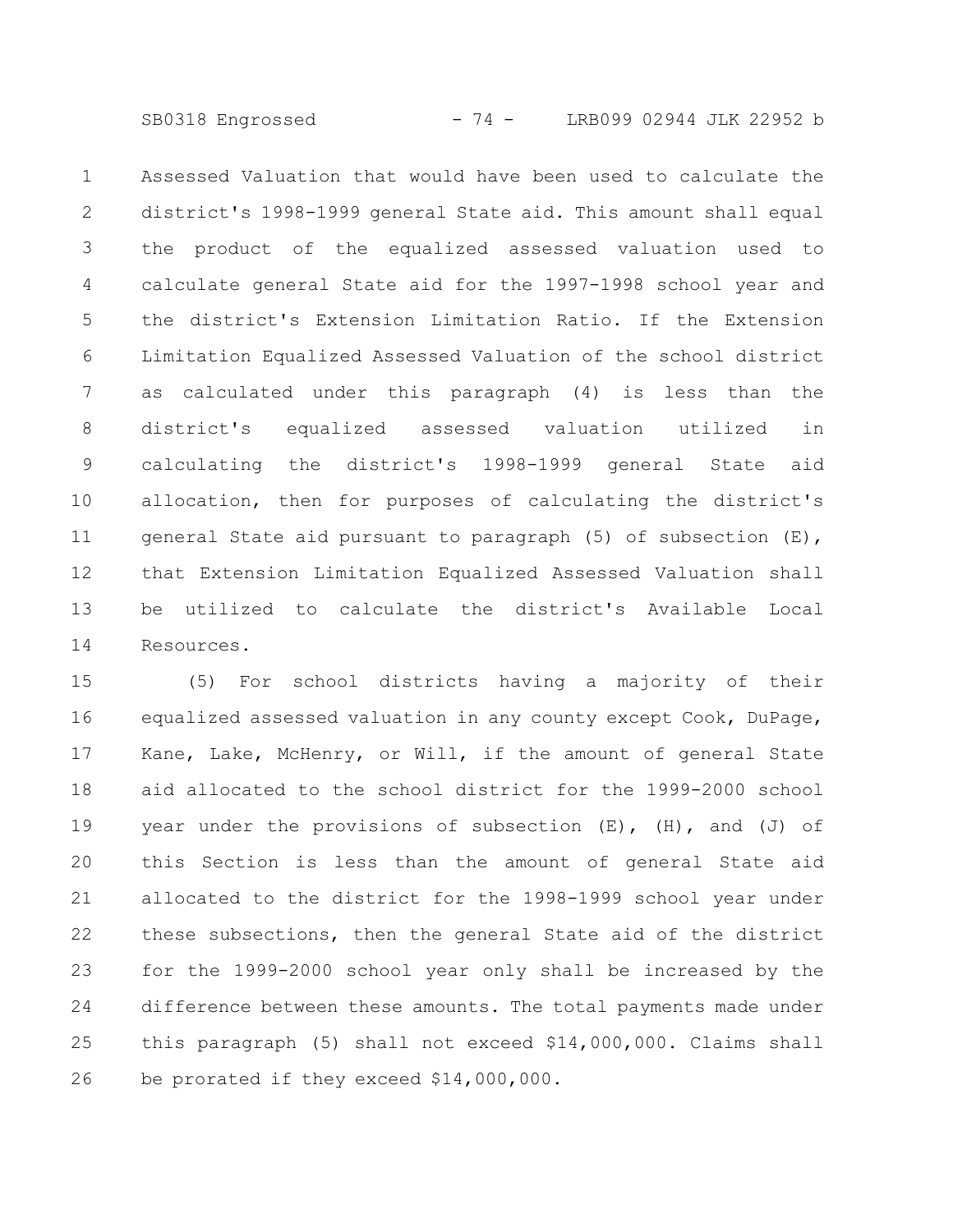SB0318 Engrossed - 75 - LRB099 02944 JLK 22952 b

(H) Supplemental General State Aid. 1

(1) In addition to the general State aid a school district is allotted pursuant to subsection (E), qualifying school districts shall receive a grant, paid in conjunction with a district's payments of general State aid, for supplemental general State aid based upon the concentration level of children from low-income households within the school district. Supplemental State aid grants provided for school districts under this subsection shall be appropriated for distribution to school districts as part of the same line item in which the general State financial aid of school districts is appropriated under this Section. 2 3 4 5 6 7 8 9 10 11 12

(1.5) This paragraph (1.5) applies only to those school years preceding the 2003-2004 school year. For purposes of this subsection (H), the term "Low-Income Concentration Level" shall be the low-income eligible pupil count from the most recently available federal census divided by the Average Daily Attendance of the school district. If, however, (i) the percentage decrease from the 2 most recent federal censuses in the low-income eligible pupil count of a high school district with fewer than 400 students exceeds by 75% or more the percentage change in the total low-income eligible pupil count of contiguous elementary school districts, whose boundaries are coterminous with the high school district, or (ii) a high school district within 2 counties and serving 5 elementary 13 14 15 16 17 18 19 20 21 22 23 24 25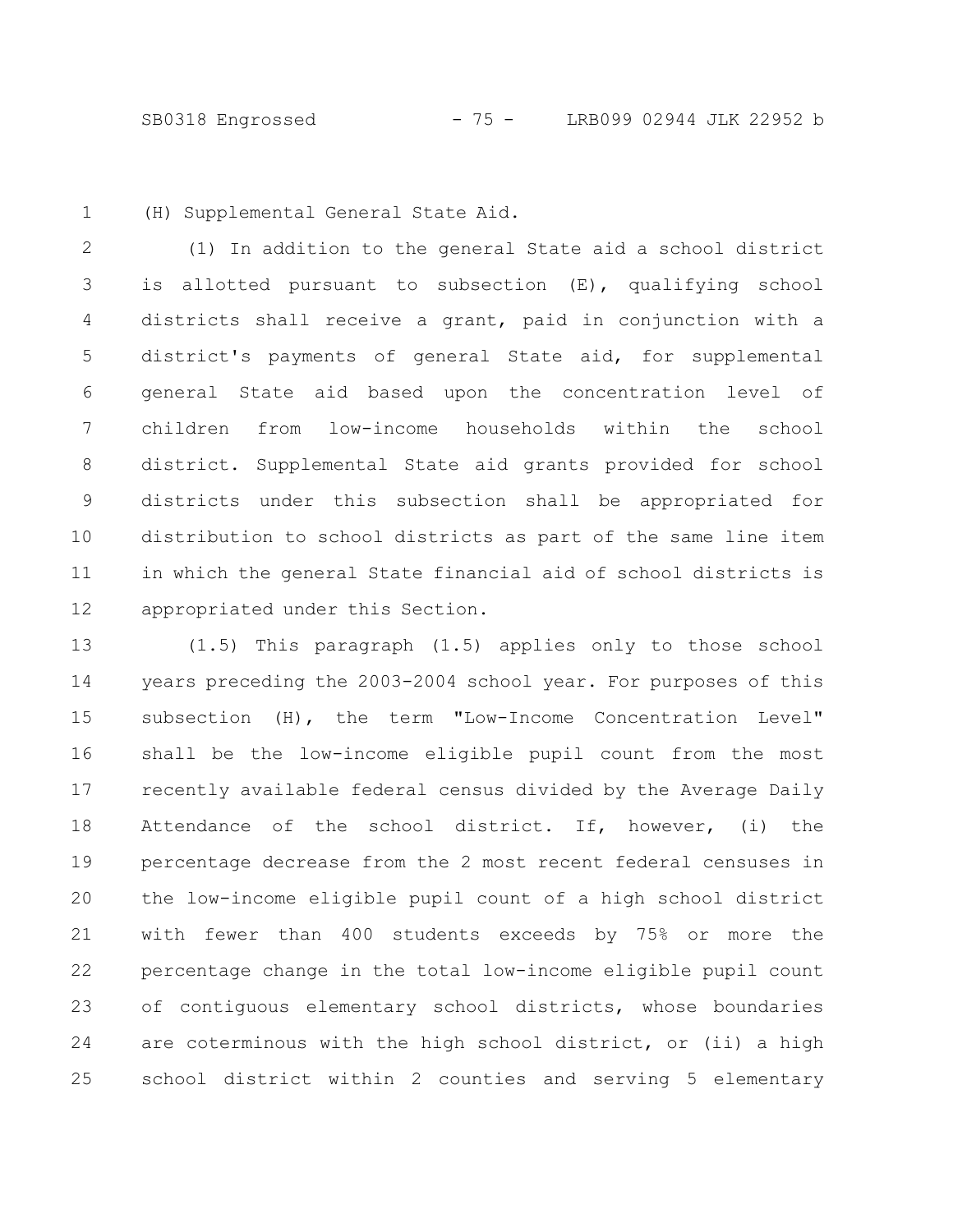school districts, whose boundaries are coterminous with the high school district, has a percentage decrease from the 2 most recent federal censuses in the low-income eligible pupil count and there is a percentage increase in the total low-income eligible pupil count of a majority of the elementary school districts in excess of 50% from the 2 most recent federal censuses, then the high school district's low-income eligible pupil count from the earlier federal census shall be the number used as the low-income eligible pupil count for the high school district, for purposes of this subsection (H). The changes made to this paragraph (1) by Public Act 92-28 shall apply to supplemental general State aid grants for school years preceding the 2003-2004 school year that are paid in fiscal year 1999 or thereafter and to any State aid payments made in fiscal year 1994 through fiscal year 1998 pursuant to subsection 1(n) of Section 18-8 of this Code (which was repealed on July 1, 1998), and any high school district that is affected by Public Act 92-28 is entitled to a recomputation of its supplemental general State aid grant or State aid paid in any of those fiscal years. This recomputation shall not be affected by any other funding. 1 2 3 4 5 6 7 8 9 10 11 12 13 14 15 16 17 18 19 20 21

(1.10) This paragraph (1.10) applies to the 2003-2004 school year and each school year thereafter. For purposes of this subsection (H), the term "Low-Income Concentration Level" shall, for each fiscal year, be the low-income eligible pupil count as of July 1 of the immediately preceding fiscal year (as 22 23 24 25 26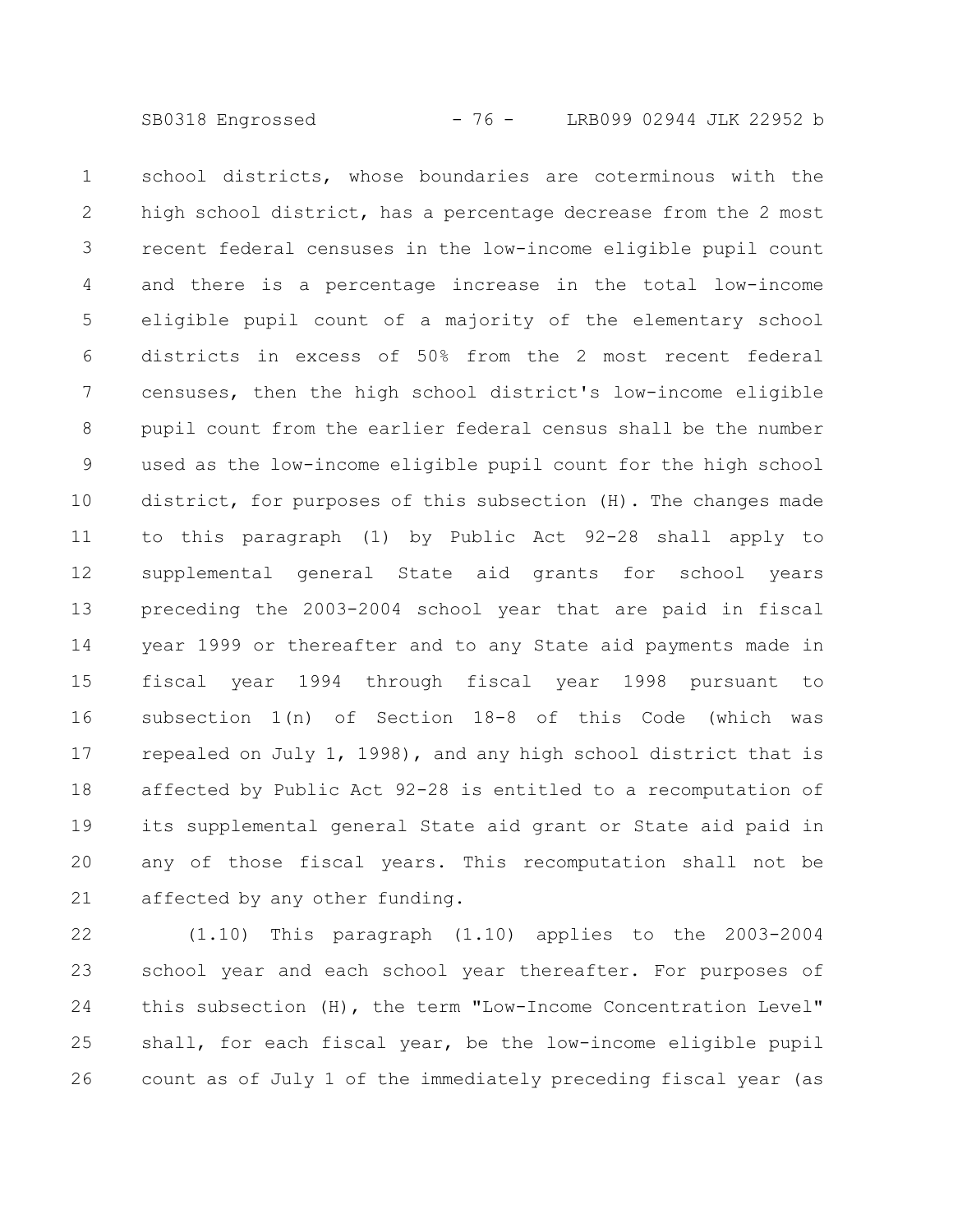SB0318 Engrossed - 77 - LRB099 02944 JLK 22952 b

determined by the Department of Human Services based on the number of pupils who are eligible for at least one of the following low income programs: Medicaid, the Children's Health Insurance Program, TANF, or Food Stamps, excluding pupils who are eligible for services provided by the Department of Children and Family Services, averaged over the 2 immediately preceding fiscal years for fiscal year 2004 and over the 3 immediately preceding fiscal years for each fiscal year thereafter) divided by the Average Daily Attendance of the school district. 1 2 3 4 5 6 7 8 9 10

(2) Supplemental general State aid pursuant to this subsection (H) shall be provided as follows for the 1998-1999, 1999-2000, and 2000-2001 school years only: 11 12 13

(a) For any school district with a Low Income Concentration Level of at least 20% and less than 35%, the grant for any school year shall be \$800 multiplied by the low income eligible pupil count. 14 15 16 17

(b) For any school district with a Low Income Concentration Level of at least 35% and less than 50%, the grant for the 1998-1999 school year shall be \$1,100 multiplied by the low income eligible pupil count. 18 19 20 21

(c) For any school district with a Low Income Concentration Level of at least 50% and less than 60%, the grant for the 1998-99 school year shall be \$1,500 multiplied by the low income eligible pupil count. 22 23 24 25

(d) For any school district with a Low Income

26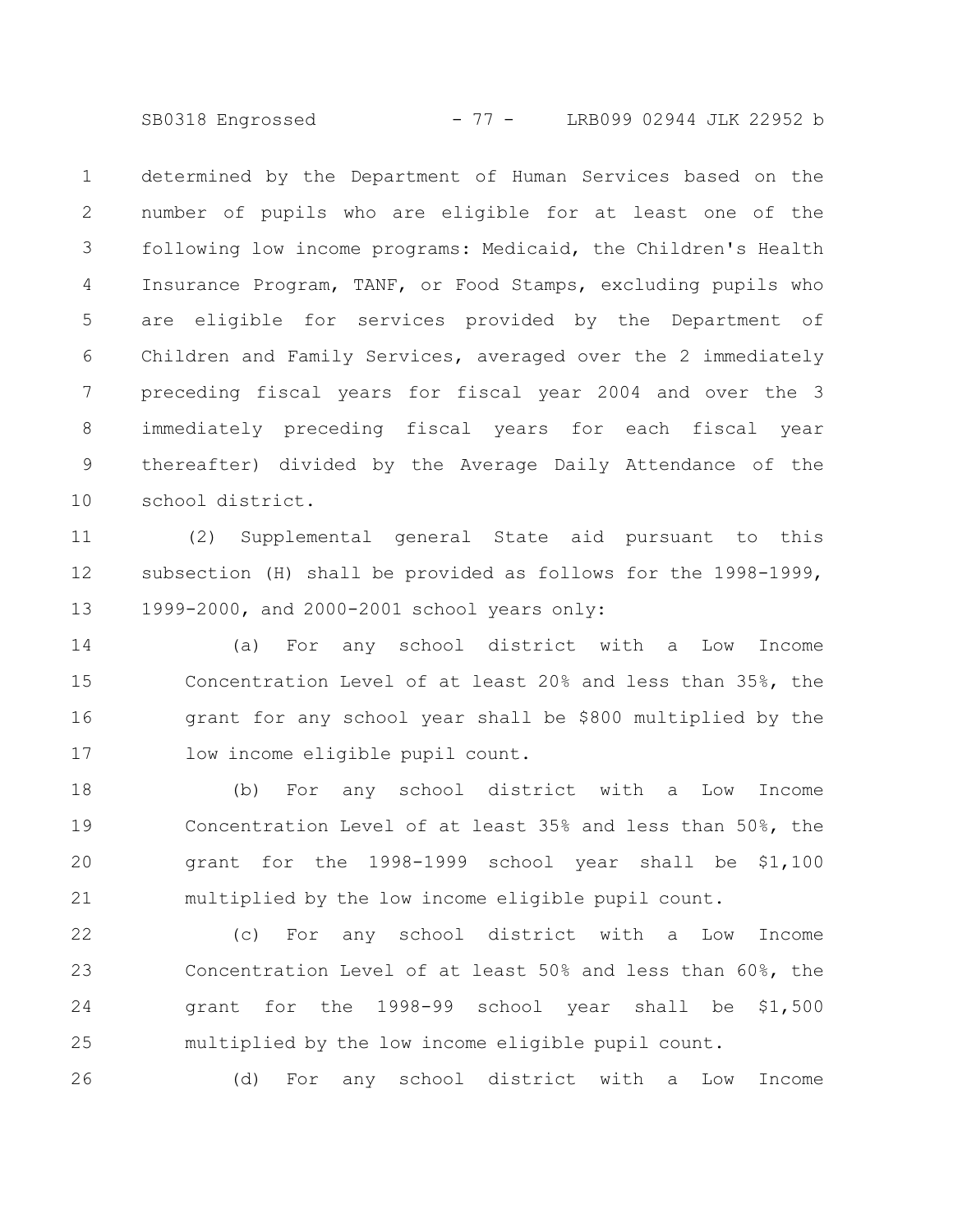SB0318 Engrossed - 78 - LRB099 02944 JLK 22952 b

Concentration Level of 60% or more, the grant for the 1998-99 school year shall be \$1,900 multiplied by the low income eligible pupil count. 1 2 3

(e) For the 1999-2000 school year, the per pupil amount specified in subparagraphs (b),  $(c)$ , and (d) immediately above shall be increased to  $$1,243$ ,  $$1,600$ , and  $$2,000$ , respectively. 4 5 6 7

(f) For the 2000-2001 school year, the per pupil amounts specified in subparagraphs  $(b)$ ,  $(c)$ , and  $(d)$ immediately above shall be \$1,273, \$1,640, and \$2,050, respectively. 8 9 10 11

(2.5) Supplemental general State aid pursuant to this subsection (H) shall be provided as follows for the 2002-2003 school year: 12 13 14

(a) For any school district with a Low Income Concentration Level of less than 10%, the grant for each school year shall be \$355 multiplied by the low income eligible pupil count. 15 16 17 18

(b) For any school district with a Low Income Concentration Level of at least 10% and less than 20%, the grant for each school year shall be \$675 multiplied by the low income eligible pupil count. 19 20 21 22

(c) For any school district with a Low Income Concentration Level of at least 20% and less than 35%, the grant for each school year shall be \$1,330 multiplied by the low income eligible pupil count. 23 24 25 26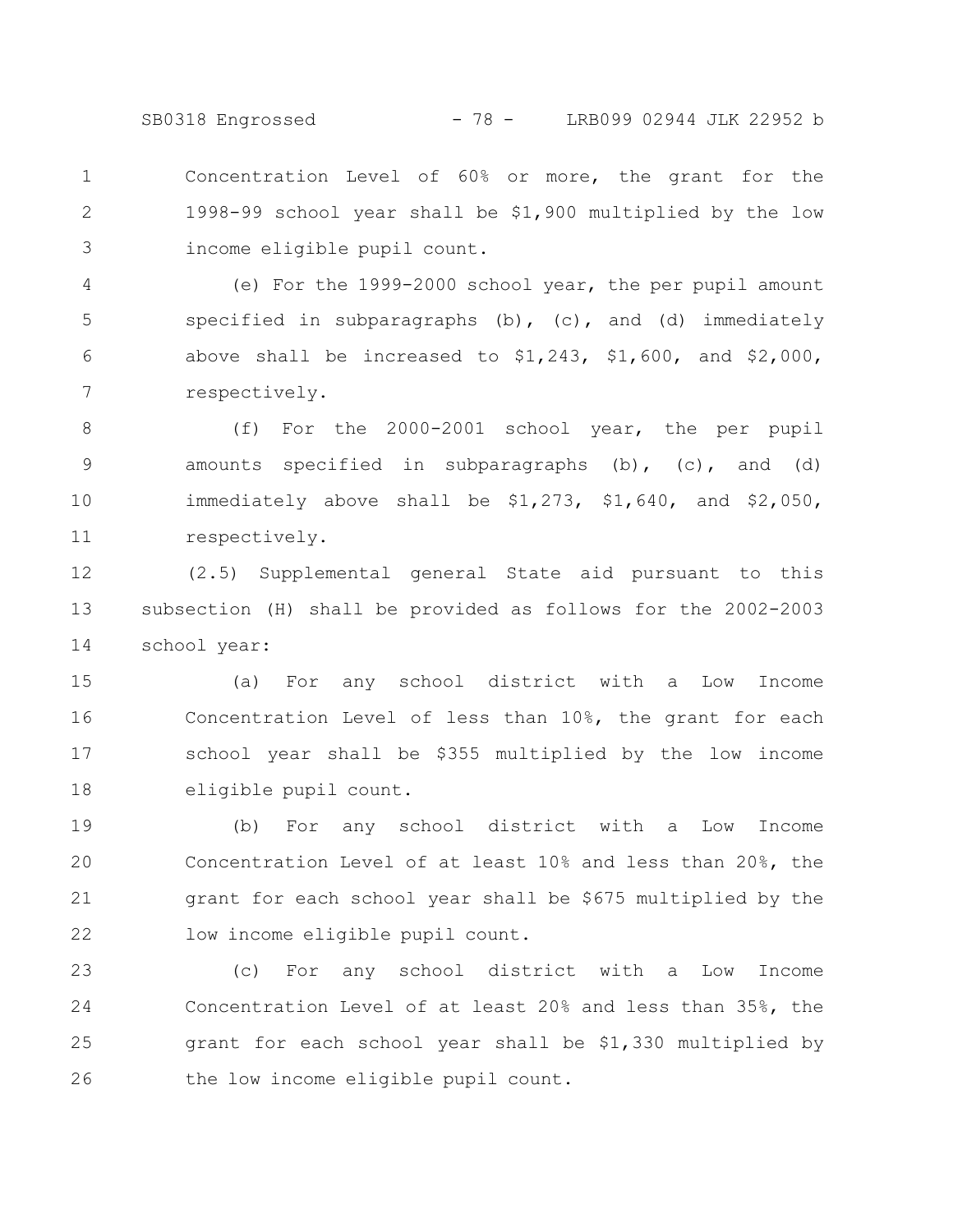(d) For any school district with a Low Income Concentration Level of at least 35% and less than 50%, the grant for each school year shall be \$1,362 multiplied by the low income eligible pupil count. 1 2 3 4

(e) For any school district with a Low Income Concentration Level of at least 50% and less than 60%, the grant for each school year shall be \$1,680 multiplied by the low income eligible pupil count. 5 6 7 8

(f) For any school district with a Low Income Concentration Level of 60% or more, the grant for each school year shall be \$2,080 multiplied by the low income eligible pupil count. 9 10 11 12

(2.10) Except as otherwise provided, supplemental general State aid pursuant to this subsection (H) shall be provided as follows for the 2003-2004 school year and each school year thereafter: 13 14 15 16

(a) For any school district with a Low Income Concentration Level of 15% or less, the grant for each school year shall be \$355 multiplied by the low income eligible pupil count. 17 18 19 20

(b) For any school district with a Low Income Concentration Level greater than 15%, the grant for each school year shall be \$294.25 added to the product of \$2,700 and the square of the Low Income Concentration Level, all multiplied by the low income eligible pupil count. 21 22 23 24 25

For the 2003-2004 school year and each school year 26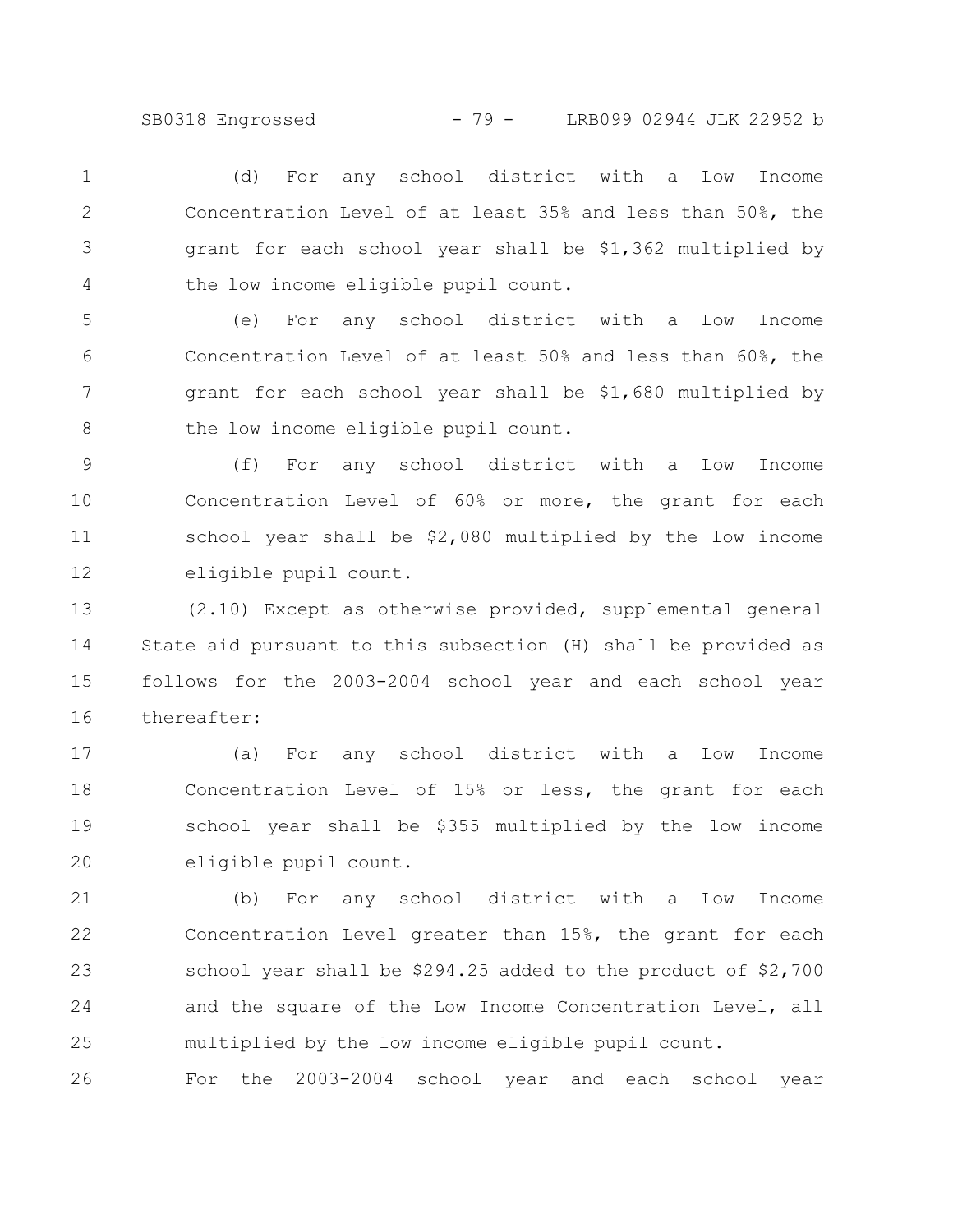SB0318 Engrossed - 80 - LRB099 02944 JLK 22952 b

thereafter through the 2008-2009 school year only, the grant shall be no less than the grant for the 2002-2003 school year. For the 2009-2010 school year only, the grant shall be no less than the grant for the 2002-2003 school year multiplied by 0.66. For the 2010-2011 school year only, the grant shall be no less than the grant for the 2002-2003 school year multiplied by 0.33. Notwithstanding the provisions of this paragraph to the contrary, if for any school year supplemental general State aid grants are prorated as provided in paragraph (1) of this subsection (H), then the grants under this paragraph shall be prorated. 1 2 3 4 5 6 7 8 9 10 11

For the 2003-2004 school year only, the grant shall be no greater than the grant received during the 2002-2003 school year added to the product of 0.25 multiplied by the difference between the grant amount calculated under subsection (a) or (b) of this paragraph (2.10), whichever is applicable, and the grant received during the 2002-2003 school year. For the 2004-2005 school year only, the grant shall be no greater than the grant received during the 2002-2003 school year added to the product of 0.50 multiplied by the difference between the grant amount calculated under subsection (a) or (b) of this paragraph (2.10), whichever is applicable, and the grant received during the 2002-2003 school year. For the 2005-2006 school year only, the grant shall be no greater than the grant received during the 2002-2003 school year added to the product of 0.75 multiplied by the difference between the grant amount 12 13 14 15 16 17 18 19 20 21 22 23 24 25 26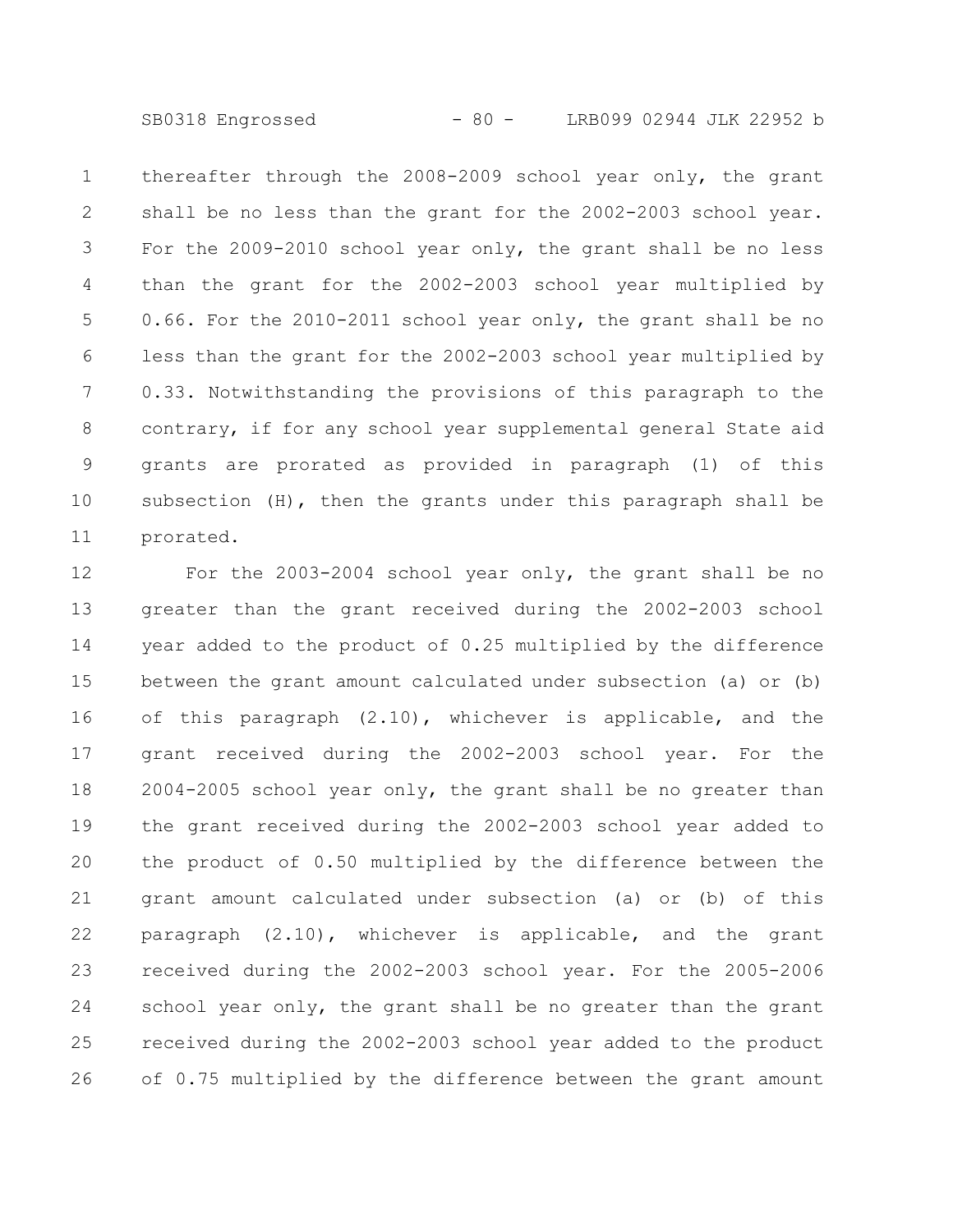SB0318 Engrossed - 81 - LRB099 02944 JLK 22952 b

calculated under subsection (a) or (b) of this paragraph (2.10), whichever is applicable, and the grant received during the 2002-2003 school year. 1 2 3

(3) School districts with an Average Daily Attendance of more than 1,000 and less than 50,000 that qualify for supplemental general State aid pursuant to this subsection shall submit a plan to the State Board of Education prior to October 30 of each year for the use of the funds resulting from this grant of supplemental general State aid for the improvement of instruction in which priority is given to meeting the education needs of disadvantaged children. Such plan shall be submitted in accordance with rules and regulations promulgated by the State Board of Education. 4 5 6 7 8 9 10 11 12 13

(4) School districts with an Average Daily Attendance of 50,000 or more that qualify for supplemental general State aid pursuant to this subsection shall be required to distribute from funds available pursuant to this Section, no less than \$261,000,000 in accordance with the following requirements: 14 15 16 17 18

(a) The required amounts shall be distributed to the attendance centers within the district in proportion to the number of pupils enrolled at each attendance center who are eligible to receive free or reduced-price lunches or breakfasts under the federal Child Nutrition Act of 1966 and under the National School Lunch Act during the immediately preceding school year. 19 20 21 22 23 24 25

26

(b) The distribution of these portions of supplemental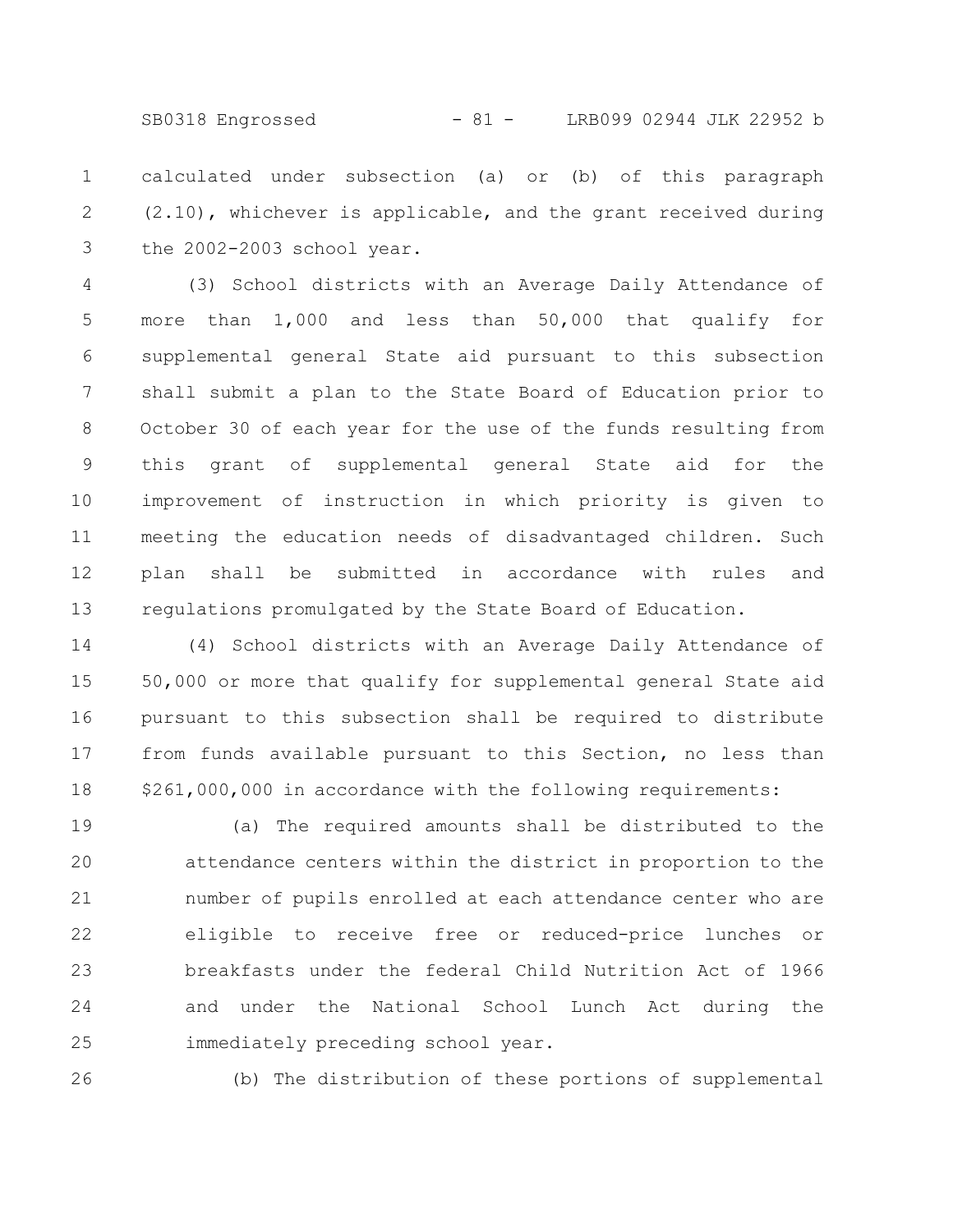SB0318 Engrossed - 82 - LRB099 02944 JLK 22952 b

and general State aid among attendance centers according to these requirements shall not be compensated for or contravened by adjustments of the total of other funds appropriated to any attendance centers, and the Board of Education shall utilize funding from one or several sources in order to fully implement this provision annually prior to the opening of school. 1 2 3 4 5 6 7

(c) Each attendance center shall be provided by the school district a distribution of noncategorical funds and other categorical funds to which an attendance center is entitled under law in order that the general State aid and supplemental general State aid provided by application of this subsection supplements rather than supplants the noncategorical funds and other categorical funds provided by the school district to the attendance centers. 8 9 10 11 12 13 14 15

(d) Any funds made available under this subsection that by reason of the provisions of this subsection are not required to be allocated and provided to attendance centers may be used and appropriated by the board of the district for any lawful school purpose. 16 17 18 19 20

(e) Funds received by an attendance center pursuant to this subsection shall be used by the attendance center at the discretion of the principal and local school council for programs to improve educational opportunities at qualifying schools through the following programs and services: early childhood education, reduced class size or 21 22 23 24 25 26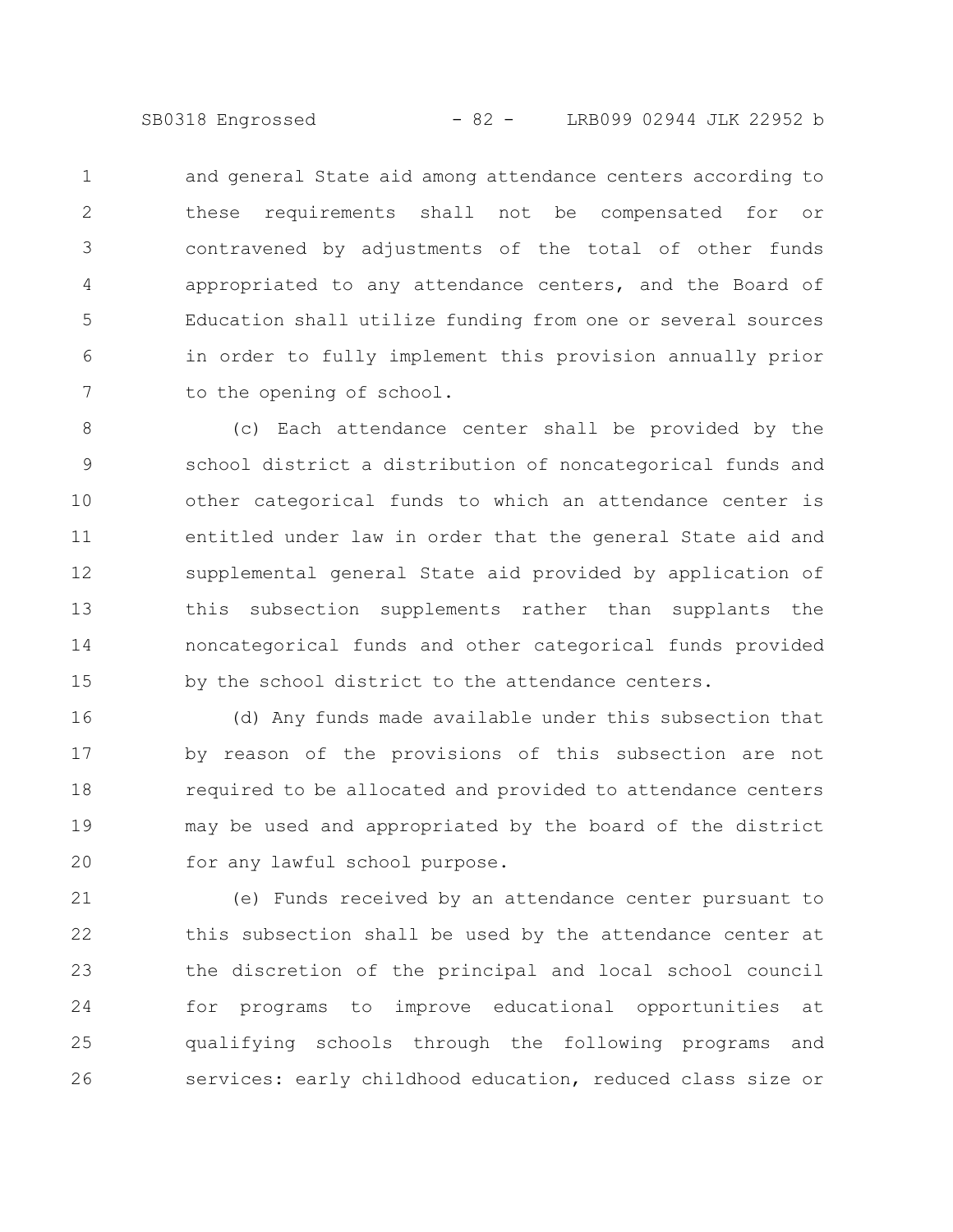SB0318 Engrossed - 83 - LRB099 02944 JLK 22952 b

improved adult to student classroom ratio, enrichment programs, remedial assistance, attendance improvement, and other educationally beneficial expenditures which supplement the regular and basic programs as determined by the State Board of Education. Funds provided shall not be expended for any political or lobbying purposes as defined by board rule. 1 2 3 4 5 6 7

(f) Each district subject to the provisions of this subdivision (H)(4) shall submit an acceptable plan to meet the educational needs of disadvantaged children, in compliance with the requirements of this paragraph, to the State Board of Education prior to July 15 of each year. This plan shall be consistent with the decisions of local school councils concerning the school expenditure plans developed in accordance with part 4 of Section 34-2.3. The State Board shall approve or reject the plan within 60 days after its submission. If the plan is rejected, the district shall give written notice of intent to modify the plan within 15 days of the notification of rejection and then submit a modified plan within 30 days after the date of the written notice of intent to modify. Districts may amend approved plans pursuant to rules promulgated by the State Board of Education. 8 9 10 11 12 13 14 15 16 17 18 19 20 21 22 23

Upon notification by the State Board of Education that the district has not submitted a plan prior to July 15 or a modified plan within the time period specified herein, the 24 25 26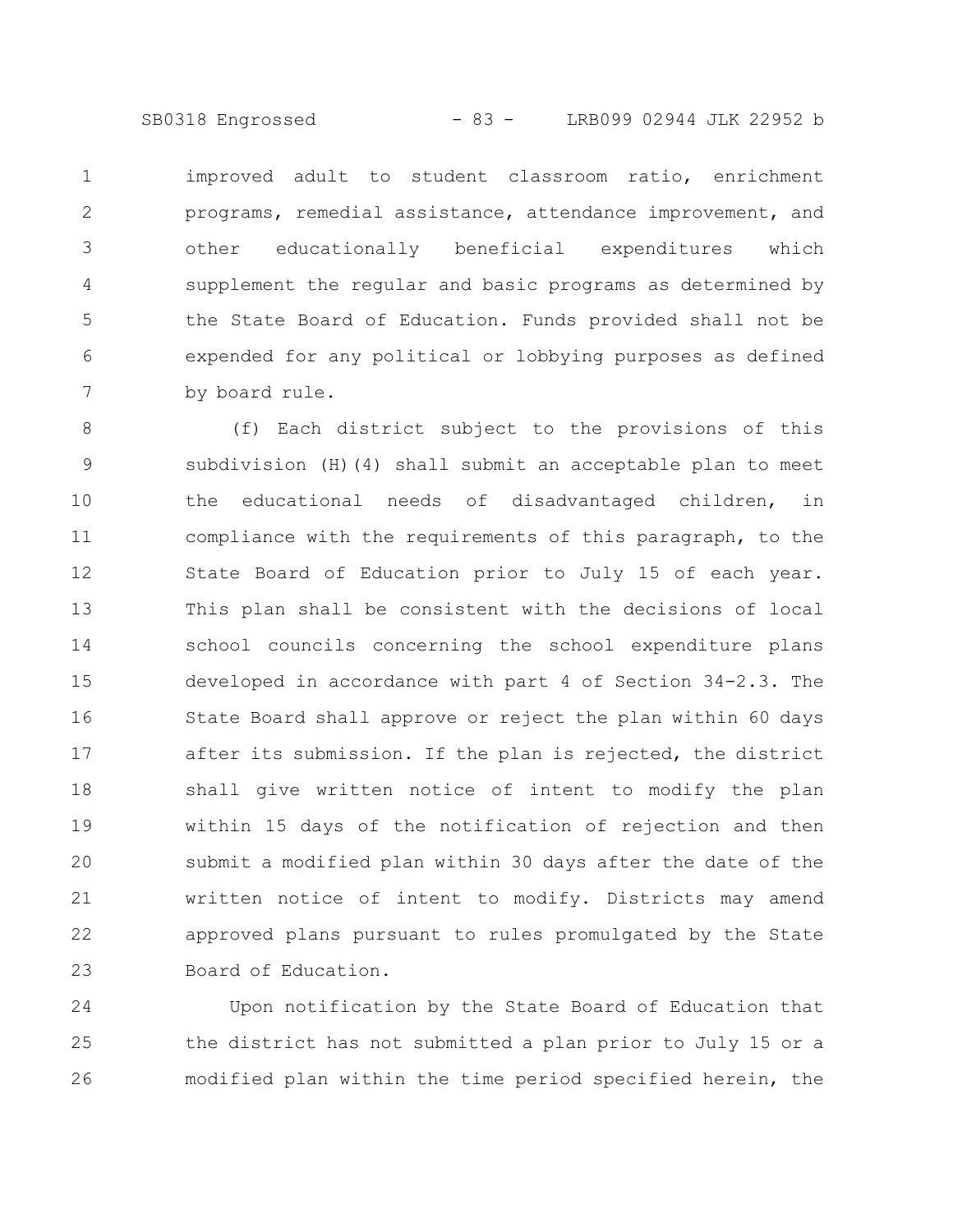State aid funds affected by that plan or modified plan shall be withheld by the State Board of Education until a plan or modified plan is submitted. 1 2 3

If the district fails to distribute State aid to attendance centers in accordance with an approved plan, the plan for the following year shall allocate funds, in addition to the funds otherwise required by this subsection, to those attendance centers which were underfunded during the previous year in amounts equal to such underfunding. 4 5 6 7 8 9 10

For purposes of determining compliance with this subsection in relation to the requirements of attendance center funding, each district subject to the provisions of this subsection shall submit as a separate document by December 1 of each year a report of expenditure data for the prior year in addition to any modification of its current plan. If it is determined that there has been a failure to comply with the expenditure provisions of this subsection regarding contravention or supplanting, the State Superintendent of Education shall, within 60 days of receipt of the report, notify the district and any affected local school council. The district shall within 45 days of receipt of that notification inform the State Superintendent of Education of the remedial or corrective action to be taken, whether by amendment of the current plan, if feasible, or by adjustment in the plan for the 11 12 13 14 15 16 17 18 19 20 21 22 23 24 25 26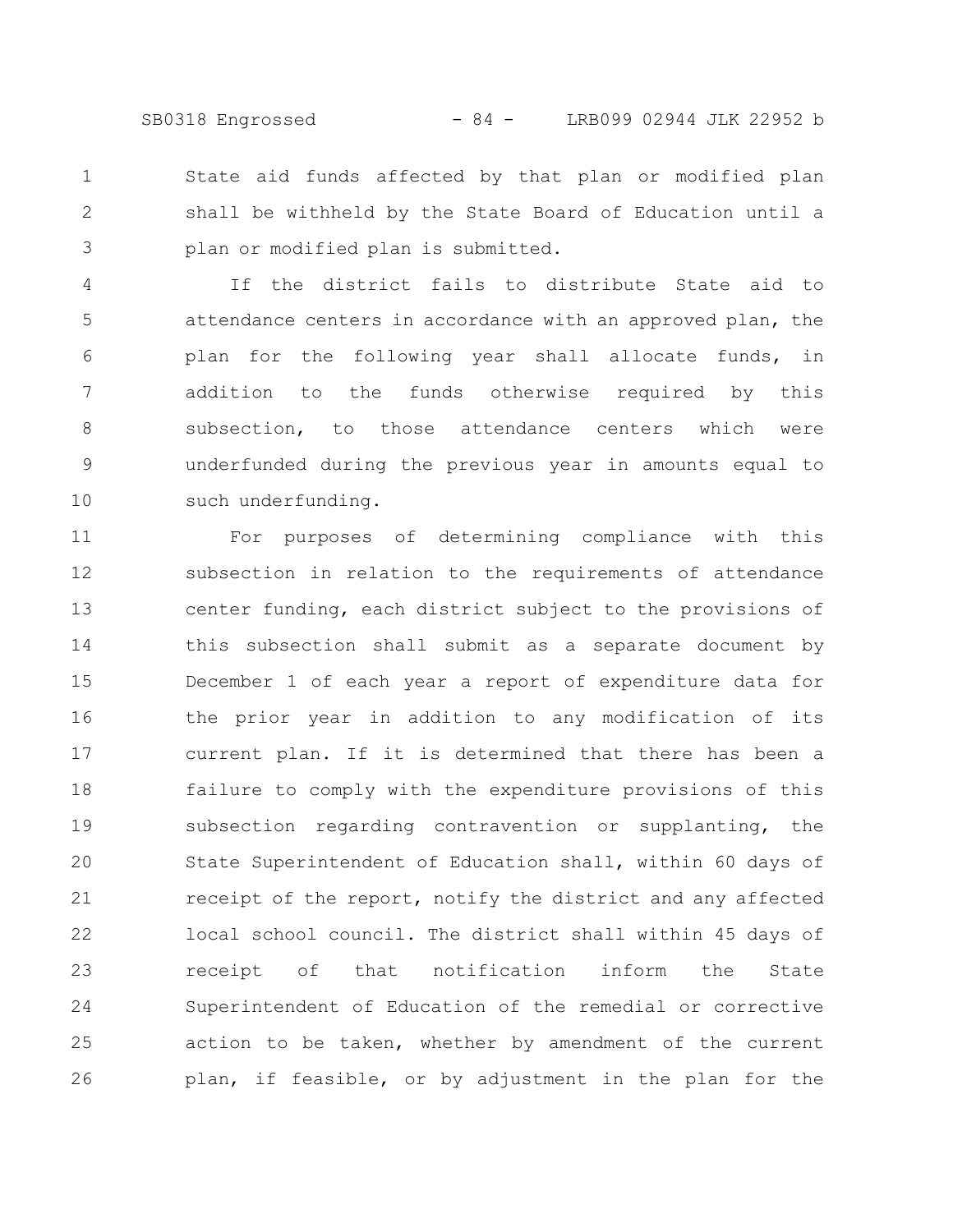SB0318 Engrossed - 85 - LRB099 02944 JLK 22952 b

following year. Failure to provide the expenditure report or the notification of remedial or corrective action in a timely manner shall result in a withholding of the affected funds. 1 2 3 4

The State Board of Education shall promulgate rules and regulations to implement the provisions of this subsection. No funds shall be released under this subdivision (H)(4) to any district that has not submitted a plan that has been approved by the State Board of Education. 5 6 7 8 9 10

(I) (Blank). 11

(J) (Blank). 12

(K) Grants to Laboratory and Alternative Schools. 13

In calculating the amount to be paid to the governing board of a public university that operates a laboratory school under this Section or to any alternative school that is operated by a regional superintendent of schools, the State Board of Education shall require by rule such reporting requirements as it deems necessary. 14 15 16 17 18 19

As used in this Section, "laboratory school" means a public school which is created and operated by a public university and approved by the State Board of Education. The governing board of a public university which receives funds from the State 20 21 22 23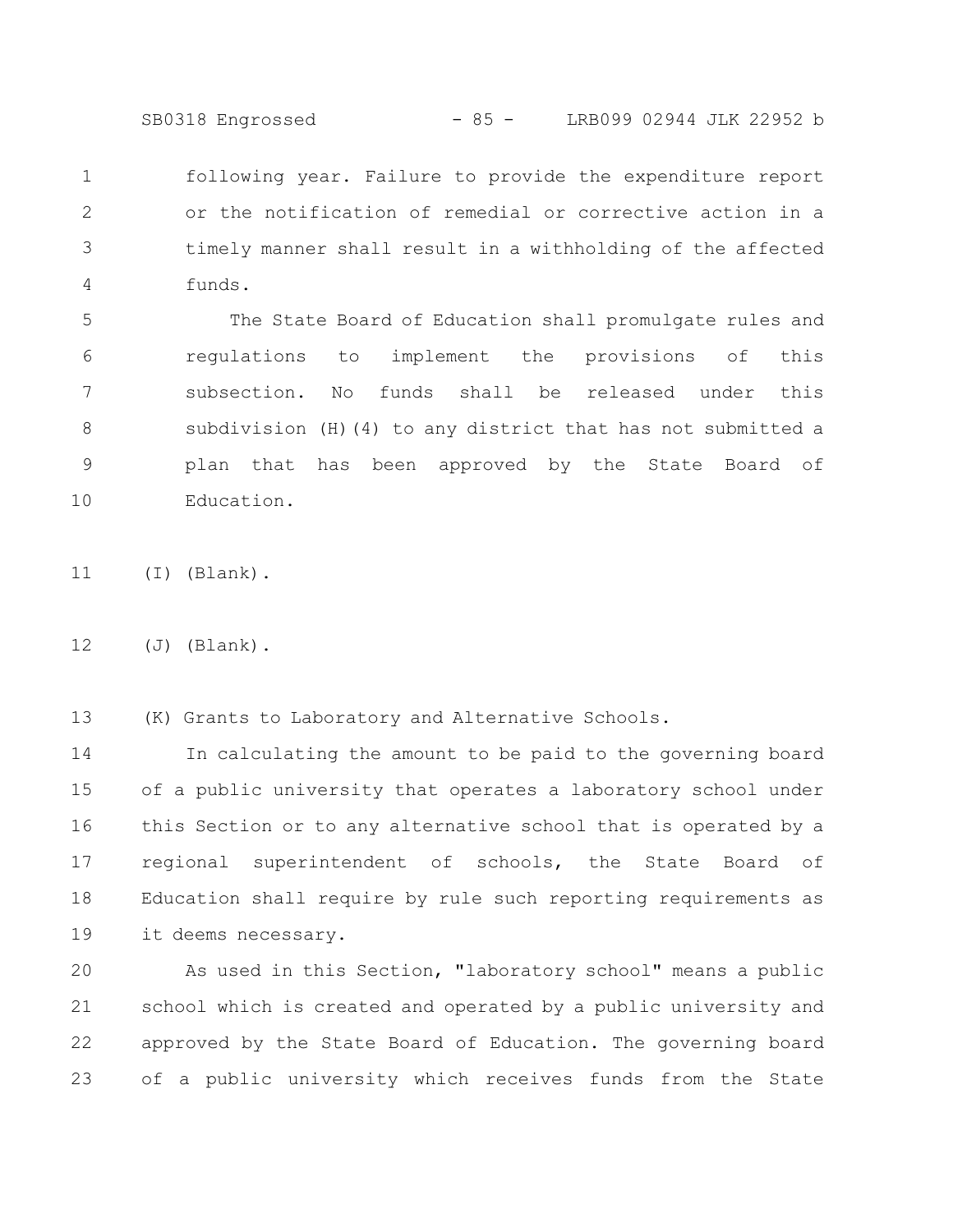SB0318 Engrossed - 86 - LRB099 02944 JLK 22952 b

Board under this subsection (K) may not increase the number of students enrolled in its laboratory school from a single district, if that district is already sending 50 or more students, except under a mutual agreement between the school board of a student's district of residence and the university which operates the laboratory school. A laboratory school may not have more than 1,000 students, excluding students with disabilities in a special education program. 1 2 3 4 5 6 7 8

As used in this Section, "alternative school" means a public school which is created and operated by a Regional Superintendent of Schools and approved by the State Board of Education. Such alternative schools may offer courses of instruction for which credit is given in regular school programs, courses to prepare students for the high school equivalency testing program or vocational and occupational training. A regional superintendent of schools may contract with a school district or a public community college district to operate an alternative school. An alternative school serving more than one educational service region may be established by the regional superintendents of schools of the affected educational service regions. An alternative school serving more than one educational service region may be operated under such terms as the regional superintendents of schools of those educational service regions may agree. 9 10 11 12 13 14 15 16 17 18 19 20 21 22 23 24

Each laboratory and alternative school shall file, on forms provided by the State Superintendent of Education, an annual 25 26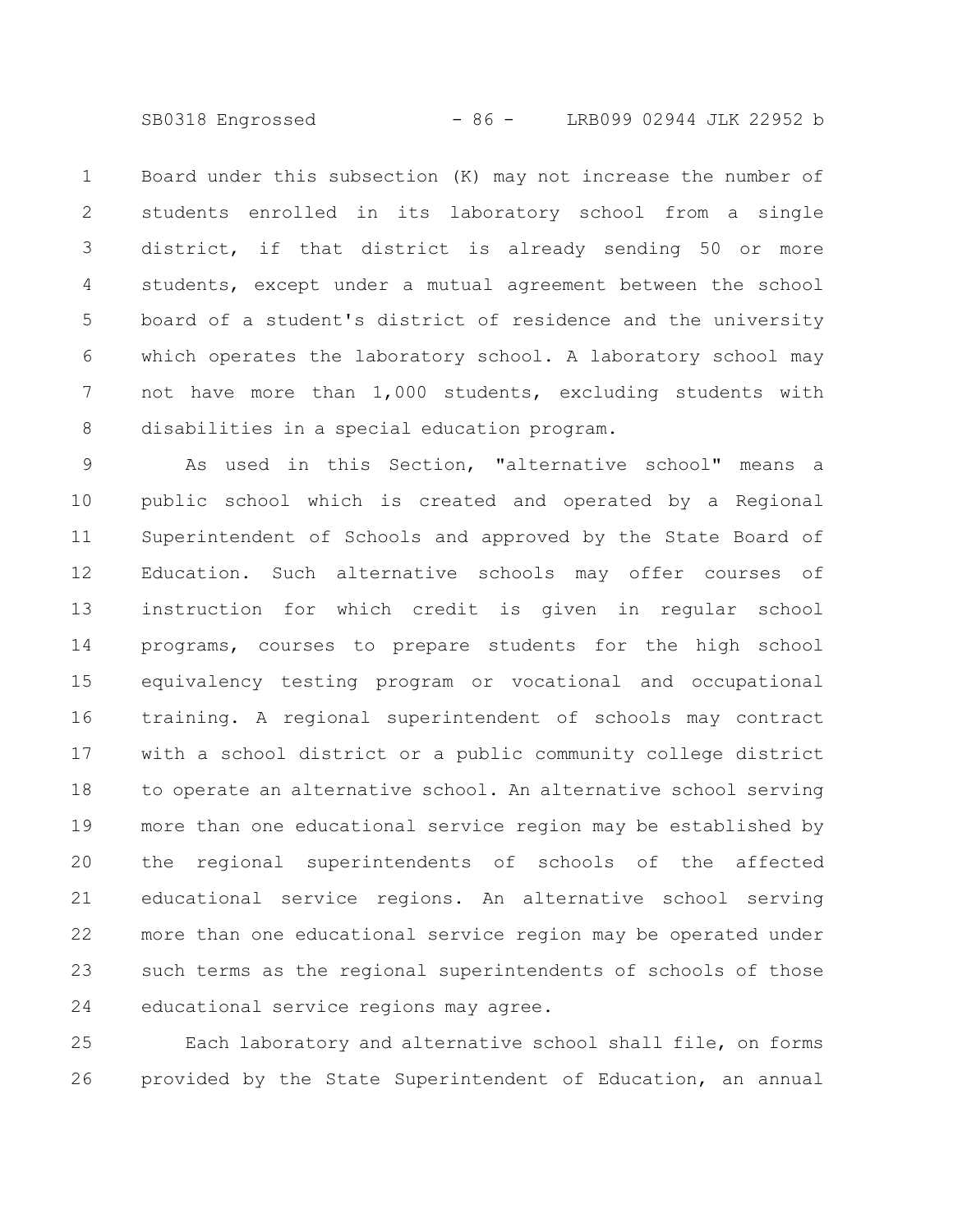SB0318 Engrossed - 87 - LRB099 02944 JLK 22952 b

State aid claim which states the Average Daily Attendance of the school's students by month. The best 3 months' Average Daily Attendance shall be computed for each school. The general State aid entitlement shall be computed by multiplying the applicable Average Daily Attendance by the Foundation Level as determined under this Section. 1 2 3 4 5 6

(L) Payments, Additional Grants in Aid and Other Requirements. 7

(1) For a school district operating under the financial supervision of an Authority created under Article 34A, the general State aid otherwise payable to that district under this Section, but not the supplemental general State aid, shall be reduced by an amount equal to the budget for the operations of the Authority as certified by the Authority to the State Board of Education, and an amount equal to such reduction shall be paid to the Authority created for such district for its operating expenses in the manner provided in Section 18-11. The remainder of general State school aid for any such district shall be paid in accordance with Article 34A when that Article provides for a disposition other than that provided by this Article. 8 9 10 11 12 13 14 15 16 17 18 19 20

21

(2) (Blank).

(3) Summer school. Summer school payments shall be made as provided in Section 18-4.3. 22 23

(4) For the 2015-2016 school year and each school year thereafter, the State Board of Education shall, subject to 24 25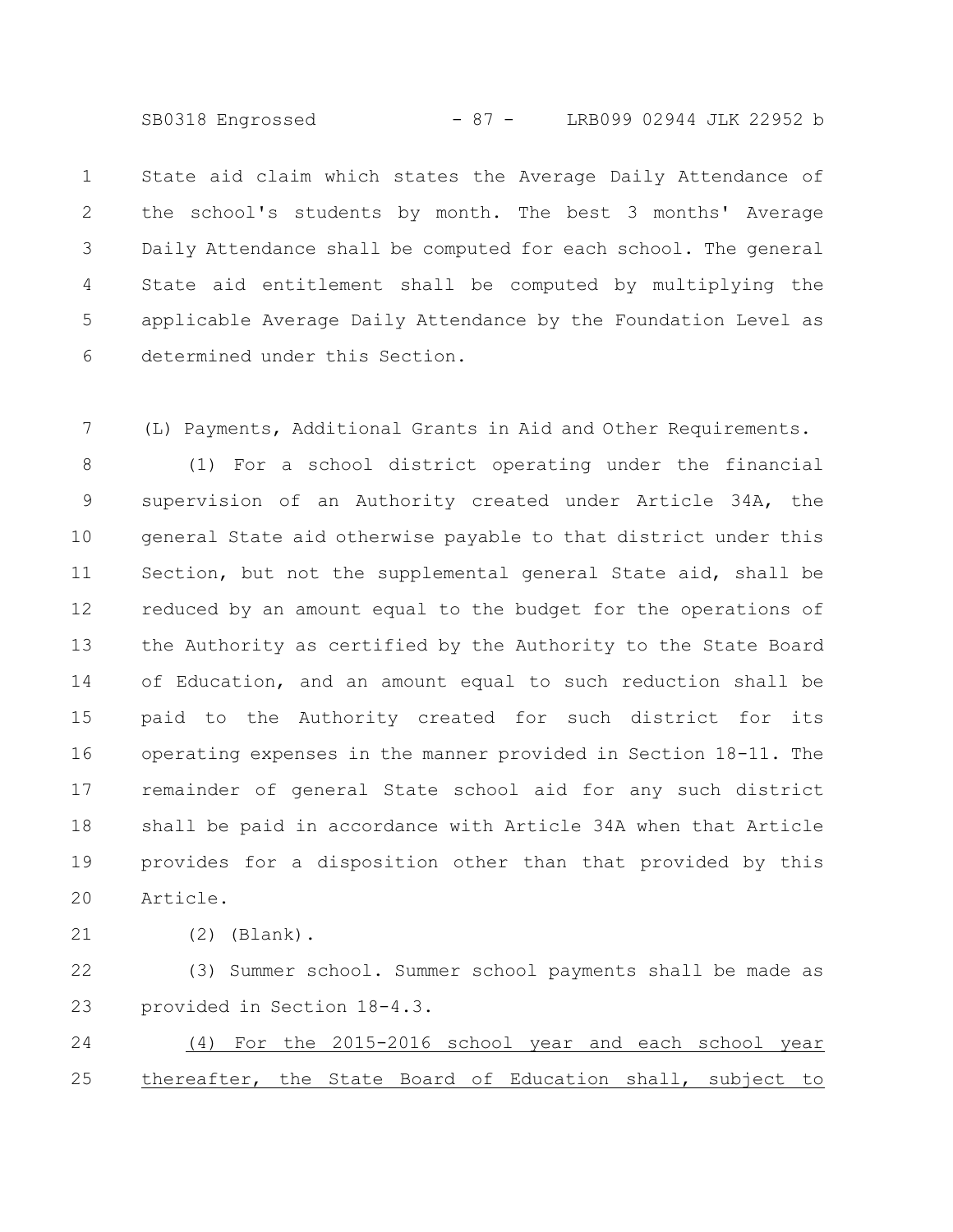SB0318 Engrossed - 88 - LRB099 02944 JLK 22952 b

| appropriation, provide a supplemental grant to entities that    |
|-----------------------------------------------------------------|
| receive general State aid to limit the loss per student due to  |
| difference between the general State aid claim<br>the<br>as     |
| calculated under this Section and the amount appropriated for   |
| of this Section divided by the Average Daily<br>purposes        |
| Attendance as set forth in paragraph (2) of subsection (C) of   |
| this Section. This supplemental grant must be paid first to the |
| entity with the greatest loss per student and then to the next  |
|                                                                 |
| entity with the greatest loss per student until losses per      |
| student are reduced to their smallest possible amount given     |
| this appropriation.                                             |
|                                                                 |

For the 2016-2017 school year and each school year thereafter, no entity that receives general State aid may receive a smaller percentage of its general State aid claim as calculated under this Section than the entity received in the 2015-2016 school year. 12 13 14 15 16

(M) Education Funding Advisory Board. 17

The Education Funding Advisory Board, hereinafter in this subsection (M) referred to as the "Board", is hereby created. The Board shall consist of 5 members who are appointed by the Governor, by and with the advice and consent of the Senate. The members appointed shall include representatives of education, business, and the general public. One of the members so appointed shall be designated by the Governor at the time the appointment is made as the chairperson of the Board. The 18 19 20 21 22 23 24 25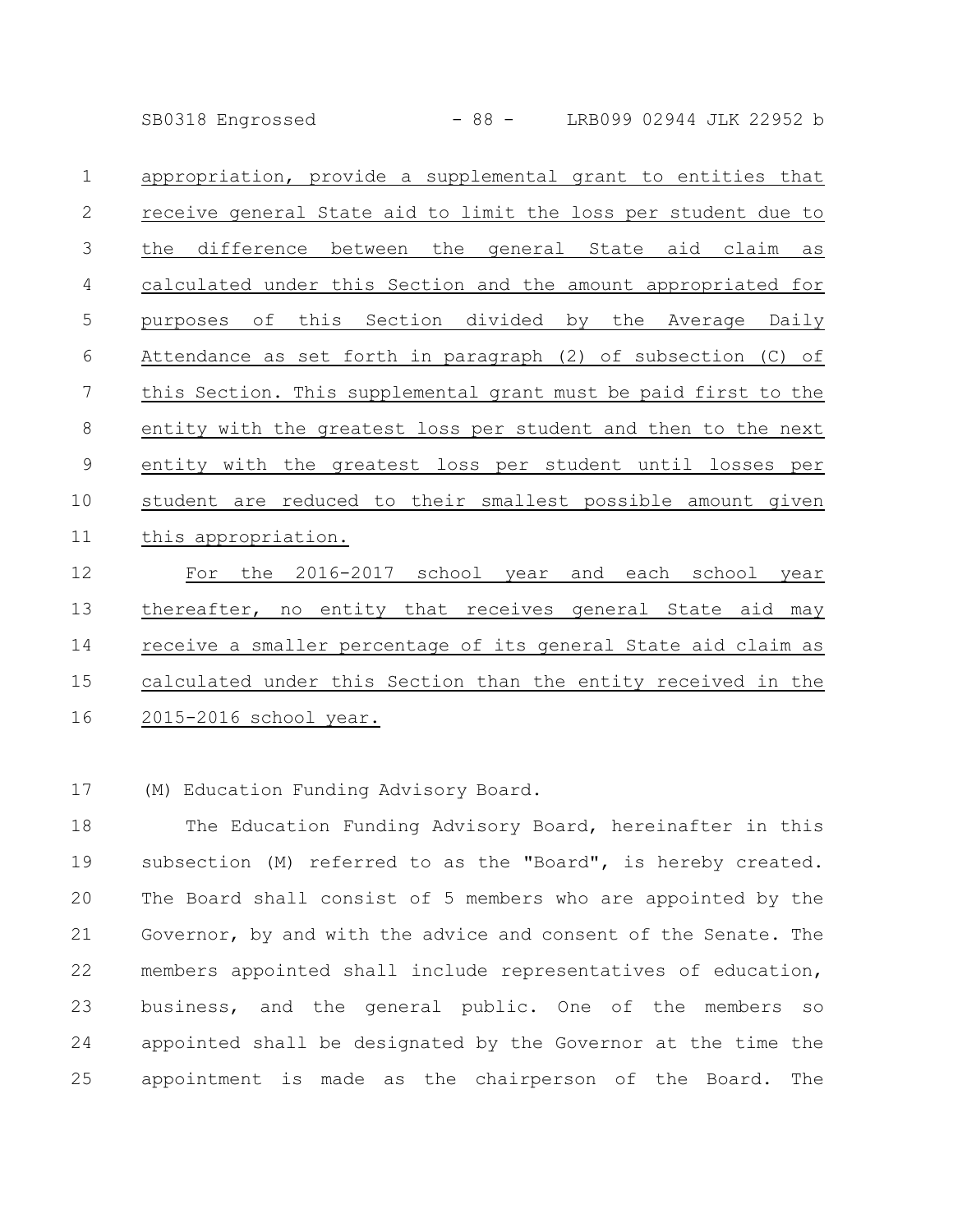initial members of the Board may be appointed any time after the effective date of this amendatory Act of 1997. The regular term of each member of the Board shall be for 4 years from the third Monday of January of the year in which the term of the member's appointment is to commence, except that of the 5 initial members appointed to serve on the Board, the member who is appointed as the chairperson shall serve for a term that commences on the date of his or her appointment and expires on the third Monday of January, 2002, and the remaining 4 members, by lots drawn at the first meeting of the Board that is held after all 5 members are appointed, shall determine 2 of their number to serve for terms that commence on the date of their respective appointments and expire on the third Monday of January, 2001, and 2 of their number to serve for terms that commence on the date of their respective appointments and expire on the third Monday of January, 2000. All members appointed to serve on the Board shall serve until their respective successors are appointed and confirmed. Vacancies shall be filled in the same manner as original appointments. If a vacancy in membership occurs at a time when the Senate is not in session, the Governor shall make a temporary appointment until the next meeting of the Senate, when he or she shall appoint, by and with the advice and consent of the Senate, a person to fill that membership for the unexpired term. If the Senate is not in session when the initial appointments are made, those appointments shall be made as in the case of 1 2 3 4 5 6 7 8 9 10 11 12 13 14 15 16 17 18 19 20 21 22 23 24 25 26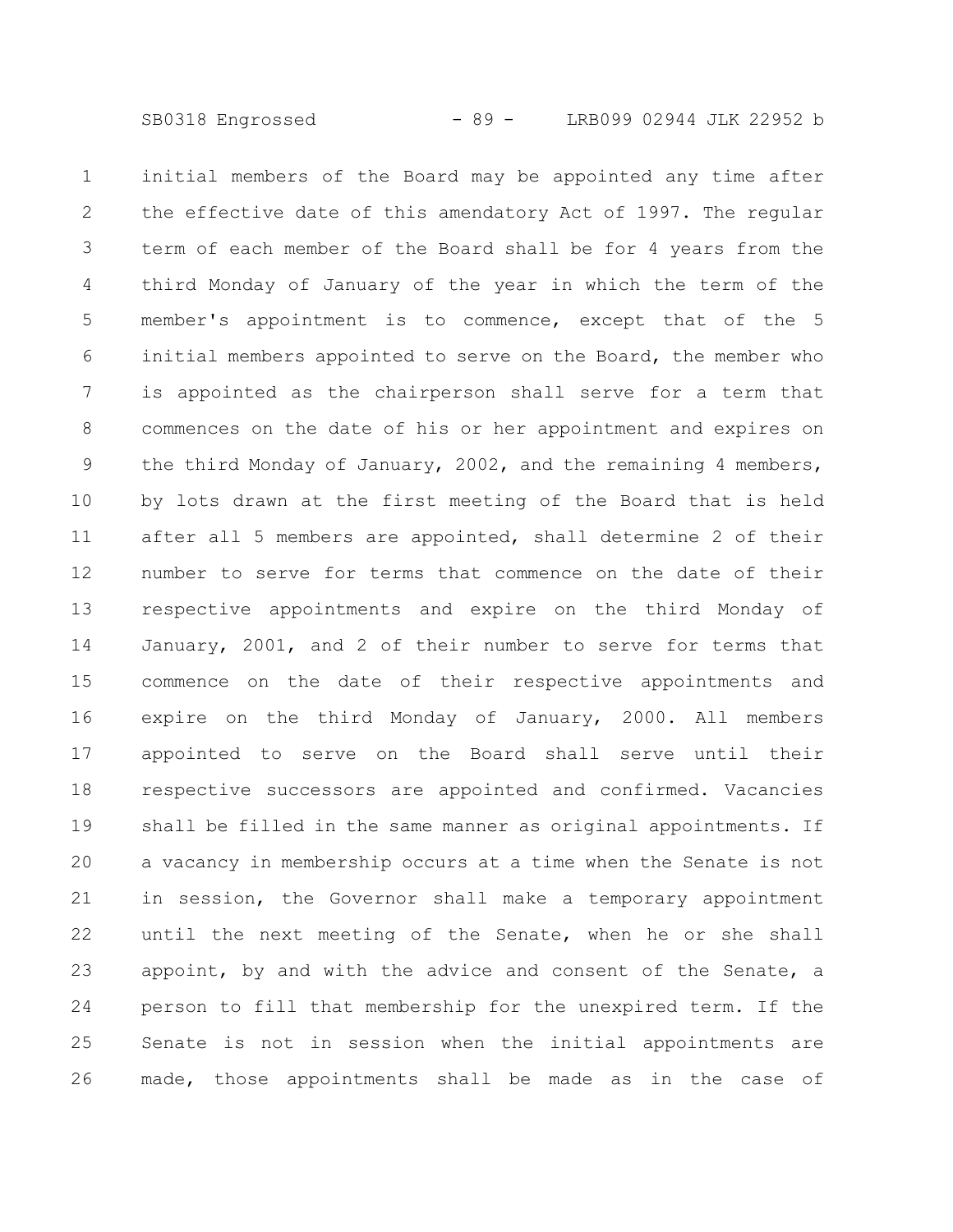SB0318 Engrossed - 90 - LRB099 02944 JLK 22952 b

vacancies. 1

The Education Funding Advisory Board shall be deemed established, and the initial members appointed by the Governor to serve as members of the Board shall take office, on the date that the Governor makes his or her appointment of the fifth initial member of the Board, whether those initial members are then serving pursuant to appointment and confirmation or pursuant to temporary appointments that are made by the Governor as in the case of vacancies. 2 3 4 5 6 7 8 9

The State Board of Education shall provide such staff assistance to the Education Funding Advisory Board as is reasonably required for the proper performance by the Board of its responsibilities. 10 11 12 13

For school years after the 2000-2001 school year, the Education Funding Advisory Board, in consultation with the State Board of Education, shall make recommendations as provided in this subsection (M) to the General Assembly for the foundation level under subdivision (B)(3) of this Section and for the supplemental general State aid grant level under subsection (H) of this Section for districts with high concentrations of children from poverty. The recommended foundation level shall be determined based on a methodology which incorporates the basic education expenditures of low-spending schools exhibiting high academic performance. The Education Funding Advisory Board shall make such recommendations to the General Assembly on January 1 of odd 14 15 16 17 18 19 20 21 22 23 24 25 26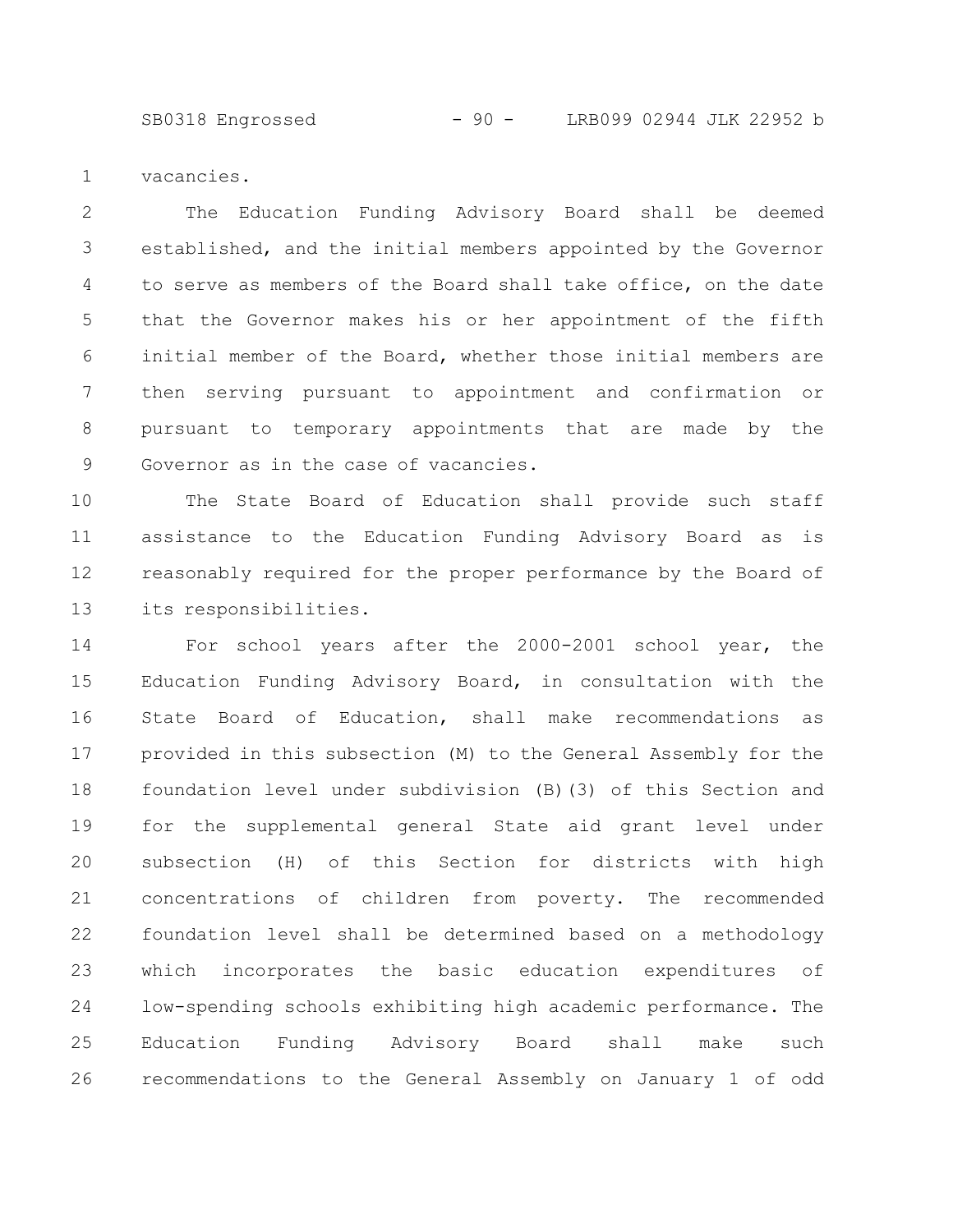numbered years, beginning January 1, 2001. (N) (Blank). (O) References. (1) References in other laws to the various subdivisions of Section 18-8 as that Section existed before its repeal and replacement by this Section 18-8.05 shall be deemed to refer to the corresponding provisions of this Section 18-8.05, to the extent that those references remain applicable. (2) References in other laws to State Chapter 1 funds shall 1 2 3 4 5 6 7 8 9 SB0318 Engrossed - 91 - LRB099 02944 JLK 22952 b

be deemed to refer to the supplemental general State aid provided under subsection (H) of this Section. 10 11

(P) Public Act 93-838 and Public Act 93-808 make inconsistent changes to this Section. Under Section 6 of the Statute on Statutes there is an irreconcilable conflict between Public Act 93-808 and Public Act 93-838. Public Act 93-838, being the last acted upon, is controlling. The text of Public Act 93-838 is the law regardless of the text of Public Act 93-808. 12 13 14 15 16 17

(Q) State Fiscal Year 2015 Payments. 18

For payments made for State fiscal year 2015, the State Board of Education shall, for each school district, calculate that district's pro-rata share of a minimum sum of \$13,600,000 or additional amounts as needed from the total net General 19 20 21 22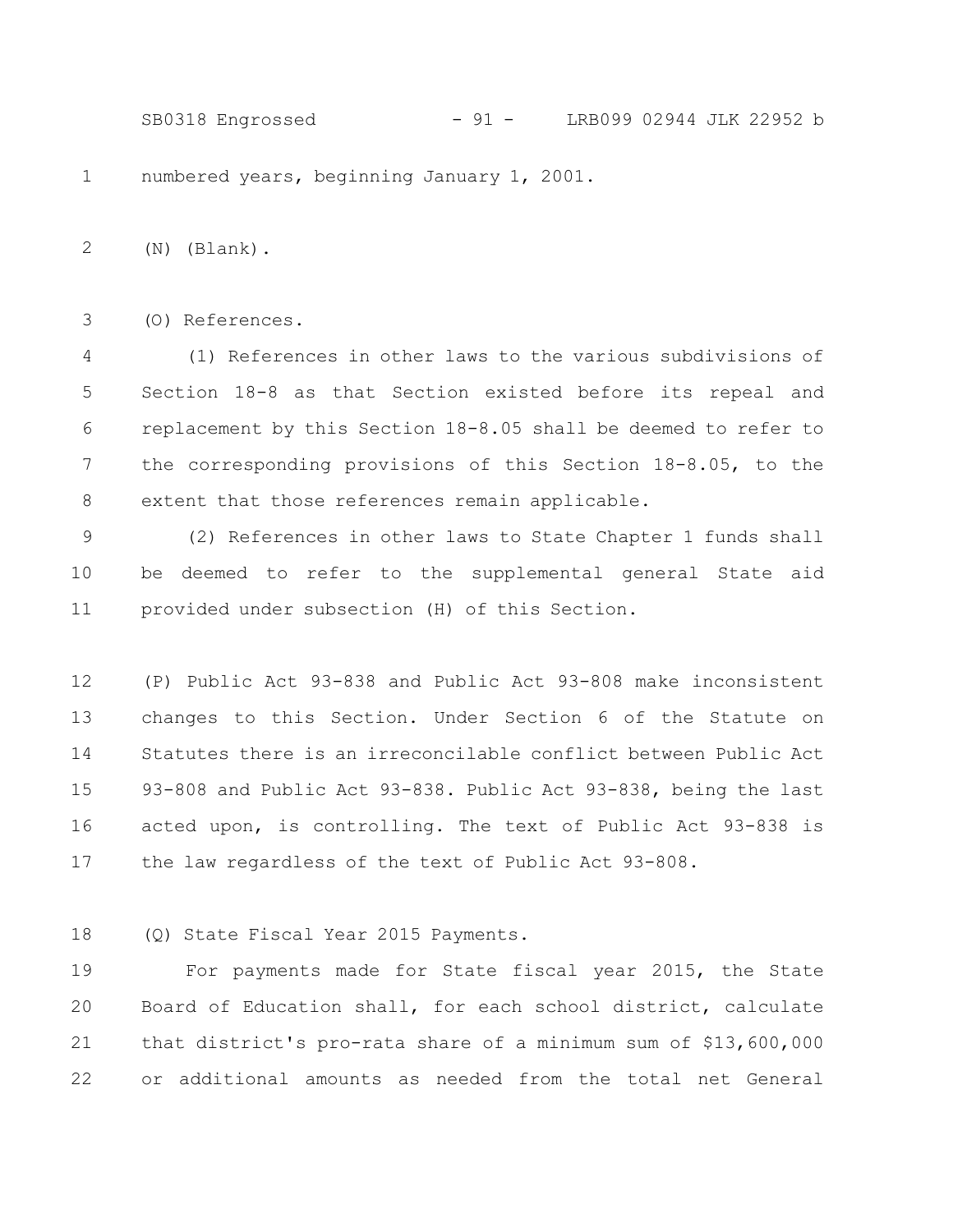SB0318 Engrossed - 92 - LRB099 02944 JLK 22952 b

State Aid funding as calculated under this Section that shall be deemed attributable to the provision of special educational facilities and services, as defined in Section 14-1.08 of this Code, in a manner that ensures compliance with maintenance of State financial support requirements under the federal Individuals with Disabilities Education Act. Each school district must use such funds only for the provision of special educational facilities and services, as defined in Section 14-1.08 of this Code, and must comply with any expenditure verification procedures adopted by the State Board of Education. 1 2 3 4 5 6 7 8 9 10 11

(R) Repealer. 12

## This Section is repealed on June 1, 2017. 13

(Source: P.A. 98-972, eff. 8-15-14; 99-2, eff. 3-26-15.) 14

## (105 ILCS 5/18-21 new) 15

## Sec. 18-21. General State Aid Committee. 16

(a) There is created a General State Aid Committee to propose a revised school funding formula for Illinois schools. The Committee shall consist of the following members, all of whom shall serve without compensation but shall be reimbursed for their travel expenses from appropriations to the State Board of Education available for that purpose and subject to the rules of the Legislative Travel Control Board: (1) Three members appointed by the Speaker of the House 17 18 19 20 21 22 23 24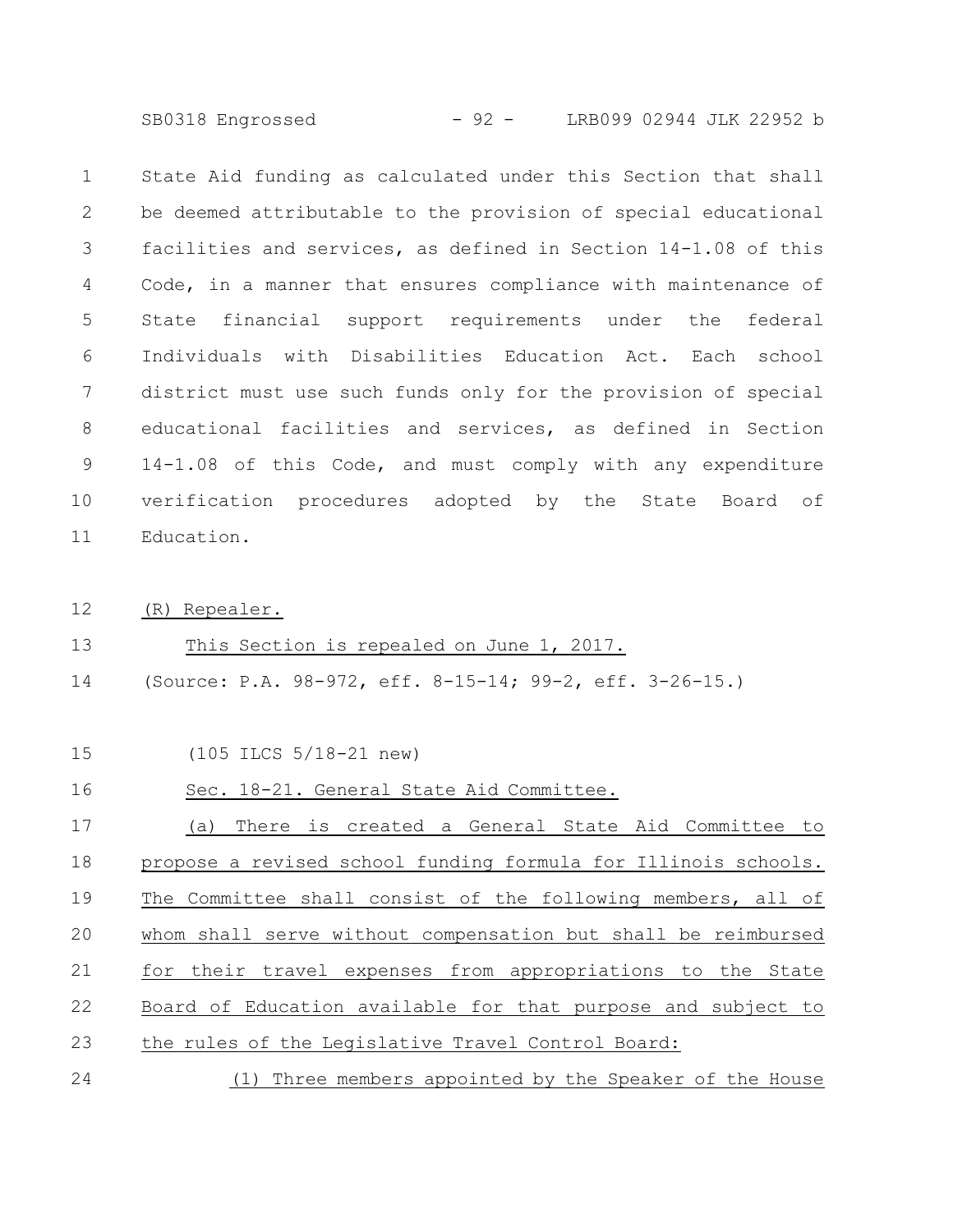SB0318 Engrossed - 93 - LRB099 02944 JLK 22952 b

| $\mathbf 1$   | Representatives, one of whom<br>of<br>shall serve<br>as         |
|---------------|-----------------------------------------------------------------|
| $\mathbf{2}$  | co-chairperson.                                                 |
| 3             | (2) Three members appointed by the Minority Leader of           |
| 4             | the House of Representatives, one of whom shall serve as        |
| 5             | co-chairperson.                                                 |
| 6             | Three members appointed by the President of the<br>(3)          |
| 7             | Senate, one of whom shall serve as co-chairperson.              |
| 8             | Three members appointed by the Minority Leader of<br>(4)        |
| $\mathcal{G}$ | the Senate, one of whom shall serve as co-chairperson.          |
| 10            | The General State Aid Committee shall meet within 30<br>(b)     |
| 11            | days of the effective date of this amendatory Act of the 99th   |
| 12            | General Assembly. Thereafter, the Committee shall meet at the   |
| 13            | call of the co-chairpersons. The State Board of Education shall |
| 14            | provide administrative and other support to the Committee.      |
| 15            | (c) The General State Aid Committee shall propose a new         |
| 16            | school funding formula for public schools in this State. The    |
| 17            | Committee must establish a school funding formula that provides |
| 18            | adequate, equitable, transparent, and accountable distribution  |
| 19            | of funds to school districts that will prepare students for     |
| 20            | success after high school.                                      |
| 21            | (d) The Committee shall submit its proposed school funding      |
| 22            | formula to the General Assembly for consideration on or before  |
| 23            | December 31, 2016 by filing copies of its proposal as provided  |
| 24            | in Section 3.1 of the General Assembly Organization Act. Upon   |
| 25            | filing its proposal, the Committee is dissolved.                |
| 26            | (e) This Section is repealed on December 31, 2017.              |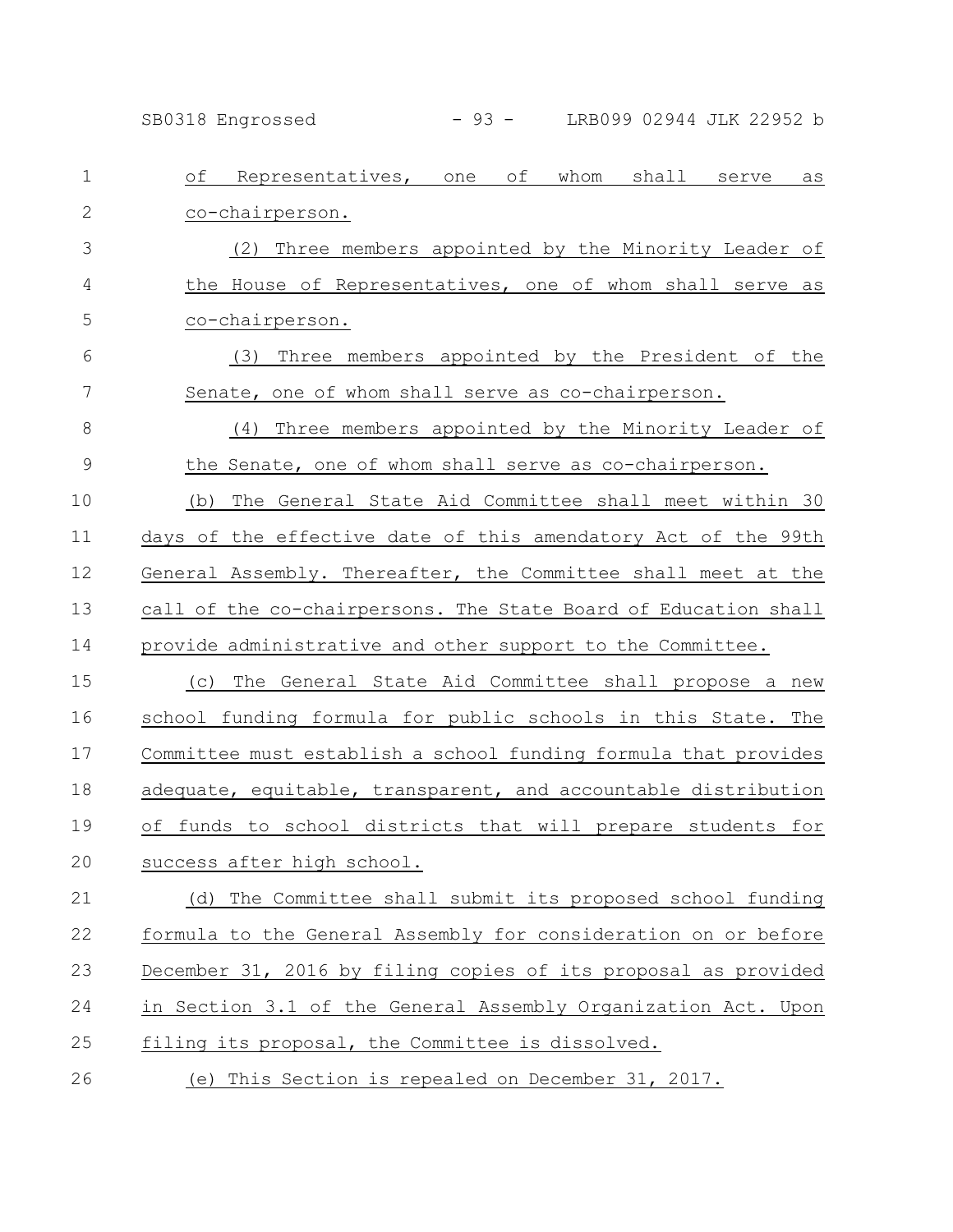1

## (105 ILCS 5/34-53) (from Ch. 122, par. 34-53)

Sec. 34-53. Tax levies; Purpose; Rates. For the purpose of establishing and supporting free schools for not fewer than 9 months in each year and defraying their expenses the board may levy annually, upon all taxable property of such district for educational purposes a tax for the fiscal years 1996 and each succeeding fiscal year at a rate of not to exceed the sum of (i)  $2.81\%$   $3.07\%$  (or such other rate as may be set by law independent of the rate difference described in (ii) below) and (ii) the difference between .50% and the rate per cent of taxes extended for a School Finance Authority organized under Article 34A of the School Code, for the calendar year in which the applicable fiscal year of the board begins as determined by the county clerk and certified to the board pursuant to Section 18-110 of the Property Tax Code, of the value as equalized or assessed by the Department of Revenue for the year in which such levy is made. 2 3 4 5 6 7 8 9 10 11 12 13 14 15 16 17

For fiscal year 2016 and each succeeding fiscal year, for the purpose of making an employer contribution to the Public School Teachers' Pension and Retirement Fund of Chicago, the board shall levy annually, upon all taxable property located within the district, a tax at the rate of 0.26%. The proceeds from this additional tax shall be paid directly to the Pension Fund. The changes made to this Section by this amendatory Act of the 99th General Assembly: (1) do not authorize an increase 18 19 20 21 22 23 24 25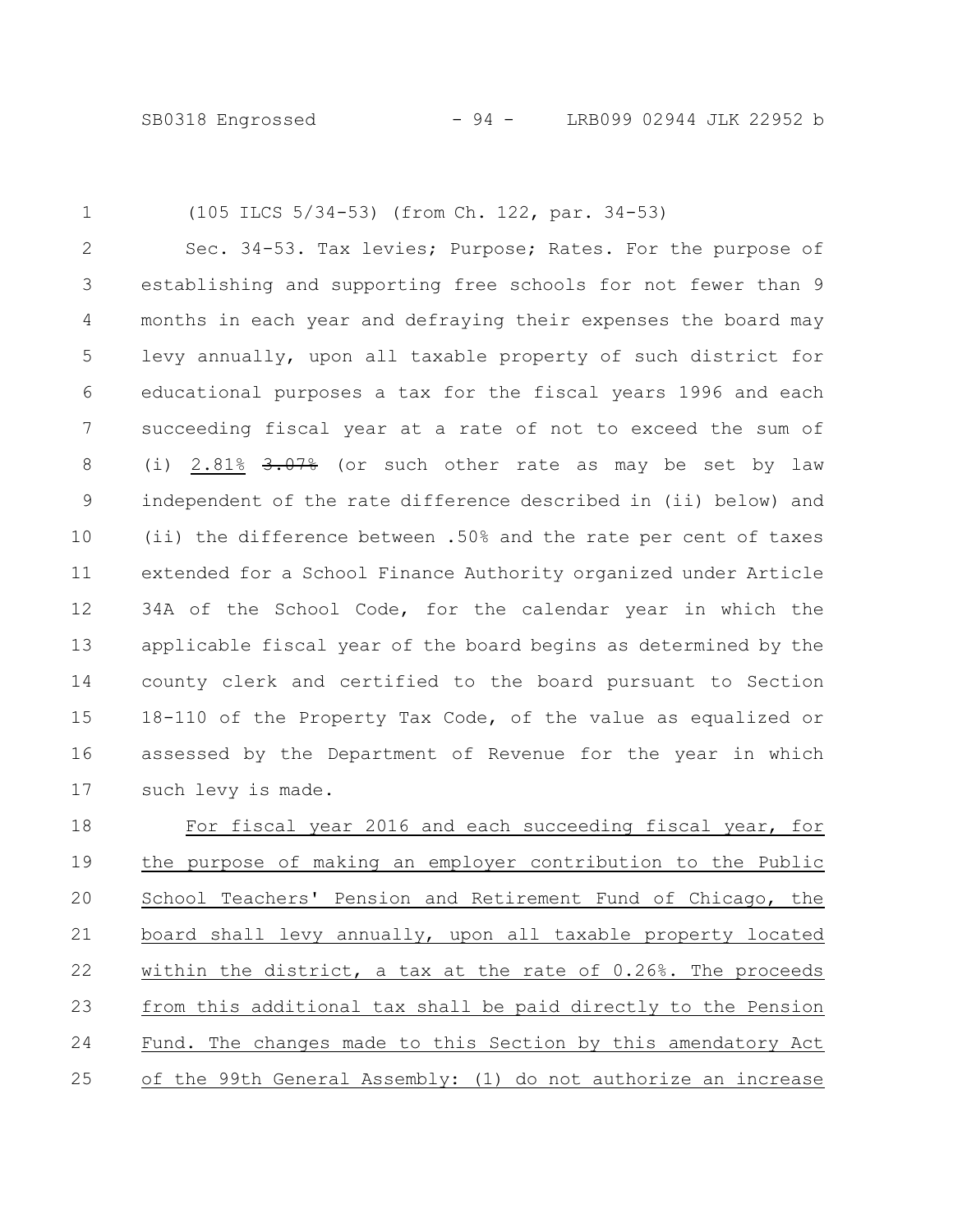SB0318 Engrossed - 95 - LRB099 02944 JLK 22952 b

in the district's maximum aggregate extension or limiting rate under the Property Tax Extension Limitation Law; and (2) constitute a continuation of the existing total maximum rate under this Section and are not a new rate for the purposes of the Property Tax Extension Limitation Law. 1 2 3 4 5

Nothing in this amendatory Act of 1995 shall in any way impair or restrict the levy or extension of taxes pursuant to any tax levies for any purposes of the board lawfully made prior to the adoption of this amendatory Act of 1995. 6 7 8 9

Notwithstanding any other provision of this Code and in addition to any other methods provided for increasing the tax rate the board may, by proper resolution, cause a proposition to increase the annual tax rate for educational purposes to be submitted to the voters of such district at any general or special election. The maximum rate for educational purposes shall not exceed 4.00%. The election called for such purpose shall be governed by Article 9 of this Act. If at such election a majority of the votes cast on the proposition is in favor thereof, the Board of Education may thereafter until such authority is revoked in a like manner, levy annually the tax so authorized. 10 11 12 13 14 15 16 17 18 19 20 21

For purposes of this Article, educational purposes for fiscal years beginning in 1995 and each subsequent year shall also include, but not be limited to, in addition to those purposes authorized before this amendatory Act of 1995, constructing, acquiring, leasing (other than from the Public 22 23 24 25 26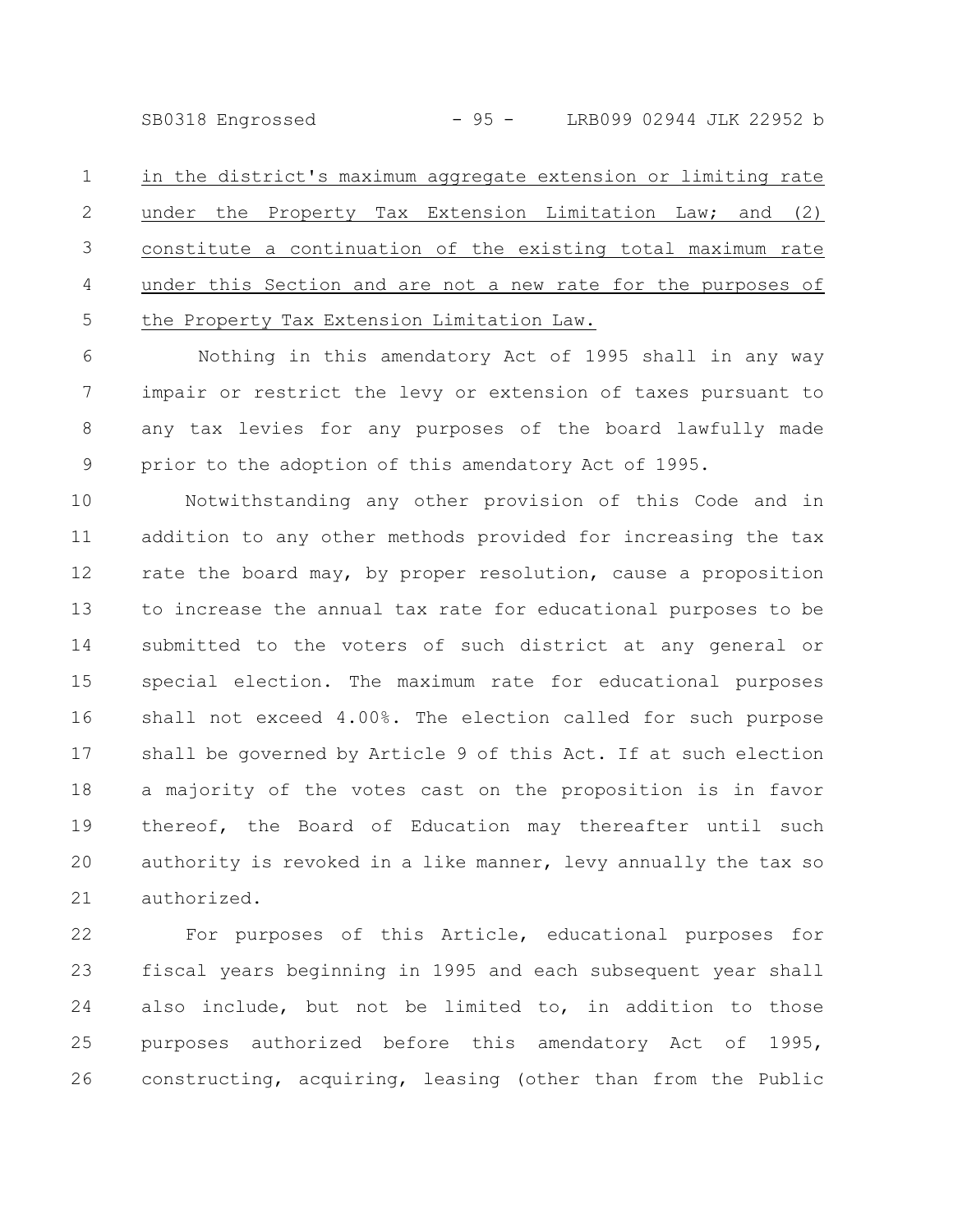SB0318 Engrossed - 96 - LRB099 02944 JLK 22952 b

Building Commission of Chicago), operating, maintaining, improving, repairing, and renovating land, buildings, furnishings, and equipment for school houses and buildings, and related incidental expenses, and provision of special education, furnishing free textbooks and instructional aids and school supplies, establishing, equipping, maintaining, and operating supervised playgrounds under the control of the board, school extracurricular activities, and stadia, social center, and summer swimming pool programs open to the public in connection with any public school; making an employer contribution to the Public School Teachers' Pension and Retirement Fund as required by Section 17-129 of the Illinois Pension Code; and providing an agricultural science school, including site development and improvements, maintenance repairs, and supplies. Educational purposes also includes student transportation expenses. 1 2 3 4 5 6 7 8 9 10 11 12 13 14 15 16

All collections of all taxes levied for fiscal years ending before 1996 under this Section or under Sections 34-53.2, 34-53.3, 34-58, 34-60, or 34-62 of this Article as in effect prior to this amendatory Act of 1995 may be used for any educational purposes as defined by this amendatory Act of 1995 and need not be used for the particular purposes for which they were levied. The levy and extension of taxes pursuant to this Section as amended by this amendatory Act of 1995 shall not constitute a new or increased tax rate within the meaning of the Property Tax Extension Limitation Law or the One-year 17 18 19 20 21 22 23 24 25 26